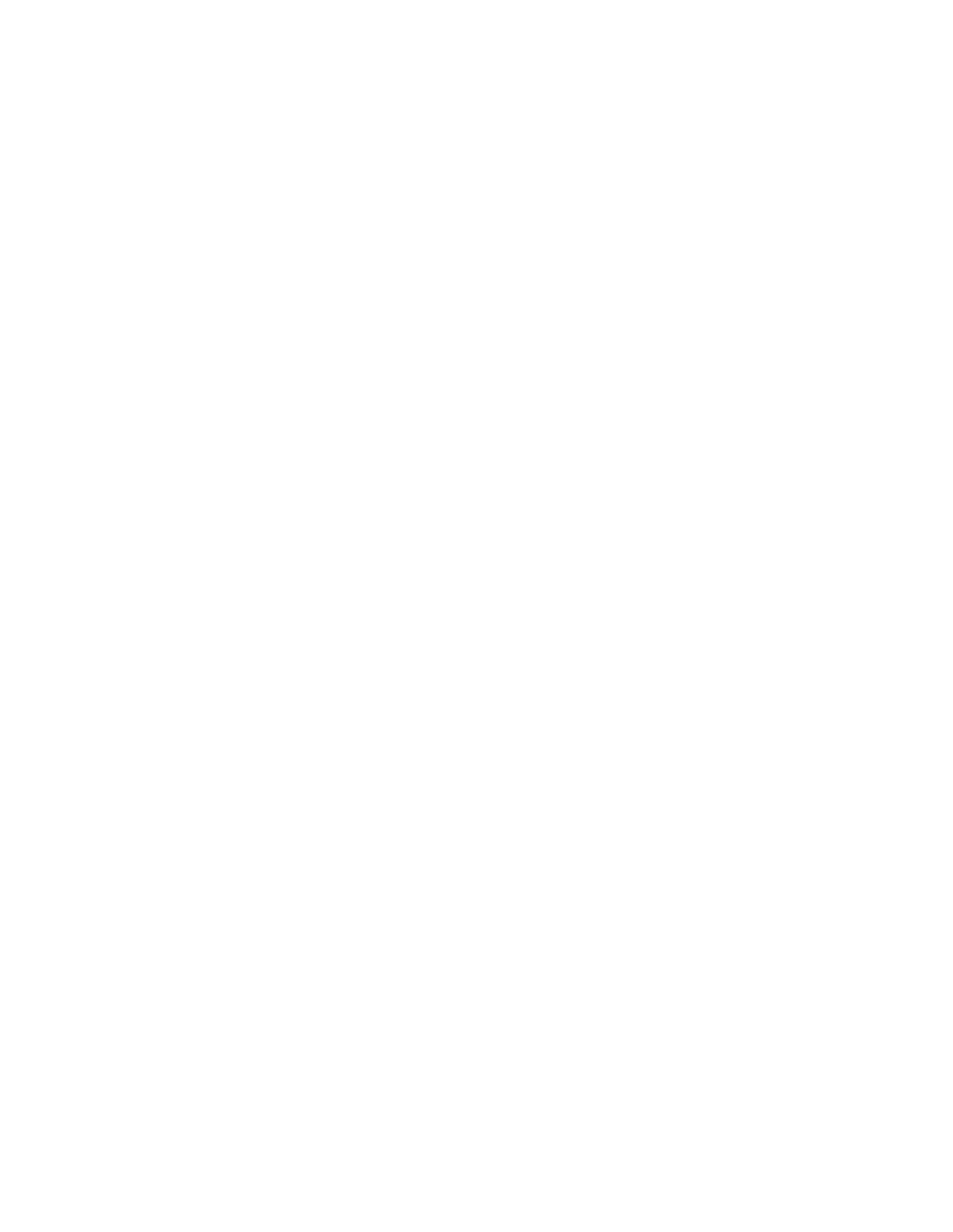# **Table of Contents**

| <b>Executive Summary</b>             |     |
|--------------------------------------|-----|
| Introduction                         | 7   |
| Demographic Characteristics          | 11  |
| Socioeconomic Characteristics        | 23  |
| <b>Health Resources Availability</b> | 45  |
| <b>Behavioral Risk Factors</b>       | 49  |
| <b>Environmental Health</b>          | 55  |
| Social and Mental Health             | 59  |
| <b>Maternal and Child Health</b>     | 67  |
| Death, Illness and Injury            | 89  |
| References                           | 107 |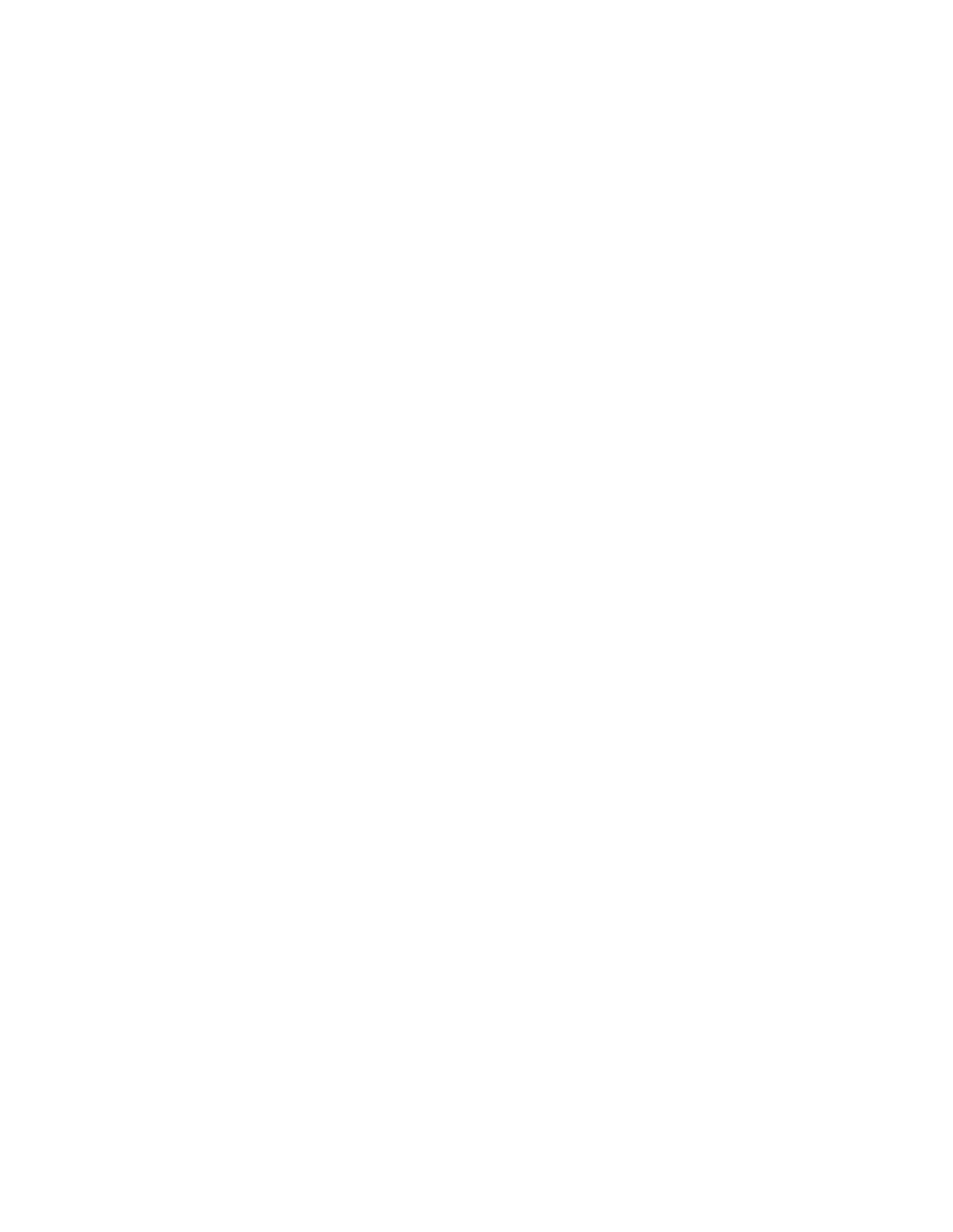## **Community Health Status Assessment 2007- Executive Summary**

The Community Health Status Assessment 2007 section of the Mobilizing for Action Through Planning & Partnership (MAPP) Community Assessment Report for Madison County, KY displays key indicators' data in the following categories: demographic, socioeconomic, human resources availability, behavioral risk factors, environmental health, social and mental health, maternal and child health, and death, illness and injury.

In study of the presenting data, the strengths, weaknesses, opportunities, and threats (SWOT) analysis was applied to each section thus revealing the following information.

# *Demographic Characteristics*

#### **Strengths**

One of the fastest growing county populations in the state

Emerging retirement age adults in population County intersected by north/south interstate resulting in high travel volume through county Large percentage of population is in productive/working adult age range presently

### **Weaknesses**

Rapid growth produces strain on local resources

Farmland declining due to housing and industry growth

Major interstate corridor used to transport potentially hazardous chemicals across county

### **Opportunities**

Increasing county and cities revenue from taxes to support growth

Growing Hispanic provides cultural diversity

Emerging retirement age adults result in increased health and social service needs Increasing needs for schools increase employment for teachers and school support staff

### **Threats**

Inadequate use of interpreters for persons speaking English as a second language Future trends in population growth is projected to be greater in late to older adult population, Inadequate resources to meet community residents' needs and demands

fewer working adults

Increase need for infrastructure growth, including utilities and roadways

### *Socioeconomic Characteristics*

### **Strengths**

Retail trade comprised the highest number of revenue generating establishments in 2003

 of revenue generating establishments in 2003 Health and Social Assistance Services comprised the second highest number

Annual payroll for county was \$189,809,532 in 2003

Cattle farming was the number one type of farming for the county in 2002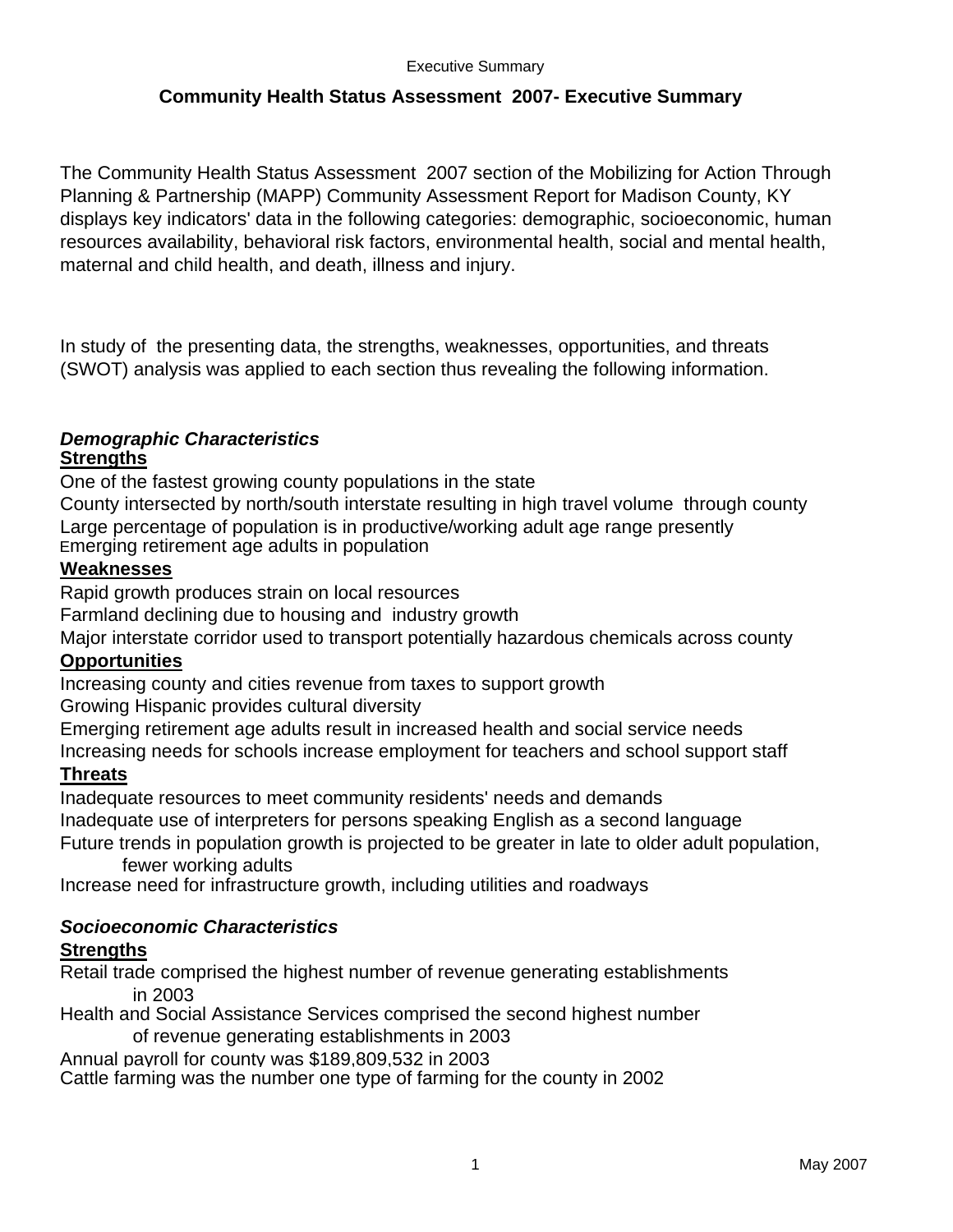# *Socioeconomic Characteristics* **(Continued)**

# **Weaknesses**

Approximately 8% of children had no parents working in 2001 Approximately 1/3 of children age 5 years or less were living below poverty in 2000 Approximately 9% of residents were not covered by health insurance in 2000 Gradual increase in unemployment rate from 2000 to 2004

Approximately 45% of students enrolled in public schools were receiving free or reduced priced lunches in 2005

Gradual increase in persons under age 19 receiving KCHIP from 2000 to 2005 Approximately 18% of children lived in poverty in 2001 Gradual increase in persons under age 19 receiving food stamps from 2000 to 2005

Approximately 17% of all county residents were living in poverty in 2000

Retail trade, with the highest number of establishments in the county in 2003, often

pays employees minimum wage, provides few or no employee benefits, and

may staff establishments with several part time employees

# **Opportunities**

Increasing need for higher paying jobs with employee benefits available

Increasing need for educated or trained workforce

Pursuing alternative farm crops and markets for produce

# **Threats**

Employers that pay good salaries and offer employee benefits will not choose to locate in county

Current employers offering good salaries and employee benefits may move establishments out of county

Continued decline of productive farmland; loss of conserved green space

#### **Strengths** *Health Resources Availability*

Nursing shortage has not affected county

Two hospitals located in county

Five clinics accept medically indigent individuals

Several nursing facility beds are established in local facilities

Each city has an urgent treatment center

# **Weaknesses**

Over a hundred registered nurses sought employment outside the county 2005-2007 Too few health care providers accepting recipients of Medicaid Inadequate mental health services for both acute hospitalization and rehabilitation

Adult day care centers located in Richmond only

Lack of geriatric health specialists

# **Opportunities**

Developing additional adult living communities with available health care services Increasing affordable mental health services

Increasing health care providers who accept Medicaid

Increasing numbers of health care providers with primary interest in geriatric care **Threats**

 Increased aging population places higher demand for health care services focusing on chronic disease prevention and maintenance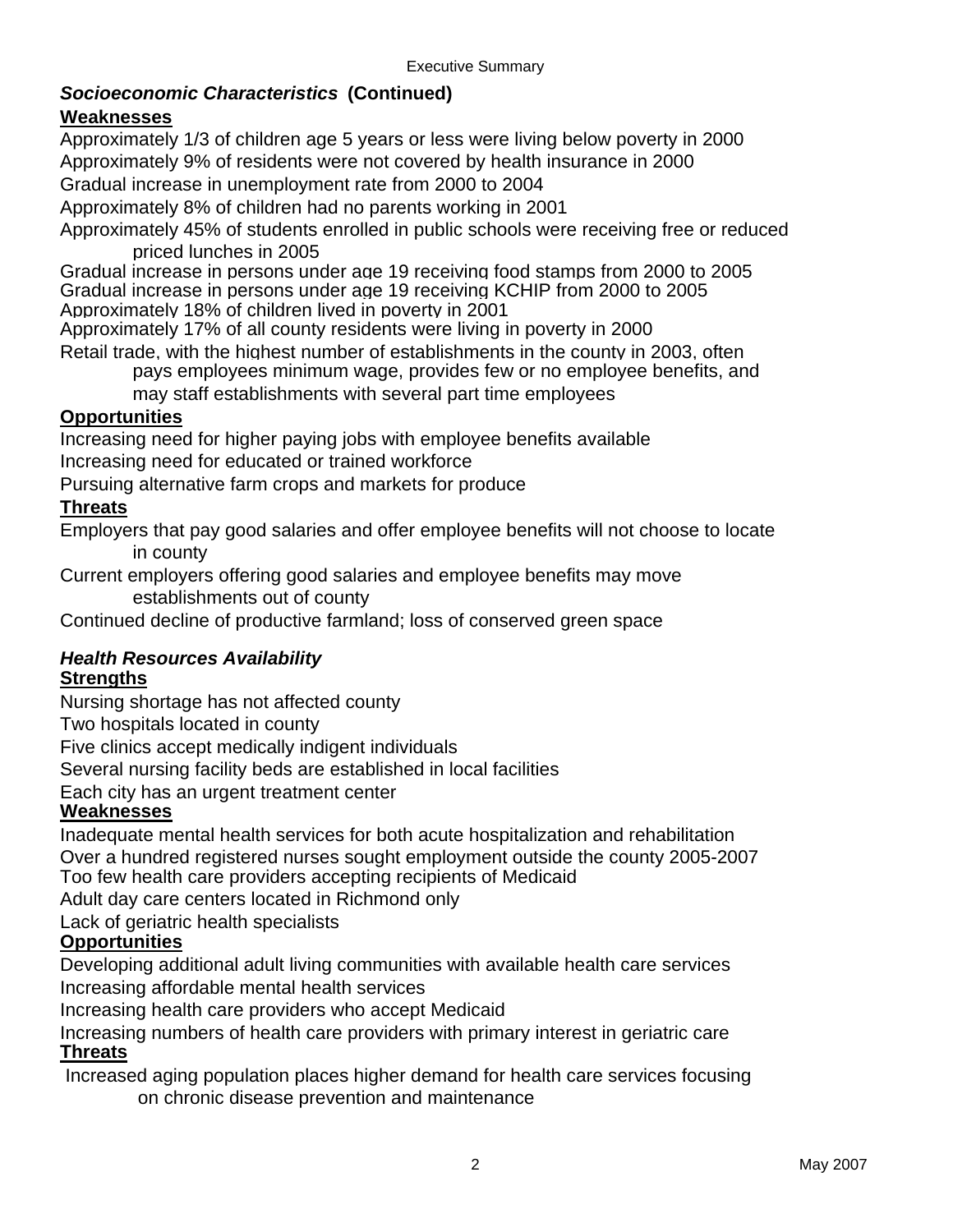## *Health Resources Availability* **- Threats (Continued)**

 Declining incentives for health care providers to specialize in care of older adults and appropriate chronic disease management

# *Behavioral Risk Factors*

### **Strengths**

Improved seat belt use from 2004-2006 Declining cigarette use among youth, except among middle school age girls Increased physical activity among elementary school youth

### **Weaknesses**

High tobacco use

Consume less than 5 fruits & vegetables per day

High occurrence of obesity

Lack of physical activity

Inadequate oral care

Inadequate seat belt use

Inadequate flu shot use

Inadequate breast screening

### **Opportunities**

Increasing education on preventive oral health care for all ages Increasing opportunities for both adults and youth to be more physically active Increasing education on ways to eat more healthy foods at affordable prices

Continuing to focus attention on tobacco use prevention and tobacco products cessation

 smoke in public places Increasing oral policies and/or regulations preventing exposure to second hand

Continuing education on appropriate adult seat belt use and child restraint use Continuing education on flu vaccine use and healthy adult screenings

### **Threats**

TV and video games that engage both adults & youth in sedentary activity Increased marketing by fast foods chains to adults & youth

Busy working families who eat meals in cars "on the run" to another event High costs to develop walking/biking paths

Costs of dental care prevents seeking needed help for uninsured or underinsured

Tobacco companies and special interest groups openly oppose policies or regulations that prohibits smoking in public places

Tobacco companies strong marketing strategies to engage new smokers, i.e. women and girls

# *Environmental Health*

# **Strengths**

Fewer restaurants failed inspections from 2003-2006

Decline in new septic tank systems; great access to public sanitation systems Only 3 animals diagnosed with positive rabies from 2002-2005 Most county households on public water sources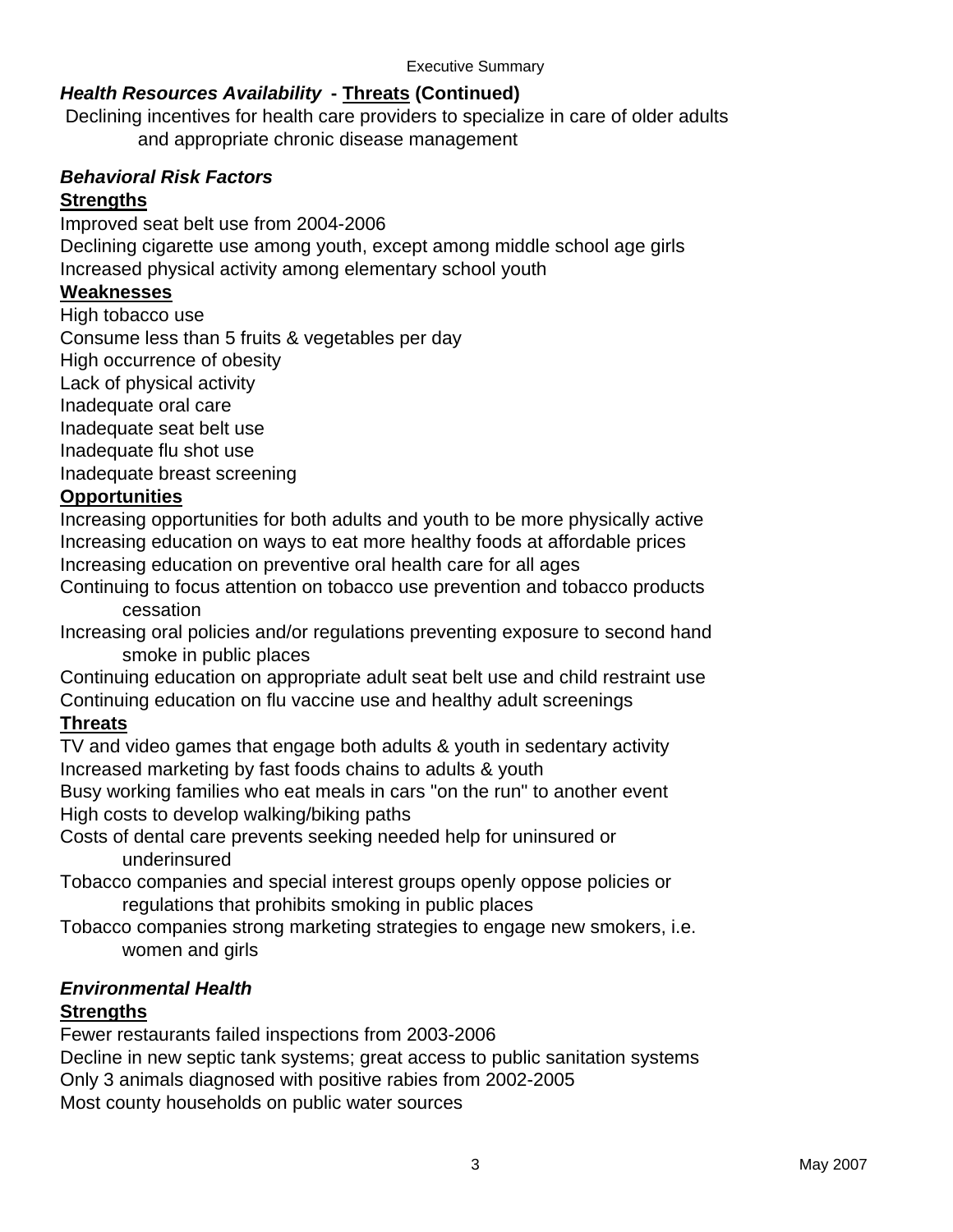## *Environmental Health* **(Continued) Weaknesses**

**Opportunities** Some households still utilize well water or cisterns for family consumption Some households still utilize septic systems for sanitary wastes collection

Preserving clean air and water supplies for personal uses and pleasure

Managing building growth to ensure adequate water supplies and safe disposal of wastes **Threats**

Contaminated water and air supplies

Inadequate infrastructure to accommodate population growth

#### *Social and Mental Health*  **Strengths**

Decline in reported abuse and neglect/dependency of children from 2000 to 2003 Decline in collisions involving drinking drivers from 2000 to 2005

### **Weaknesses**

Higher percentage of domestic violence rates than state for 2001-2003

Higher percentage of abuse cases reported to Adult Protective Services than at the state level from 2001-2003

Increase in drug arrests from 2000 to 2005

# **Opportunities**

Increasing alcohol and drug use education

Increasing enforcement of laws related to drug and alcohol misuse

Increasing rehabilitation services for addiction

Increasing services for victims of domestic violence; convictions of perpetrators **Threats**

Misuse of drugs viewed as an alternative solution to poverty, unemployment, and coping Determining who will pay for rehabilitation services for addictive disorders Increased availability of illicit and prescription drugs contributes to abuse

# *Maternal and Child Health*

# **Strengths**

Approximately 88% of live births were to mothers receiving early prenatal care Approximately only 2% of live births were to mothers receiving late/no prenatal care Gradual decline in percentages of women who report smoking during pregnancy from 2002-2005 Lower percentage of preterm births than at state level from 1999-2002

Gradual decline in births to females, ages 10-17, from 2000-2002 Approximately 7% of grandparents served as caregivers for children in 2000

# **Weaknesses**

Higher percentages of preterm births than nationally for 1999-2002

Approximately 3% of county births were considered Very Preterm or less than 32 completed weeks of pregnancy from 1999-2002

Approximately 21% of multiple delivery births were considered Very Preterm

Approximately 8% of births were of low birthweight (less than 5 1/2 pounds)

Approximately 9% of pregnant women received inadequate care during pregnancy

Approximately 22% of women reported smoking during pregnancy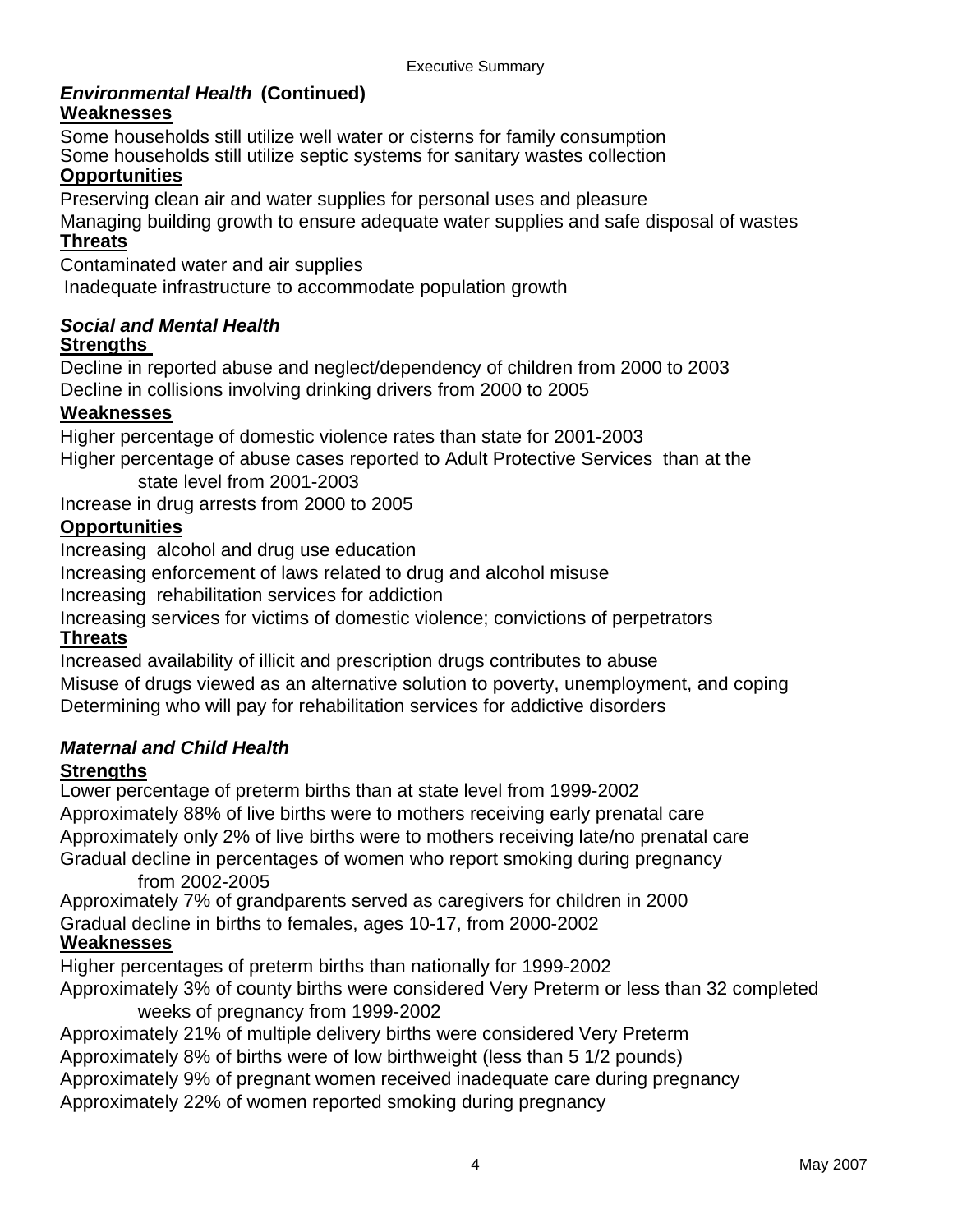# *Maternal and Child Health* **- Weaknesses (Continued)**

Approximately 7% of children were reared by grandparents due to parents being unavailable to parent

# **Opportunities**

Increasing resources to assist pregnant women to quit smoking

Increasing education for pregnant women on the risks to the pregnancy as a result of tobacco use

Making an early diagnosis of pregnancy and referral for prenatal care

Continuing abstinence education and family planning resources in community for all

females of childbearing age

## **Threats**

Females delay seeking confirmation of pregnancy due to lack of knowledge about resources to help with prenatal care

Smoking is still not viewed as an addition and thus not treated appropriately

Lack of available Hispanic interpreters to assist women who speak English as a

second language during prenatal visits and deliveries

# *Death , Illnesses, and Injuries*

# **Deaths**

Deaths as a result of motor vehicles declined from 2000 to 2003

No deaths due to melanoma of the skin and cancer of cervix/uteri were reported

in 2000

Gonorrhea declined from 2003 to 2005

Confirmed cases of reported influenza has been low from 2002 to 2006

# **Weaknesses**

Heart disease is the leading cause of death, followed by cancer and stroke

County had a larger number of number of population per health care provider than peer counties in 2000

Highest age groups for suicide were in the 20-24 y.o. and the 65 y.o.. +

Rate of suicide increased from 2000 to 2003

Unintentional injuries were the greatest among the <1 y.o.. age group and in the 65 y.o.+ Approximately 17% of deaths was due to motor vehicles in 2000

Deaths due to trachea, bronchus and Lung were the leading cause among cancers admissions in 2000-2001 Diabetes as a secondary diagnosis occurred in approximately 15% of inpatient

Asthma as a primary diagnosis for inpatient hospital admissions occurred highest in the group in 2003 the 25-44 y.o. age group; 0-4 y.o. age group comprised the second highest age

Chlamydia increased from 2003 to 2005

# **Opportunities**

Increasing education needed for chronic disease prevention , I.e., heart, stroke, cancer, etc. Continually increasing attention to strategies to reduce unintentional injuries

Increasing education on diabetes self management care to prevent complications

Increasing education of suicide risks and early interventions

Increasing education on sexually transmitted infection risks and resources for treatment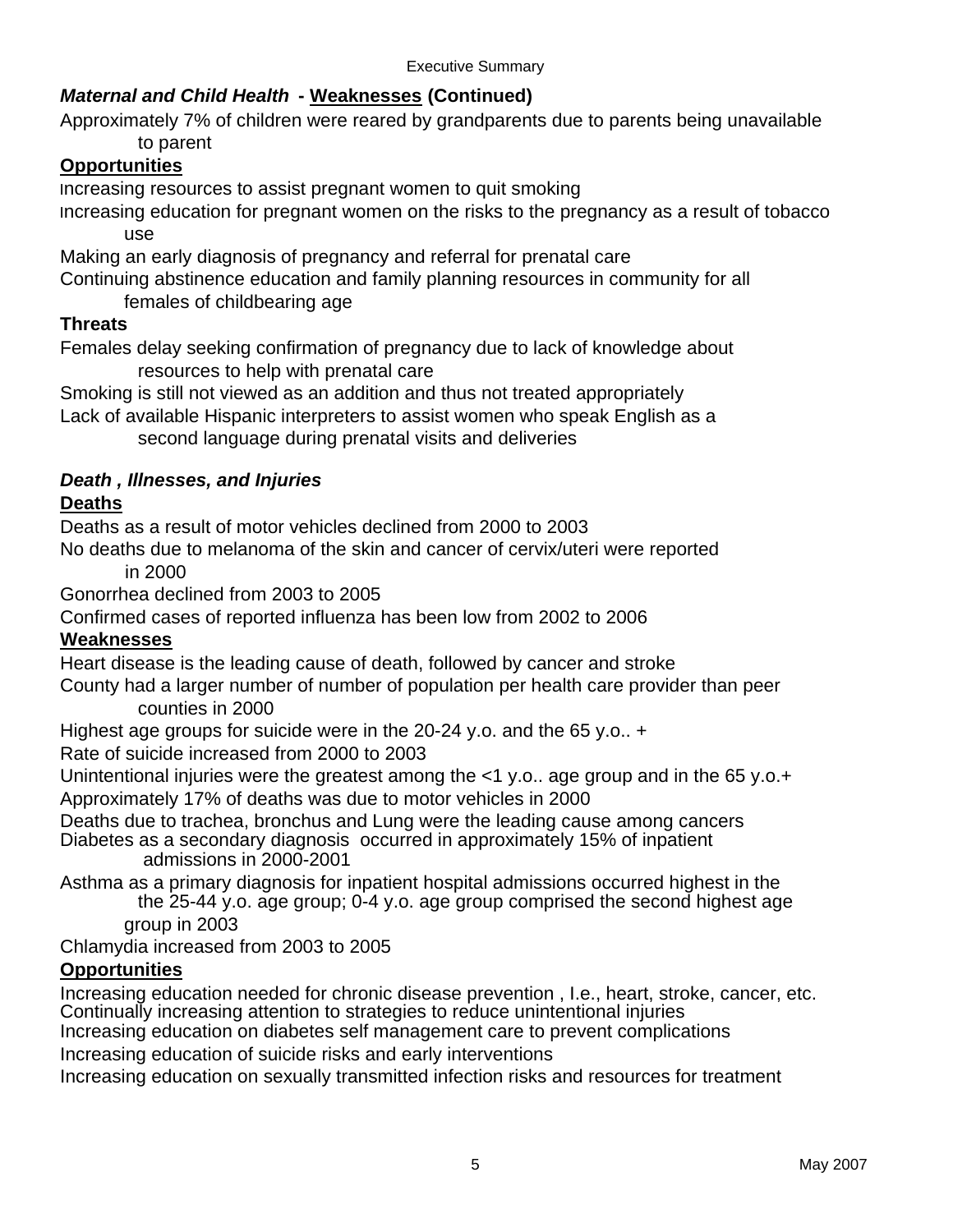## *Death, Illnesses, & Injury (Continued)* **Threats**

Segments of population continue to engage in risk taking behaviors Flu pandemic with large number of population unprotected by flu vaccine population Complications of chronic diseases occur as population ages Inadequate number and type of primary care providers to meet health needs of aging

Careful examination of the SWOT analysis for these indicators related to the county's population will influence planning and implementation strategies for a variety of agencies that provide services. These include health, social, and law enforcement agencies; local governments and educational systems. As the county's population continues to grow and the increase in the "baby boomers" age, demands for quality services close to residents' home will become greater in demand.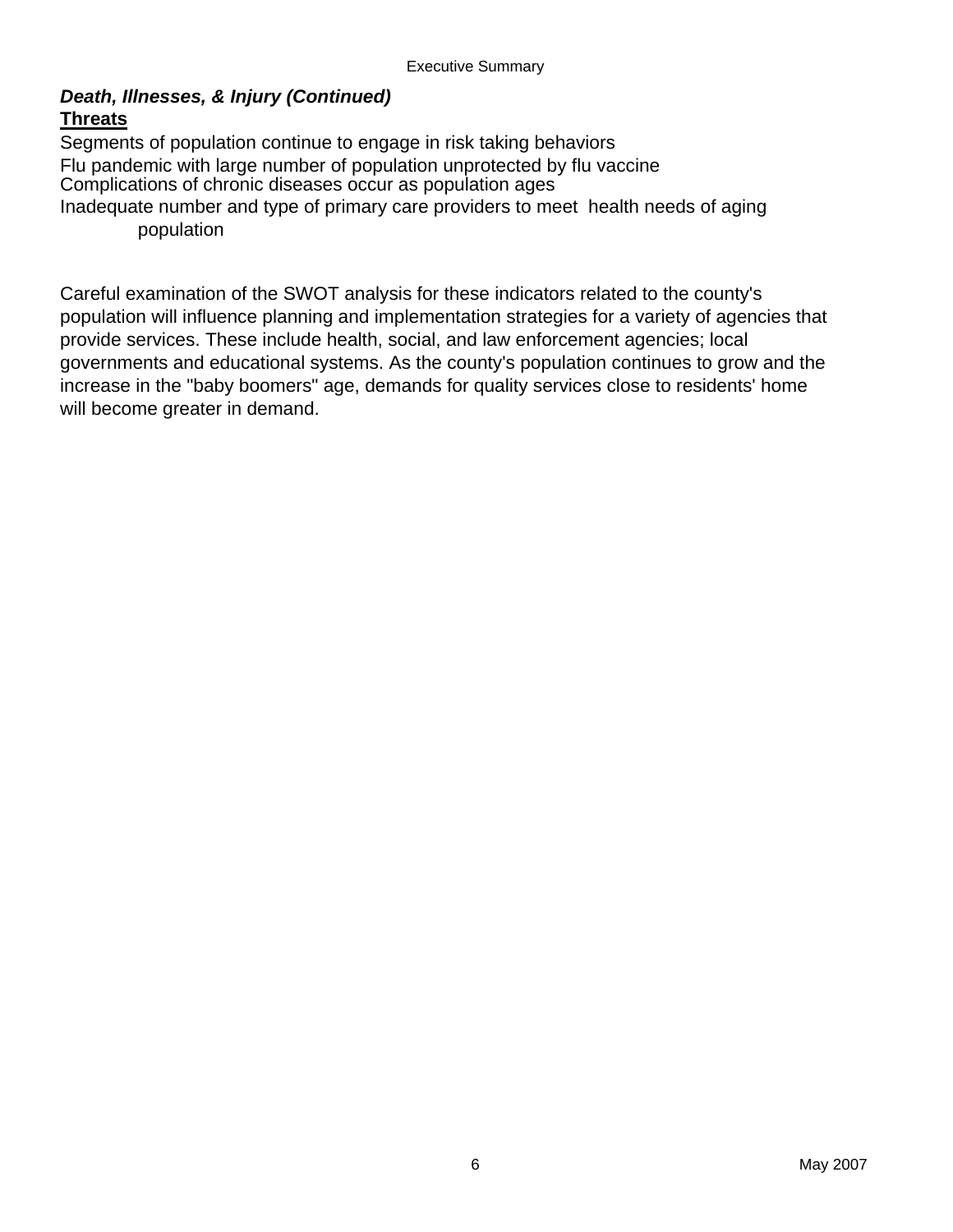#### Introduction

#### **Introduction**

Madison County, located along Interstate 75, is situated in the east central part of Kentucky. As one of the counties in the Appalachian Regional Commission geographic area, many residents have ties to the Appalachian culture. This is evident in locally produced crafts, through music, and by preservation of historical information and sites. Berea has been named the "Crafts Capital of Kentucky" and is known for its diverse offering of handmade quality crafts through local shops and craft fairs during the year.

Significant landmarks within the county provide residents and tourists with a look at the historical influences on the local area, in the state and nation. Fort Boonesborough was established by Daniel Boone when he and his party reached the Kentucky River on April 1, 1775. It became Kentucky's second settlement. The fort has been reconstructed as a working fort and is home to resident artisans who give visitors a look at what life was like in pioneer Kentucky. The fort with adjacent campgrounds forms the present day Fort Boonesborough State Park.

White Hall State Historic Site, located near Fort Boonesborough, is the restored home of Cassius Marcellus Clay. Mr. Clay was known as an emancipationists, newspaper publisher, Minister to Russia and a friend of Abraham Lincoln and John G. Fee, founder of Berea College. His daughter, Laura Clay, was a political activists for women's suffrage and state's rights and became the first woman to be nominated for U.S. President by a major political party at the 1920 Democratic Convention in San Francisco.

Berea College, founded in 1855, was the first interracial and co-educational college in the south. The school had many set-backs during the Civil War due to southern pro-slavery sympathizers and continues with struggles to operate until 1950 when an amended Day Law allowed integration above the high school level. Berea College was the first college in Kentucky to allow admission of black students. Current enrollment numbers approximately 1500 students representing most U.S. states and 70 plus countries. It has remained true to its commitment to Appalachian youth with approximately 70% of students coming from the Appalachian region.

Nationally, the college is known for its strong work study program, faculty and students community service projects and excellent academic program. It has garnered repeated listings in *U.S. News & World Report* as the No. 1 regional college in the South. Other media sources such as *The New York Times, The Chronicle of Higher Education, The Philadelphia Inquirer* , and *The Times of London* have brought national and international attention to the many positive aspects of the college.

Sources: http://parks.ky.gov/stateparks/fb/index.htm; http:parks.ky.gov/statehistoricsites/wh/index.htm; http://www.berea.edu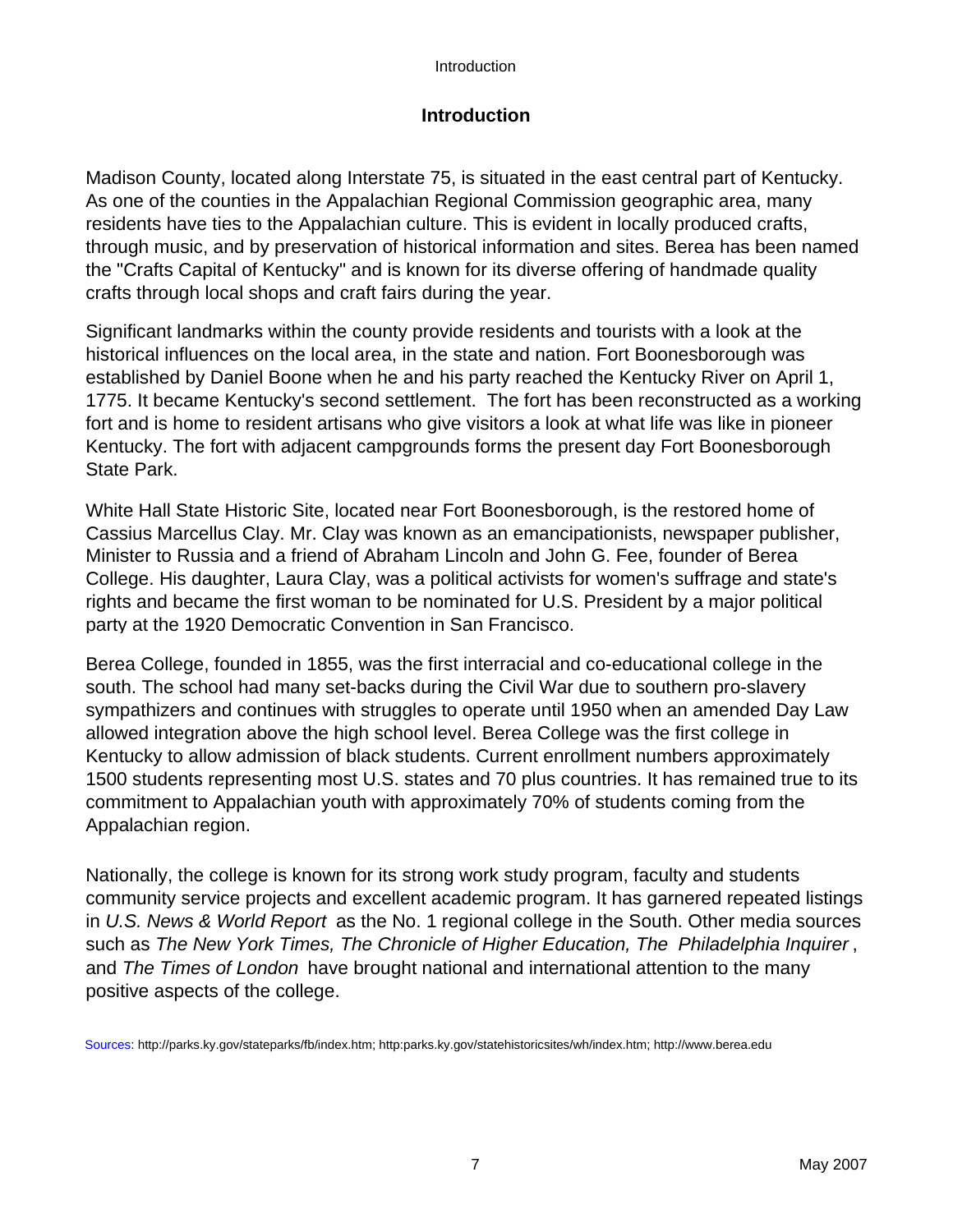#### Introduction

Richmond, the county seat, is home to Eastern Kentucky University (EKU), one of the state's nine state funded universities. Founded in the early 1900's to provide education for classroom teachers, it has diversified into offering 168 undergraduate and graduate programs for approximately 16, 000 students yearly.

The Madison County School System consists of ten elementary, three middle, two high schools and twelve Family/Youth Resource Centers provide public education for nearly 10,000 of the county's youth in kindergarten through 12 grade. Berea Independent School System enrolls 1,100 students in K-12 grades. Several small private schools and home schooling provides education for the remainder of the county's youth.

Madison County Fiscal Court, Richmond City Commission and Berea City Council make you the three elected governmental bodies. Each entity establishes a comprehensive plan for grow and development, policies and codes/regulations, tax base rates, and provides emergency first responder services for the respective jurisdictions.

Health and human services are located within the cities. Pattie A. Clay Regional Medical Center, located in Richmond, and St. Joseph Berea provide acute care, emergency and diagnostic services for Madison and surrounding counties. Other health care services include: four nursing facilities, nine home health agencies and one in-home hospice. Plans are developed for an in-patient hospice facility. Madison County Health Department serves as the local official county health department with offices in both Richmond and Berea. Department for Community Based Services, the official social services agencies, has offices based in both Richmond and Berea as well.

Educational systems, health care services, and manufacturing industries are the largest employers in the county. In addition, the Bluegrass Army Depot (BGAD) provides employment for several residents. BGAD is comprised of approximately 14,600 acres of mostly open grassland and wooded areas. The site has housed conventional explosive munitions and assembled chemical weapons since the 1940s. In recent years, much attention has been focused on the safe disposal or neutralization of chemical weapons stored in igloos at the installation.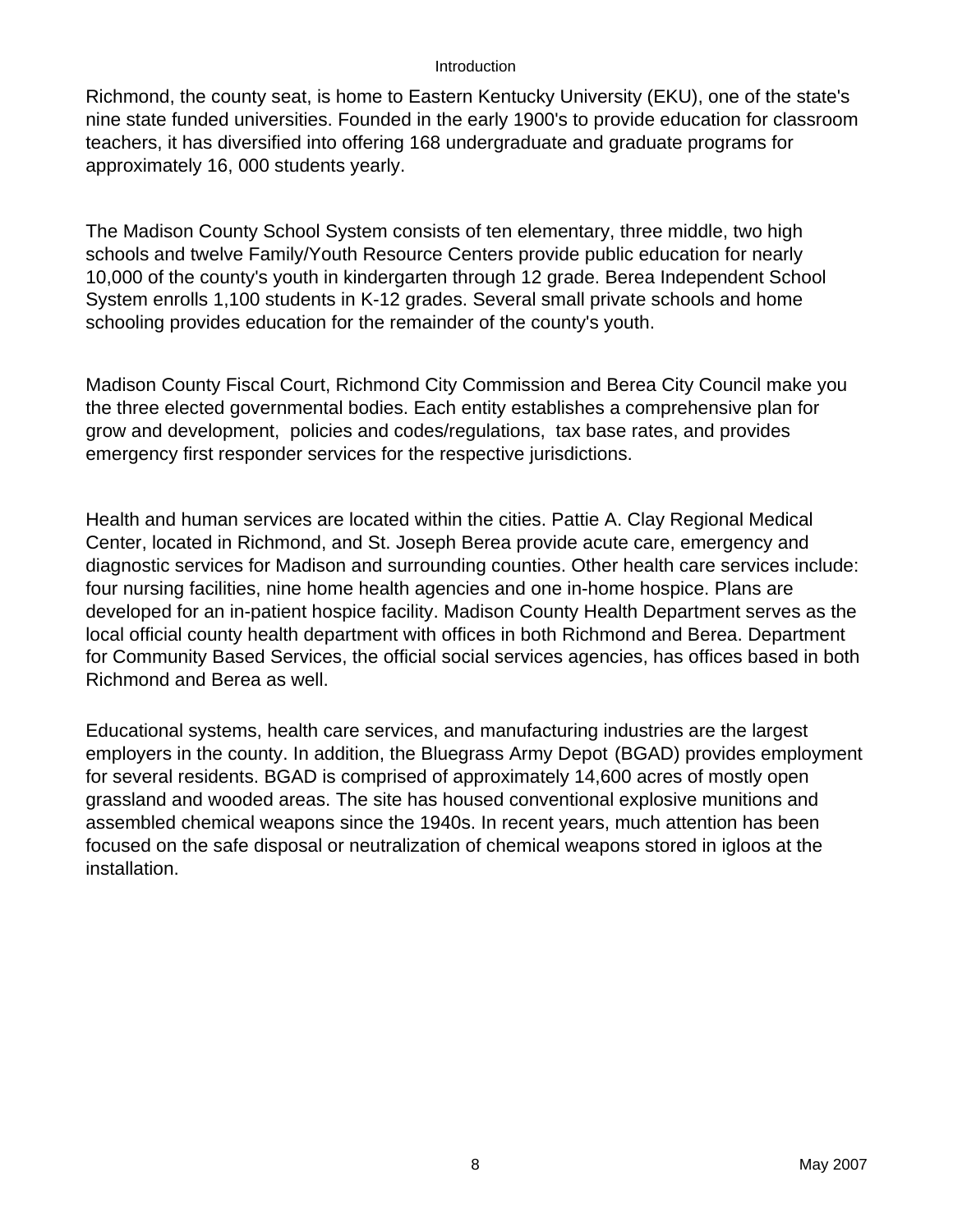#### **Community Health Status Assessment - Overview**

The Community Health Status Assessment provides key information of core indicators of the county related to demographic and socioeconomic characteristics, health resources availability, behavioral risk factors, environmental health, social and mental health, maternal and child health, death, illness, and injury. The 2000 U.S. Census data is used as a baseline, with following years data included for comparison as was available.

Comparison data between the United States, Kentucky and Madison County data is show in some graphs. Kentucky peer counties of Campbell, Christian, and Warren are shown in selected comparisons to Madison County in some areas. These counties were selected for the following reasons:

Campbell County, located in northern Kentucky, had a population of approximately 18,000 residents more that Madison County in 2000. By 2005, its population was approximately only 10,000 greater than Madison County's. Campbell County is adjacent to the Greater Cincinnati area and is intersected by Interstate 75.

Christian County, located in west central Kentucky along the Tennessee border, had a population of approximately 1,393 more than Madison County. By 2005, the county's population was 7,604 fewer than Madison County.

Warren County, located in central Kentucky, is home to Western Kentucky University. 18,000 students were enrolled in fall 2006. In 2000, the county had a population of 21,650 greater than Madison County; in 2005, its population was 21,211 greater. Even though the population is larger than Madison County, the county is similar in several ways. Among these similarities are: is intersected by a major interstate; has one of the state's supported universities; has a comparable industrial and business base; and is comprised of both urban and rural growth.

In 2005, the population growth estimates' ranking was assigned to the following cities and counties in this comparison group:

| <b>Cities</b>                      | <b>Counties</b>          |
|------------------------------------|--------------------------|
| #4 Bowling Green (Warren County)   | #5 Warren County         |
| #6 Richmond (Madison County)       | #8 Campbell Count        |
| #7 Hopkinsville (Christian County) | #9 Madison County        |
|                                    | $HAD$ Obstacles Original |

| <b>Cities</b>      | <b>Counties</b>      |
|--------------------|----------------------|
| en (Warren County) | #5 Warren County     |
| Aadison County)    | #8 Campbell County   |
| (Christian County) | #9 Madison County    |
|                    | #10 Christian County |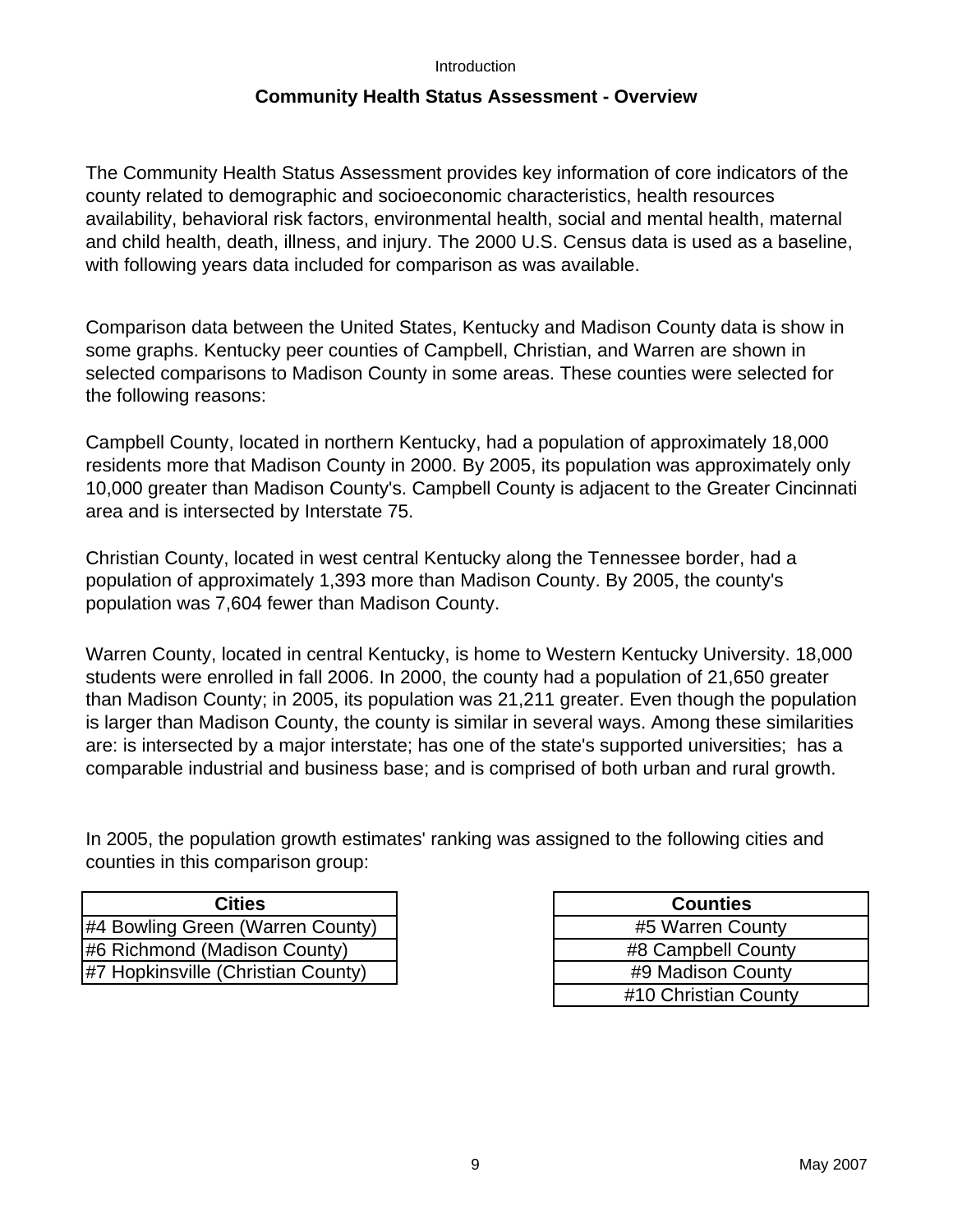Introduction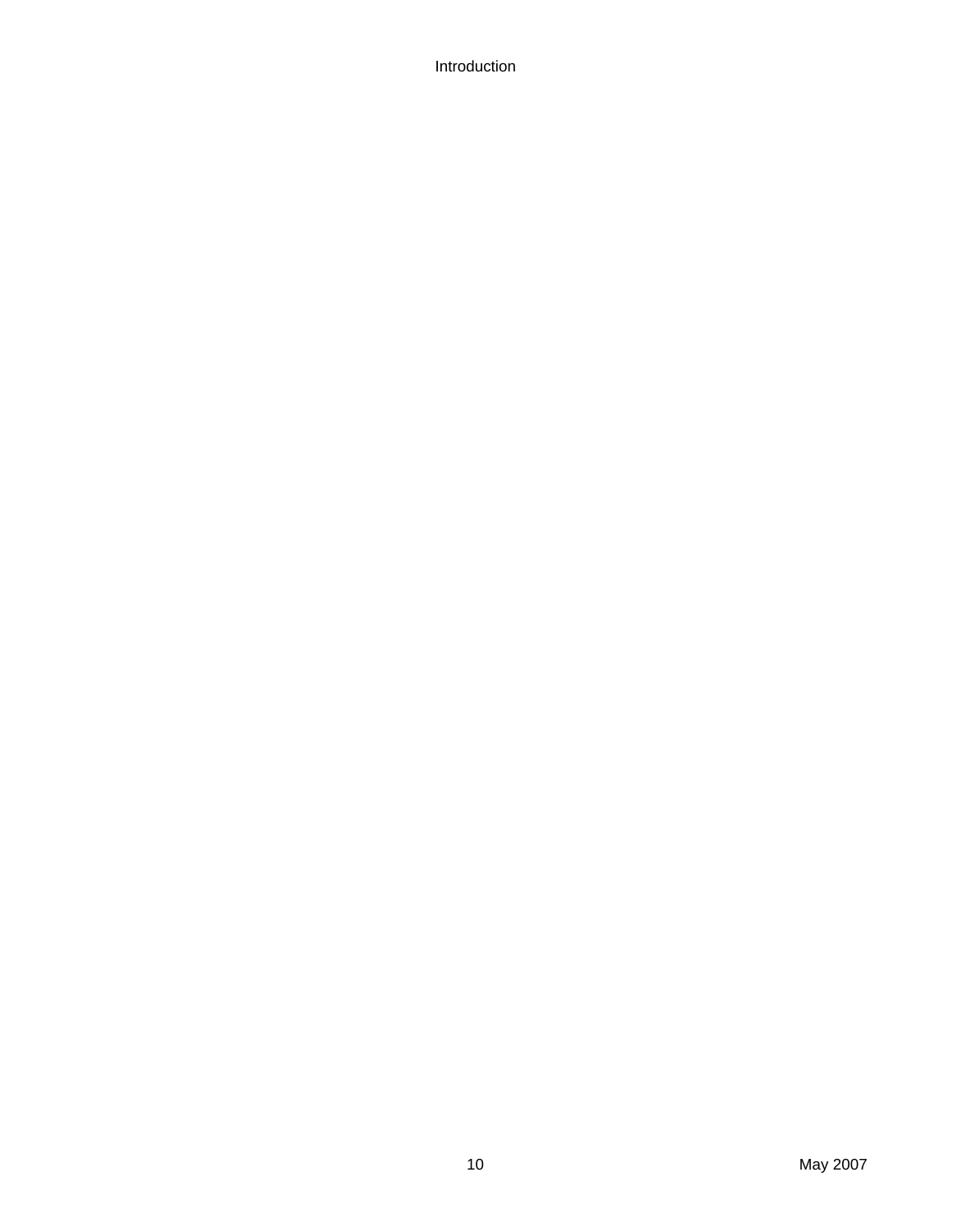#### **Demographic Characteristics**

**Definition of Category:** Demographic characteristics include measures of total populations as well as percent of total population by age groups, gender, race and ethnicity, where these populations and subpopulations are located and the rate of change in population density over time, due to births, deaths, and migration patterns.

#### **Madison County**

#### **Strengths**

 One of the fastest growing county populations in the state County intersected by north/south interstate resulting in high travel volume through county Large percentage of population is in productive/working adult age range presently Emerging retirement age adults in population

#### **Weaknesses**

 Rapid growth produces strain on local resources Farmland declining due to housing and industry growth Major interstate corridor used to transport potentially hazardous chemicals across county

#### **Opportunities**

 Increasing county and cities revenue from taxes to support growth Growing Hispanic provides cultural diversity Emerging retirement age adults result in increased health and social service needs as aging occurs Increasing needs for schools increase employment for teachers and school support staff

#### **Threats**

Inadequate resources to meet community residents' needs and demands

Inadequate use of interpreters for persons speaking English as a second language

 Future trends in population growth is projected to be greater in late to older adult population, resulting in fewer working adults

Increase need for infrastructure growth, including utilities and roadways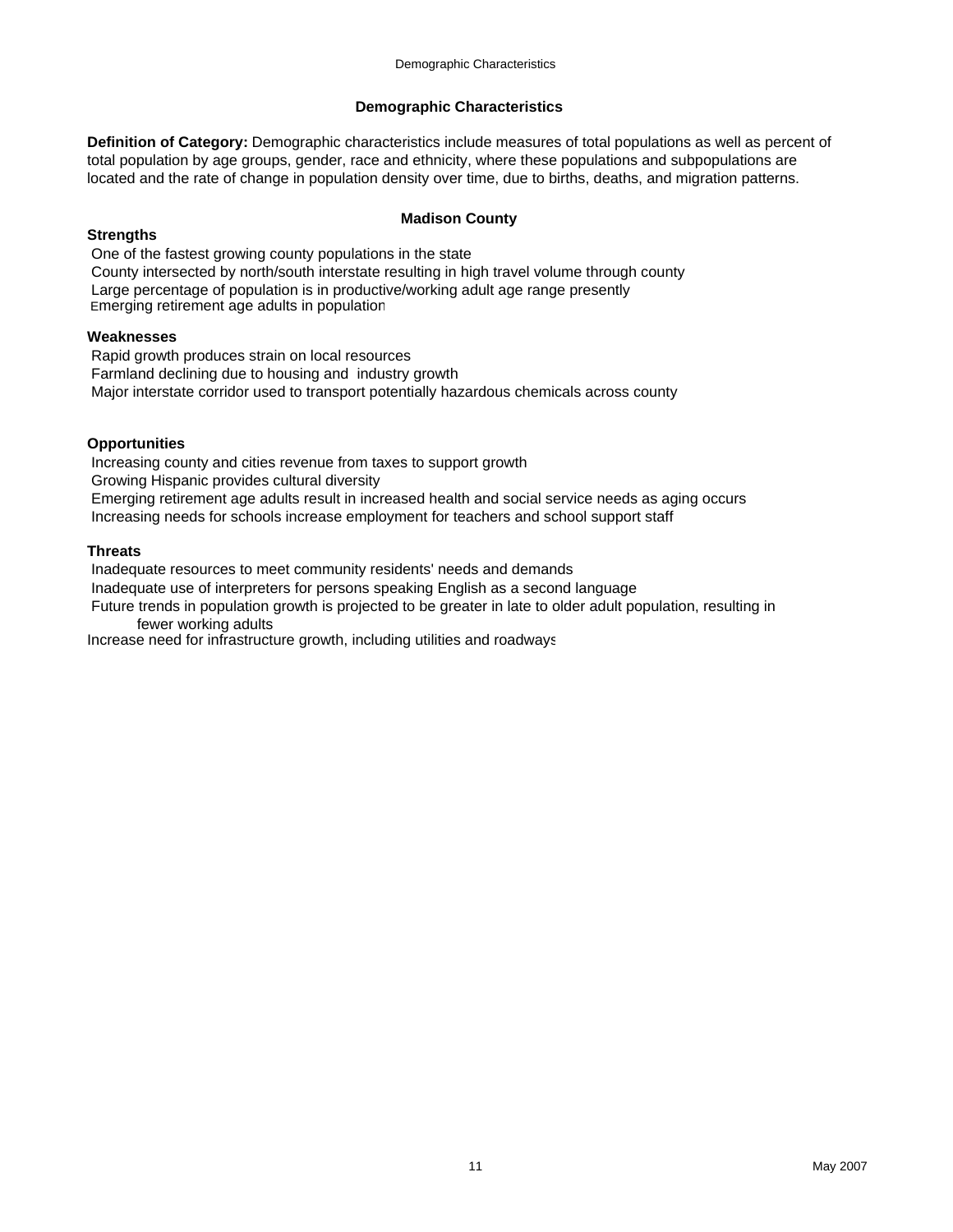#### Demographic Characteristics

| <b>Overall Demographic Information for Madison County, KY</b> |                        |                   |                           |  |
|---------------------------------------------------------------|------------------------|-------------------|---------------------------|--|
| <b>1990 Population</b>                                        | <b>2000 Population</b> | <b>Net Change</b> | <b>Population Density</b> |  |
| 57.508                                                        | 70.872                 | $23.2*$           | 160.8 persons/sq. mile**  |  |

Source: \* http://ksdc.louisville.edu/sdc/census2000/2pageprofiles2change\_madison.xls

\*\* Madison County QuickFacts, US Census Bureau, http://quickfacts.census.gov/qfd/states/2121151.html

| <b>Madison County, Demographic Profile: Age and Sex, 2000</b> |        |               |              |          |                   |              |
|---------------------------------------------------------------|--------|---------------|--------------|----------|-------------------|--------------|
| <u>Age</u>                                                    |        | <b>Number</b> |              |          | <b>Percentage</b> |              |
| Group                                                         | Male   |               | <b>Total</b> |          | Female            | <b>Total</b> |
| $\leq$ 1                                                      | 440    | 432           | 872          | $0.6\%$  | $0.6\%$           | 1.2%         |
| $-14$                                                         | 6.284  | 5.938         | 2.222        | 8.9%     | 8.4%              | $17.2\%$     |
| $15 - 24$                                                     | 7,535  | 8,118         | 15,653       | $10.6\%$ | 11.5%             | 22.1%        |
| $25 - 44$                                                     | 10,274 | 10,715        | 20,989       | 14.5%    | 15.1%             | 29.6%        |
| $45 - 64$                                                     | 6,866  | 7,341         | 14,207       | 9.7%     | $10.4\%$          | 20.0%        |
| $65 - 74$                                                     | 1,765  | 2,150         | 3,915        | 2.5%     | $3.0\%$           | 5.5%         |
| <b>75 and</b>                                                 | 1,011  | 2,003         | 3,014        | 1.4%     | 2.8%              | 4.3%         |
| older                                                         |        |               |              |          |                   |              |
| <b>Total</b>                                                  | 34,175 | 36,697        | 70,872       | 48.2%    | 51.8%             | 100.0%       |

Source: Census 2000 Summary File 3, U.S. Census Bureau, 2002. (www.census.gov) 19Aug02: Area 1, Page 1 Profile prepared by the Kentucky State Data Center, (5020 852-7000 cbpa.Louisville.edu/ksdc ksde@louisville.edu

**Analysis:** Madison County has been one of the fastest growing counties in the state of Kentucky. In the decade from 1990 to 2000, a 23.2 percent population increase brought additional housing, industries and businesses, schools, and expanded community resources. Interstate 75, crossing through the county from north to south, influenced the growth of the county. Interstate accessibility provided opportunities both in and out of the county for labor, shopping, and access to additional services not available locally.

| <b>Population Subgroup</b>                   | <b>Madison County</b> |            | <b>Kentucky</b>   | <b>U.S.</b> |
|----------------------------------------------|-----------------------|------------|-------------------|-------------|
|                                              | <b>Number</b>         | Percentage | <b>Percentage</b> |             |
| <b>Black/African Am.</b>                     | 3,150                 | 4.4        | 7.3               | 12.3        |
| White                                        | 65,918                | 93         | 90.1              | 75.1        |
| American Indian or<br>Alaska Native          | 196                   | 0.3        | 0.2               | 0.9         |
| Asian                                        | 510                   | 0.7        | 0.7               | 3.6         |
| <b>Hispanic or Latino</b>                    | 685                   |            | 1.5               | 12.5        |
| Native Hawaiian or<br>other Pacific Islander | 15                    |            | ŋ                 | 0.1         |
| White, not<br>Hispanic/Latino orig           | 65,484                | 92.4       | 89.3              | 69.1        |
| Some other race                              | 240                   | 0.3        | 0                 | 0           |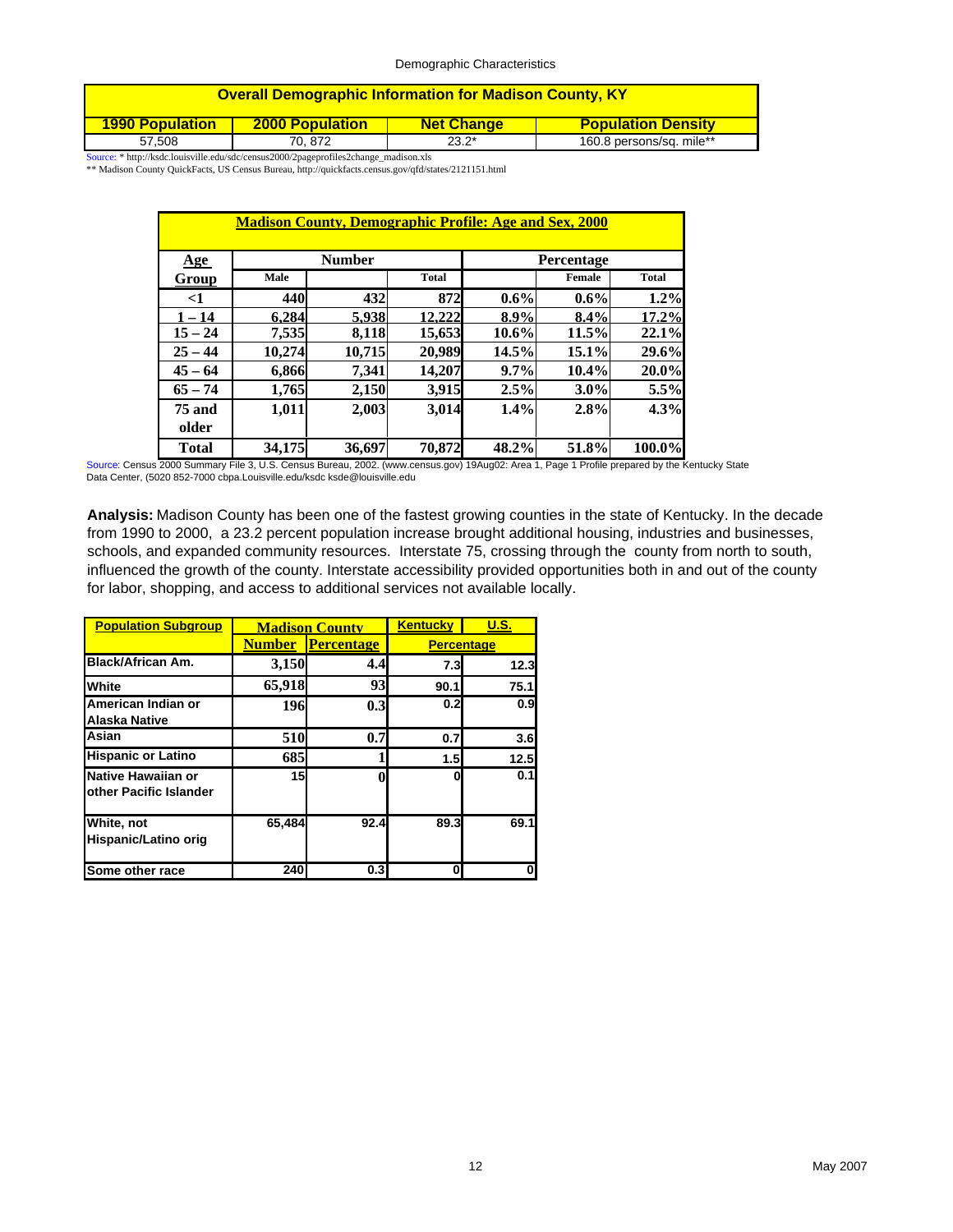



Source: http://sig.reachoflouisville.com

Analysis: Kentucky had an estimated population growth of 131, 636 individuals from 2000 census to July 2005.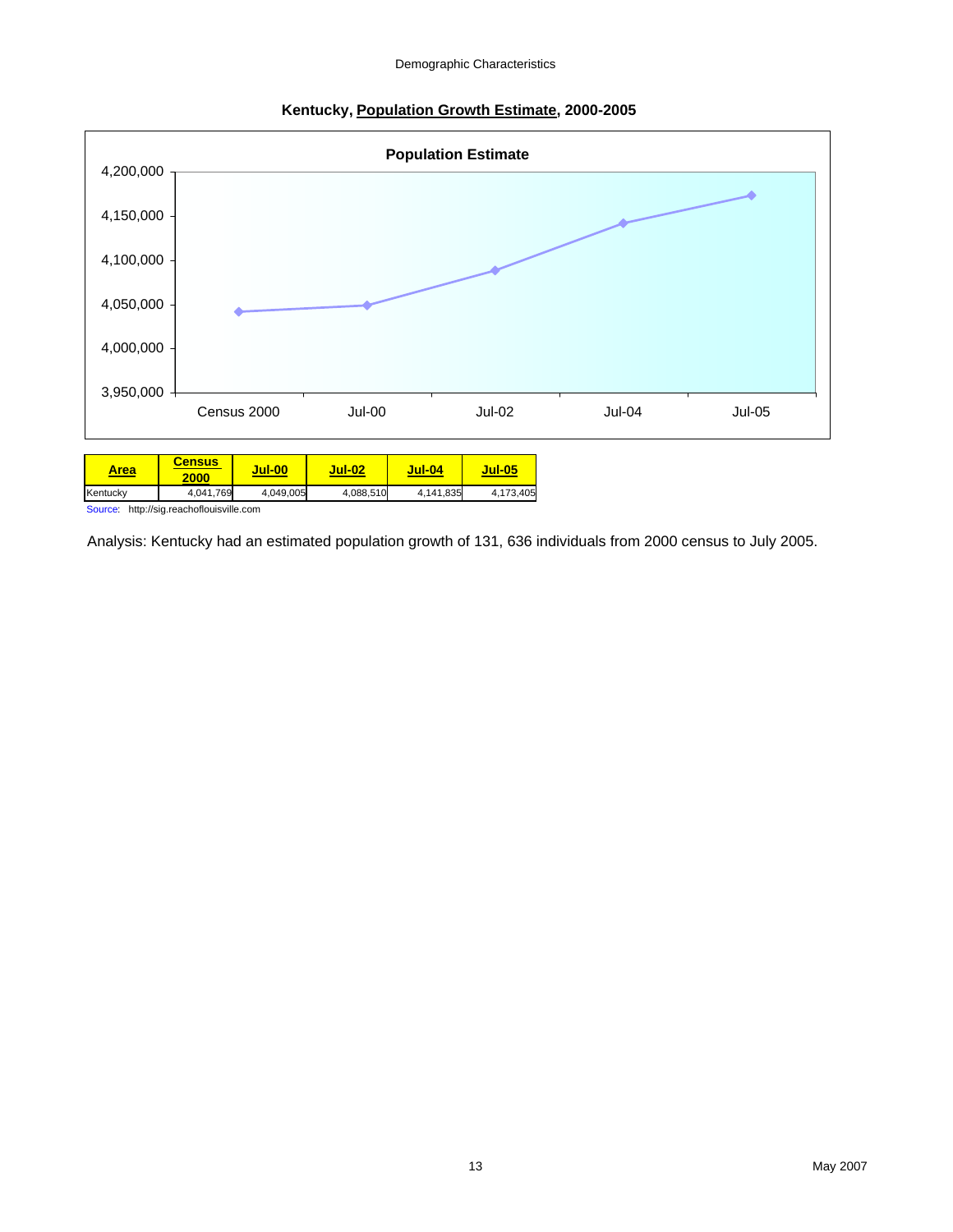#### Demographic Characteristics



#### **Madison County, Population Growth Estimate, 2000-2005**

Source: http://sig.reachoflouisville.com

**Analysis:** Madison County's population showed an increase of an estimated 6, 877 from the 2000 Census to July 2005. In 2006, the county ranked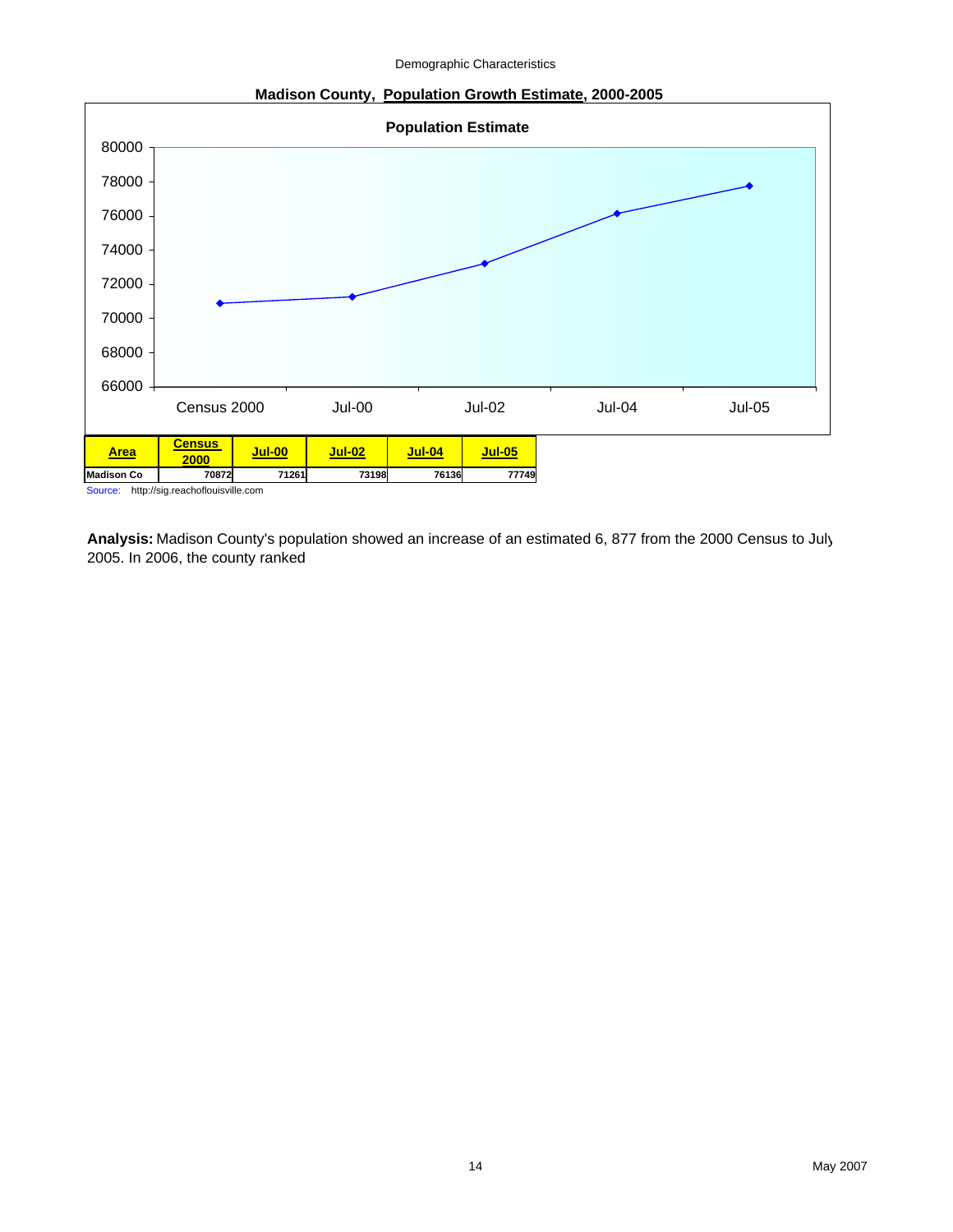Demographic Characteristics

**Area Census <sup>2000</sup> Jul-00 Jul-02 Jul-04 Jul-05** Warren 92522 92797 94169 97163 98960 Christian 72265 72273 71789 70364 70145 Campbell 88616 88647 88301 87285 87251 **Population Estimate**  $0 -$ 20000 40000 60000 80000 100000 120000 Census 2000 Jul-00 Jul-02 Jul-04 Jul-05 ◆ Warren → Christian → Campbell

**Peer Counties, Estimated Growth Estimate, 2000-2005**

Source: http://sig.reachoflouisville.com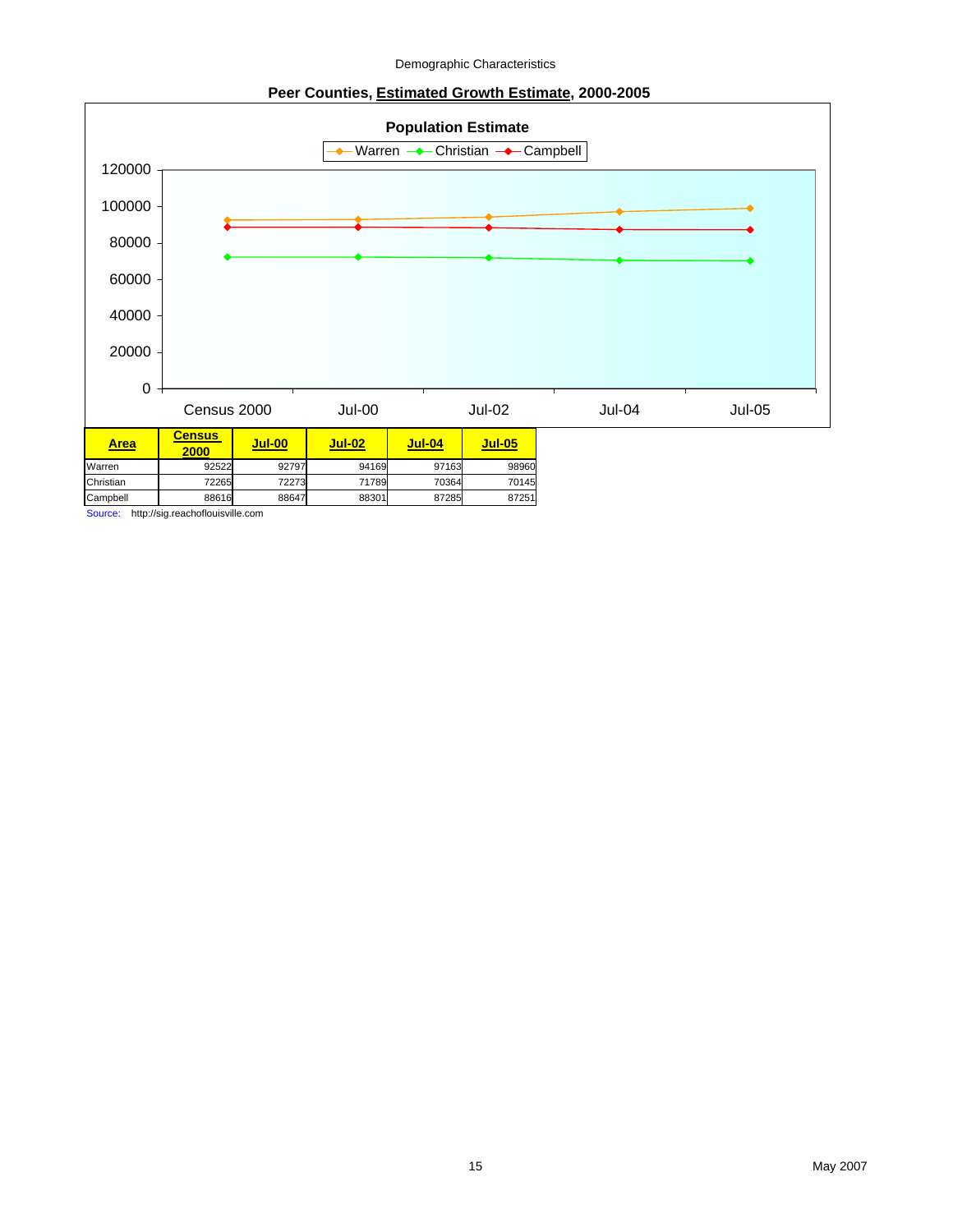

### **Madison County and Peer Counties Comparison, Population Change, 2000 to 2004**

**Analysis:** Madison County experienced the largest growth in comparison to the peer counties during the four year timeframe. Only Warren County had a near similar growth.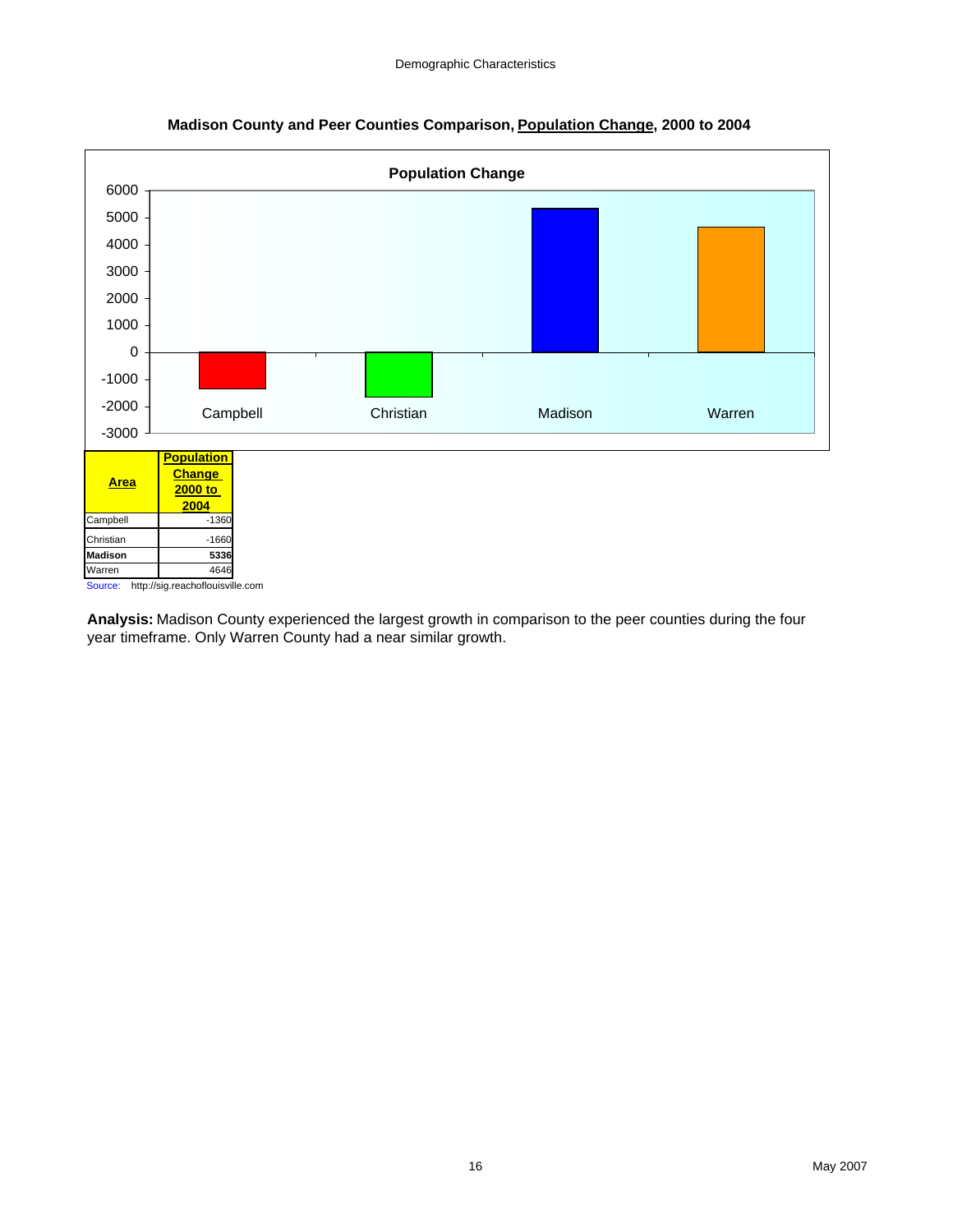



**Analysis:** In the decade of the 1990s, Madison saw an increase of approximately 259% in persons of Hispanic origin. Madison County, like many other parts of Kentucky experienced an increase. Farming, construction, and hospitality jobs has attracted many individuals to the state. Some Hispanics choose to remain in the county permanently, while others migrate in and out with job availability.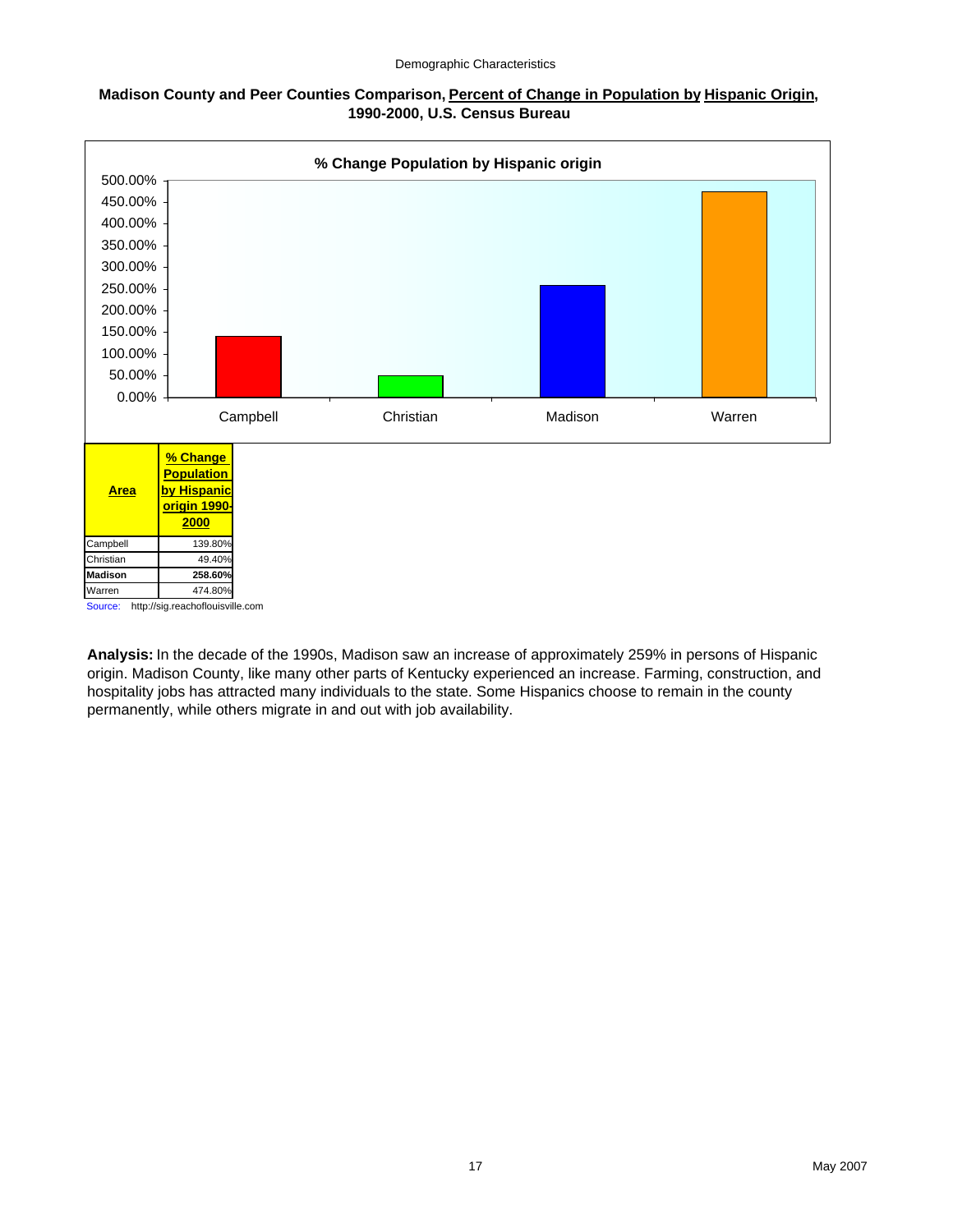**Madison and Peer Counties Comparison, Percent of Persons 5 and Older Who Speak Language Other Than English in the Home** 



Source: http://sig.reachoflouisville.com

**Analysis:** Madison and peer counties had 3% or greater percentage of the population,

5 years of age or older, who spoke a primary language other than English. This represents the in-counties' migration of persons of persons from many cultures. Persons from the Hispanic countries comprise the largest numbers in the counties' population.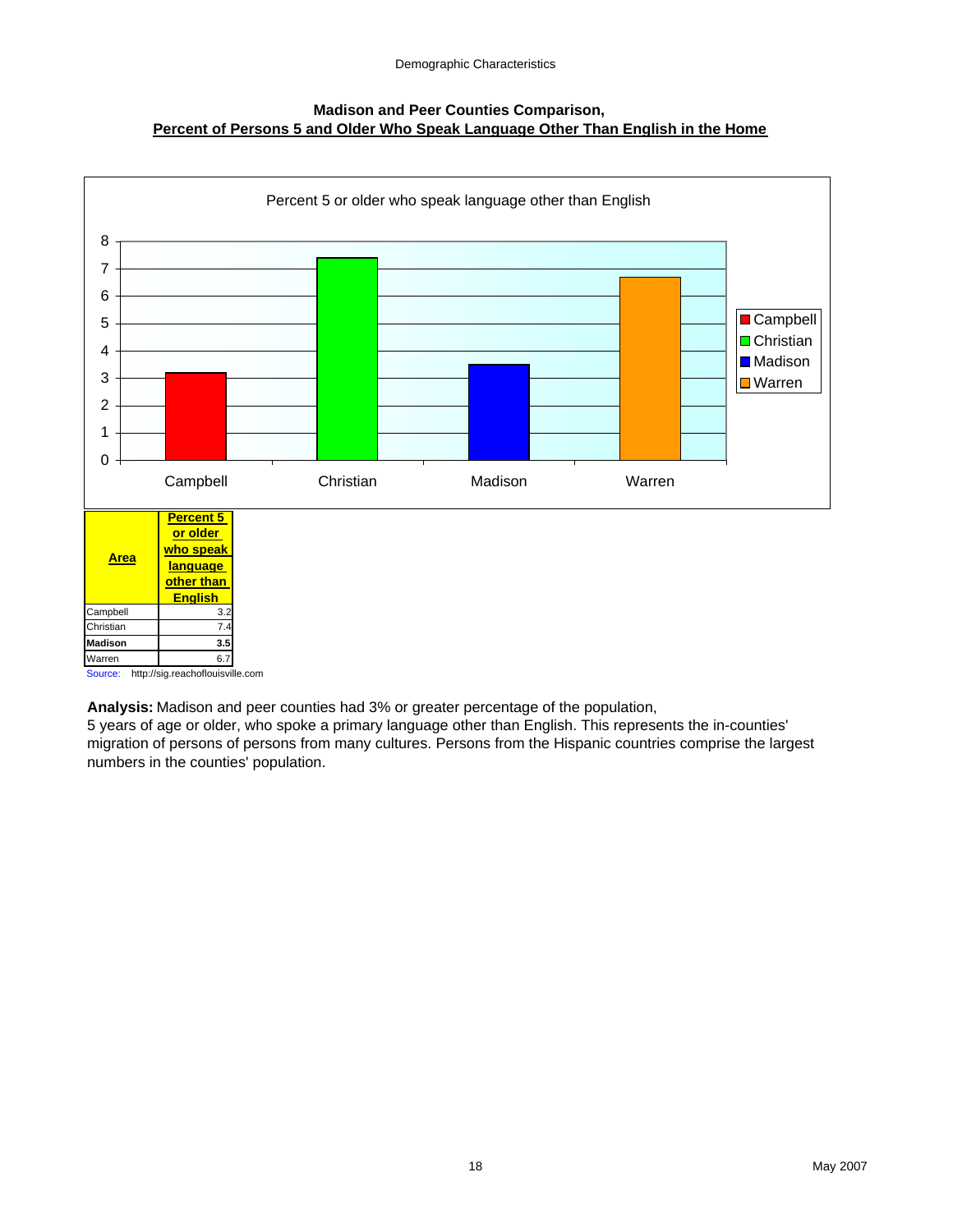#### Demographic Characteristics

#### **Kentucky, Population Change Estimates, 2000-2030**



Source: Census 2000, How Many Kentuckians 2004 Edition, Kentucky Population Research, Urban Studies Institute, University of Louisville. Review edition: 11/2004. Produced by Alicia Crouch, Kentucky Education Cabinet

Source: http://ksdc.louisville.edu/kpr/pro/hmk2004to2030\_pyramids.pdf

**Analysis:** Kentucky, like the nation, will be seeing the effects of the aging "baby boomer" generations over in the early years of the 21st century. From 2010 to 2030 and beyond, the needs for services focused on the middle age to later years adult will be as great as those for the younger members of the state's population. By 2030, it is estimated that a shrinkage of the younger working adult population will begin to occur.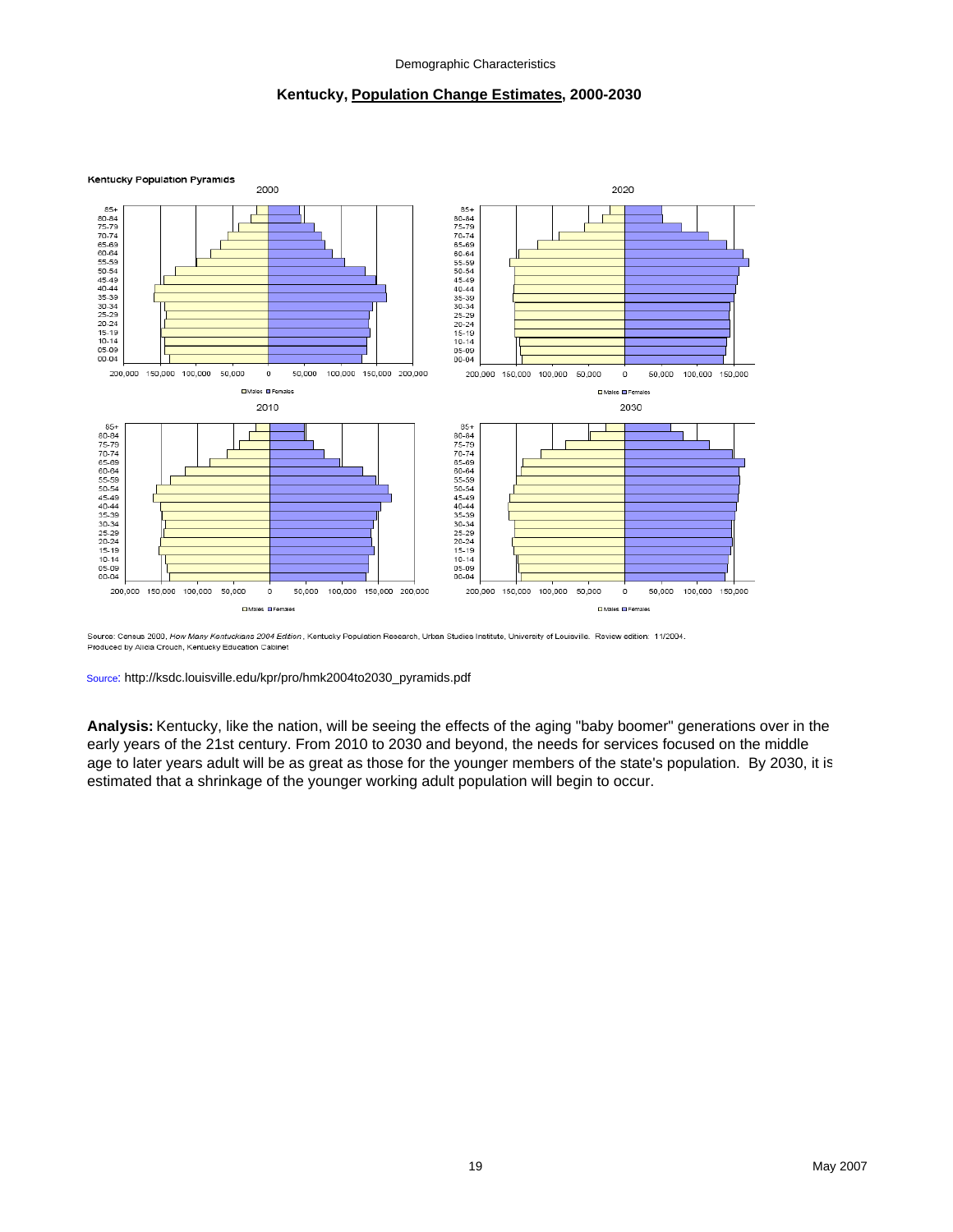#### **Madison County, Population Change Estimates, 2000-2030**



Source: Census 2000, How Many Kentuckians 2004 Edition, Kentucky Population Research, Urban Studies Institute, University of Louisville. Review edition: 11/2004. Produced by Alicia Crouch, Kentucky Education Cabinet

Source:http://ksdc.louisville.edu/kpr/pro/hmk2004to2030\_pyramids.pdf

**Analysis:** Madison County's population change estimates from 2000 to 2030 depicts a different picture than the state's estimated population change. While the predicted increase in the adult population is due to the "baby boomers," it is projected that the county will maintain a continued number of adults in the 20 to 24 age range. The decline in the younger population projects to be typical of the state's population levels.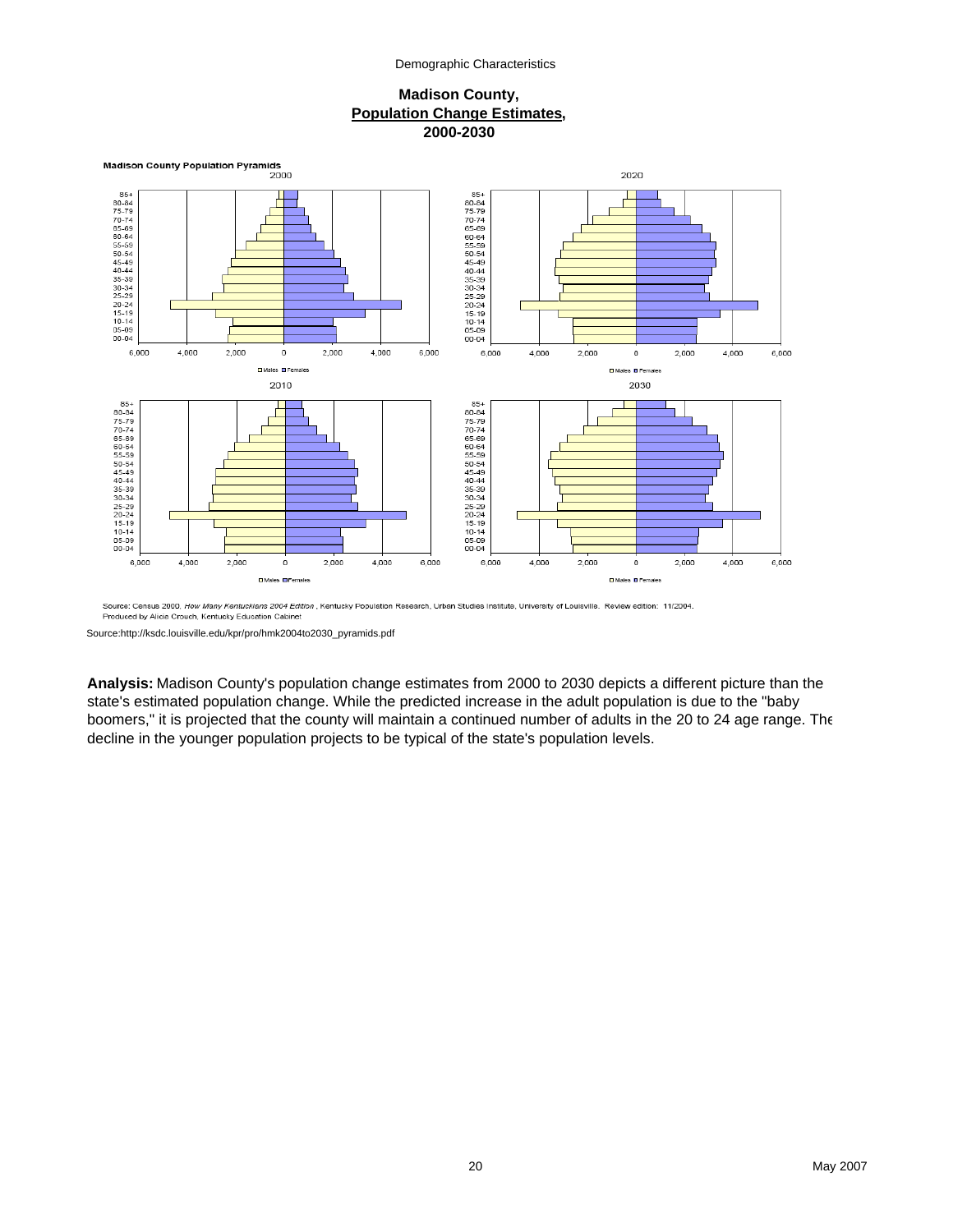#### **Kentucky Cities and County Population Growth Estimates**

| <b>2005 Population Estimates: Cities and Counties</b> |            |                 |                   |
|-------------------------------------------------------|------------|-----------------|-------------------|
| <b>Cities</b>                                         | Population | <b>Counties</b> | <b>Population</b> |
| Ranked                                                |            | Ranked (all)    |                   |
| all)                                                  |            |                 |                   |
| 1. Louisville                                         | 556,429    | Jefferson       | 699,827           |
| 2. Lexington                                          | 268,080    | 2. Fayette      | 268,080           |
| 3.                                                    | 55,459     | 3. Kenton       | 153,665           |
| Owensboro                                             |            |                 |                   |
| 4. Bowling                                            | 52,272     | 4. Boone        | 106,272           |
| Green                                                 |            |                 |                   |
| 5. Covington                                          | 42,811     | 5. Warren       | 98,960            |
| 6. Richmond                                           | 30,893     | 6. Hardin       | 96,947            |
|                                                       |            |                 |                   |
| 7.                                                    | 28,821     | 7. Daviess      | 93,060            |
| Hopkinsville                                          |            |                 |                   |
| 8. Henderson                                          | 27,666     | 8. Campbell     | 87,251            |
|                                                       |            |                 |                   |
| 9. Frankfort                                          | 27,210     | 9. Madison      | 77,749            |
| 10. Florence                                          | 26,341     | 10.             | 70,145            |
|                                                       |            | Christian       |                   |
| Source: http://ksdc.louisville.edu/                   |            |                 |                   |

In 2005, Madison County was estimated to be the 9th largest county in the state; Richmond estimated the be the 6th largest city in the state. In the Aug./Sept. 2006 edition of the *Bluegrass ADD-VANTAGE*, Berea was listed as the fastest growing city in the Bluegrass ADD. The 2000 Census listed the city's population to be 9,851 and an estimated 13,230 by July 1, 2005 or a change of 3,379 (34%.) With growth comes increased demand for services such as housing, employment opportunities, health care services, and infrastructure changes. Both Madison County and the cities of Berea and Richmond are facing several challenges due to the rapid growth in the population.

Source: www.bgadd.org/documents/addvent/av300406.pdf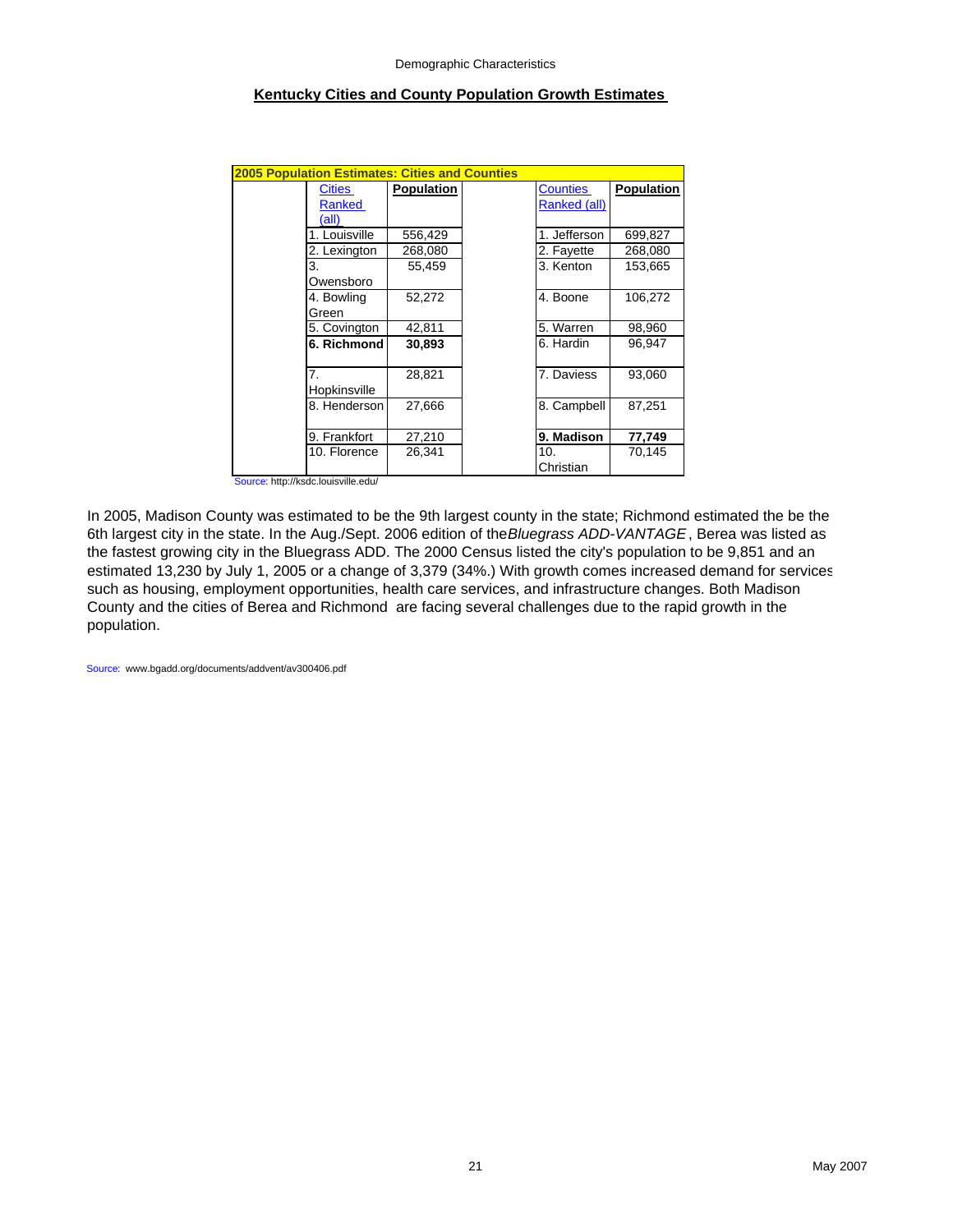Demographic Characteristics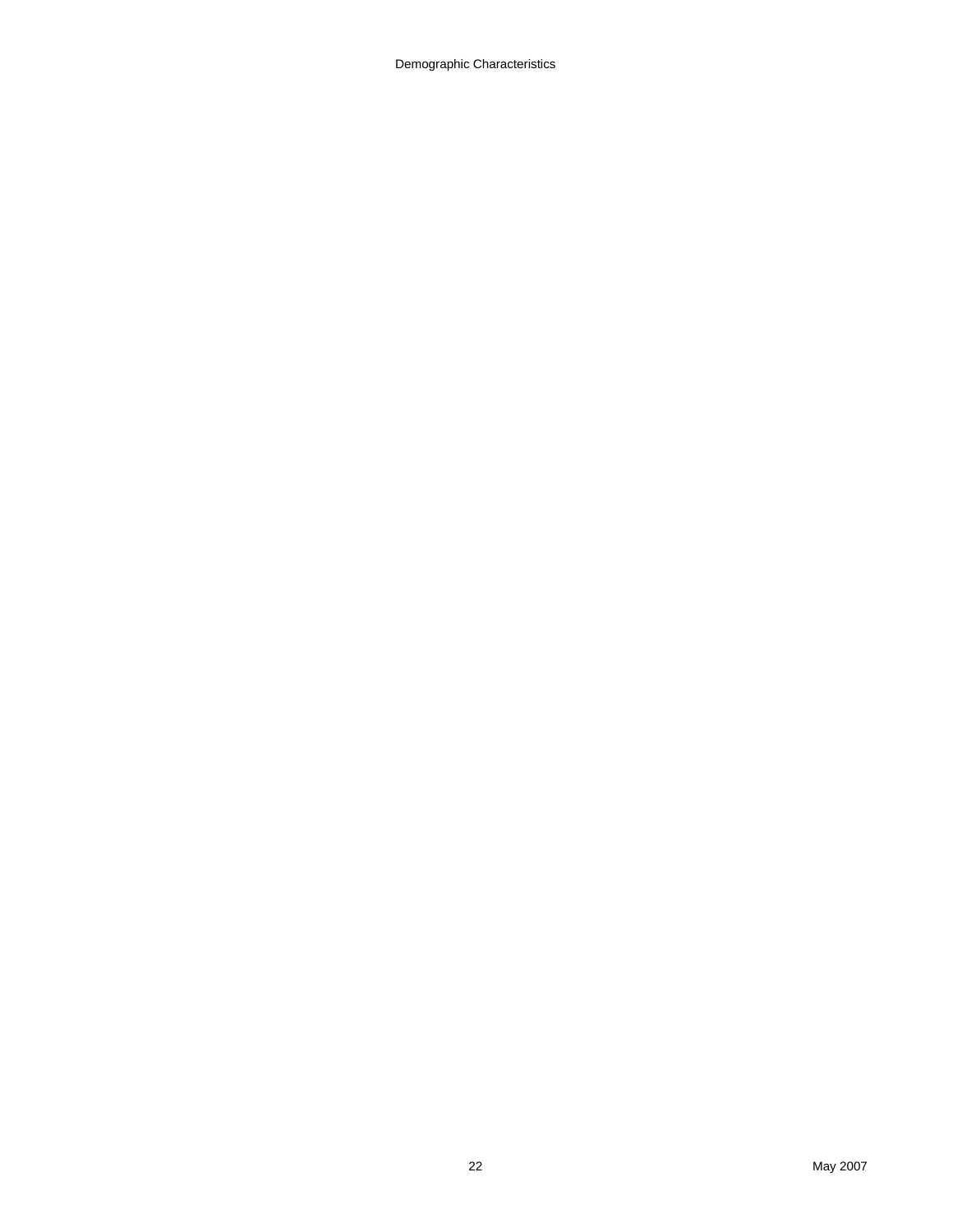#### **Socioeconomic Characteristics**

**Definition of Category:** Socioeconomic Characteristics include measures that have been shown to affect health status, such as income, education, and employment, and the proportion of the population represented by various levels of these variables.

### **Madison County**

#### **Strengths**

 Retail trade comprised the highest number of revenue generating establishments in 2003

 Health and Social Assistance Services comprised the second highest number of revenue generating establishments in 2003

Annual payroll for county was \$189,809,532 in 2003

Cattle farming was the number one type of farming for the county in 2002

#### **Weaknesses**

 Gradual increase in unemployment rate from 2000 to 2004 Approximately 8% of children had no parents working in 2001 Approximately 45% of students enrolled in public schools were receiving free or reduced reduced priced lunches in 2005 Gradual increase in persons under age 19 receiving food stamps from 2000 to 2005 Gradual increase in persons under age 19 receiving KCHIP from 2000 to 2005 Approximately 1/3 of children age 5 years or less were living below poverty in 2000 Approximately 9% of residents were not covered by health insurance in 2000

Approximately 18% of children lived in poverty in 2001

 Approximately 17% of all county residents were living in poverty in 2000 Retail trade, with the highest number of establishments in the county in 2003, often pays employees minimum wage, provides few or no employee benefits, and may staff establishments with several part time employees

#### **Opportunities**

 Increasing need for higher paying jobs with employee benefits available Increasing need for an educated or trained workforce Pursuing alternative farm crops and markets for produce

#### **Threats**

 Employers that pay good salaries and offer employee benefits will not choose to locate in county

 Current employers offering good salaries and employee benefits may move establishments out of county

Continued decline of productive farmland; loss of conserved green space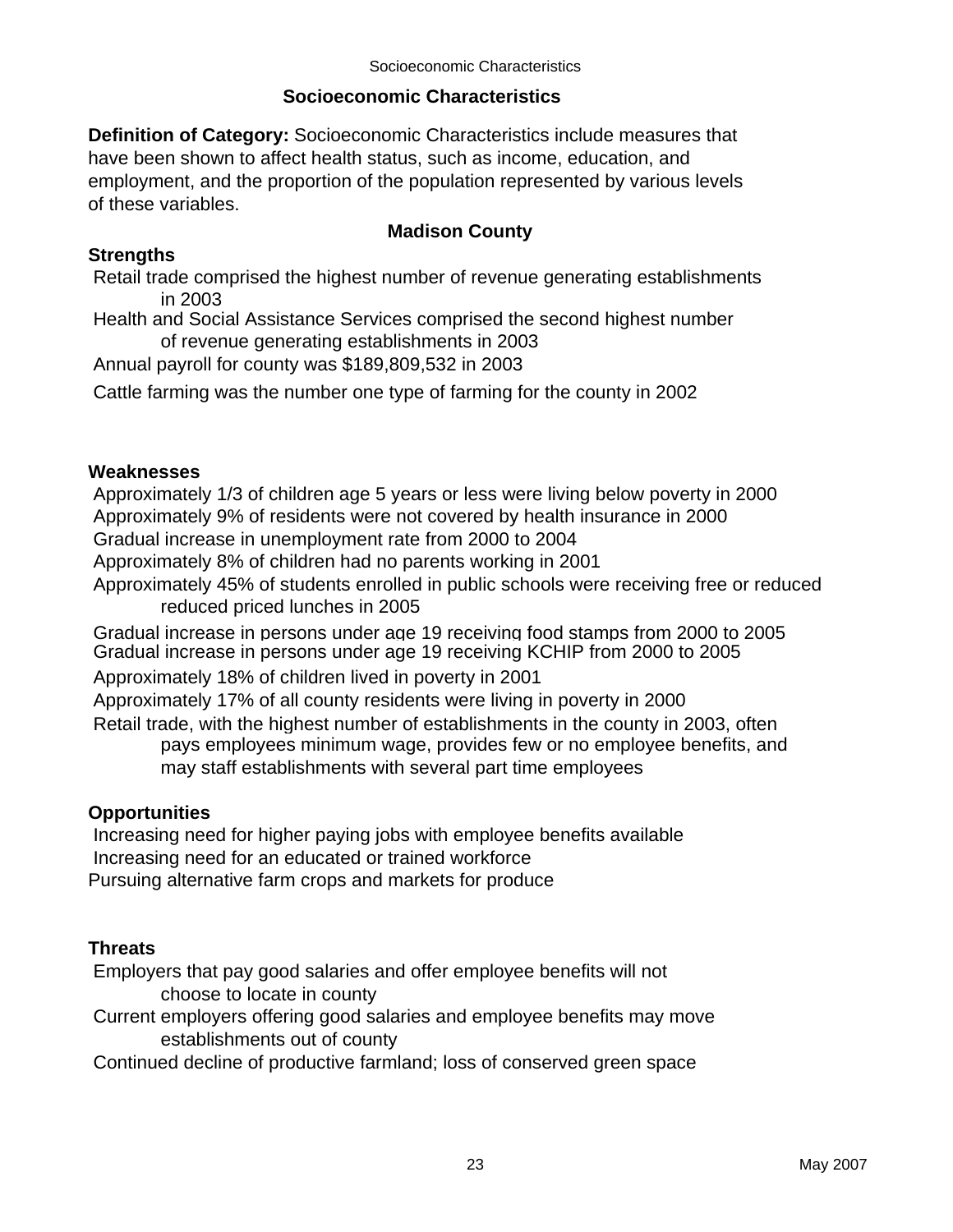### **Kentucky and Madison County Comparison, Socioeconomic Characteristics, 2000 Census Data**

| <b>Socioeconomic</b><br><b>Measure</b>                | <b>Madison County</b> |                                           | <b>Kentucky</b>             |                                           |
|-------------------------------------------------------|-----------------------|-------------------------------------------|-----------------------------|-------------------------------------------|
| <b>Core Indicators</b>                                | 2000                  | <b>Percent Change</b><br>from 1990        |                             |                                           |
| Unemployed, 16                                        | $1,837$ $(3.2\%)**$   | $-16.6\%$ **                              | 109,350                     | $(3.5\%)$ **                              |
| <b>Percent Below</b><br><b>Poverty Level</b>          |                       |                                           |                             |                                           |
| Children* $<$ 5                                       | 4,505 $(6.4\%)**$     | 32.8%**                                   |                             | 265,901 (6.0%)**                          |
| Families*<br>٠                                        | $2,204$ $(12.0\%)$ ** | $-9.7\%$ **                               | 140,519 (13.9%)**           |                                           |
| Hispanic                                              | 685                   | 258.6%**                                  | 59,939 (172.6%)**           |                                           |
| Median Household<br>Income*                           | \$32, 861 (1999)      | 53.6% (1989)*+                            | $$33,672$ (1999) (49.4%)*+  |                                           |
| Less than $9th$<br>grade                              | 4,994 (11.9%)**       | $-19.3\%$ **                              | $309,293(-30.1\%)$ **       |                                           |
| $9^{\text{th}} - 12^{\text{th}}$ grade, no<br>diploma | 5,434 (12.9%)**       | $4.8\%**$                                 | $375,707(-2.0\%)**$         |                                           |
| <b>Special</b><br><b>Populations</b>                  | No.                   | <b>Proportion of</b><br><b>Total Pop.</b> | No.                         | <b>Proportion of</b><br><b>Total Pop.</b> |
| Migrant<br>п                                          |                       |                                           |                             |                                           |
| Homeless<br>٠                                         |                       |                                           |                             |                                           |
| Non-English                                           | $2,347**$             | $3.5\%**$                                 | $148, 473**$                | $3.9\%**$                                 |
| Persons aged 25                                       | $5,434**$             | $12.9\overline{\%**}$                     | $375,707**$<br>$14.2\%**$   |                                           |
| 2004 Percent &                                        |                       |                                           | 248,086***                  | 53.6% ***                                 |
| Female                                                | $1,833**$             | $6.7\%**$                                 | 110,565**<br>$7.0\sqrt{**}$ |                                           |

Sources: \*\* Profile of General Demographic Characteristics for Madison County: 1990,2000, and Change 1990-2000 http://ksdc.louisville.edu/sdc/census2000/2pagefrofiles/2change\_madison.xls

\*\*\*The Coverage Gap: A State-by-State Report on Access to Care. April 2006.

http://www.rwjf.org/files/Newsroom/CoverageGaps0406.pdf

\*+ http://ksdc.louisville.edu?sdc/tables/bluegrass\_part2\_print.xls

**Analysis:** Socioeconomic characteristics include measures that have been shown to affect health status, such as income, education, and employment, and the proportion of the population represented by various levels of these factors. Categories showing most significant changes from 1990 to 2000 were in the following areas: Unemployment for the persons 16 + years declined by approximately 17%; Children 5 years of ages or less living below poverty grew approximately 33%; Persons with less than a 9th grade education declined approximately 19%, but adults aged 25+ with less than a high school education increased approximately 13%. The largest increase was seen in the Hispanic population with approximately 259% increase.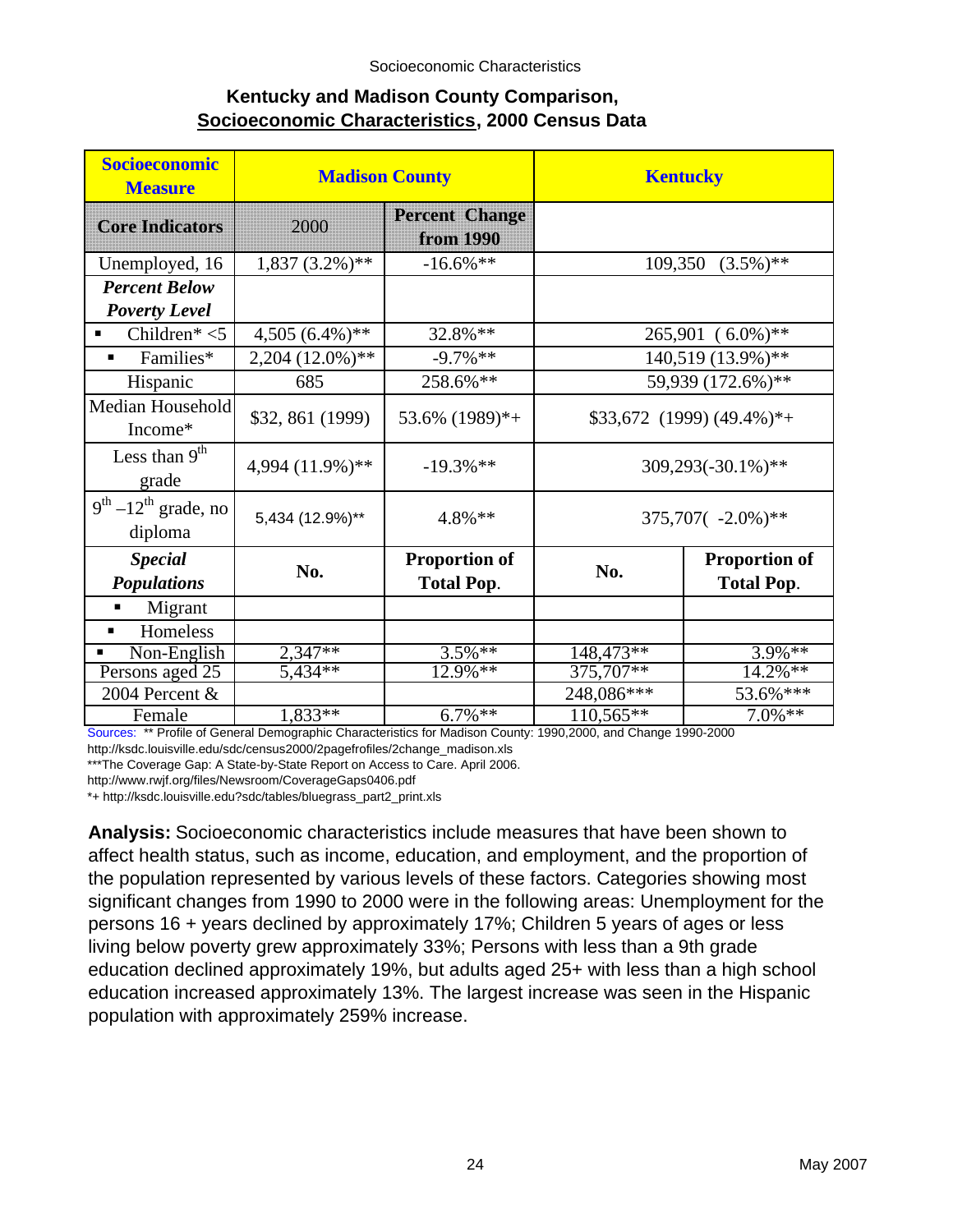| <b>INDICATOR</b>                         | <b>Kentucky</b> | <b>Madison County</b> |
|------------------------------------------|-----------------|-----------------------|
|                                          |                 |                       |
| Population/ Primary Care Provider (1999) | 2,100           | 3,143                 |
| Medicaid Eligible (FY 2000)              | 603,436 (14.9%) | 8,391 (11.8%)         |
| Medicaid Utilizes, Unduplicated          | 582,044 (14.4%) | 8,111 (11.4%)         |
| <b>Food Stamp Recipients</b>             | 403,230 (10.0%) | 1,771 (2.5%)          |
| Persons in Poverty (1999)                | 577,972 (14.3%) | 9,182 (13.9%)         |
| Persons<18 in Poverty (1999)             | 198,106 (20.4%) | 2,872 (18.8%)         |
| Total AFDC Recipients (FY 2000)          | 136, 549 (3.4%) | 1,847 (2.6%)          |
| Unemployed                               | 81, 752 (4.1%)  | 1,003 (2.7%)          |
| Median Household Income (1999            | \$33,732        | \$33,205              |
| <b>Total WIC Recipients</b>              | 106, 868 (8.8%) | 1,738 (7.2%)          |

# **Kentucky and Madison County Comparison, Economic Security, 2000**

Source: 2000 Kentucky and County

Health Profiles http:chfs.ky.gov

**Analysis:** In comparison to the total population of Kentucky, Madison County's population showed a somewhat higher level of economic security except in the area of Primary Care Provider per population. Even though the county had available two hospitals and an urgent treatment facility, the percentage of the total population per primary care provider was greater than at the state level. This may have resulted in residents being delayed in receiving medical care by physicians, physician assistants or nurse practitioners.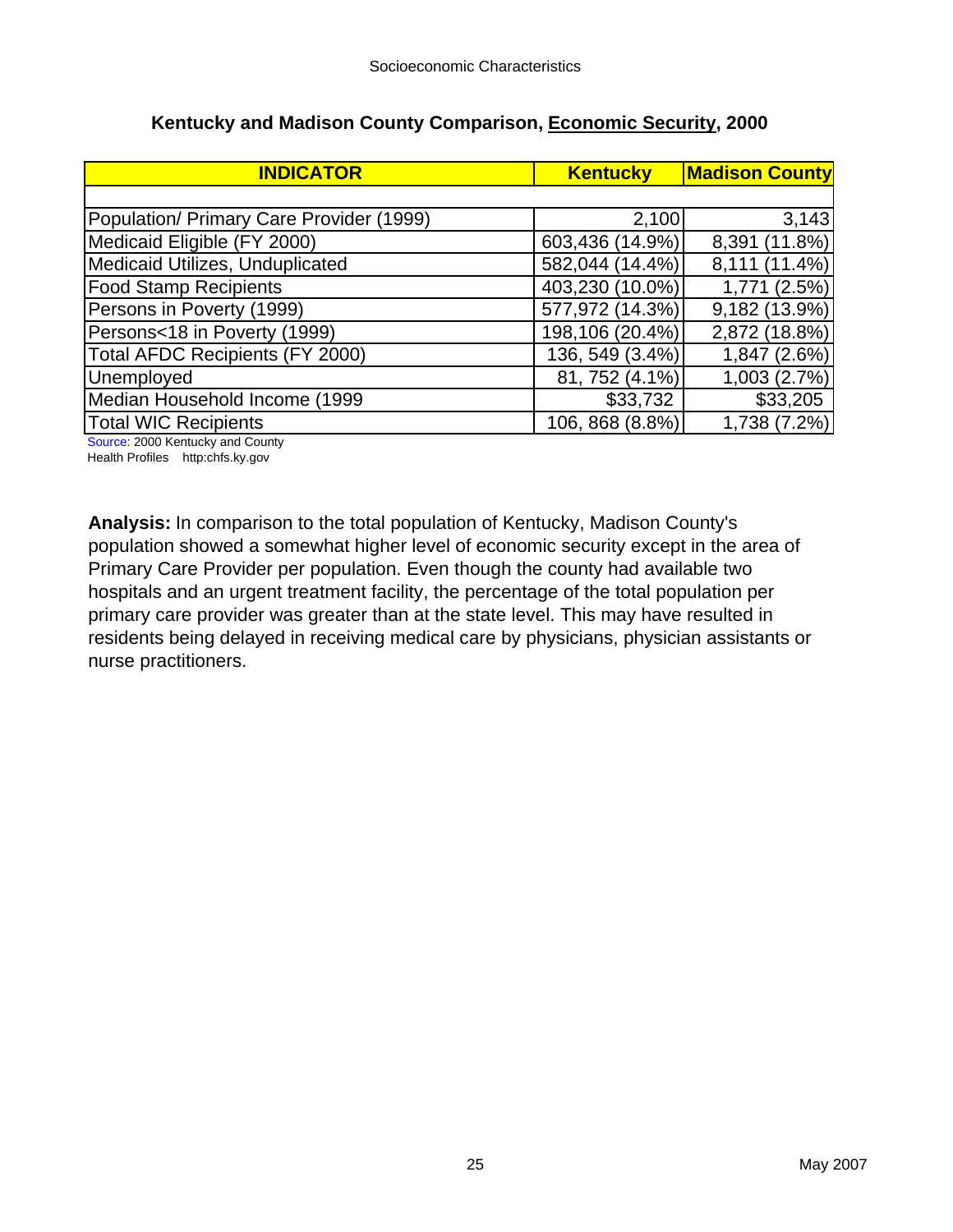



Source: www.census.gov/hhes/www/sahie/data/est2000/sahie00cty.xls

**Analysis:** When compared to the nation and state, the estimated number of persons who were not covered by some type of health insurance was lower for residents of Madison County, according to the 2000 U.S. Census Reports. The under age 18 Madison County residents showed to have the lowest estimated percentage of uninsured.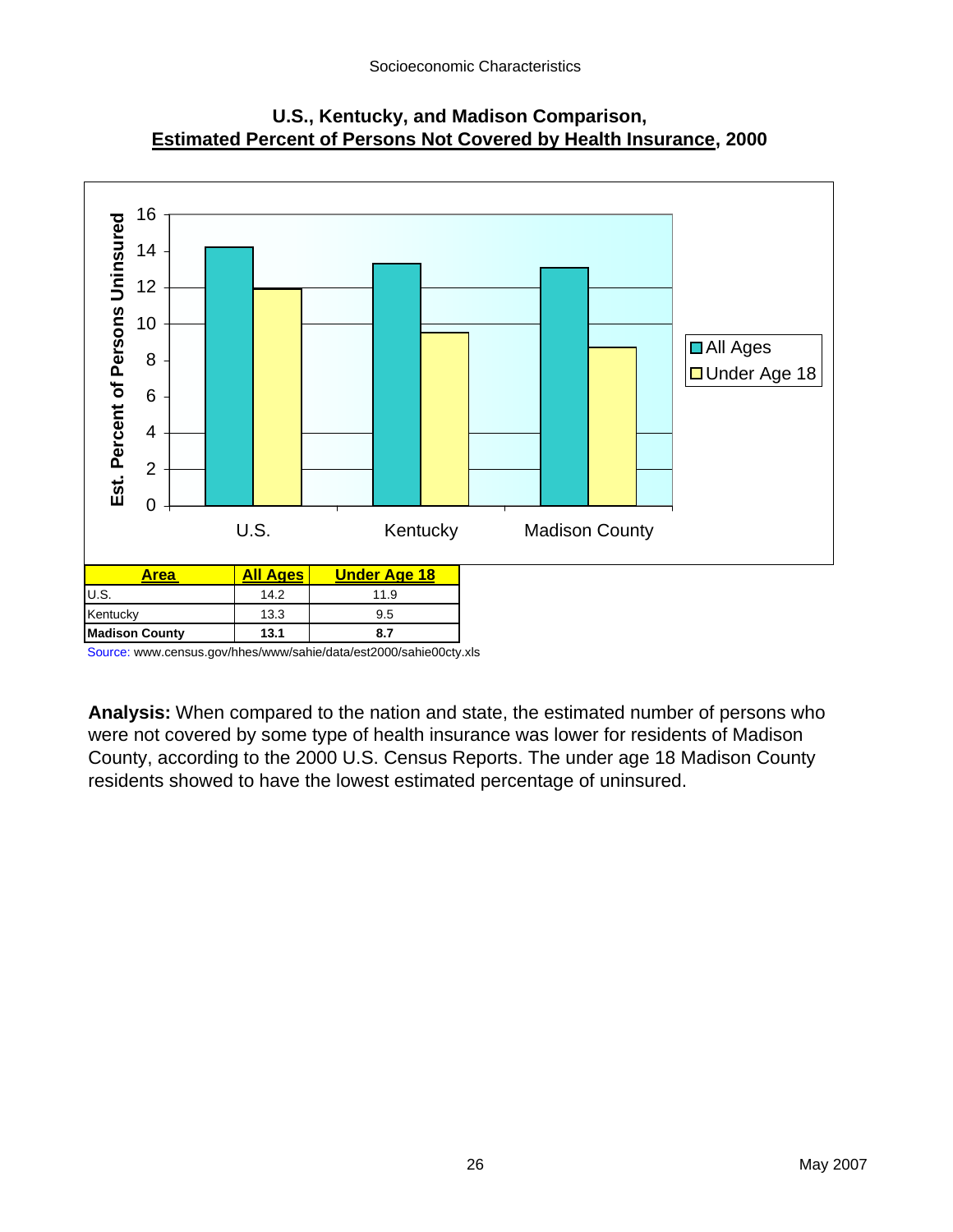## **Madison and Peer Counties Comparison, Percent of Change in Unemployment Rate, 2000 to 2004**



Source: http://sig.reachoflouisville.com

**Analysis:** From 2000 to 2004, Madison County's unemployment rate rose from 2.7% to 6.5%, thus an increase of 3.8%. Madison County's unemployment was higher than peer counties.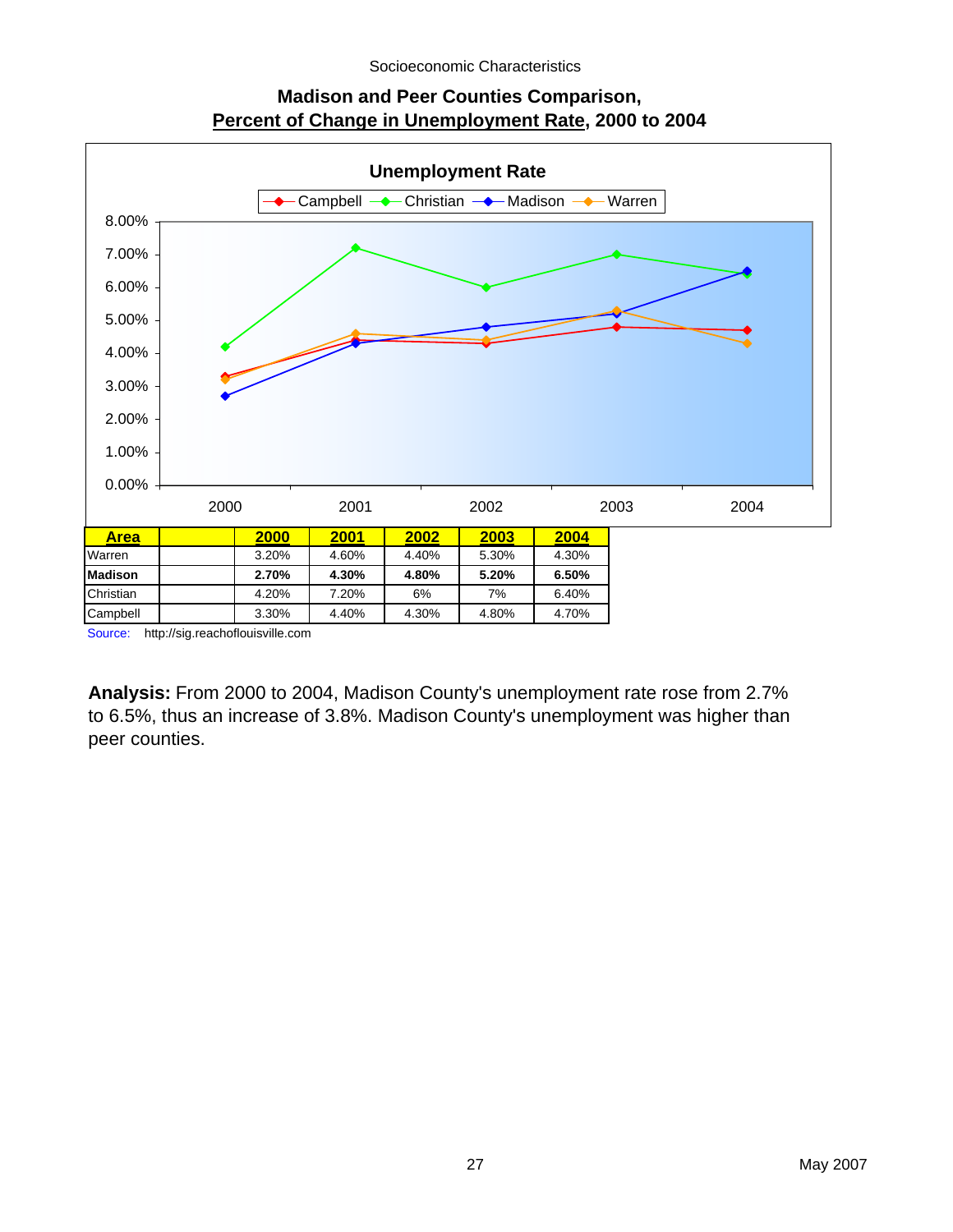



**Analysis:** According to Kids Count statistics for 2001, Madison County was comparable to the peer counties. Having an estimated 8% of children who had no parent working placed a burden on school systems, housing, health and social service systems to meet basic needs of these children and their families.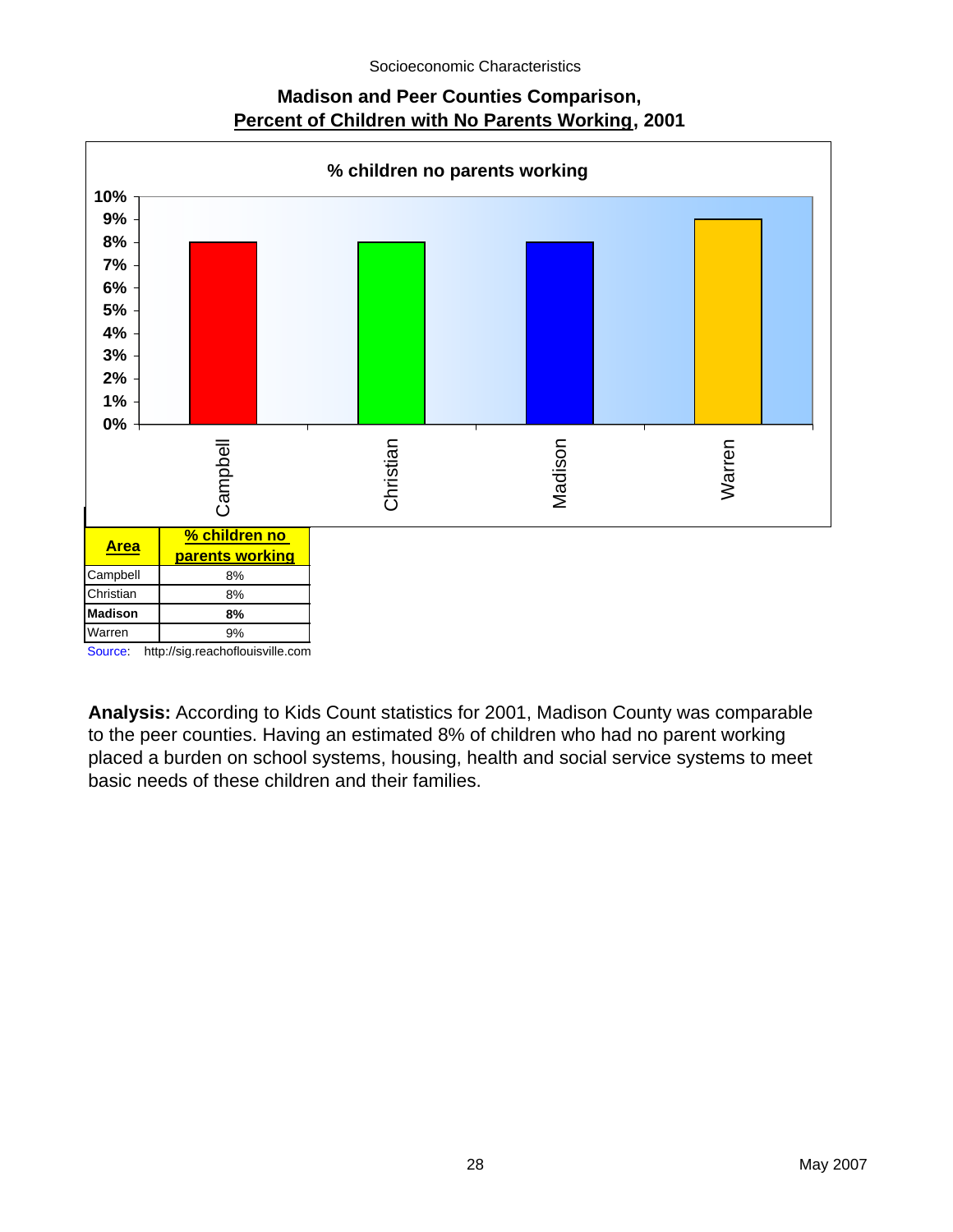



Source: http://sig.reachoflouisville.com

**Analysis:** Madison County and peer counties of Warren and Campbell had similar percentages of individuals in the mid to late teen years who were not working or in school, according to the 2001 KIDS Count. Christian County experienced a higher 4% in the same period.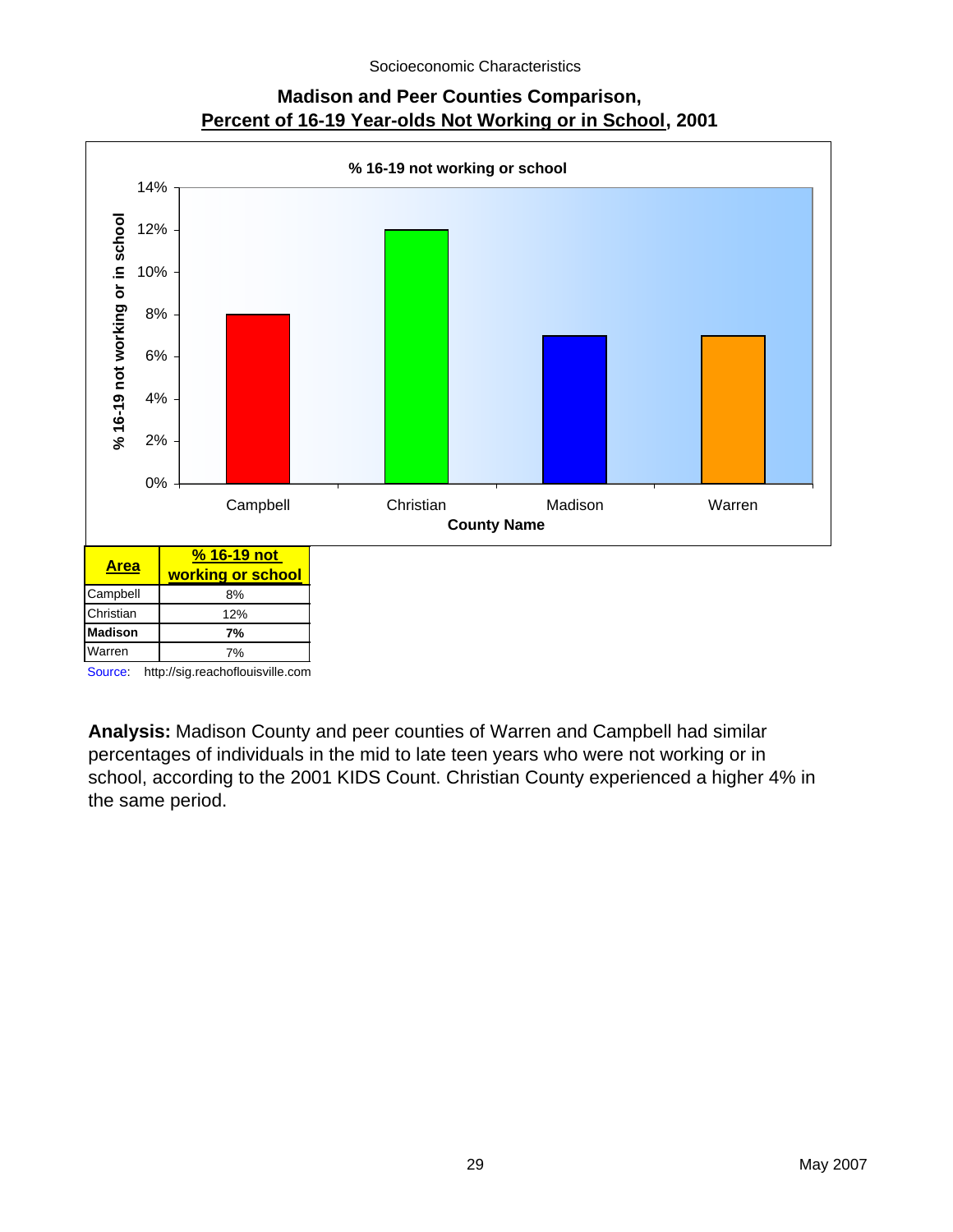

**Kentucky, Percent of Persons Who Were Unemployed, 2000 to 2004**

Source: http://sig.reachoflouisville.com

**Analysis:** Kentucky's unemployment rate came from 4.1% in 2000 to a high of 6.2% in 2003 before beginning to move downward again in 2004 to a 5.3%. In comparison, Madison County saw a steady rise in its unemployment rate from a 2.7% in 2000 to a high of 6.5% in 2004.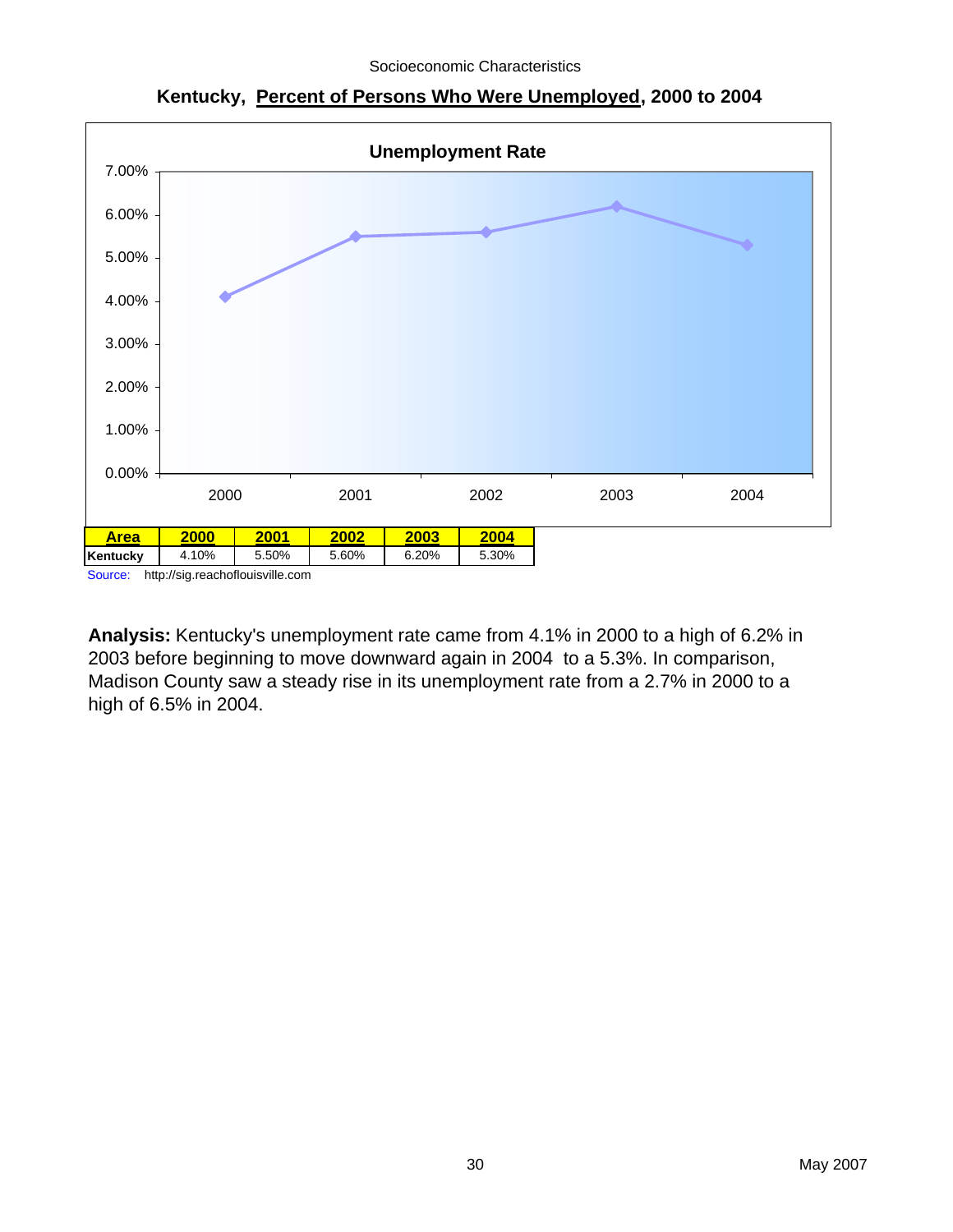

## **Madison and Peer Counties Comparison, Percent of Enrolled Public School Students Receiving Either Free or Reduced Priced Lunches, 2000 to 2004\***

Source: http://sig.reachoflouisville.com

**Analysis:** In the six year time period, Madison County saw a high of approximately 46% of students in the public school system receive free or reduced priced lunches in the school year ending in 2002. In the school year ending in 2005, approximately 45% of public school students receiving the same assistance. Of the peer counties, only Christian County ended its 2005 school year with a higher percentage of students

\* Year listed indicates the ending year. For example, 2000 indicates the school year 1999-2000.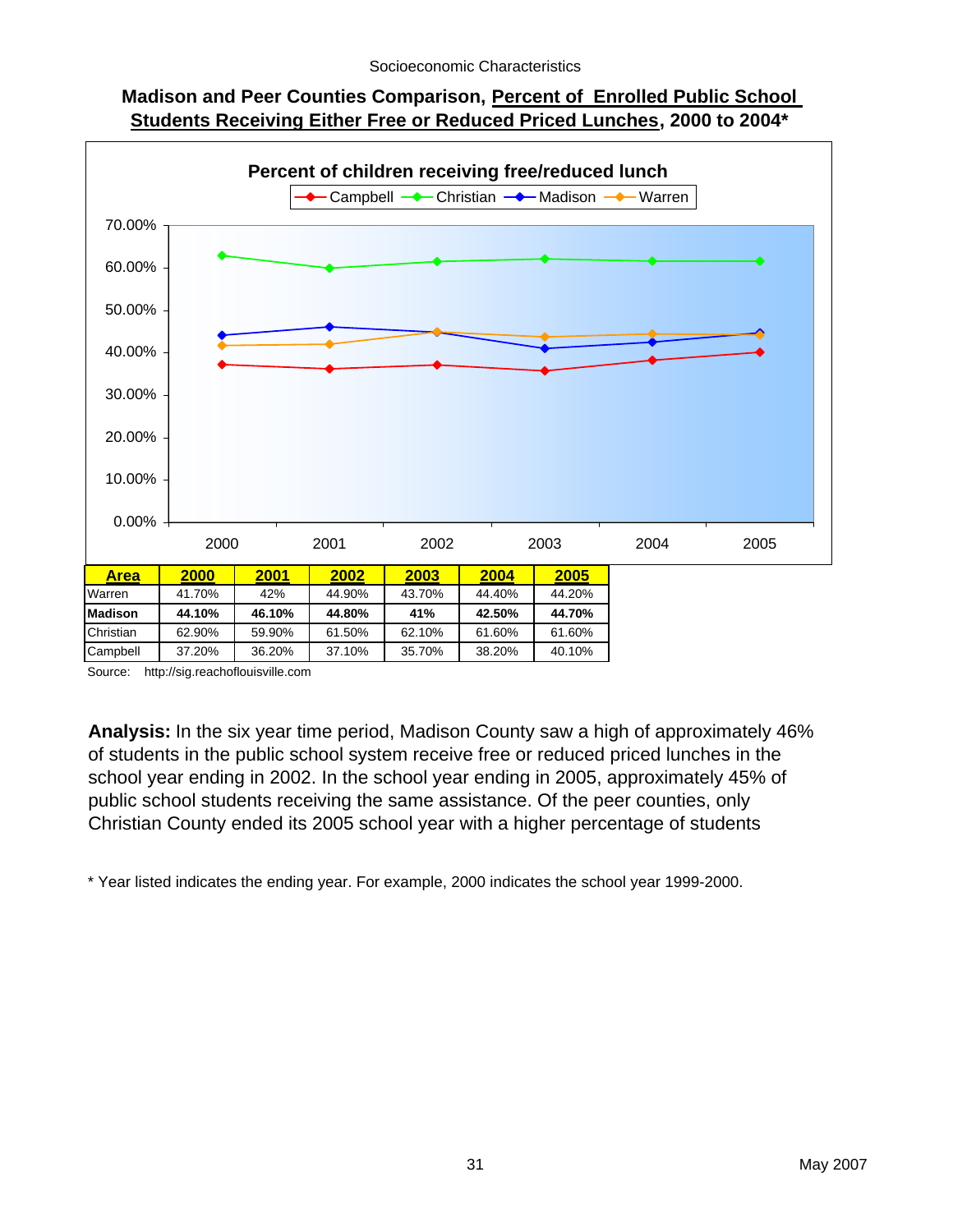![](_page_35_Figure_1.jpeg)

![](_page_35_Figure_2.jpeg)

**Analysis:** From 2000 to 2005, Kentucky saw an increase of 76, 019 individuals under the age of 19 receiving food stamps.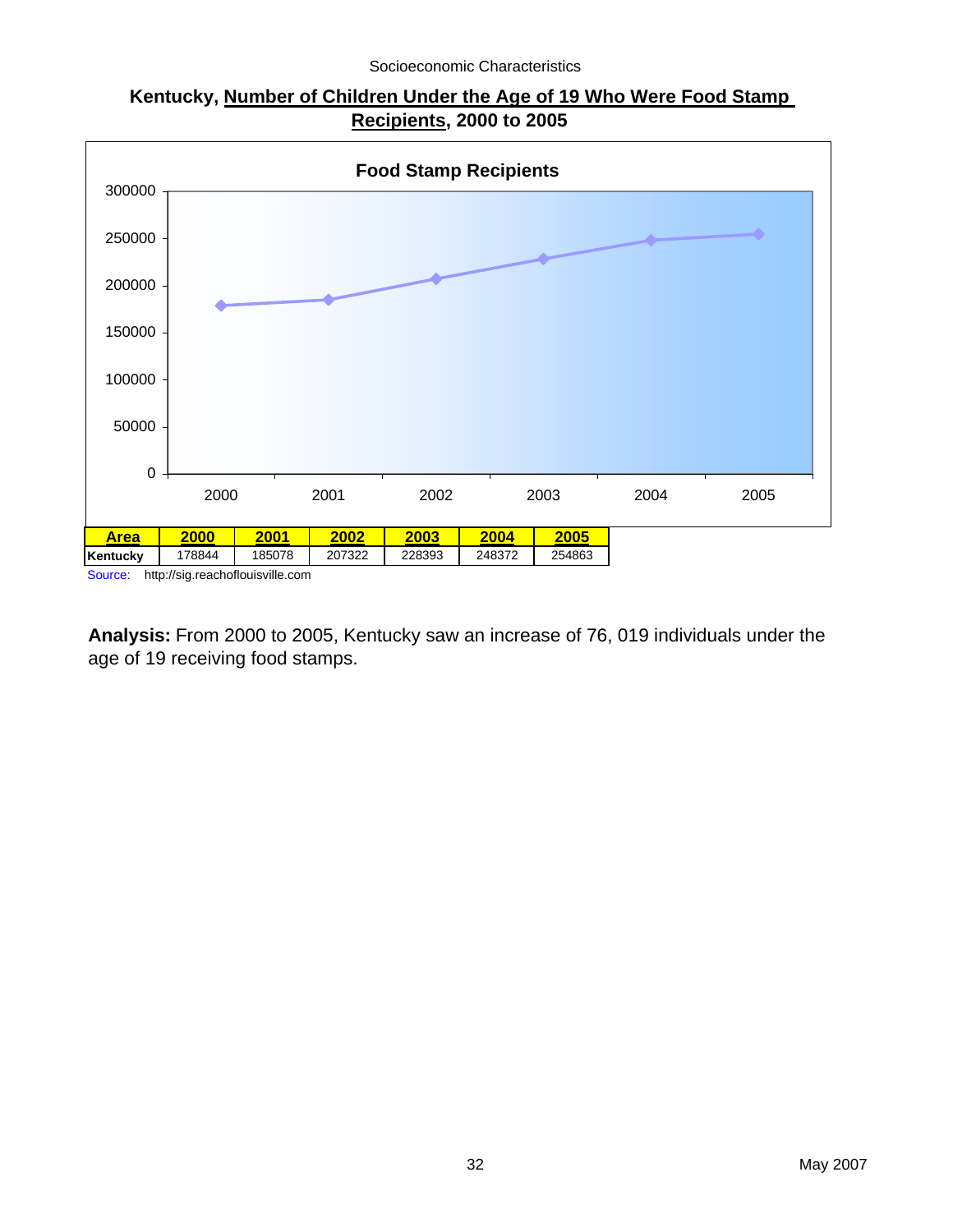

**Madison and Peer Counties Comparison, Number of Youth Under the Age of 19 Who Were Food Stamps Recipients, 2000 to 2005**

Source: http://sig.reachoflouisville.com

**Analysis:** All counties had an increase in the numbers of youth under the age of nineteen who received food stamps from 2000 to 2005. Warren County had the greatest increase with Madison County and Campbell County having the least numbers on recipients of the four county comparison. Madison County had an increase of 1430 individuals in the six year time period.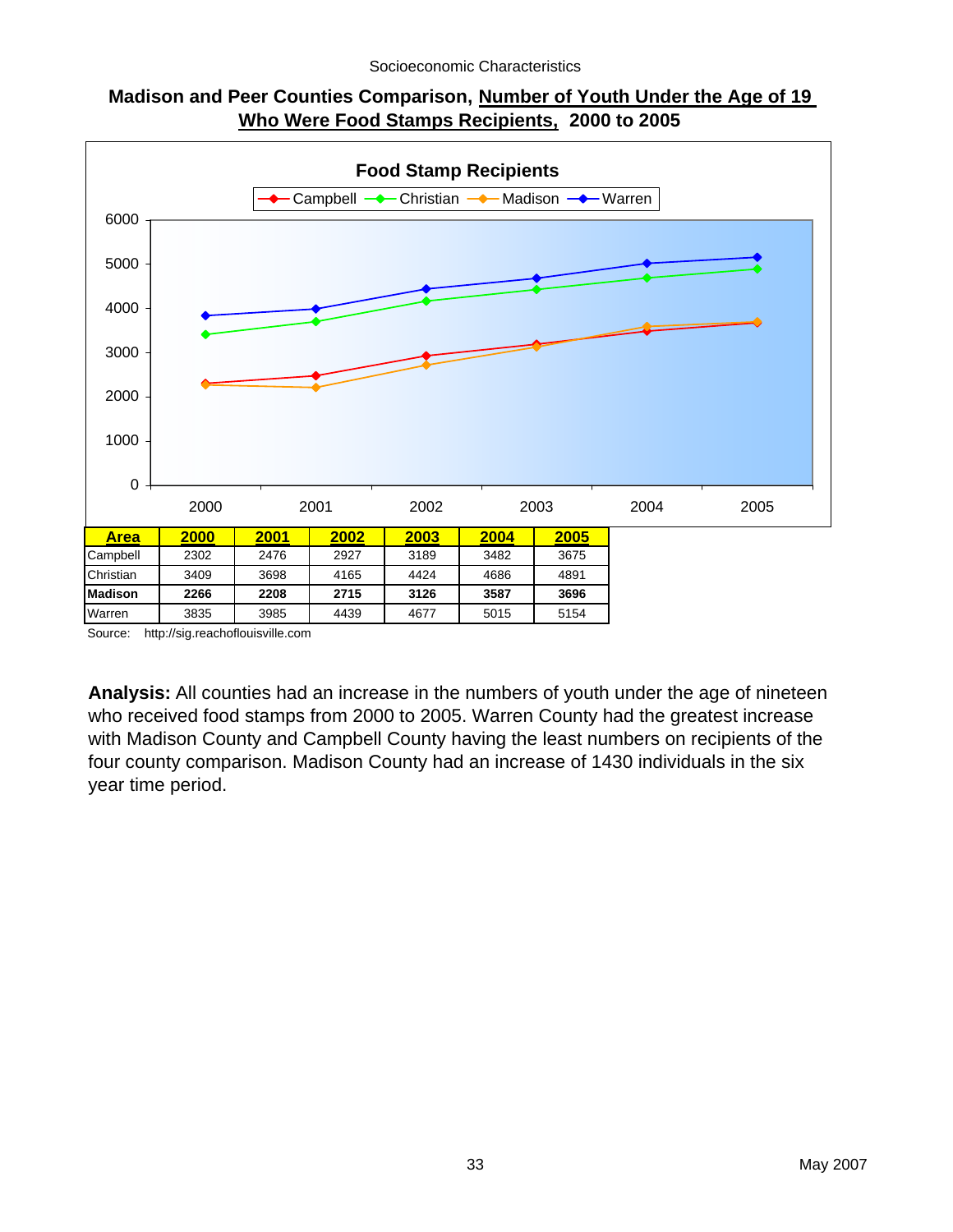



**Analysis:** From 2000 to 2005, Kentucky experienced an increase of 41, 471 youth receiving coverage in the Kentucky Child Health Insurance Program (KCHIP.) The largest growth in recipients occurred from 2000 to 2001 with an increase of 28,752. The second largest growth period was from 2004 to 2005, with 17,356 recipients enrolled.

\* KCHIP is a federal and state funded program to provide health insurance to children (ages 0- 19) in families that earn too much income to be eligible for Medicaid or do not receive health insurance for dependents through an employer.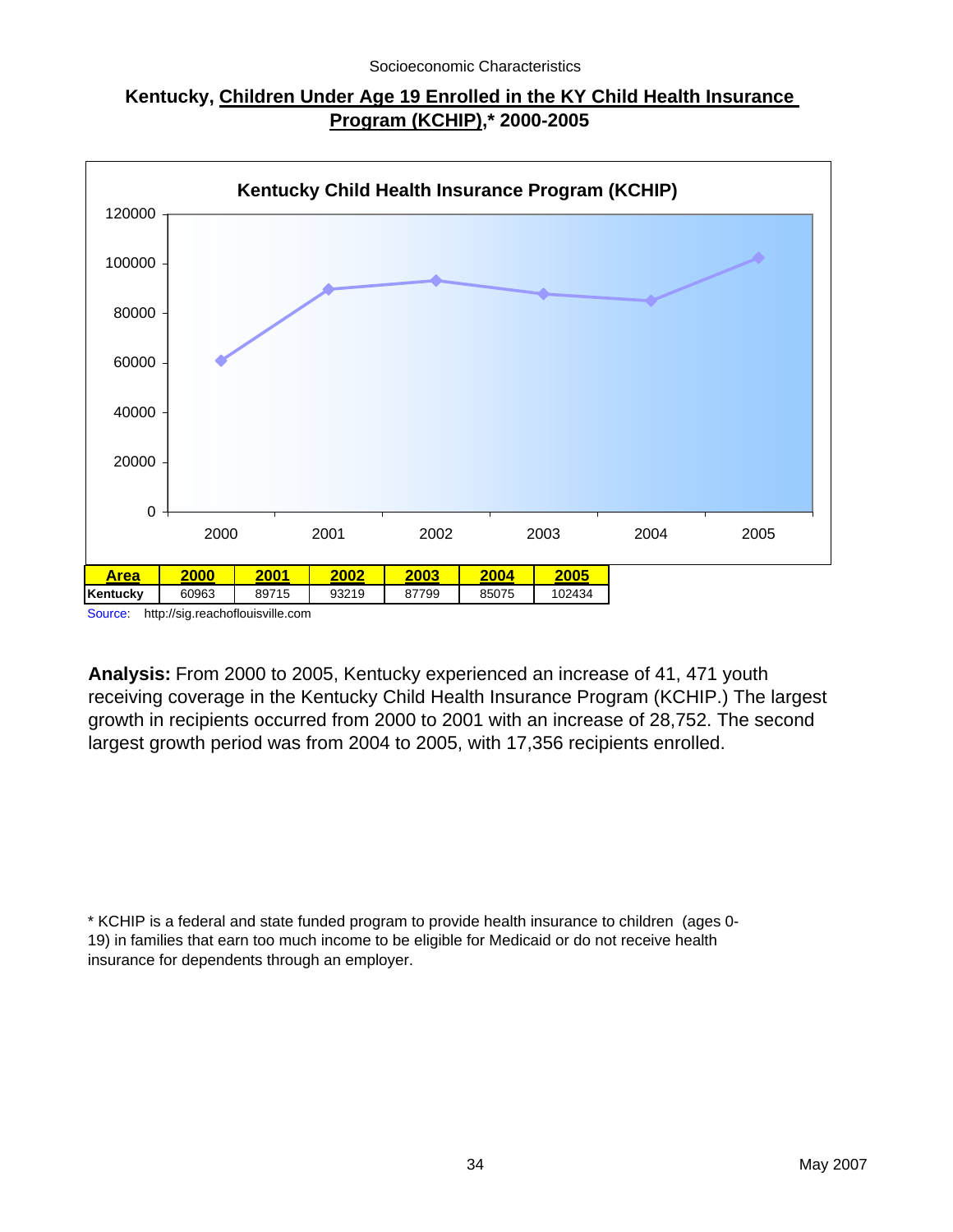

**Madison and Peer Counties Comparison, Number of Youth Under Age 19 Enrolled in the KY Child Health Insurance Program (KCHIP), 2000-2005**

**Analysis**: Of the four peer county comparison, Warren and Madison Counties had the largest numbers of youth enrolled in the KCHIP over the six years. Madison County experienced the greatest number of enrolled youth from 2004 to 2005 with an increase of 658 individuals, approximately 48% increase.

Source: http://sig.reachoflouisville.com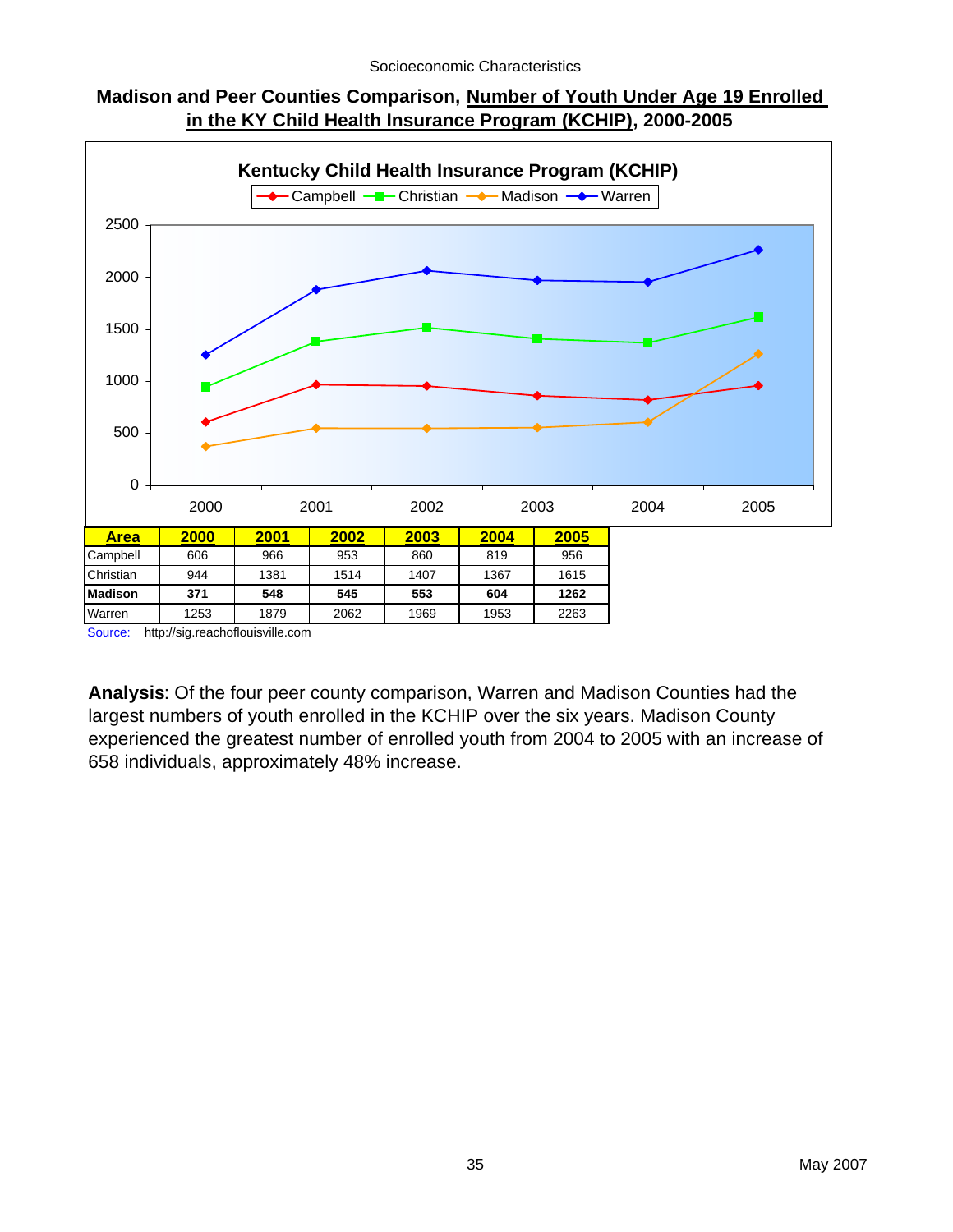



Source: http://sig.reachoflouisville.com

**Analysis:** Kentucky had an increase of 105,679 individuals receiving Medicaid from 2000 to 2005.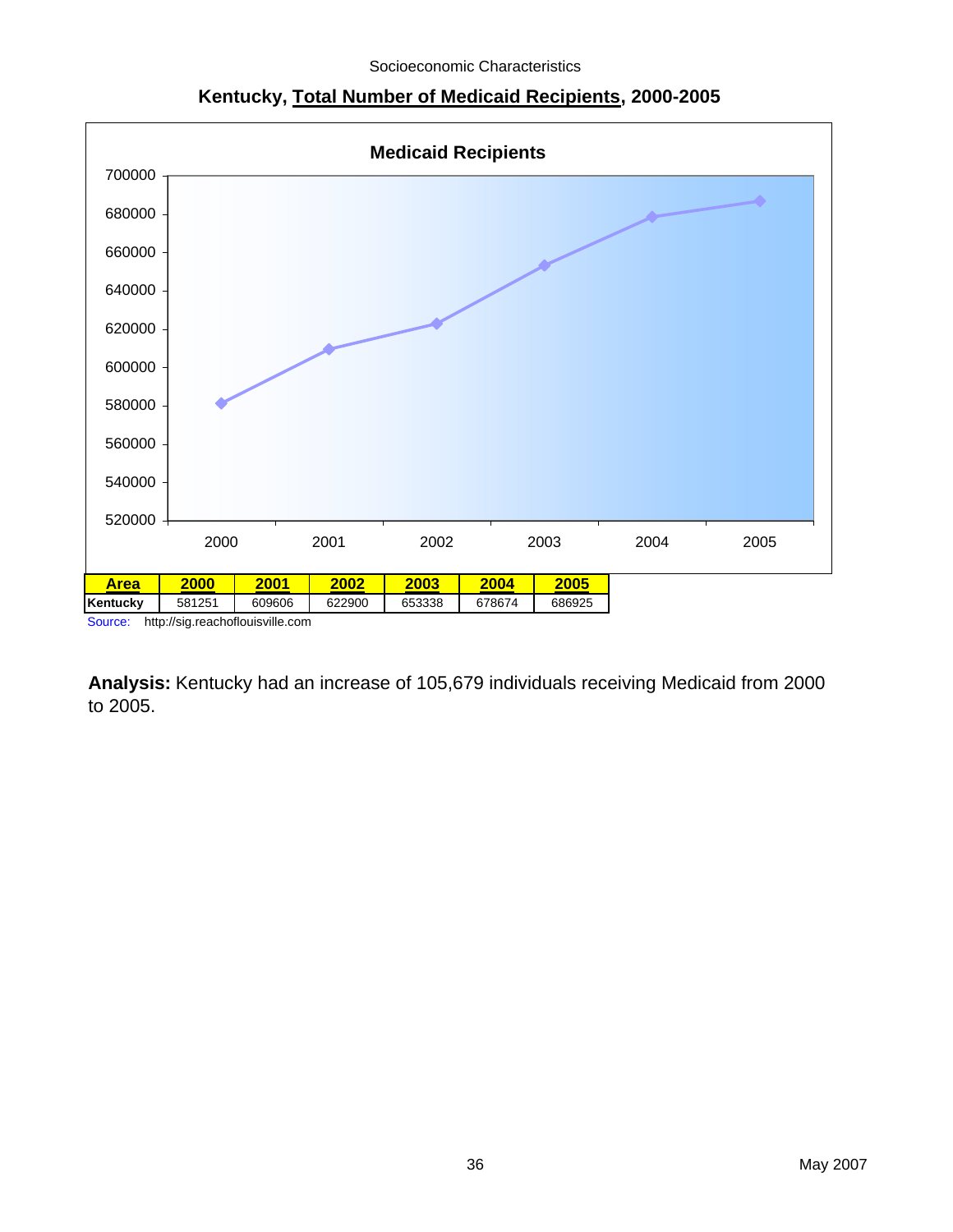



Source: http://sig.reachoflouisville.com

**Analysis**: Madison and peer counties experienced a gradual rise in Medicaid recipients from 2000 to 2005. Madison County had an increase of approximately 8% during that time period.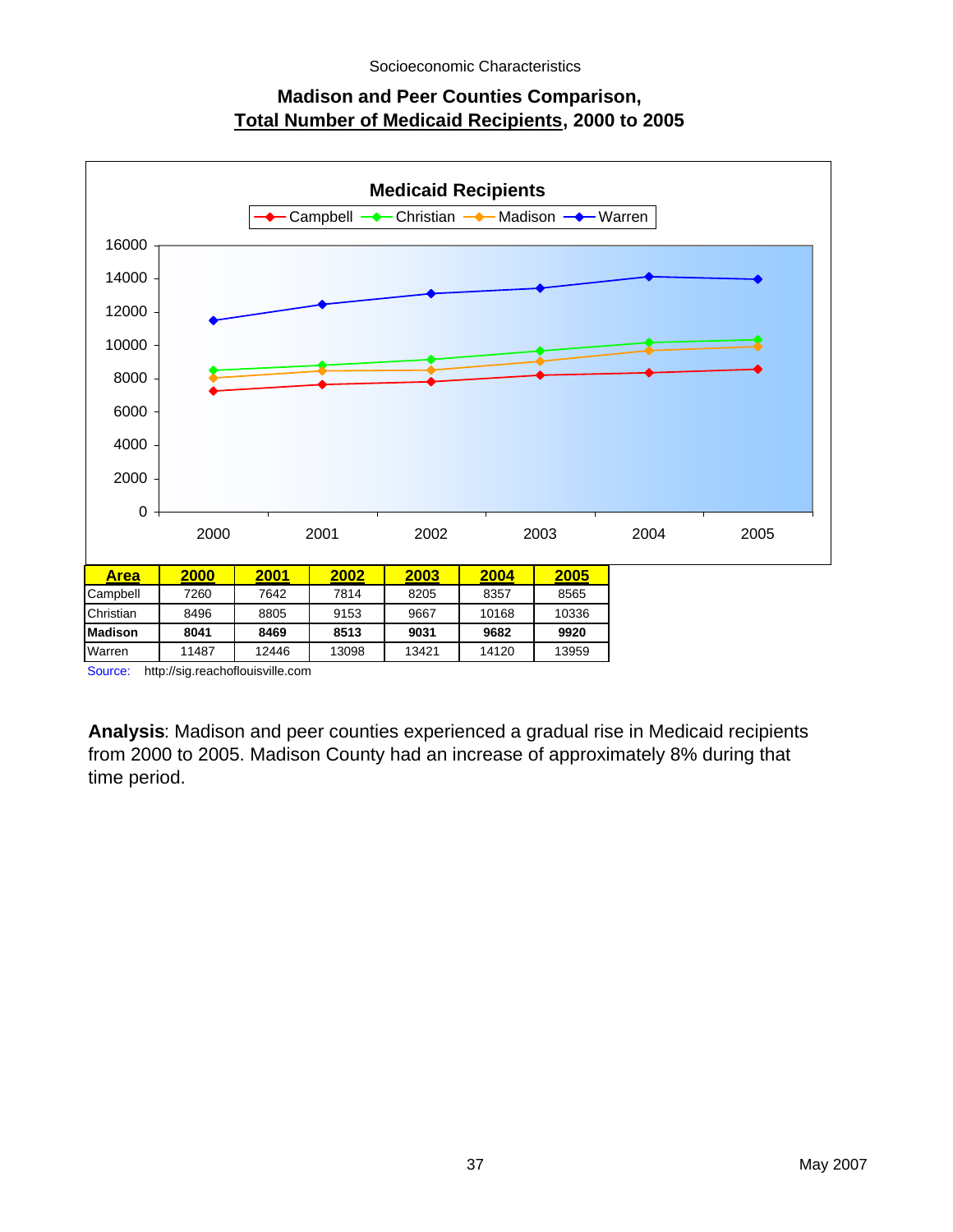

# **Kentucky, Medicaid Recipients under age 18, 2000 to 2005**

Source: http://sig.reachoflouisville.com

**Analysis**: From 2000 to 2005, Kentucky's number of Medicaid recipients rose by approximately 8 percent.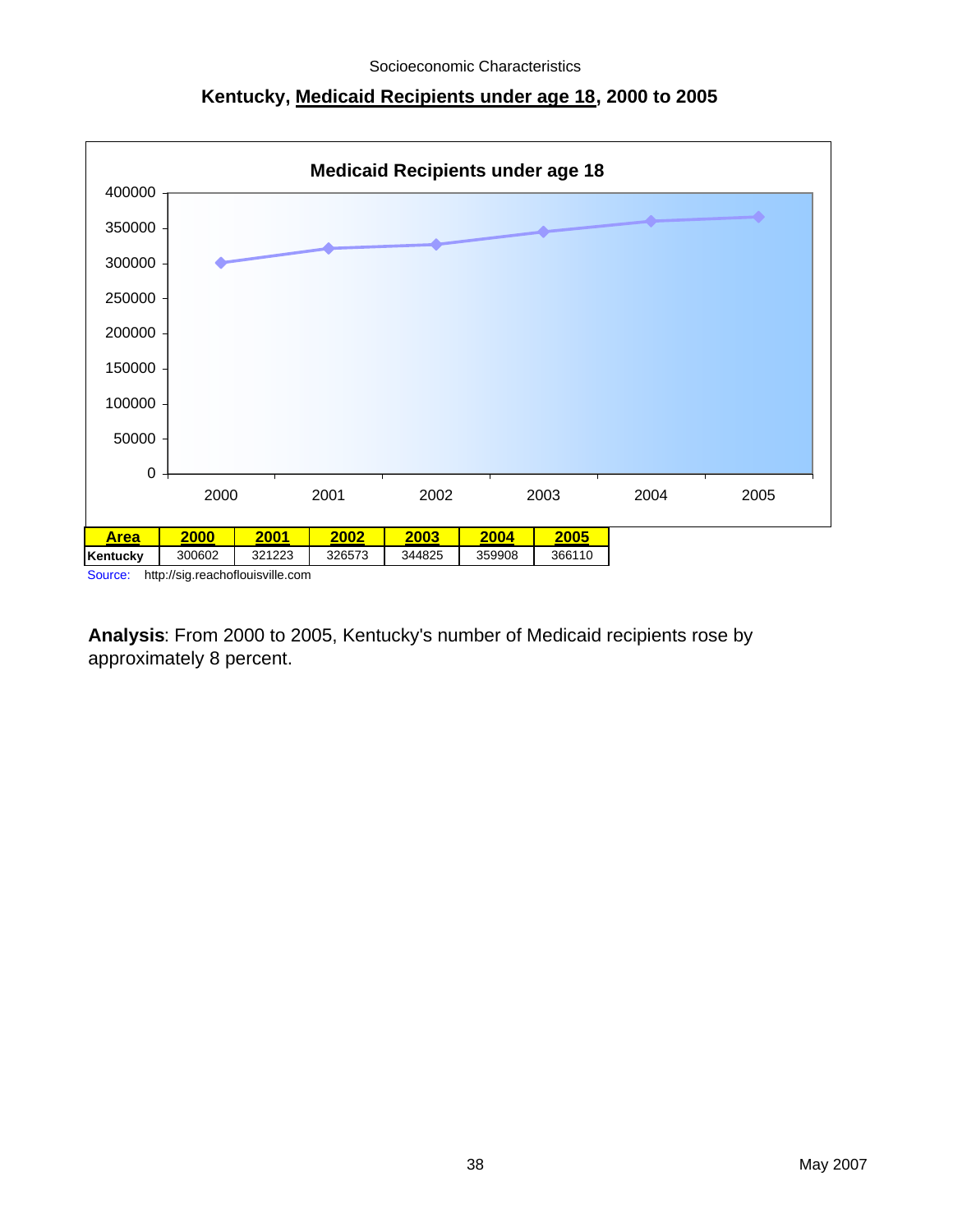### **Madison and Peer Counties Comparison, Number of Medicaid Recipients under age 18, 2000 to 2005**



Source: http://sig.reachoflouisville.com

**Analysis:** Madison and peer counties experienced an increase in the number of Medicaid recipients under the age of 18. Warren County had the greatest increase, followed by Campbell County. Christian and Madison Counties had similar increases and were the lowest of the comparison group.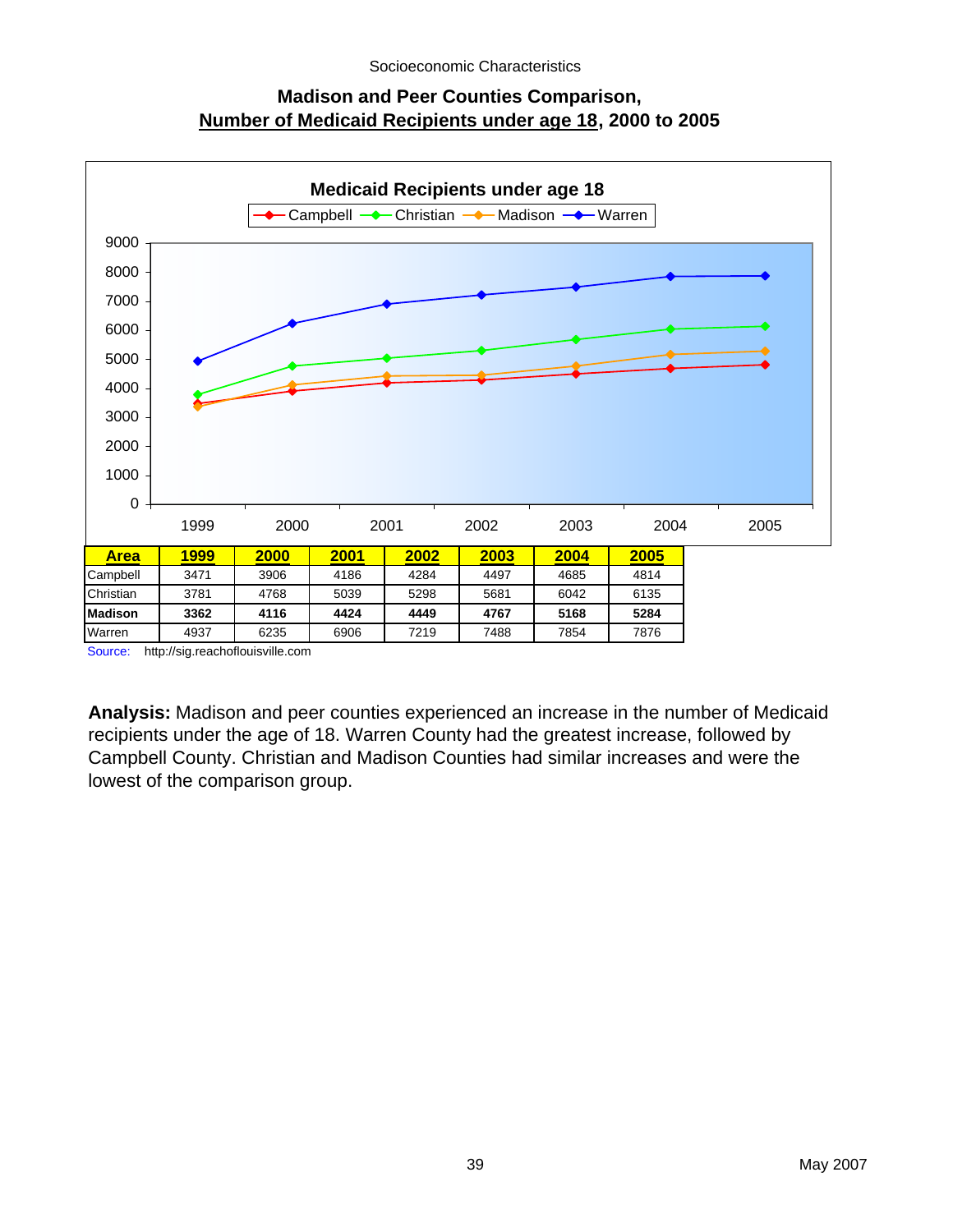



Source: http://sig.reachoflouisville.com

**Analysis:** Madison and peer counties, Christian and Warren, had similar percentage of children living in poverty according to the 2001 KIDS Count.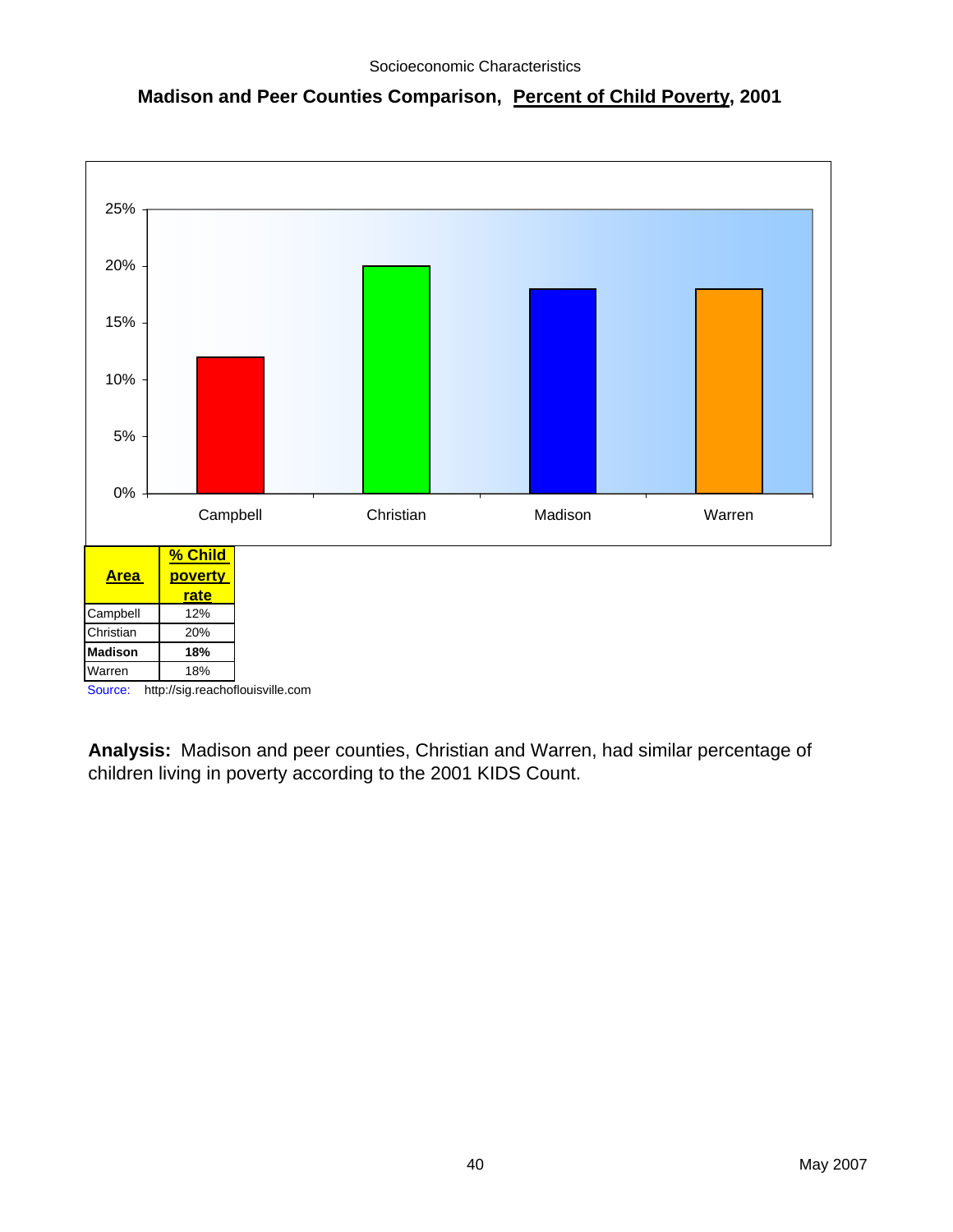



Source: http://sig.reachoflouisville.com

**Analysis:** Of the four peer counties, Madison had the highest percentage of persons of all ages living in poverty in 2000.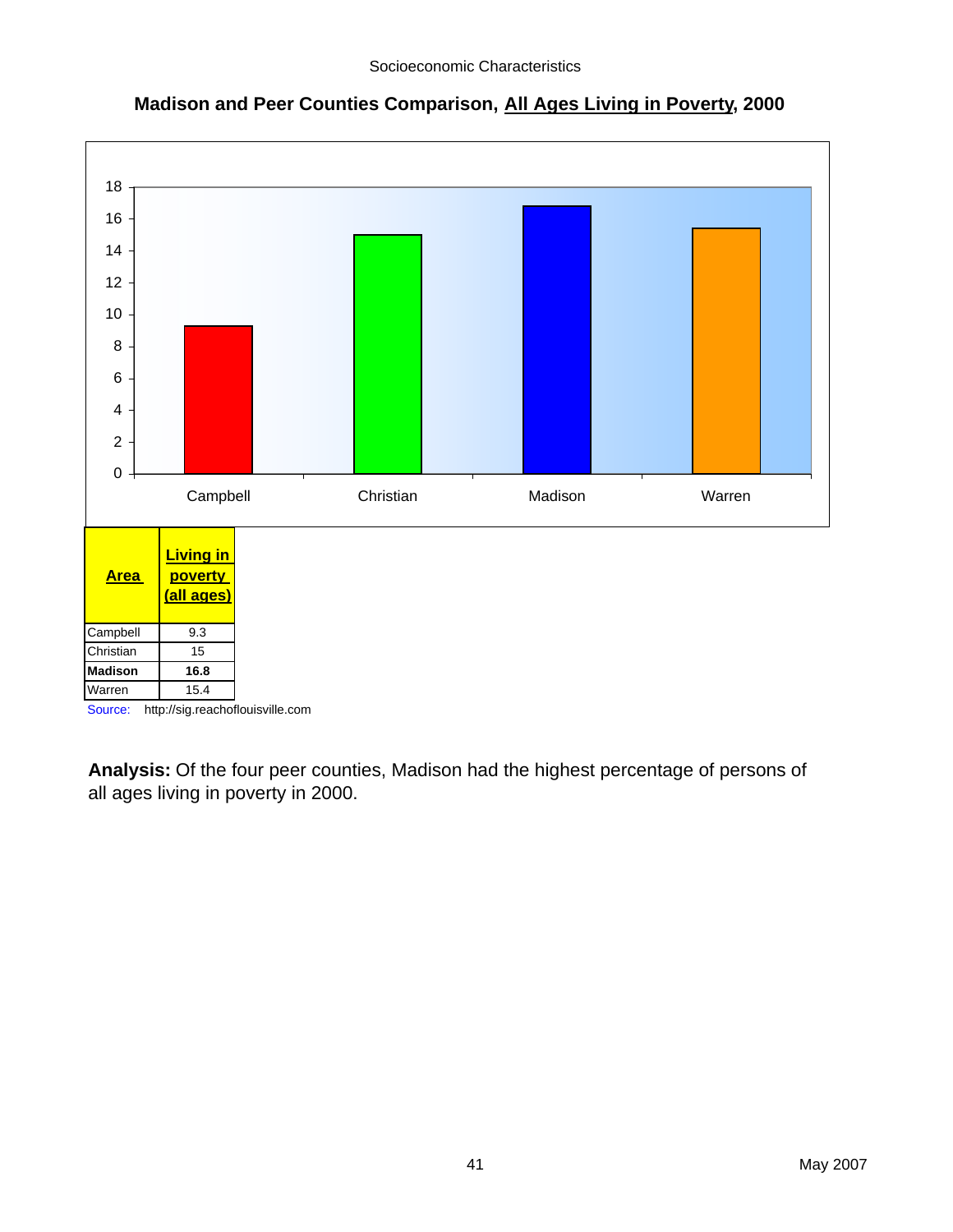

# **Madison and Peer Counties Comparison, Number of Medium Income Families with Children, 2000**

Source: http://sig.reachoflouisville.com

**Analysis:** Both peer counties of Campbell and Warren had families with children reporting larger medium incomes than Madison County.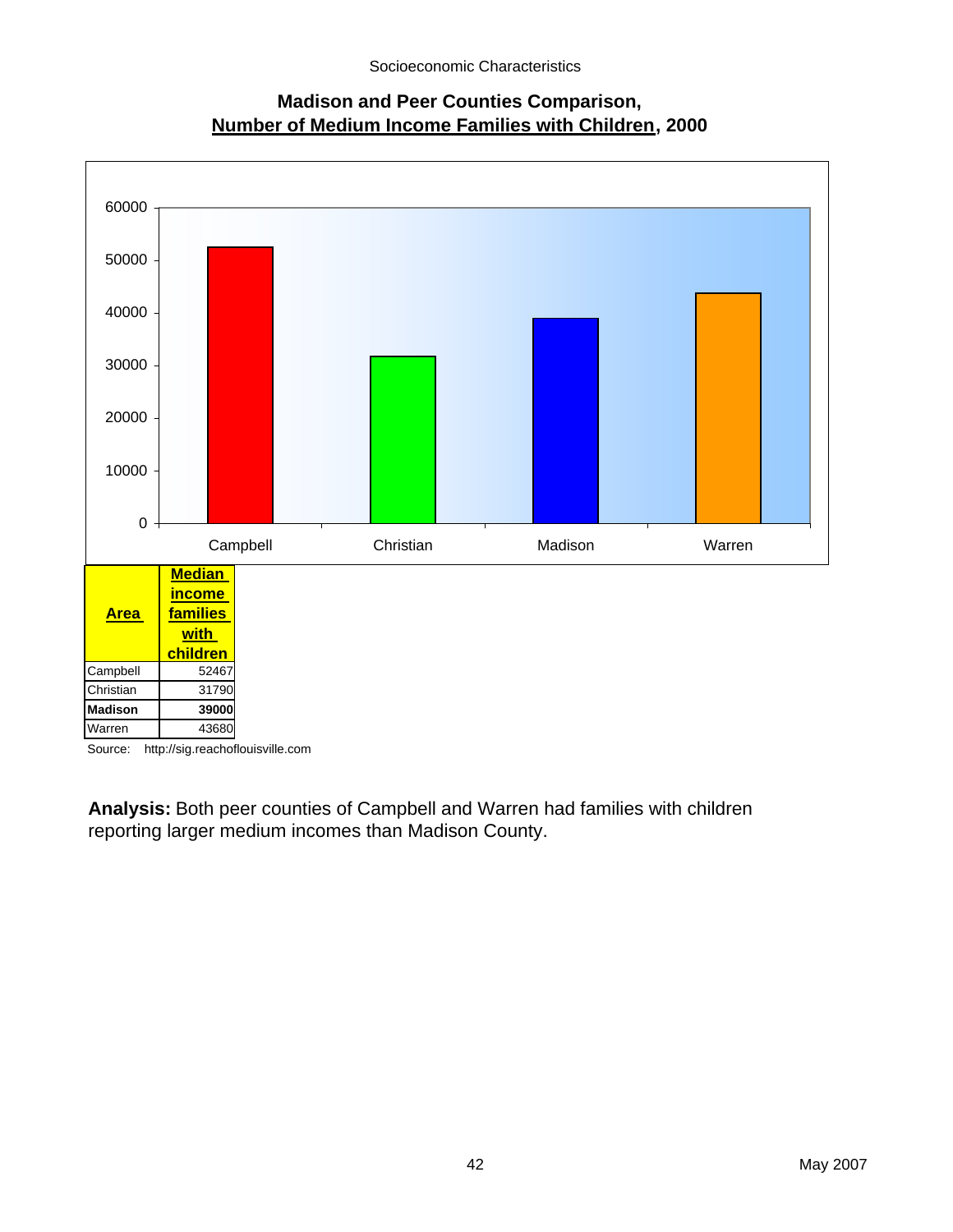# **Madison County (Berea & Richmond Zip Codes [40403 & 40475]), Top Five Leading Revenue Generating Establishments, 2003**



**Analysis:** In 2003, the two county cities had a total of 1,413 industry establishments providing employment for 20,769 individuals. The combined annual payroll for these establishments totaled \$189,809,532.



Source: http://censtats.census.gov/cgi-bin/zbpnaic/zbpsect.pl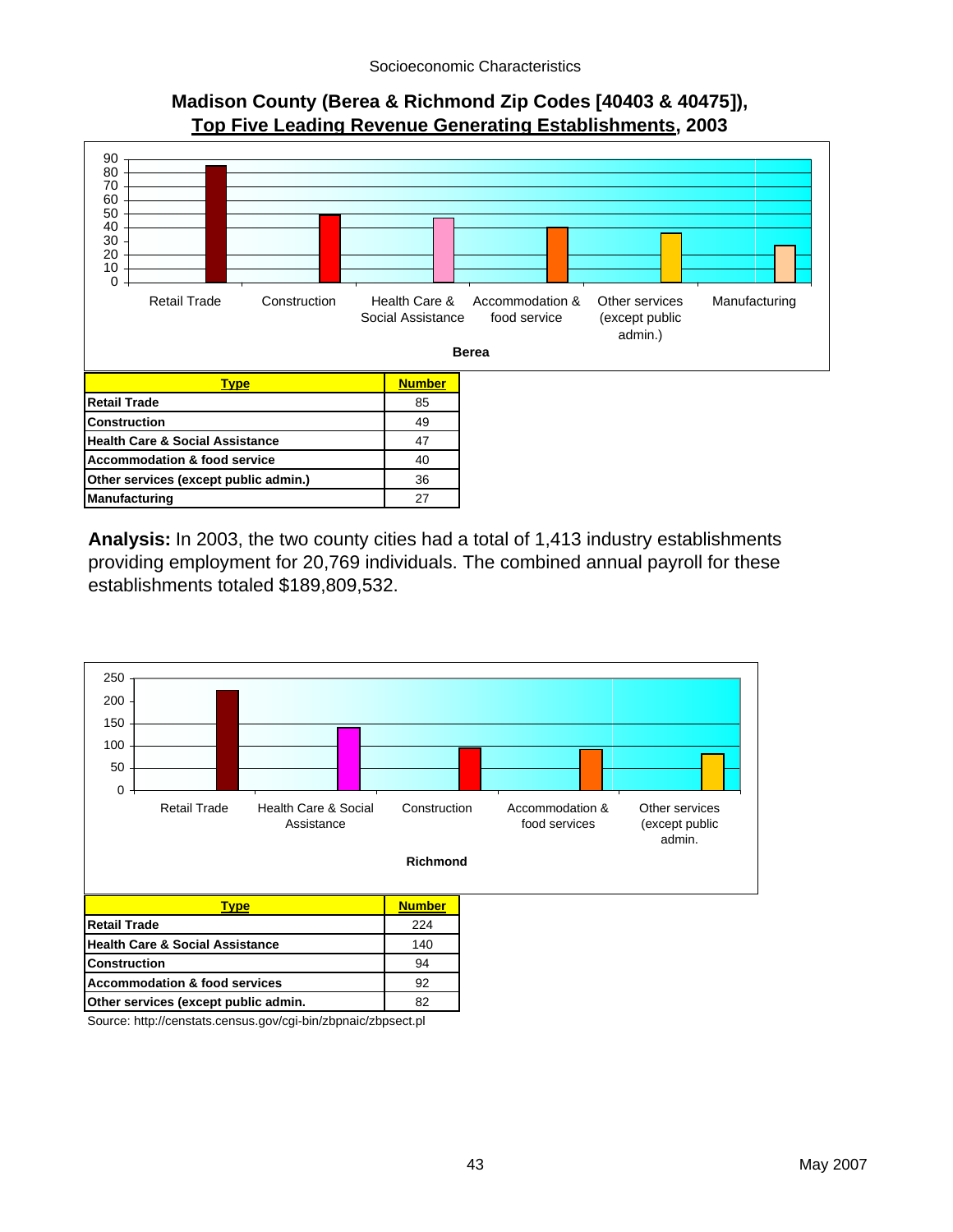### **Madison County, Agriculture Impact, 2002**

Madison County has a rich history in farming. For years, farming the land produced most or all of the income for many families. In recent years, changes have occurred in the farming industry within the county. In 2002, according to the most recent total farm census, there were a total of 1,396 farms producing a total income from farm-related sources of \$1,809,000 (gross before taxes and expenses.) Cattle farms were number one followed by burley tobacco farming with a total of 572 farms producing. Burley tobacco has been the major crop for many county farms over the years, but that too has changed. Acres of burley tobacco harvested have declined and continue to do so. New farming ventures include edible produce for farmers' markets, sheep and goats, grapes for wine production, and nurseries.



**Madison County, Burley Tobacco Acres Harvested, 2001, 2003, 2005**

Source: www.nass.usda.gov?census/census02/volumn1/ky/st21\_2\_001\_001.pdf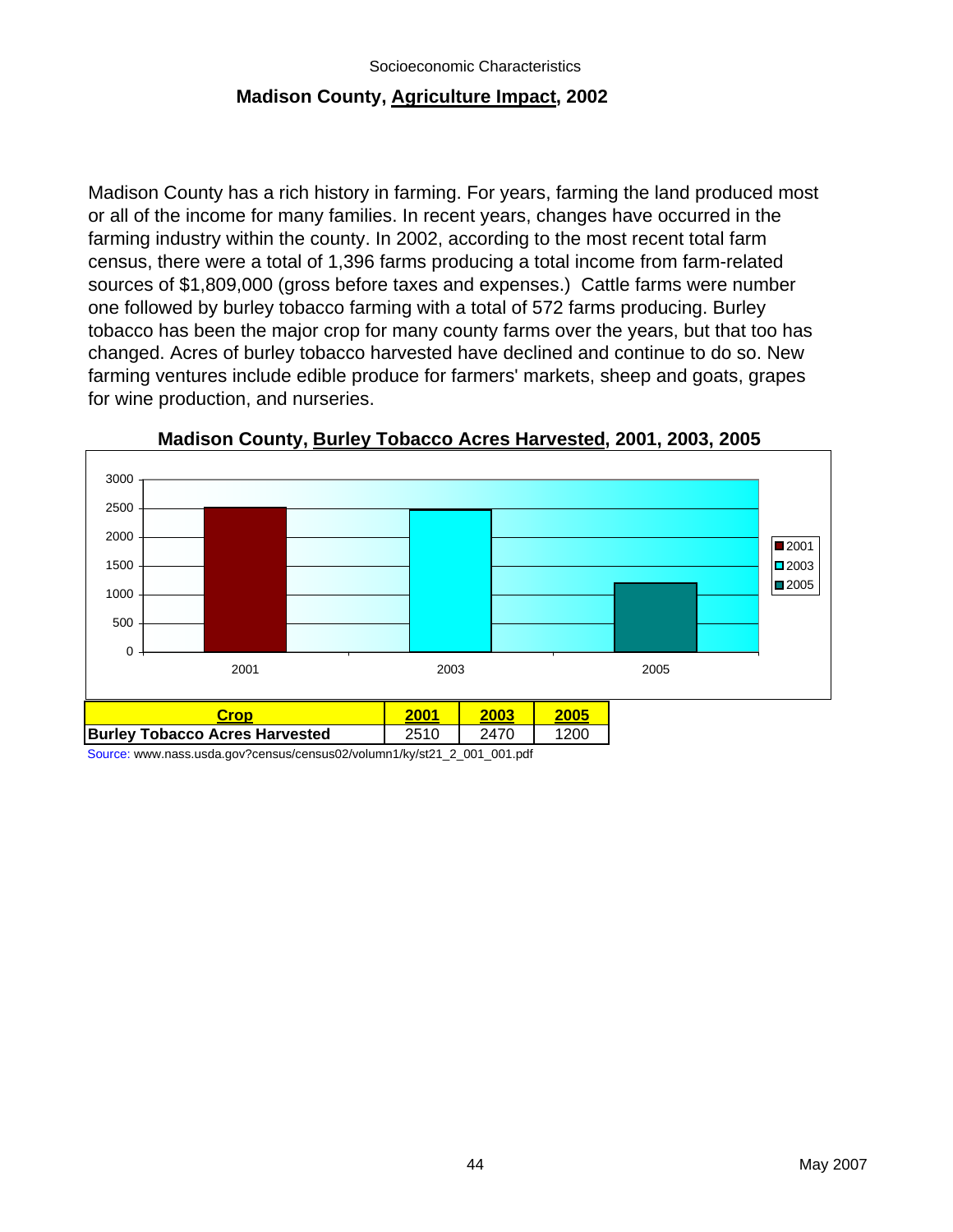**Definition of Category:** This section represents factors associated with the health care system capacity, which may include both the number of licensed and credentialed health personnel and the physical capacity of health facilities. In addition, the category of health resources include the measures of access, utilization, and quality of health care and prevention services. Service delivery patterns and roles of public and private sectors as payers and/or providers may also be relevant.

# **Madison County**

#### **Strengths**

 Two hospitals located in county Five clinics accept medically indigent individuals Several nursing facility beds are established in local facilities Each city has an urgent treatment center Nursing shortage has not affected county

#### **Weaknesses**

 Lack of geriatric health specialists Adult day care centers located in Richmond only Inadequate mental health services for both acute hospitalization and rehabilitation Over a hundred registered nurses sought employment outside the county 2005-2007 Too few health care providers accepting recipients of Medicaid

## **Opportunities**

 Increasing numbers of health care providers with primary interest in geriatric care Increasing affordable mental health services Increasing health care providers who accept Medicaid Developing additional adult living communities with available health care services

## **Threats**

 on chronic disease prevention and maintenance Increased aging population places higher demand for health care services focusing

 and appropriate chronic disease management Declining incentives for health care providers to specialize in care of older adults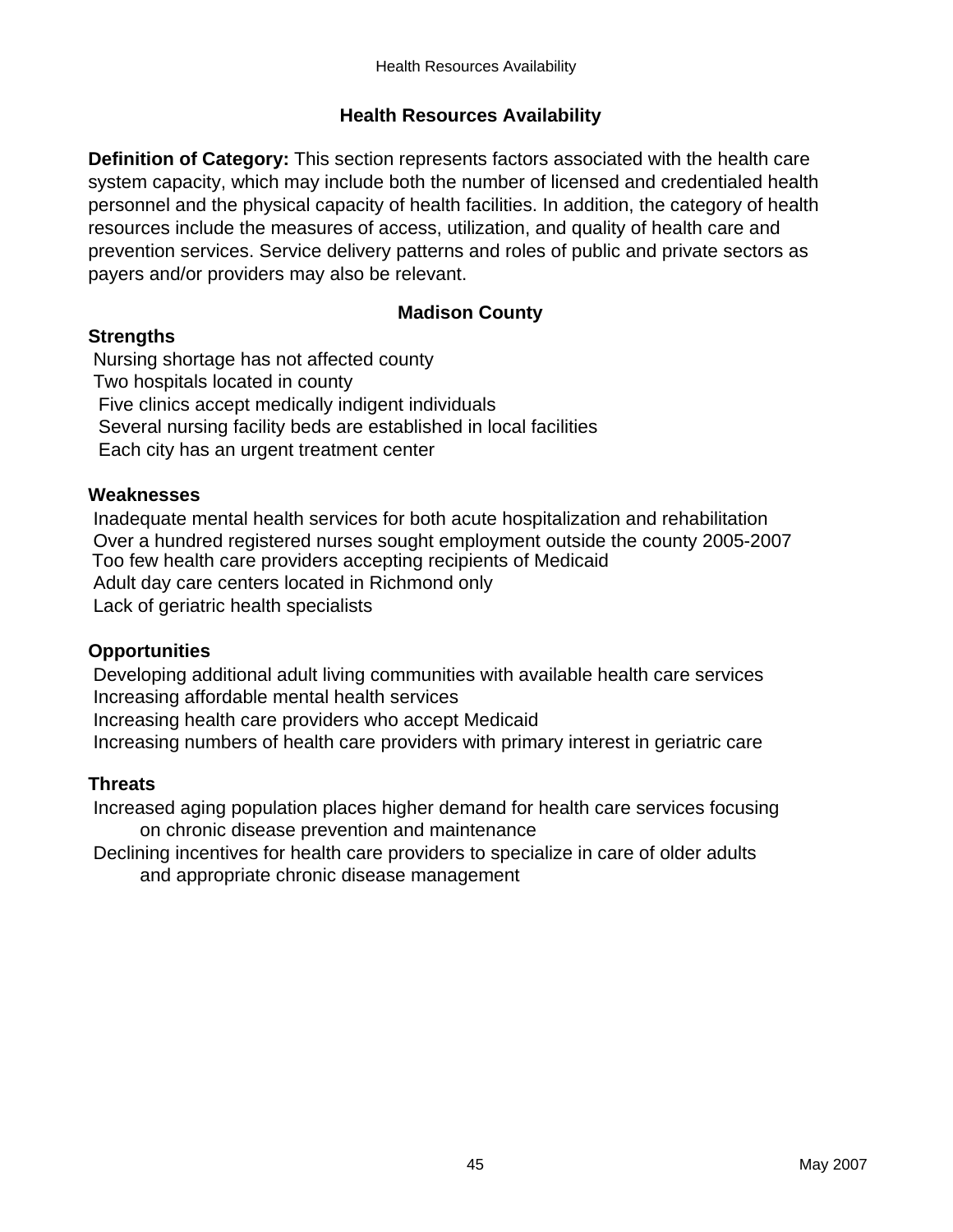### **Madison County, Health Resources Availability, 2005-2007**



| <b>Health Care Providers Employed in County</b> | <b>Number</b> |
|-------------------------------------------------|---------------|
| <b>Licensed Physicians</b>                      | 171           |
| Licensed Dentists                               | 29            |
| <b>Licensed Optometrists</b>                    | 14            |
| <b>Registered Nurses</b>                        | 844           |
| Licensed Practical Nurses                       | 83            |
| Advanced Registered Nurse Practitioners         | 18            |
|                                                 |               |

| <b>Health Care Providers Accepting Medicaid</b> | <b>Number</b> |
|-------------------------------------------------|---------------|
| Medical Physician/Clinics Accepting Medicaid    | 19            |
| Dentists Individual/Group Accepting Medicaid    |               |
| Licensed /Optometrists Accepting Medicaid       | 14            |

| <b>Nurses Residing in County</b>               | <b>Number</b> |
|------------------------------------------------|---------------|
| Registered Nurses Residing in County           | 1005          |
| Licensed Practical Nurses Residing in County   | 126           |
| <b>Advanced Registered Nurse Practitioners</b> | 65            |

Sources: Kentucky Board of Nursing, http://kbn.ky.gov/stats;

Kentucky Board of Medical Licensure,

http://web1.ky.gov/GenSearch/LicenseList.aspx?AGY=5&FLD1=&FLD2=&FLD3=Madison&FLD4=0&TYPE=

Kentucky Board of Optometric Examiners,

http://web1.ky.gov/GenSearch/LicenseList.aspx?AGY=8&FLD1=&FLD2=&FLD3=0&FLD4=MADISON & TYPE=

Kentucky Board of Dentistry, http://web1.ky.gov/GenSearch/LicenseList.aspx?AGY=9&FLD1=&FLD2=BEREA&FLD3=&FLD4=&TYPE= http://web1.ky.gov/GenSearch/LicenseList.aspx?AGY=9&FLD1=&FLD2=RICHMOND&FLD3=&FLD4=&TYPE=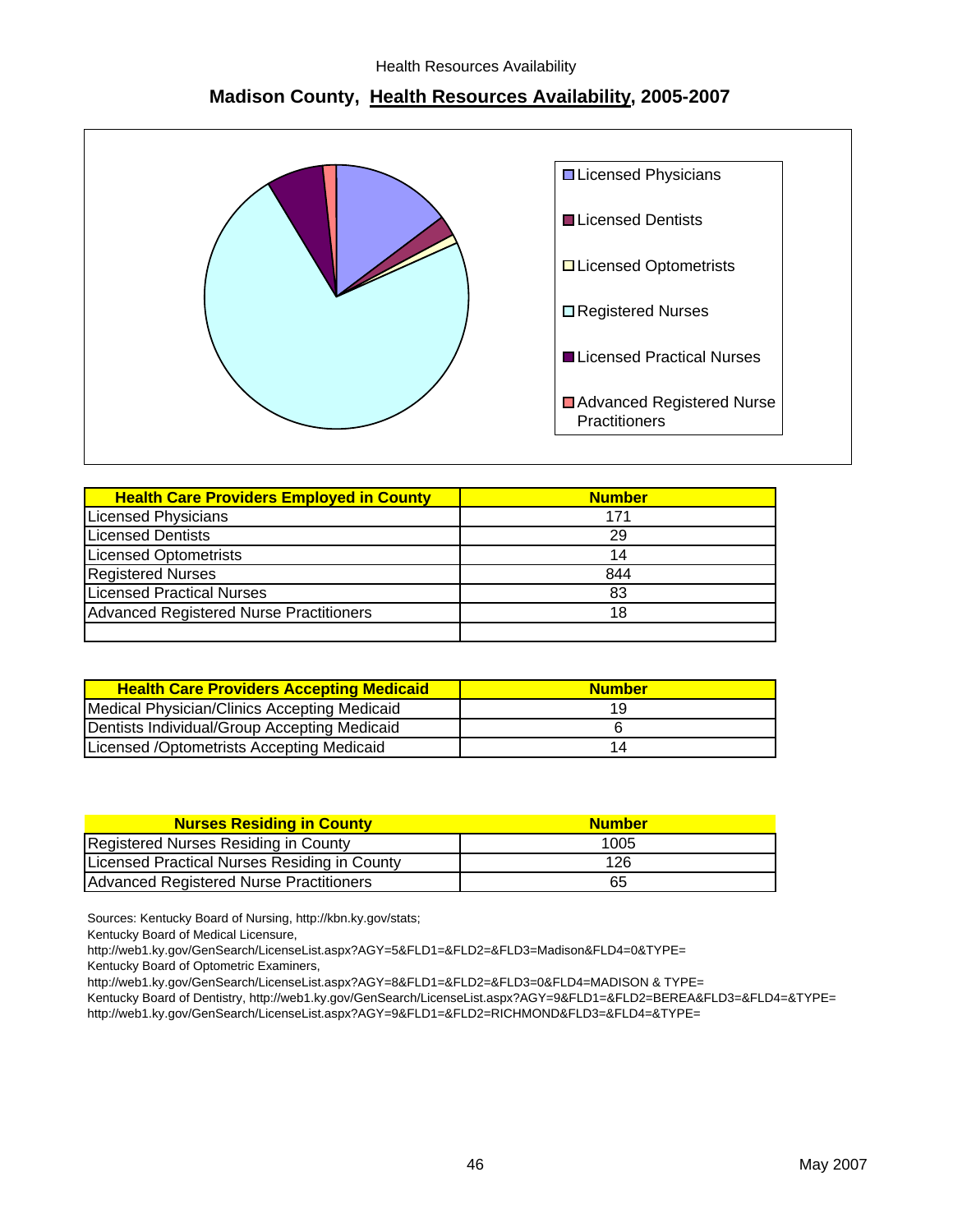### **Hospitals, Health Care Facilities, and Clinics**

Pattie A. Clay Regional Medical Center (PACRMC), a 105 acute care facility, is located in the county seat of Richmond. PACRMC has a long history of providing medical care for the county residents. Services include a variety of specialty clinics; general and orthopedic surgeries; women's health and obstetrical services. St. Joseph Berea, located in the southern end of the county, is a 41 bed acute care facility. Its affiliation with the St. Joseph Healthcare System Both hospitals bring specialists to serve the residents of Madison and surrounding counties. Individuals needing inpatient mental health care are referred to facilties outside of the county, usually to one of the hosptials located in the adjacent county of Fayette. An urgent treatment exits in both cities.

Five nursing facilities are located in the county. Richmond Health and Rehabilitation Complex has two facilities located in Richmond for a combined total of 181 beds. Telford Terrace, also a Richmond facility, has 26 beds. Berea is home to The Terrace Nursing and Rehabilitation Center, with 102 beds, and Berea Health Care Center, an 84 bed facility. There are two Richmond facilities that provide adult day care services and senior centers located in both Richmond and Berea. One older adult assisted living facility is located in Richmond. Both Richmond and Berea Housing Authority provide housing for adult individuals needing assistance to live independently.

In addition to the several independent and multiple primary care provider offices in both Richmond and Berea, there are five clinics serving Madison and surrounding counties. These consist of White House Clinic, with offices in both Richmond and Berea; Health Now located in PACRMC-Richmond; Berea Health Ministry Clinic; located in Berea; and Paint Lick Clinic, located in the small Paint Lick community on the border of Madison and Garrard counties. The White House Clinics, Federally Qualified Community Health Centers, receive federal funding to provide discounted services to those persons who are uninsured or indigent patients. Health Now, Berea Health Ministry Clinic and Paint Lick Clinic all see patients on a sliding fee schedule or for a nominal fee.

Madison County Health Department, the official local public health agency for Madison County, has the home office in Richmond with a satellite office located in Berea. MEPCO Home Health, a service of the health department serves Madison, Estill, and Powell Counties. In addition to the home health agency, the health department's mission of to protect, promote and improve the health of the community is carried out through the following services: disease prevention, health maintenance and promotion through clinic services; environmental services; early childhood interventions; and public health education in the community.

Outpatient mental health services are provided by the Bluegrass Regional Mental Health Mental Retardation Board, Inc. through the local Comprehensive Care Center with offices located in Richmond.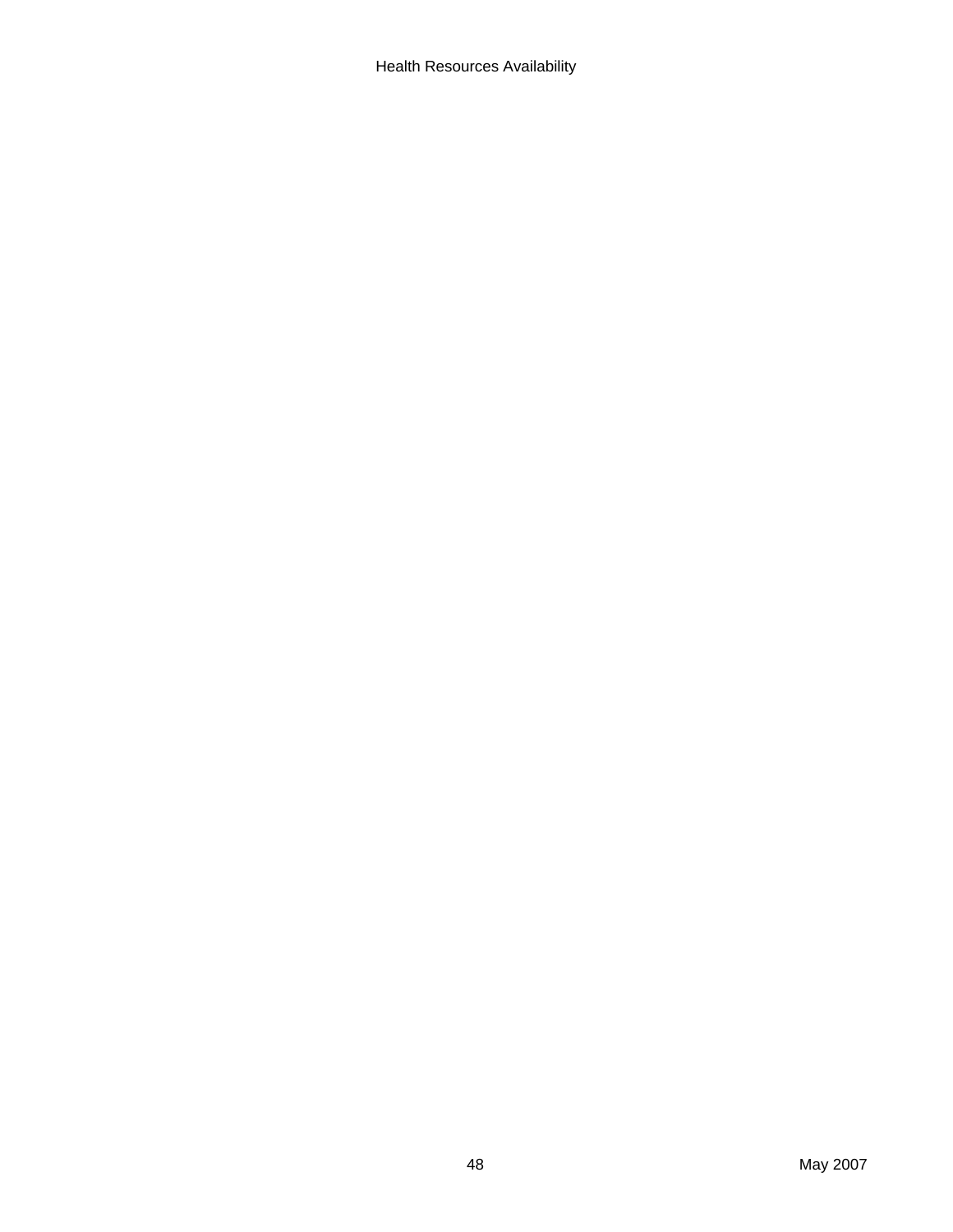# **Behavioral Risk Factors**

**Definition of Category**: Risk factors in this category include behaviors which are believed to cause, or to be contributing factors to injuries, disease, and death during youth and adolescence and significant morbidity and mortality in later life.

### **Strengths**

#### **Madison County**

Improved seat belt use from 2004-2006 Declining cigarette use among youth, except among middle school age girls Increased physical activity among elementary school youth

#### **Weaknesses**

Inadequate oral care Inadequate seat belt use Inadequate flu shot use Inadequate breast screening High tobacco use Consume less than 5 fruits & vegetables per day High occurrence of obesity Lack of physical activity

## **Opportunities**

Increasing opportunities for both adults and youth to be more physically active Increasing education on ways to eat more healthy foods at affordable prices Increasing education on preventive oral health care for all ages

Continuing to focus attention on tobacco use prevention and tobacco products cessation

Increasing local policies and/or regulations preventing exposure to second hand smoke in public places

Continuing education on appropriate adult seat belt and child restraint use Continuing education on flu vaccine use and healthy adult screenings

## **Threats**

 Increased marketing by fast foods chains to adults & youth TV and video games that engage both adults & youth in sedentary activity

 Busy working families who eat meals in cars "on the run" to another event High costs to develop walking/biking paths

 Costs of dental care prevents seeking needed help for uninsured or underinsured

 Tobacco companies and special interest groups openly oppose policies or regulations that prohibits smoking in public places

 Tobacco companies strong marketing strategies to engage new smokers, i.e. women and girls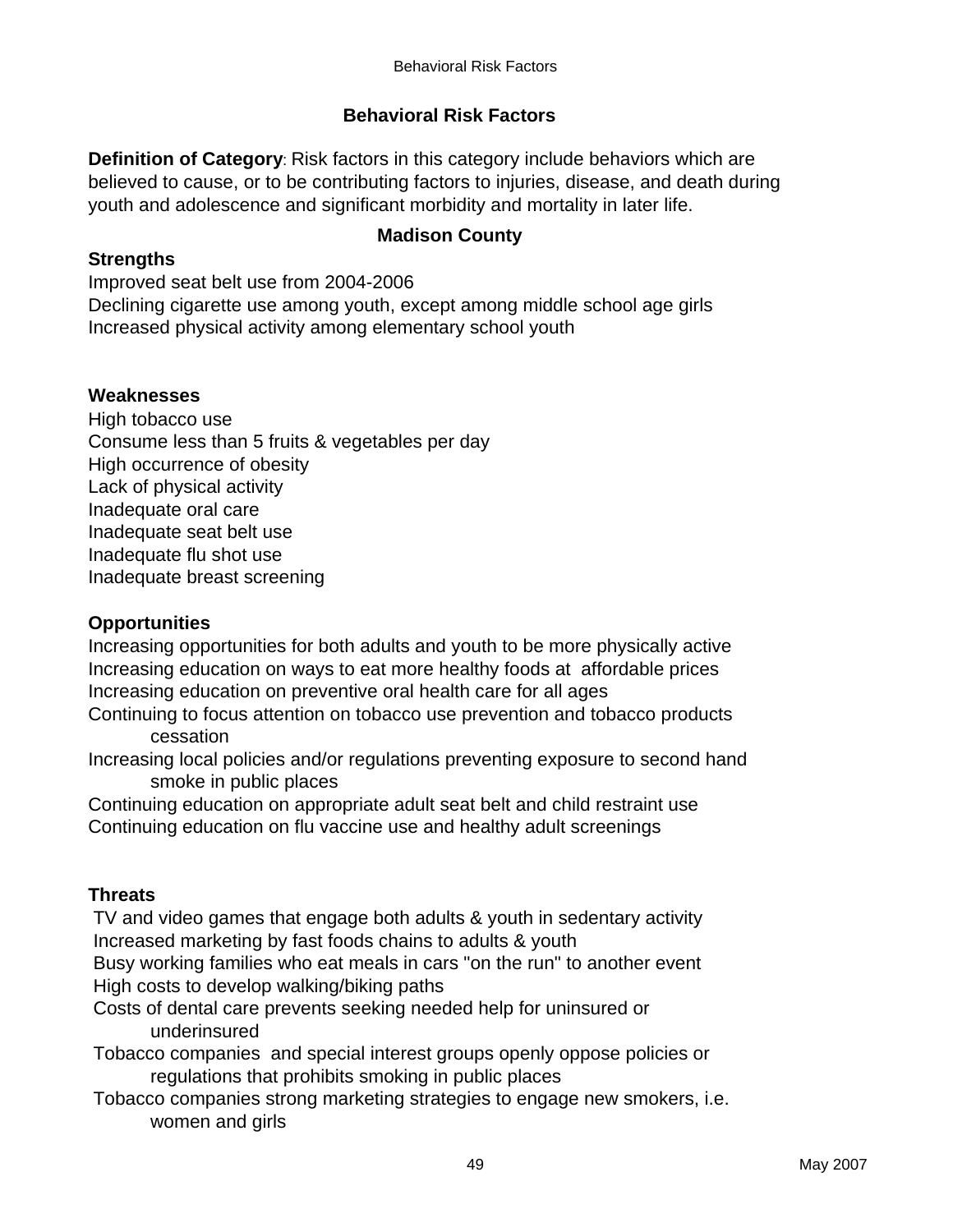#### **Behavioral Risk Factors**

Data available for the adult population is generally not measured by county specific. Data is available at the national, state and area development district level. For purposes of this report, the Bluegrass Area Development District (Bluegrass ADD) statistics are used as Madison County is a county within this district.

| <b>Behavioral Risk Factor by Lifestyle</b>                                     |                                    |           |                                |
|--------------------------------------------------------------------------------|------------------------------------|-----------|--------------------------------|
| <b>Behavioral Risk Factor</b><br>2002 Report                                   | <b>National</b><br><b>Median</b>   | <b>KY</b> | <b>ADD</b><br><b>Bluegrass</b> |
|                                                                                | <b>Substance Use and Abuse</b>     |           |                                |
| <b>Tobacco Use (Current)</b>                                                   | 23.00%                             | 32.60%    | 27.50%                         |
| <b>Heavy Drinking</b>                                                          | 5.90%                              | 3.00%     | 3.50%                          |
| <b>Binge Drinking</b>                                                          | 16.10%                             | 7.90%     | 8.20%                          |
|                                                                                | <b>Lifestyle</b>                   |           |                                |
| Nutrition+                                                                     | 77.30%                             | 79.80%    | 80.50%                         |
| <b>Obesity</b>                                                                 | 22.00%                             | 24.40%    | 20.10%                         |
| Physical Activity++                                                            | 24.40%                             | 26.60%    | 23.50%                         |
| Oral Health+++                                                                 | 31.10%                             | 29.80%    | 24.80%                         |
|                                                                                | <b>Protective Factors (safety)</b> |           |                                |
| Seatbelt Non-use+++                                                            | 23.00%                             | 25.60%    | 24.60%                         |
| <b>Child Safety Seat Use</b>                                                   |                                    |           |                                |
| <b>Bicycle helmet Use</b>                                                      |                                    |           |                                |
| Immunization, No Flu Shot in Past<br>Year, Age 50 and Older                    | 48.80%                             | 49.90%    | 49.40%                         |
| <b>Screening</b>                                                               |                                    |           |                                |
| No Cervical Screening in the Past<br>3 Years, Females Age 18 or Older          | 13.20%                             | 15.10%    | 13.90%                         |
| No Breast Cancer Screening in the<br>Past 2 Years, Females Age 50 and<br>Older | 28.80%                             | 29.80%    | 30.00%                         |

Note: + Nutrition: Less than Five Fruits and Vegetables A Day

Note: + + Physical Activity: Lack of Leisure Time Physical Activity

Note: +++ Oral Health: No Professional Dental Cleaning in Past Year

Note: ++++ Seat Belt Non-Use: Do Not Always Wear a Seat Belt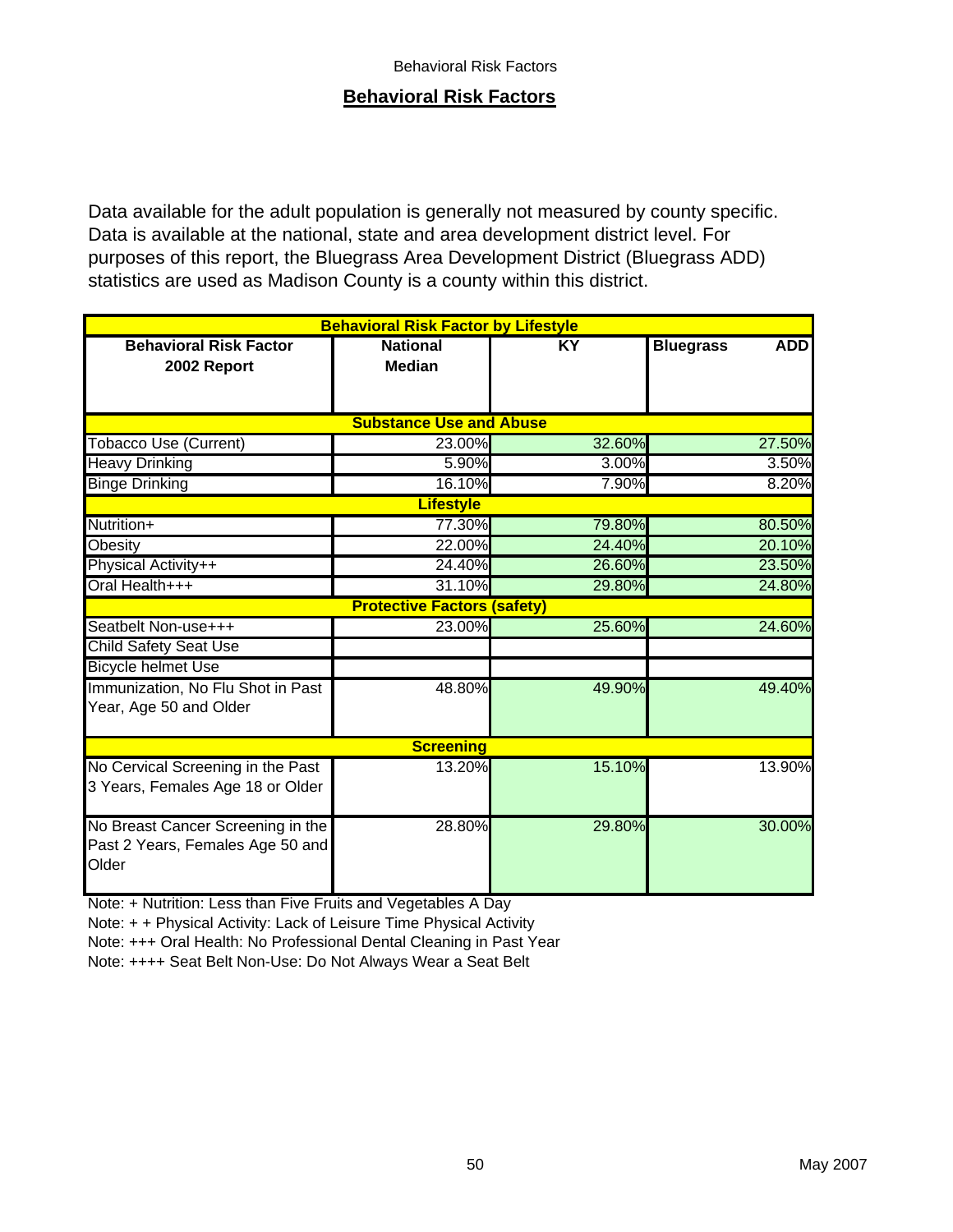|                                                                                                                                         | <b>Bluegrass Area Development District (BGADD), Behavioral Risk Factors by</b> |                                                            |                              |                                                           |
|-----------------------------------------------------------------------------------------------------------------------------------------|--------------------------------------------------------------------------------|------------------------------------------------------------|------------------------------|-----------------------------------------------------------|
|                                                                                                                                         | <b>Special Populations, Individuals, Age 18 or Older</b>                       |                                                            |                              |                                                           |
| <b>Behavioral Risk</b><br><b>Factor, KY 2002</b><br><b>Report</b>                                                                       | Gender                                                                         | Race(Ethnicity)/<br><b>Gender Subgroups</b>                | Income                       | <b>Education</b>                                          |
|                                                                                                                                         |                                                                                | <b>Substance Use and Abuse</b>                             |                              |                                                           |
| <b>Tobacco Use,</b><br>Current, smokes @<br>least 100 cigarettes in<br>life & now smoke every<br>or some days                           | 34.8%<br>Males*                                                                | 36.0% African<br>Americans/NH*<br>32.8% White/NH           | 47.3%<br>\$15,000-24,999*    | 47.0%<br>Less than<br>high<br>school*                     |
| Heavy Drinking, Males 4.7%<br>who avg. of more than<br>2 drinks day and<br>females who avg. more<br>than 1 drink/day in past<br>30 days | Males*                                                                         | 3.2% White/NH*<br>1.4% African<br>American/NM              | 6.8%<br>\$25,000-34,999*     | $\overline{5.2\%}$<br><b>Less than</b><br>high<br>school* |
| <b>Binge Drinking, 5 or</b><br>more drinks on 1 or<br>more occasions in the<br>past 30 days                                             | 12.9%<br>Males*                                                                | 8.1% White/NH*<br>1.4% African<br>American/NH*             | 11.9%<br>\$50,000-74,999*    | <b>7.7% Some</b><br>post high<br>school*                  |
|                                                                                                                                         |                                                                                | <b>Lifestyle</b>                                           |                              |                                                           |
| <b>Nutrition, Individuals</b><br>who eat less than 5<br>fruits or vegetables a<br>day                                                   | 82.8%<br>Males*                                                                | 89.3% African<br>American/NH*<br>79.7% White/NH            | 86.2%<br>Less than \$15,000* | 82.4%<br>Less than<br>high<br>school*                     |
| Obesity, Individuals<br>who have a body mass<br>index (BMI) of greater<br>than or equal to<br>30kg/m2                                   | 24.5%<br>Females*                                                              | 38.7% African<br>American/NH*<br>23.6% White/NH            | 33.9%<br>Less than \$15,000* | 33.9%<br>Less than<br>high<br>school*                     |
| Physical Activity, Lack 29.2%<br>of Leisure time Physical Females*<br>Activity                                                          |                                                                                | 27.6 African<br>American/NH <sup>*</sup><br>26.7% White/HN | 44.2%<br>Less than \$15,000* | 45.2%<br><b>Less than</b><br>high<br>school*              |
| Oral Health, No<br><b>Professional Dental</b><br>Cleaning in Past Year                                                                  | 33.0%<br>Males*                                                                | 32.4% African<br>American/NH*<br>29.8 White/NH             | 50.3%<br>Less than \$15,000* | 50.3%<br>Less than<br>high<br>school*                     |
| <b>Protective Factors (safety)</b>                                                                                                      |                                                                                |                                                            |                              |                                                           |
| Seatbelt Non-use, Do<br>Not Always use a Seat Males*<br><b>Belt</b>                                                                     | 34.2%                                                                          | 26.0 White/NH*<br>24.3% African<br>American/NH             | 33.4%<br>\$25,000-34,999*    | 31.1%<br>Less than<br>high<br>school*                     |
| Immunization, No Flu<br>Shot in Past year, Age<br>50 and Older                                                                          | 50.4%<br>Males*                                                                | 64.8% African<br>American/NH*<br>49.4% White/NH            | 57.4%<br>\$15,000-24,999*    | 52.1%<br>Less than<br>high<br>school*                     |

Note: \* Denotes highest prevalence group within population for each indicator.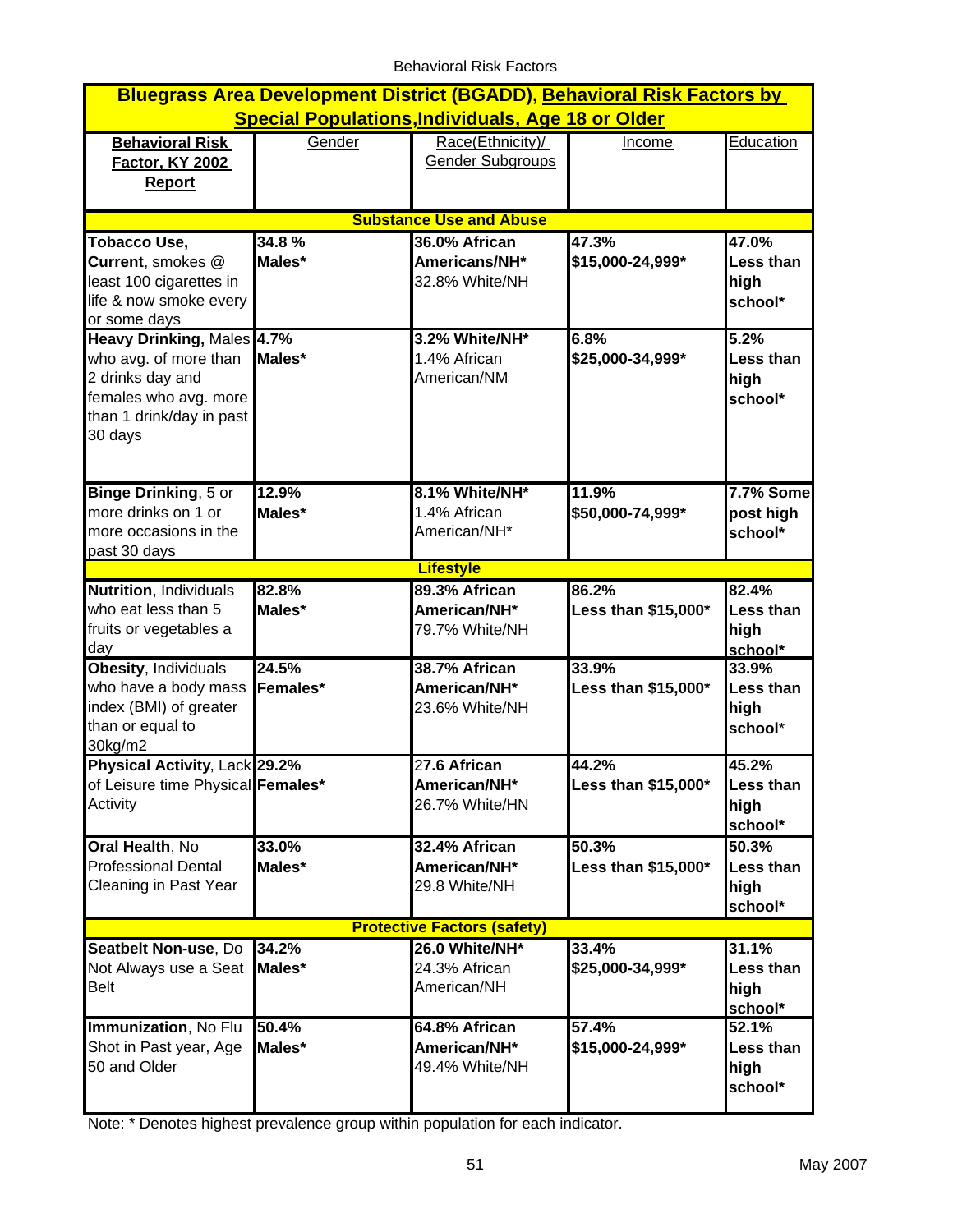## **Bluegrass Area Development District (BGADD), Behavioral Risk Factor by Special Populations, Individuals, Age 18 and Older**

| <b>Behavioral Risk</b>                                                                   | Gender                      | Race (Ethnicity)/                               | Income                       | Education                             |
|------------------------------------------------------------------------------------------|-----------------------------|-------------------------------------------------|------------------------------|---------------------------------------|
| Factor, KY, 2002                                                                         |                             | <b>Gender Subgroups</b>                         |                              |                                       |
|                                                                                          |                             | <b>Screening</b>                                |                              |                                       |
| No Cervical Screening 23.6%                                                              |                             | 16.1% White/NH*                                 | 27.2%                        | 27.2%                                 |
| in the Past 3 years,<br>Females Age 18 and<br><b>Older</b>                               | 65+ years old*              | 4.3%<br>African/American/NH                     | Less than \$15,000*          | Less than<br>high<br>school*          |
| <b>No Breast Screening</b><br>in the Past 2 Years,<br>females age 50 and<br><b>Older</b> | 33.3%<br>$65.0+$ years old* | 29.8% White/NH*<br>23.8% African<br>American/NH | 45.9%<br>Less than \$15,000* | 44.7%<br>Less than<br>high<br>school* |

Note: \* Denotes highest prevalence group within population for each indicator.

Source: Kentucky Behavioral Risk Factor Surveillance System 2002 Report, Cabinet for Health and Family Services, Department for Public Health, Division of Epidemiology and Health Planning, Surveillance and Health Data Branch, Frankfort, KY

**Analysis**: Of those risk factors measured in the Kentucky Behavorial Risk Factor Surveillance System 2002 Report, tobacco use was high for both the Bluesgrass ADD and Kentucky compared to the national median use. Highest population groups at risk were males, African American/non Hispanic, with moderately low income and less than a high school education. Adults in the district ate fewer than the recommended 5 fruits and vegetables; were less physically active and received less oral health than Kentucky and the nation. Adults used seatbelts less in the district than nationally, but higher than in Kentucky as a whole. Adults in the district and Kentucky received fewer flu shots when compared to the national level. Cervical cancer screening levels were comparable to the nation and higher than the Kentucky level. Breast cancer screening was lower in the Bluegrass ADD than in Kentucky and the nation for the same time period. White/Non Hispanic women, age 65+ years old, of low income and with less than a high school education, were at greatest risk of not receiving the recommended cervical and breast screenings.

**Major risk factors:** High Tobacco Use, Less than 5 fruits & Vegetables per Day, Obesity, Physical Inactivity, Inadequate Oral Health, Inadequate Seat Belt Use, Inadequate Flu Shot Use, Inadequate Breast Screening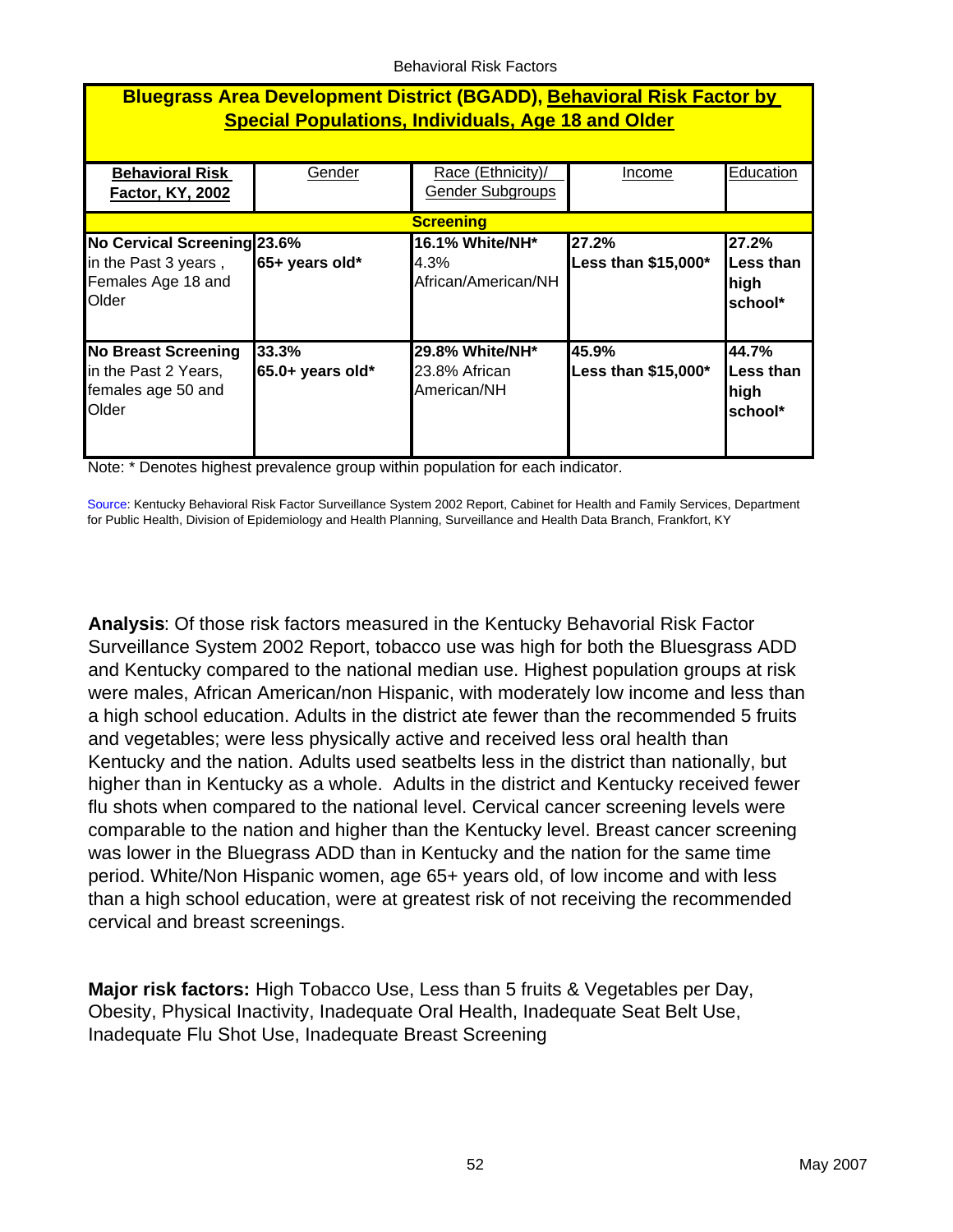#### Behavioral Risk Factors



## **Madison County, Seat Belt Usage Rate, 2004-2006**

Source: http://highwaysafety.ky.gov/trafficrecords.asp

**Analysis**: From 2004 to 2006, a gradual improvement occurred in Madison's County seat belt usage and exceeded Kentucky's average in 2006. The Madison County Safety Coalition (MCSC), comprised of representatives from local health and social services agencies, school systems, law and fire departments, and citizens, have consistently focused on increasing seat belt usage in the community. A MCSC campaign, using road signs carrying "Always Buckle Up Children" message, have been placed at exits at schools, local parks, fire departments, some businesses, health department offices and along some city streets. Education on seat belt usage is provided in classroom and civic group presentations, at health and safety fairs, and through participation in other community coalitions and groups. Progress at the local level has improved but the seat belt usage at both the county and state level are considerably less than the national average of 82.0% in 2005.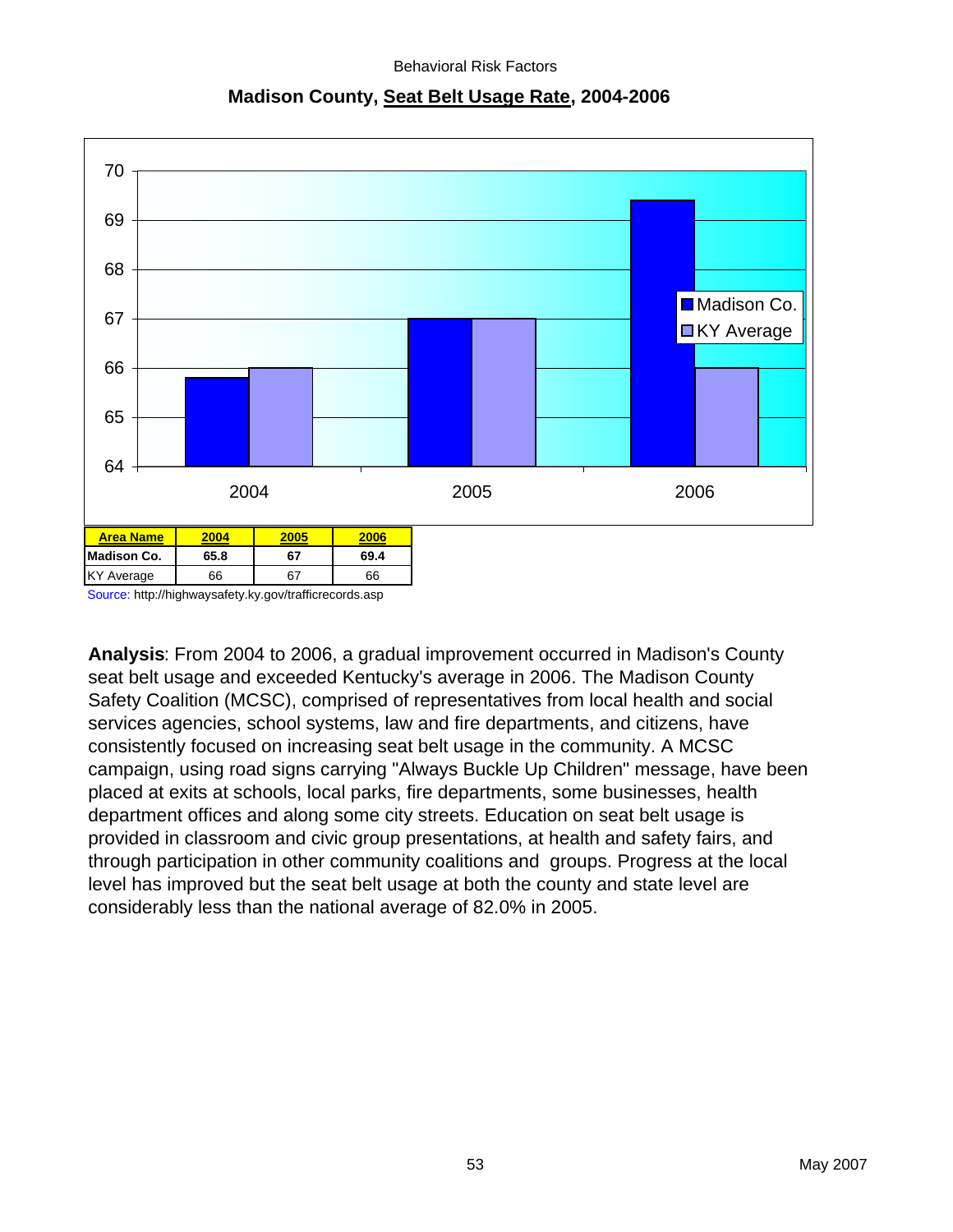## **Tobacco Use and Secondhand Smoke Exposure Prevention**

Madison County Health Department has a long history of providing education on preventing smoking and providing smoking cessation groups. In October 2003, the Madison County Board of Health issued a Proclamation on Secondhand Smoke in Public Places. A community wide education and awareness campaign was initiated to address the many issues confronted by the general public, businesses, public access buildings and individuals related to exposure to secondhand smoke.

Access to the following reports may be obtained on the health department's website: www.madison-co-ky-health.org/SHReports.htm

 *Madison County Worksite Smoking Policy Surveys The Health Consequences of Involuntary Exposure to Tobacco Smoke: A Report of the Surgeon General, June 27, 2006 Model Smoke Free Workplace Policy for Employers* Links to:  *Kentucky Youth Tobacco Use Report 2006 Kentucky Tobacco Use Report 2005 Kentucky Data Reports including Madison County School Policy Surveys & Indoor Air Monitoring Study: Richmond and Berea 2005 Madison County's Opinions Regarding Secondhand Smoke: An Assessment*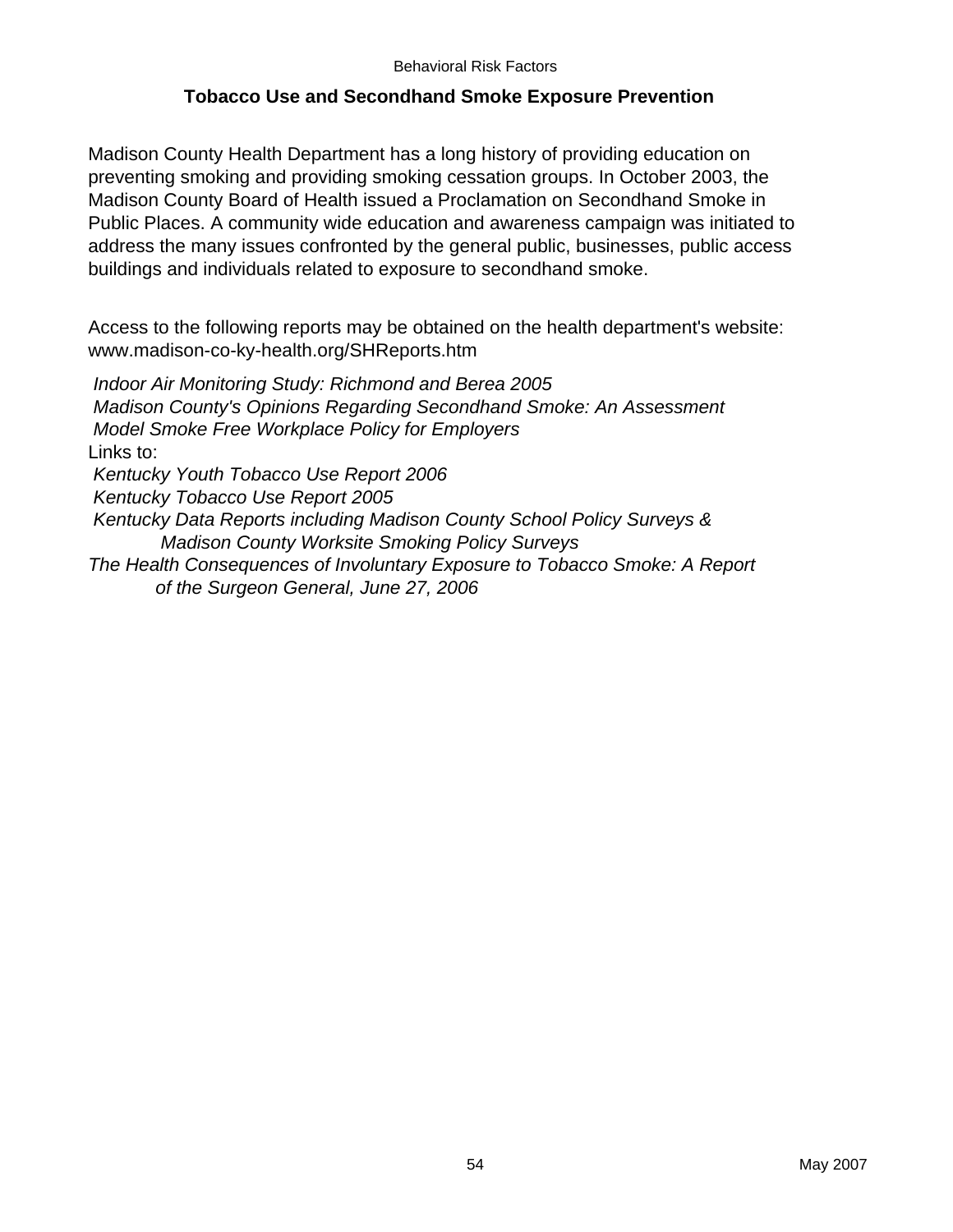## **Environmental Health Indicators**

**Definition of Category:** The physical environment directly impacts health and quality of life. Clean air and water, as well as safely prepared food, are essential to physical health. Exposure to environmental substances such as lead or hazardous waste increases risk for preventable disease. Unintentional home, workplace, or recreational injuries affect all age groups and may result in premature disability and mortality.

### **Madison County**

#### **Strengths**

Fewer restaurants failed inspections from 2003-2006 Decline in new septic tank systems; great access to public sanitation systems Only 3 animals diagnosed with positive rabies from 2002-2005 Most county households on public water sources

#### **Weaknesses**

Some households still utilize well water or cisterns for family consumption Some households still utilize septic systems for sanitary wastes collection

#### **Opportunities**

Managing building growth to ensure adequate water supplies and safe disposal of wastes Preserving clean air and water supplies for personal uses and pleasure

#### **Threats**

 Contaminated water and air supplies Inadequate infrastructure to accommodate population growth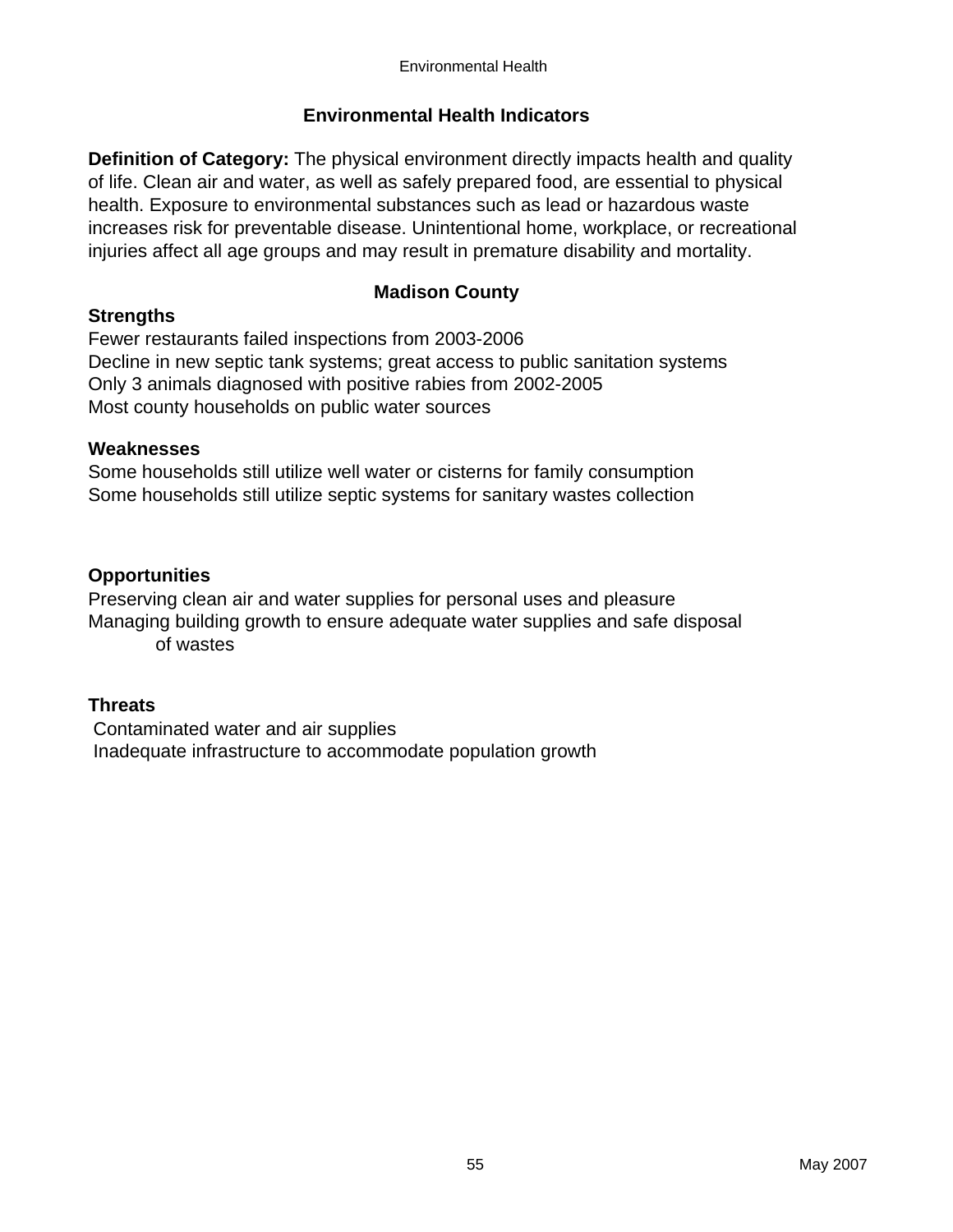#### Environmental Health

#### **Environmental Health Indicators**

#### **Madison County, Contaminated Wells**

| ear     | <b>Samples Taken</b> |
|---------|----------------------|
| 2003-04 |                      |
| 2005-06 |                      |

#### **Madison County, Septic Tanks**

| Year    | <b>No. of New Systems</b> |
|---------|---------------------------|
| 2003-04 | 379                       |
| 2004-05 | 352                       |
| 2005-06 | 312                       |

### **Madison County, Septic Tanks, Repairs/Alterations**

| Year    | <b>No. of Failures</b> |
|---------|------------------------|
| 2003-04 | 115                    |
| 2004-05 | 99                     |
| 2005-06 | 69                     |

#### **Madison County, Sanitary Nuisance Complaints**

| Year    | <b>No. of Complaints</b> |
|---------|--------------------------|
| 2003-04 | 25                       |
| 2004-05 | 13                       |
| 2005-06 |                          |

Note: These includes complaints related to septic tanks, food services, etc.

#### **Madison County, Radon Kits Dispensed for Home Testing**

| Year    | <b>No. of Kits</b> |
|---------|--------------------|
| 2003-04 |                    |
| 2004-05 | ィク                 |
| 2005-06 | 10                 |

#### **Madison County, Percent of Restaurants, Failed Inspections**

| Year    | <b>No. of Failures</b> |
|---------|------------------------|
| 2003-04 | 46%                    |
| 2004-05 | 45%                    |
| 2005-06 | 38%                    |

Note: Percentage is based on approximately 200 restaurants and does not include grocery/deli combinations.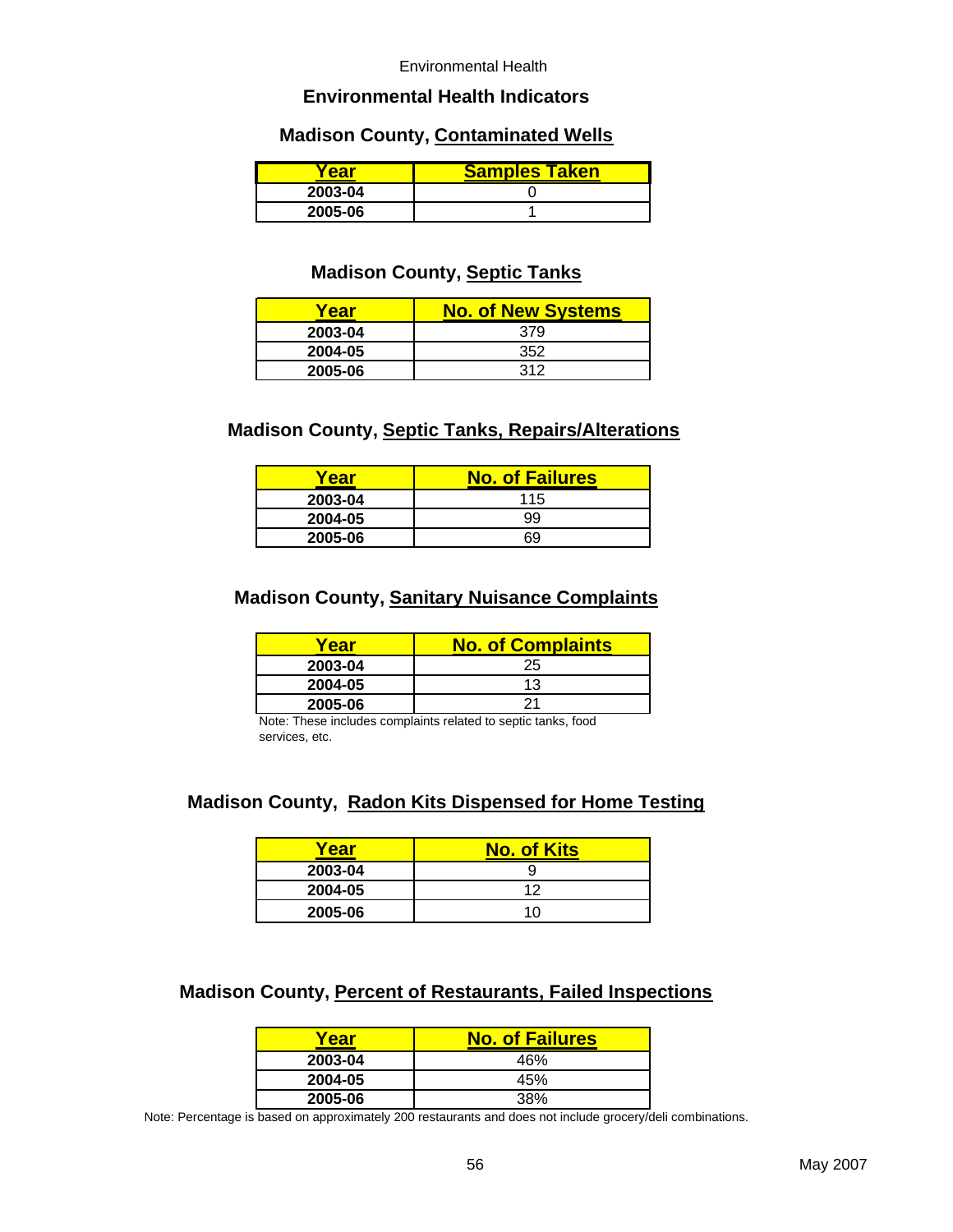#### Environmental Health

#### **Madison County, Positive Rabies**

| Year | <b>Animal</b> |
|------|---------------|
| 2002 | goat          |
| 2003 |               |
| 2004 | 2 skunks      |
| 2005 |               |

#### **Madison County, Water Quality**

It is estimated that approximately 92% of the county water supply used for human consumption is fluoridated.

Source: Above information was reported by Environmental Services office of the Madison County Health Department.

# **Madison County, Outdoor Air Quality**

| <u>Year</u> | <b>High Ozone</b><br><b>Days</b> | <b>Particle</b><br><b>Pollution (24)</b><br>Grade | <b>Particle Pollution</b><br>(Annual) Grade |
|-------------|----------------------------------|---------------------------------------------------|---------------------------------------------|
| 2004        |                                  | С                                                 | <b>PASS</b>                                 |
| 2006        |                                  | в                                                 | <b>PASS</b>                                 |

Source: http://lungaction.org.report/

# **Madison County, Population Groups at Risk, 2006**

| Total<br><b>Population</b> | 18 v.o. |       | 65+ y.o.   Pediatric  <br><b>Asthma</b> | <b>Adult</b> | <b>Chronic</b><br><b>Asthma Bronchiti</b> | Emphy-<br>sema | <b>CVD</b> | <b>Diabetes</b> |
|----------------------------|---------|-------|-----------------------------------------|--------------|-------------------------------------------|----------------|------------|-----------------|
| 76,208                     | 16,603  | 7.589 | .406                                    | 4.877        | 2.390                                     | 836            | 17,423     | 3.637           |

Source: http://lungaction.org/reports/SOTA06\_groupsatrisk.html?geo\_area\_id=21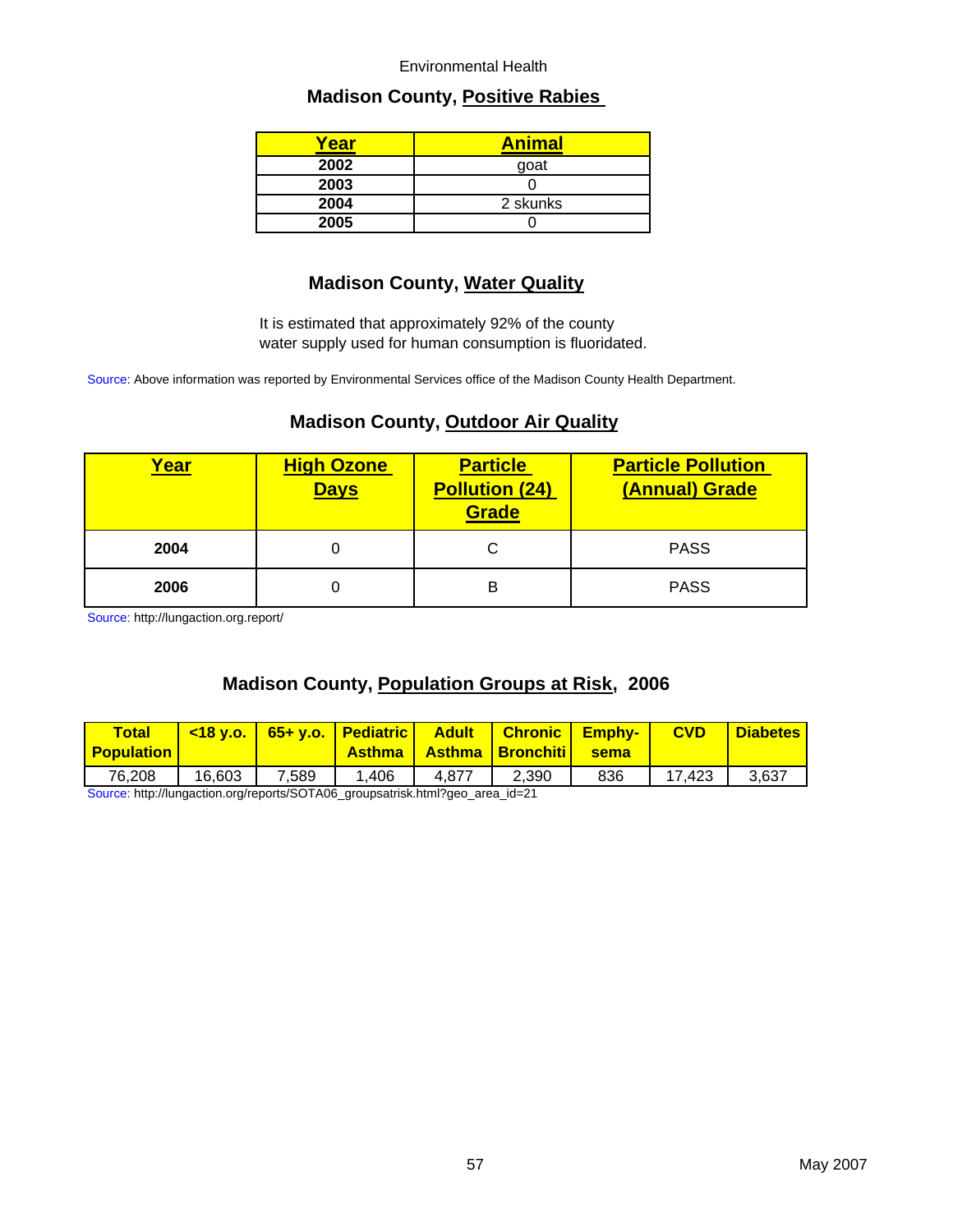#### Environmental Health

#### **Madison County, Exposure to Environmental Tobacco Smoke**

In September 2005, and indoor air quality study was conducted in 15 Madison County establishments to measure to levels of chemicals from the burning of cigarettes. The results showed the following results:

The level of indoor air pollution as measured by average  $PM<sub>2,3</sub>$  level was 23 times higher in Richmond, KY hospitality venues and 6.5 times higher in Berea, KY compared to similar locations in smoke-free cities around the United States (Figure 1).  $PM_{2,5}$  is the concentration of particulate matter in the air smaller than 2.5 microns in diameter. Particles of this size are released in significant amounts from burning cigarettes and are easily inhaled deep into the lungs.

Source: http://www.madison-co-ky-health.org/download/AirQuality05.pdf

As a result of the Indoor Air Quality and a three year long public health education initiative conducted by the Madison County Health Department, the Board of Health (BOH) members proposed a Madison County Health Regulation (MCHR) 700.000 Clean Indoor Air at its December 2006 meeting. A second reading of the regulation was conducted at the BOH meeting in February 2007; two amendments were made. In April 2007, another reading will be held. If passed, MCHR 700.00 will become effective within 60 days of passage. Madison County Health department will become the first health department in the state of Kentucky to implement such a measure to protect the public from environmental tobacco smoke in public places. For a complete look at the health department's public health campaign related to this, go to website http://www.madison-co-ky-health.org/SHSReports.html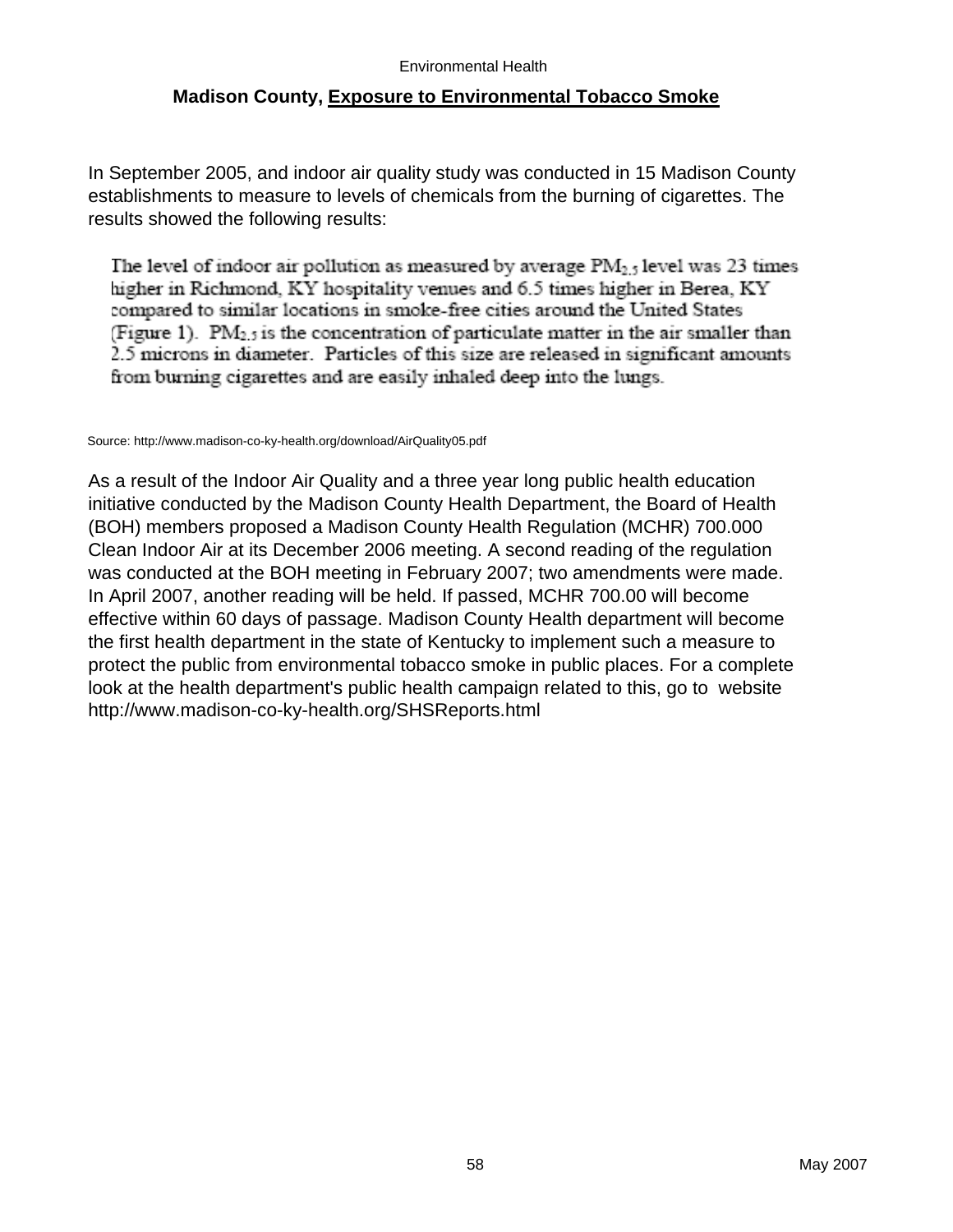## **Social and Mental Health**

**Definition of Category:** This category represents social and mental factors and conditions which directly or indirectly influence overall health status and individual and community quality of life. Mental health conditions and overall psychological well-being and safety may be influenced by substance abuse and violence within the home and within the community.

## **Madison County**

## **Strengths**

Decline in reported abuse and neglect/dependency of children from 2000 to 2003 Decline in collisions involving drinking drivers from 2000 to 2005

#### **Weaknesses**

Higher percentage of abuse cases reported to Adult Protective Services than at the state level from 2001-2003 Increase in drug arrests from 2000 to 2005 Higher percentage of domestic violence rates than state for 2001-2003

#### **Opportunities**

Increasing enforcement of laws related to drug and alcohol misuse Increasing rehabilitation services for addiction Increasing alcohol and drug use prevention education Increasing services for victims of domestic violence; convictions of perpetrators

#### **Threats**

Determining who will pay for rehabilitation services for addictive disorders Increased availability of illicit and prescription drugs contributes to abuse Misuse of drugs viewed as an alternative solution to poverty, unemployment, and coping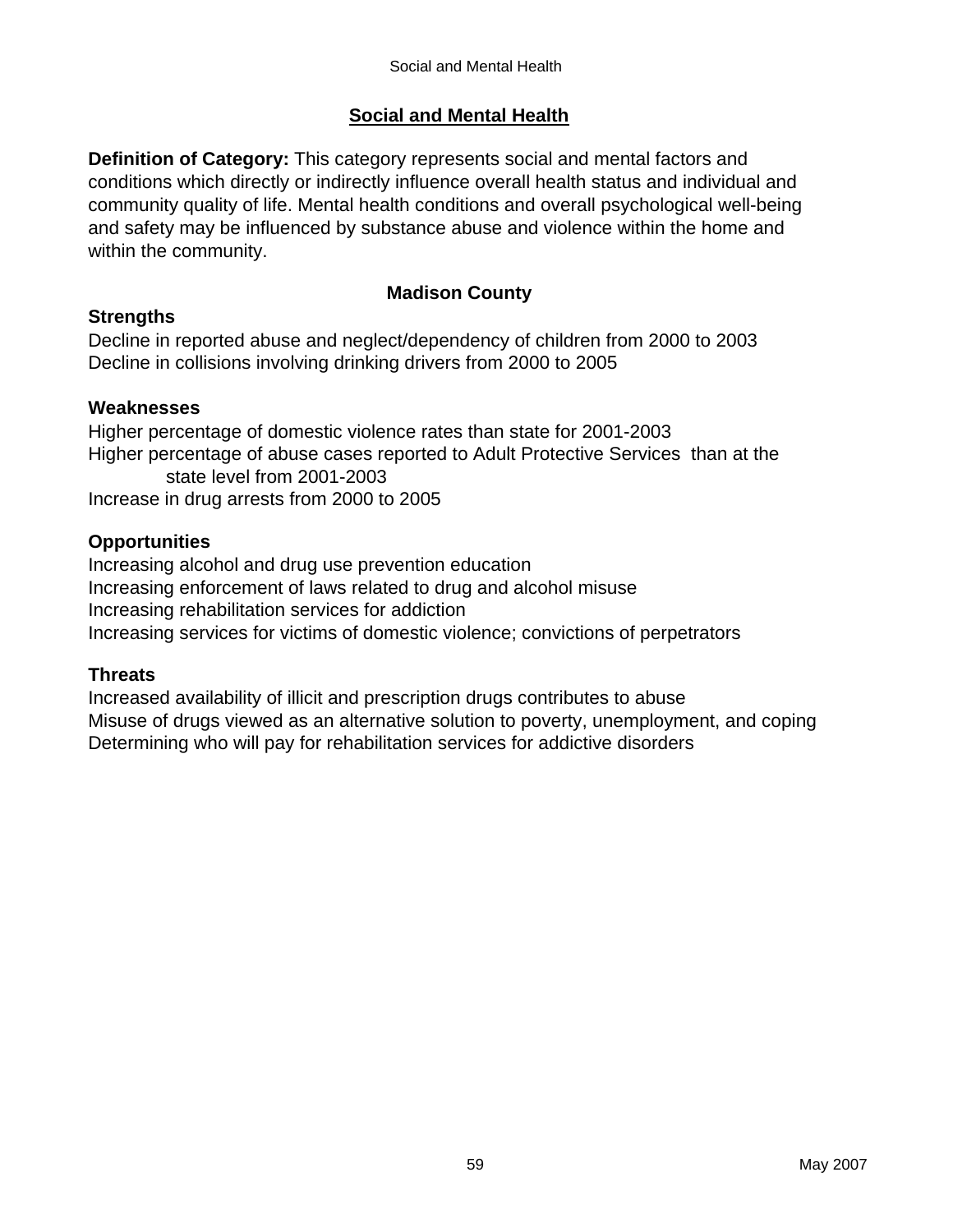# **United States, Kentucky and Madison County Comparison, Adult Self Reported Impaired Mental Health, 2002**

During the past 30 days, average number of days for which adults report that their mental health was not good. Individuals, age 18 and older who stated that they had 14 or more days of poor mental health when responding to the question "*Now thinking about your mental health, which included stress, depression, and problems with emotions, for how many days during the past 30 days was your mental health not good?"*

| <b>Median</b><br><b>National M.</b> | <u>.entucky</u> | <b>ADF</b><br><b>TASS.</b> |
|-------------------------------------|-----------------|----------------------------|
| .70%                                | 70%<br>18       | 15.50%                     |

Source: Kentucky Behavioral Risk Factor Surveillance System 2002 Report, Cabinet for Health and Family Services, Department for Public Health, Division of Epidemiology and Health Planning, Surveillance and Health Data Branch, Frankfort, KY

**Analysis**: Approximately 15.5% of adult residents with the Bluegrass ADD, of which Madison County is a part, identified themselves as having some symptoms associated with decreased mental health. While these results are lower than Kentucky's general population level, they exceed the national median level by 6.8%. Symptoms of impaired mental health have been associated with other social problems such as unemployment, substance use and abuse, maltreatment of children, committing of crimes, etc. In addition, impaired mental health is sometimes associated with chronic physical health, i.e., heart and lung diseases, diabetes, cancer, arthritis, just to name a few.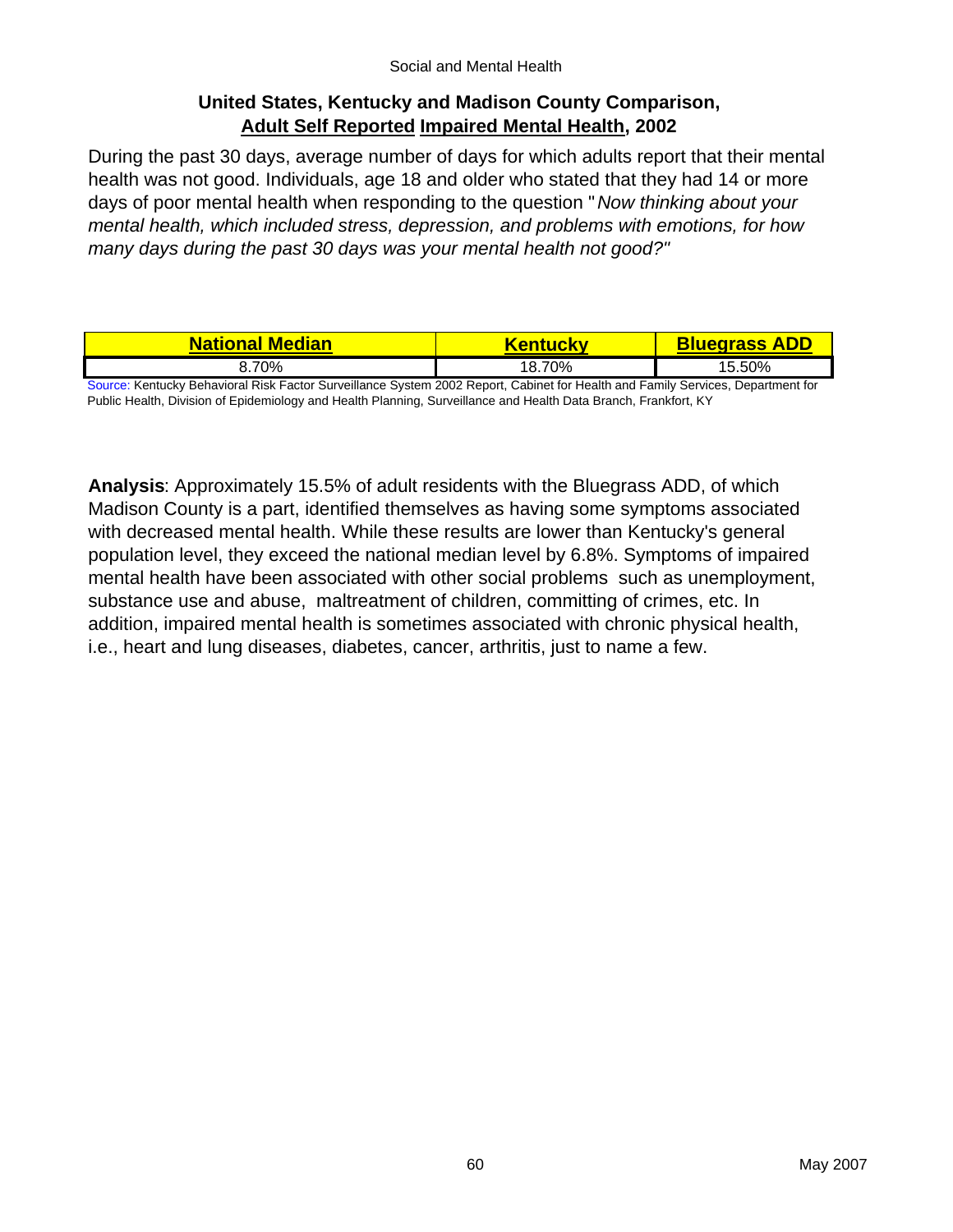# **Kentucky and Madison County Comparison, Child Maltreatment, 2000-2003**

| <b>Types of Reported Abuse and</b> |           | 2000           |           | 2003           |
|------------------------------------|-----------|----------------|-----------|----------------|
| <b>Neglect/Dependency</b>          |           | <b>Madison</b> |           | <b>Madison</b> |
|                                    | <b>KY</b> | <b>County</b>  | <b>KY</b> | <b>County</b>  |
| <b>Physical Abuse Reports</b>      | 18,840    | 232            | 13,108    | 31             |
| Rate per 1,000 under age 18        | 28        | 15             | 13        | 5              |
| Percent substantiated              | 25        | 24             | 23        | 20             |
| <b>Sexual Abuse Reports</b>        | 4,558     | 54             | 4,585     | 22             |
| Rate per 1,000 under age 18        | 5         | 3              | 5         | 3              |
| Percent substantiated              | 29        | 28             | 30        | 28             |
| <b>Emotional Abuse Reports</b>     | 3,130     | 5              | 855       | 6              |
| Rate per 1,000 under age 18        | 3         | 0              |           |                |
| Percent substantiated              | 14        | 20             | 21        | $\overline{0}$ |
| <b>Neglect/Dependency Reports</b>  | 42,246    | 557            | 38,569    | 93             |
| Rate per 1,000 under age 18        | 42        | 36             | 38        | 14             |
| Percent substantiated              | 31        | 32             | 36        | 31             |

Sources: http://ksdc.louisvills.edu/kpr/kidscount/Pages2001/MadisonCounty.pdf

http://ksdc.louisville.edu/kpr/kidscount/Pages2001/Kentucky.pdf

http://ksdc.louisvills.edu.kpr/kidscount/data2004/KidsCountCountypages2004.xls

**Analysis:** From 2000 to 2003, Kentucky saw a decline in all areas of reported maltreatment of children, except in the area of Sexual Abuse Reports. During the same time period, Madison County saw a decline in all areas. Percent of substantiated reports remained fairly steady in all areas for both state and county. The only exception to this was in the percentage of substantiated Emotional Abuse Reports. While Kentucky had an increase in the substantiated reports, Madison County had a significant decrease.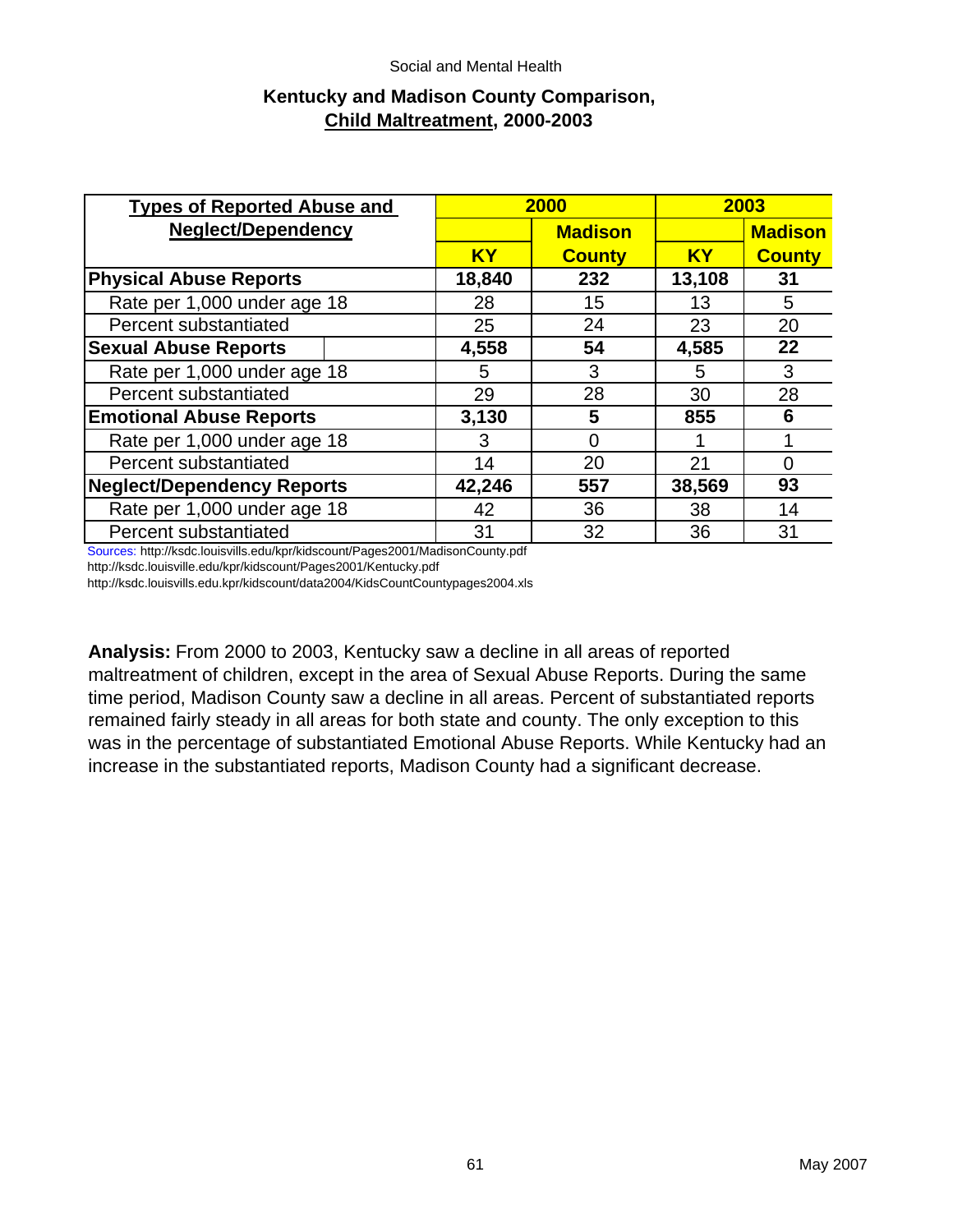#### Social and Mental Health

# **Madison County, Crimes Data, Total Arrests, 2000**

| <b>Part I Crimes</b>           | <b>Adult</b> | <b>Juvenile</b> | <b>Unknown</b> | <b>Total</b> |
|--------------------------------|--------------|-----------------|----------------|--------------|
| Murder                         | 2            |                 |                |              |
| Forcible Rape                  |              |                 |                |              |
| Robbery                        | 10           |                 |                | 11           |
| <b>Aggravated Assault</b>      | 53           |                 |                | 57           |
| <b>Burglary</b>                | 46           | 16              |                | 63           |
| Larceny-Theft                  | 283          | 37              | 12             | 332          |
| <b>Auto Theft</b>              | 35           | 5               | 6              | 46           |
| Arson                          |              |                 |                |              |
| <b>TOTAL for Part I Crimes</b> | 437          | 62              | 21             | 520          |

| <b>Selected Part II Crimes</b>      | <b>Adult</b> | <b>Juvenile</b> | <b>Unknown</b> | <b>Total</b> |
|-------------------------------------|--------------|-----------------|----------------|--------------|
| Narcotic Drug Laws                  | 479          | 8               | 14             | 501          |
| <b>Offences Against Family</b>      | 135          |                 | 4              | 140          |
| Driving Under the Influence         | 928          | 13              |                | 948          |
| Liquor Laws                         | 224          |                 |                | 232          |
| Drunkenness                         | 837          | 9               | 6              | 852          |
| <b>Disorderly Conduct</b>           | 513          | 23              | 19             | 555          |
| Fraud                               | 634          | $\overline{2}$  | 183            | 819          |
| <b>Other Assaults</b>               | 626          | 52              | 35             | 713          |
| Runaways                            | 0            | 20              | 0              | 20           |
| All Other Offences (Except Traffic) | 731          | 45              | 26             | 802          |
| <b>TOTAL for Part II Crimes</b>     | 5,544        | 242             | 316            | 6,102        |

# **Madison County, Drug Arrests, 2000 and 2005 Comparison**

| <b>Total Drug Law Arrests</b>                                      | 2000 | 2005 |
|--------------------------------------------------------------------|------|------|
| Opium or Cocaine and Their Derivatives                             | 74   | 99   |
| Marijuana                                                          | 195  | 370  |
| <b>Synthetic Narcotics Which Can Cause</b><br><b>Drug Addition</b> |      | 49   |
| <b>Other Dangerous Non-Narcotic Drugs</b>                          | 231  | 365  |
| <b>Total Drug Law Arrests</b>                                      | 501  | 880  |

Sources: www.kentuckystatepolice.org/pdf/Crime%20in%KY%202000.pdf

www.kentuckystatepolice.org/pdf/cik2005.pdf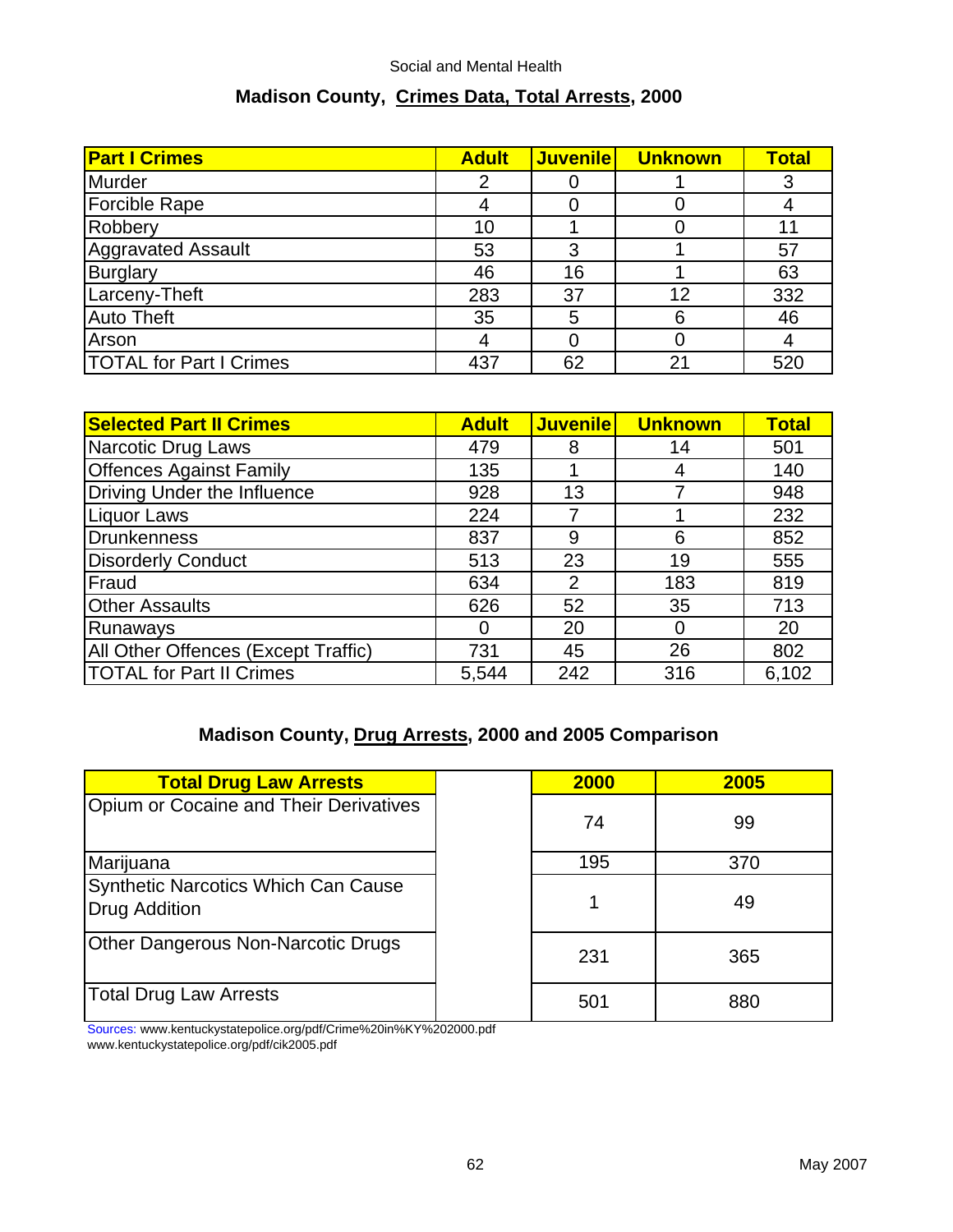

**Madison County, Collisions Involving Drinking Drivers, 2000 and 2005 Comparisons**

**Analysis:** The total number of reported collisions involving drinking drivers declined from 2000 to 2005. This resulted in a reported significant decline in non-fatal and persons injured categories, but fatalities, property damage and persons killed remained almost unchanged for the comparison years.

Source: Crimes in Kentucky 2000 and 2005 Crime Report, www.kentuckystatepolice.org/pdf/cik2000.pdf and www.kentuckystatepolice.org/pdf/Crime%20in%20KY%202000.pdf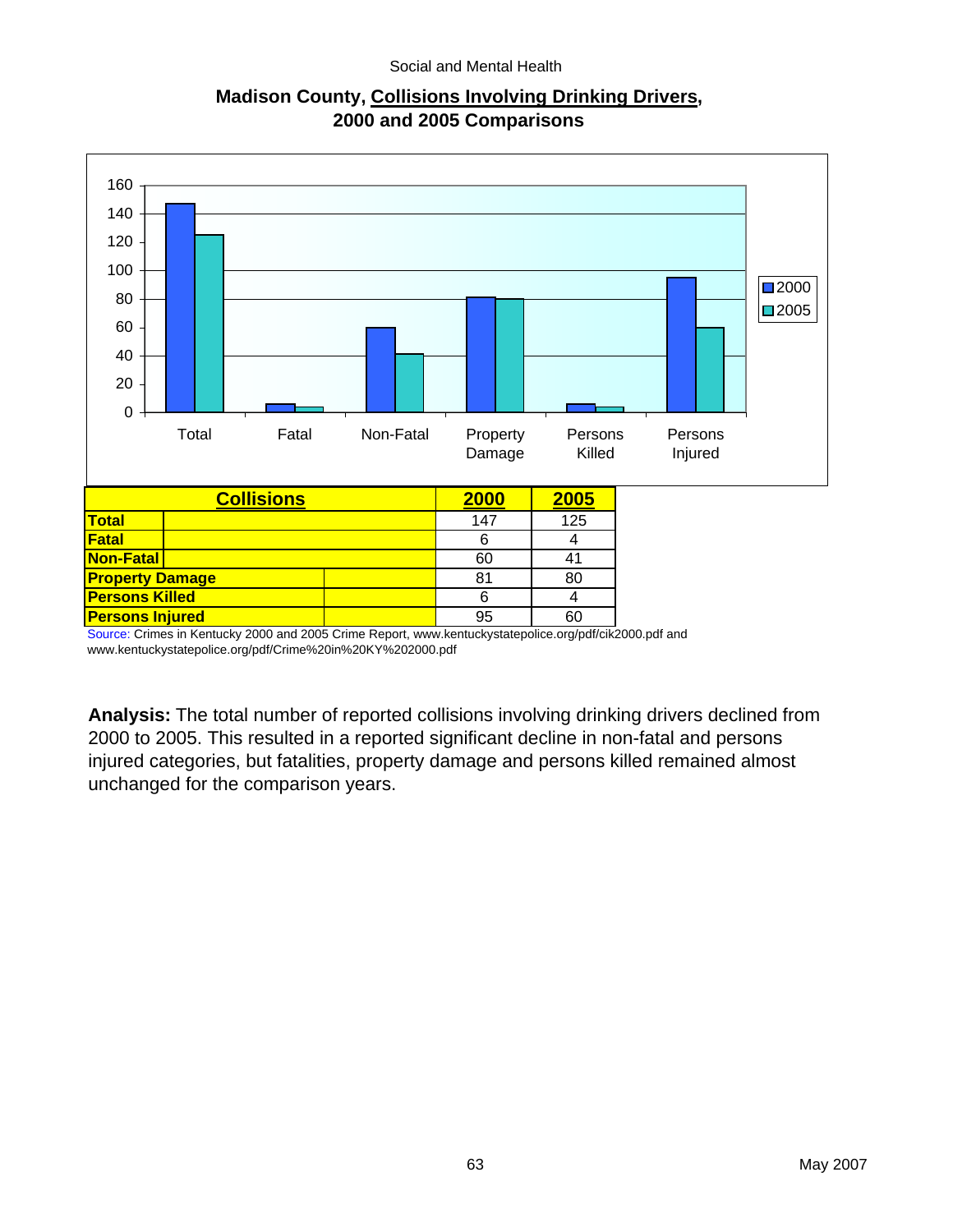# **Kentucky and Madison County Comparison, Domestic Violence Rates, 2001-2003**



\*\* Adult Residents in Shelters in 2002 only

Source: www.ca.uky.edu/heel/social/DV1/Madison.pdf

**Analysis**: For the compared time period, Madison County had a much higher reported rate of domestic violence than at the state level. Also abuse cases reported to adult protective services (APS) were double the rates reported at the state level. Domestic violence, like other abusive situations, are often unreported or underreported for various reasons. Reports related to domestic violence may be affected by how the incidents are interpreted or differences in terms used in reports. Individuals in abusive relations do not always seek services from shelters, adult protective services or law enforcement agencies.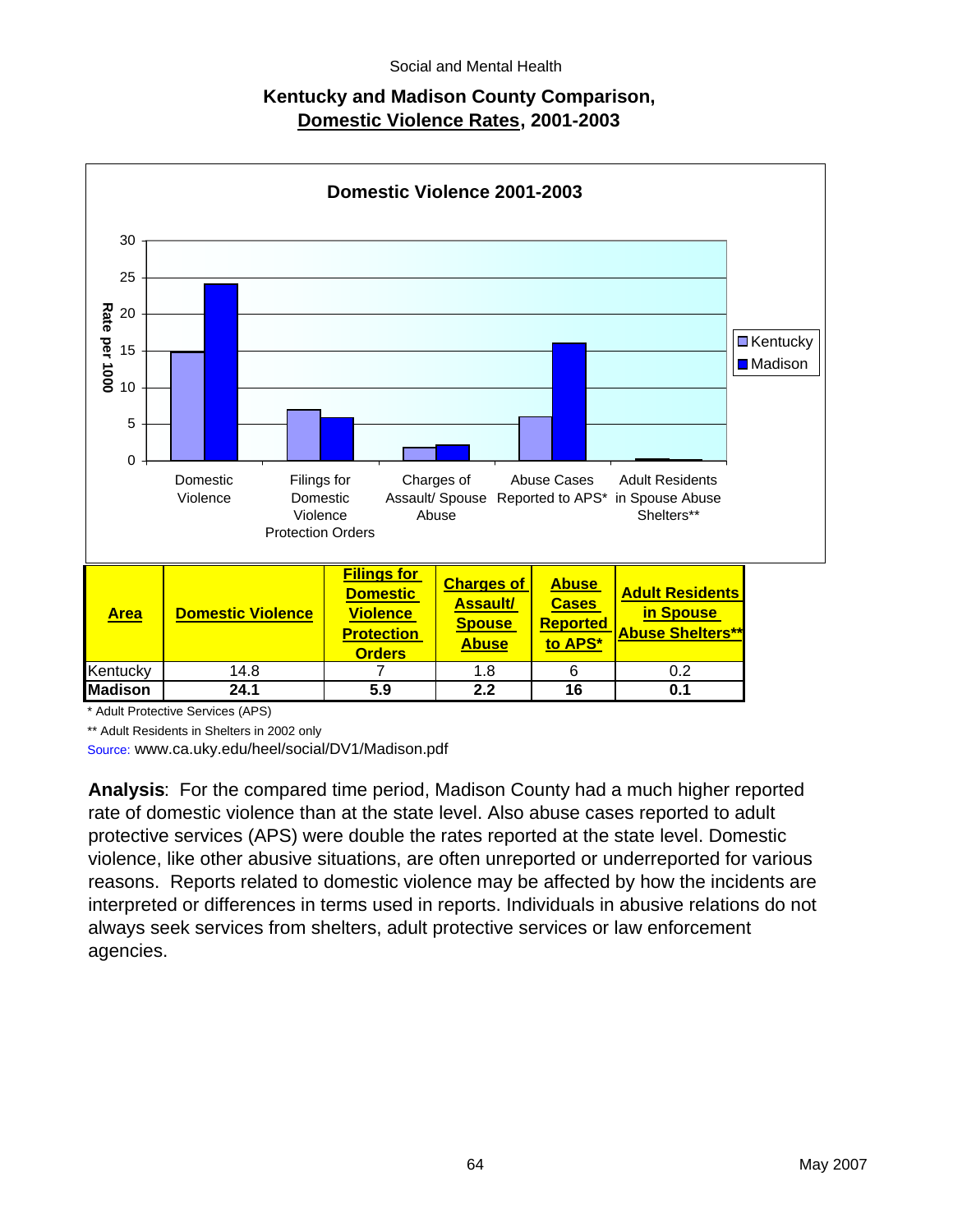



Source: http://chfs.ky.gov/NR/rdonlyres/551B06CB-B228-4E95-99EC-B14B6611BBB/69389/APSElderAbuseReport2005.doc \* APS - Adult Protective Service, Department of Community Based Services

**Analysis**: Types of reports listed in the Adult Protective Services survey included adult, spouse, partner, neglect by caretaker, self-neglect, and exploitation. The Rural Bluegrass, of which Madison County is a part, had the highest number of reports. Urban Bluegrass Region was the fourth highest reported area in the state. Total number of reports by the Department of Community Based Services in the Bluegrass Region increased by 8,429 from 2002 to 2005. Substantiated reports of abuse by spouse were the highest with 538; substantiated reports of partner abuse were second with 372.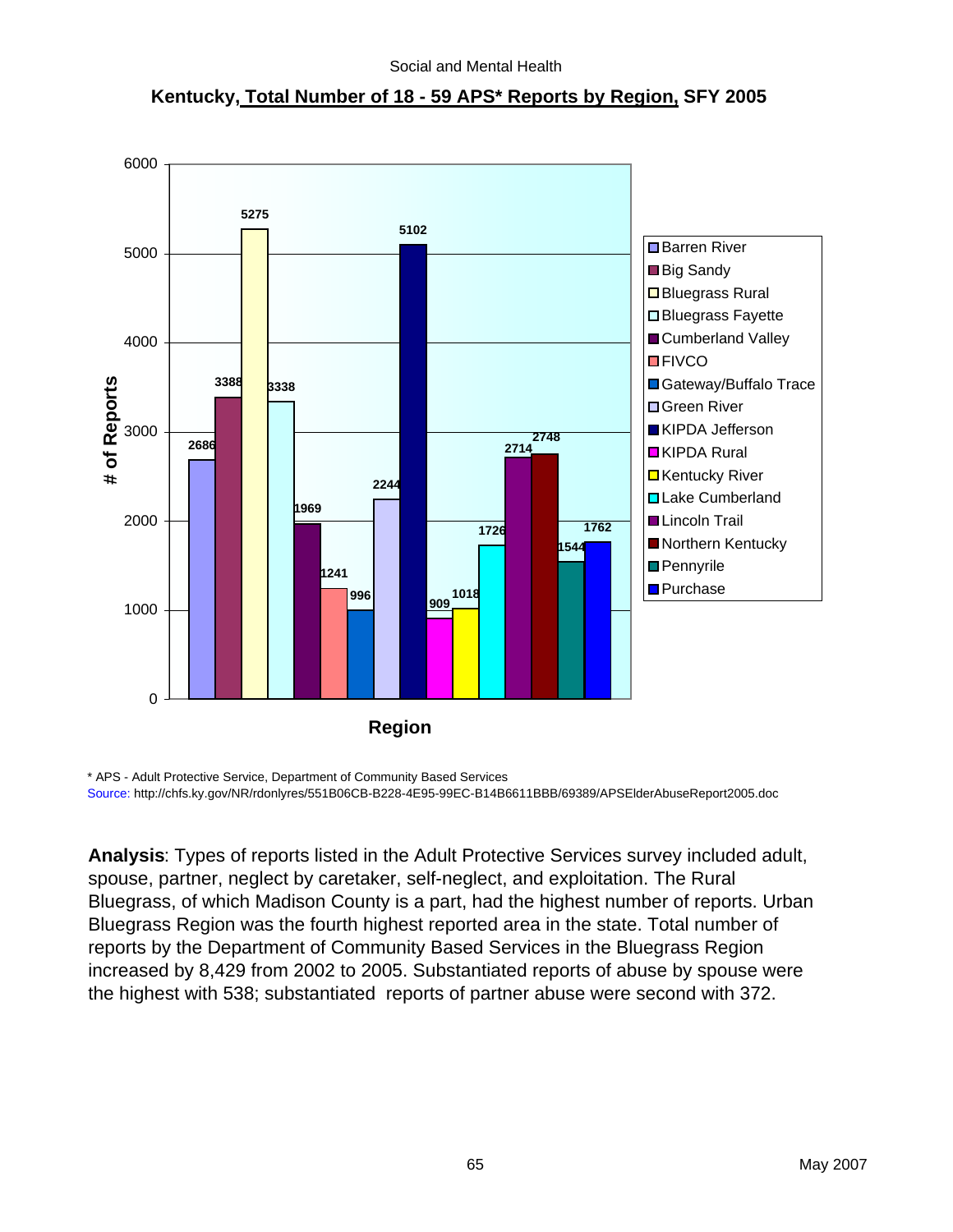

## **Kentucky, Total Number of 60 plus APS Reports by Region, SFY 2005**

Source:http://chfs.ky.gov/NR/rdonlyres/551B06CB-B228-4E95-99EC-EB14B6611BBB/69389/APSElderAbuseReport2005.doc

**Analysis**: The Rural Bluegrass Region was shown to have had the second highest number of reports of abuse among adults in the state. From 2002 to 2005, there was increase of 1,832 reports of abuse in the total Bluegrass Region for the 60 plus age group. Sixty-one incidence of self-neglect constituted the highest number substantiated reports; fifty-seven incidence of neglect by caretaker was the second highest. Abuse is often under reported for reasons such as fear, lack of knowledge about how to report, family/culture norms. The true burden of abuse is often hidden from the community due to laws protecting the victims. Department for Community Based Services, the agency charged with investigating the reports, is challenged by the number of increases in reports received.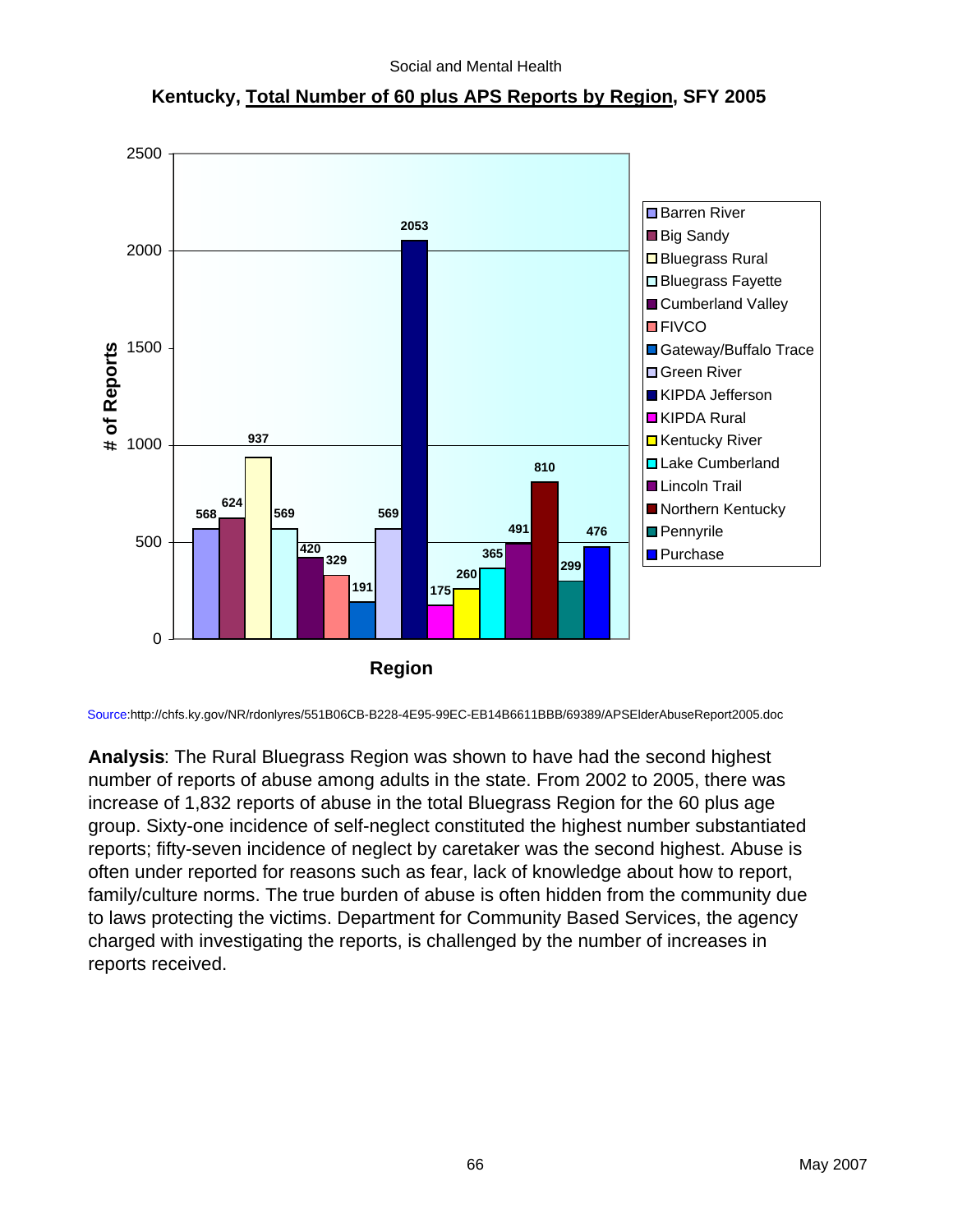# **Maternal and Child Health**

**Definition of Category**: One of the most significant areas for monitoring and comparison relates to the health of a vulnerable population and children. This category focuses on birth data and outcomes as well as mortality data for infants and children. Because maternal care is correlate with birth outcomes, measures of maternal access to, and/or utilization of, care is included. Births to teen mothers is a critical indicator of increased risk for both mother and child.

# **Madison County**

#### **Strengths**

 2002 to 2005 Lower percentage of preterm births than at state level from 1999-2002 Approximately 88% of live births were to mothers receiving early prenatal care Approximately only 2% of live births were to mothers receiving late/no prenatal care Gradual decline in percentages of women who report smoking during pregnancy from

Approximately 27% of births were to unmarried mothers in 2000 Approximately 7% of grandparents served as caregivers for grandchildren in 2000 Gradual decline in births to females, ages 10-17, from 2000-2002

#### **Weaknesses**

Higher percentage of preterm births than nationally from 1999-2002 Approximately 3% of county births were considered Very Preterm or less than 32 completed week of pregnancy from 1999-2002

Approximately 7% of children were being reared by grandparents due to parents Approximately 21% of multiple delivery births were considered Very Preterm Approximately 9% of pregnant women received inadequate care during pregnancy Approximately 8% of births were of low birthweight (less than 5 1/2 pounds) Approximately 22% of women reported smoking during pregnancy

being unavailable to parent

## **Opportunities**

Increasing resources to assist pregnant women to quit smoking Increasing education for pregnant women on the risks to the pregnancy as a result of

tobacco use

Continuing abstinence education and family planning resources in community for all females of childbearing age Making an early diagnosis of pregnancy and referral for prenatal care

## **Threats**

 Females delay seeking confirmation of pregnancy due to lack of knowledge about resources to help with prenatal care

 Smoking is still not viewed as an addiction and thus not treated appropriately Lack of available Hispanic interpreters to assist women who speak English as a second language during prenatal visits and deliveries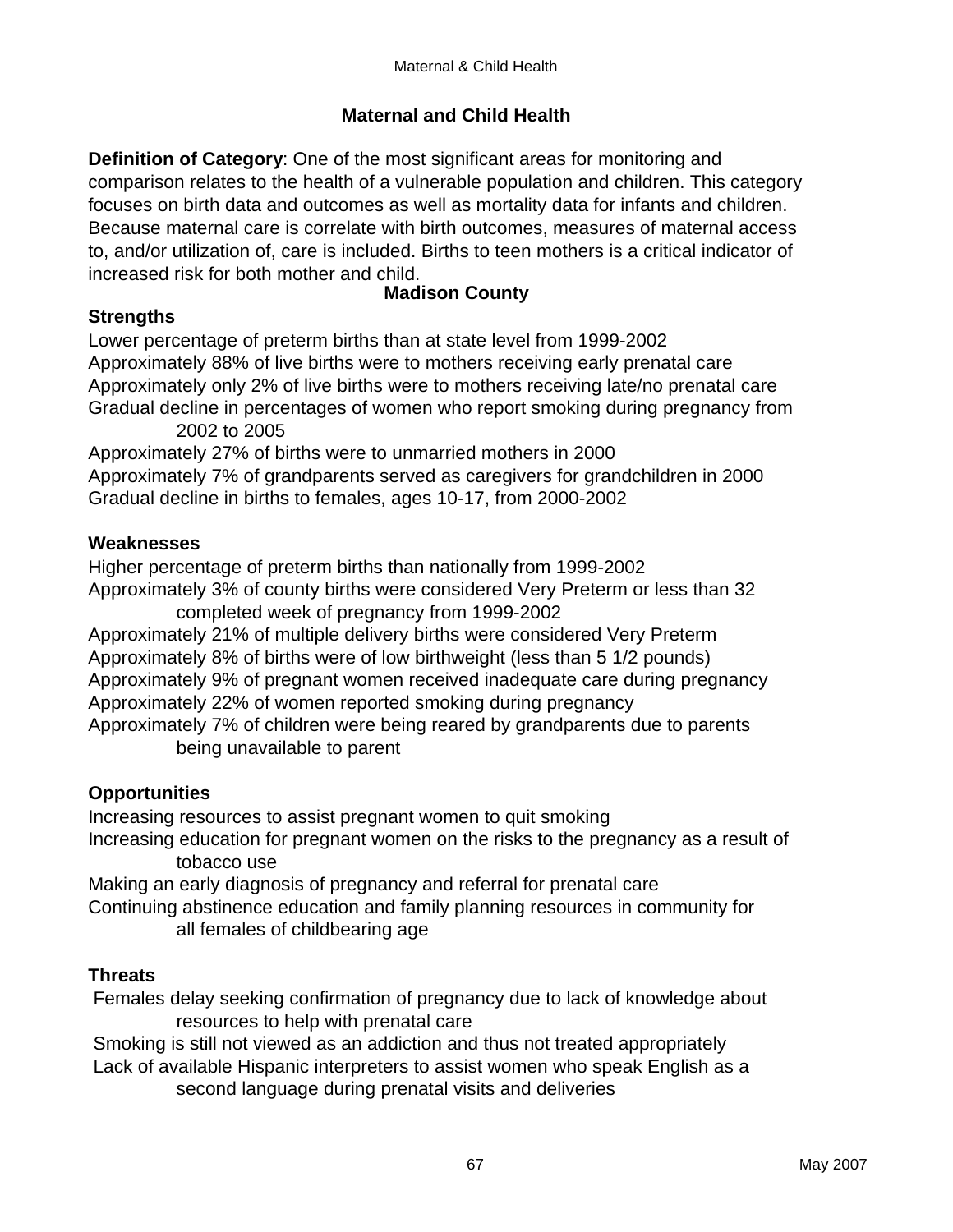

# **Kentucky, Number and Percent of Preterm Births,\* 2000-2004**

**Source**: http://search.marchofdimes.com/peristats/countytables.aspx?reg=21&dv=ct

**Analysis**: Kentucky has had a steady increase in the percentage of preterm births from 2002 to 2004. In 2004, there were 8, 026 preterm births in Kentucky. Between 1994 to 2004, the rate of infants born prematurely in Kentucky increased more than 24%.

\* Preterm is less than 37 completed weeks of the pregnancy.

Healthy People 2010 Goal: Reduce to no more than 7.8% of live births.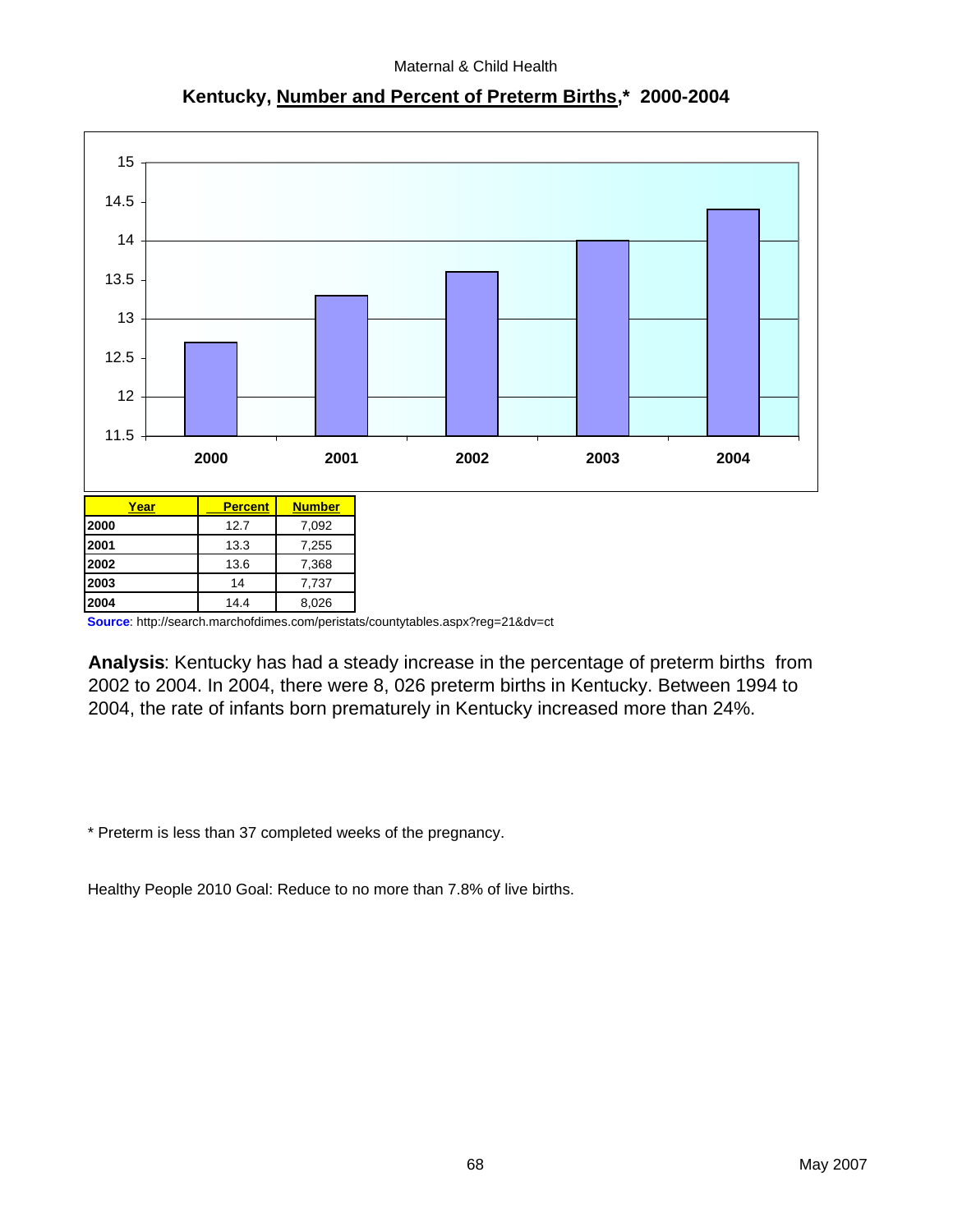# **U.S., Kentucky and Madison County Comparison, Percent of Preterm Births, 1999-2002 Average**



**Source**: http://search.marchofdimes.com/peristats/countytables.aspx?reg=21&dv=ct

**Analysis:** Kentucky showed a higher percentage of preterm births than did the nation for the same compared time periods. Madison County's percentage of preterm births was lower than Kentucky but 0.6 percent higher than the U.S.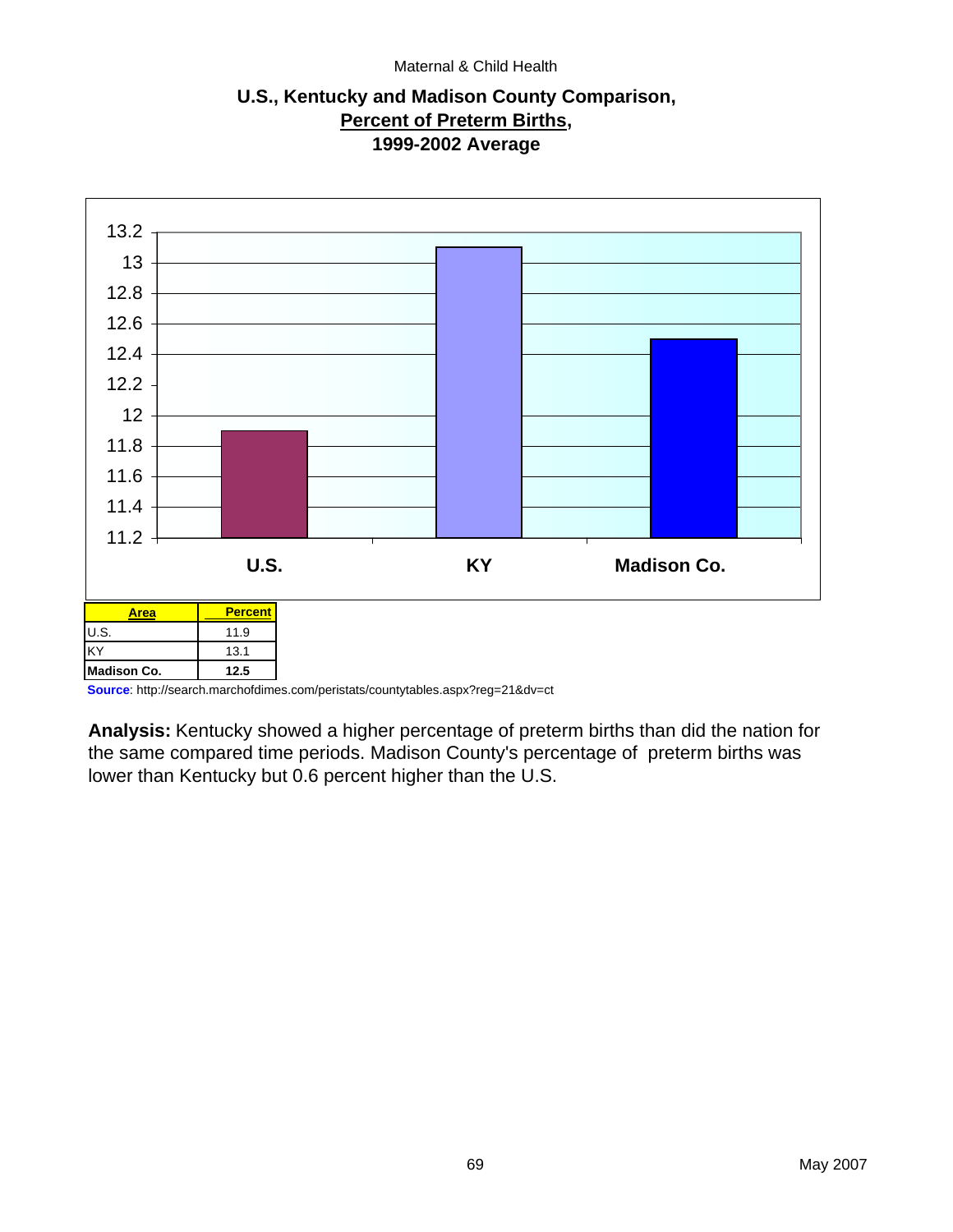#### Maternal & Child Health

# **Madison and Peer County Comparison, Percent of Preterm Births, 1999-2002 Average**



**Source:** http://search.marchofdimes.com/peristats/countytables.aspx?reg=21&dv=ct

**Analysis**: In the comparison to peer counties, Madison County was similar to Campbell and Christian Counties with the average number of preterm births for the same time period. Warren County experienced a 2.0% greater average of preterm births than Madison County.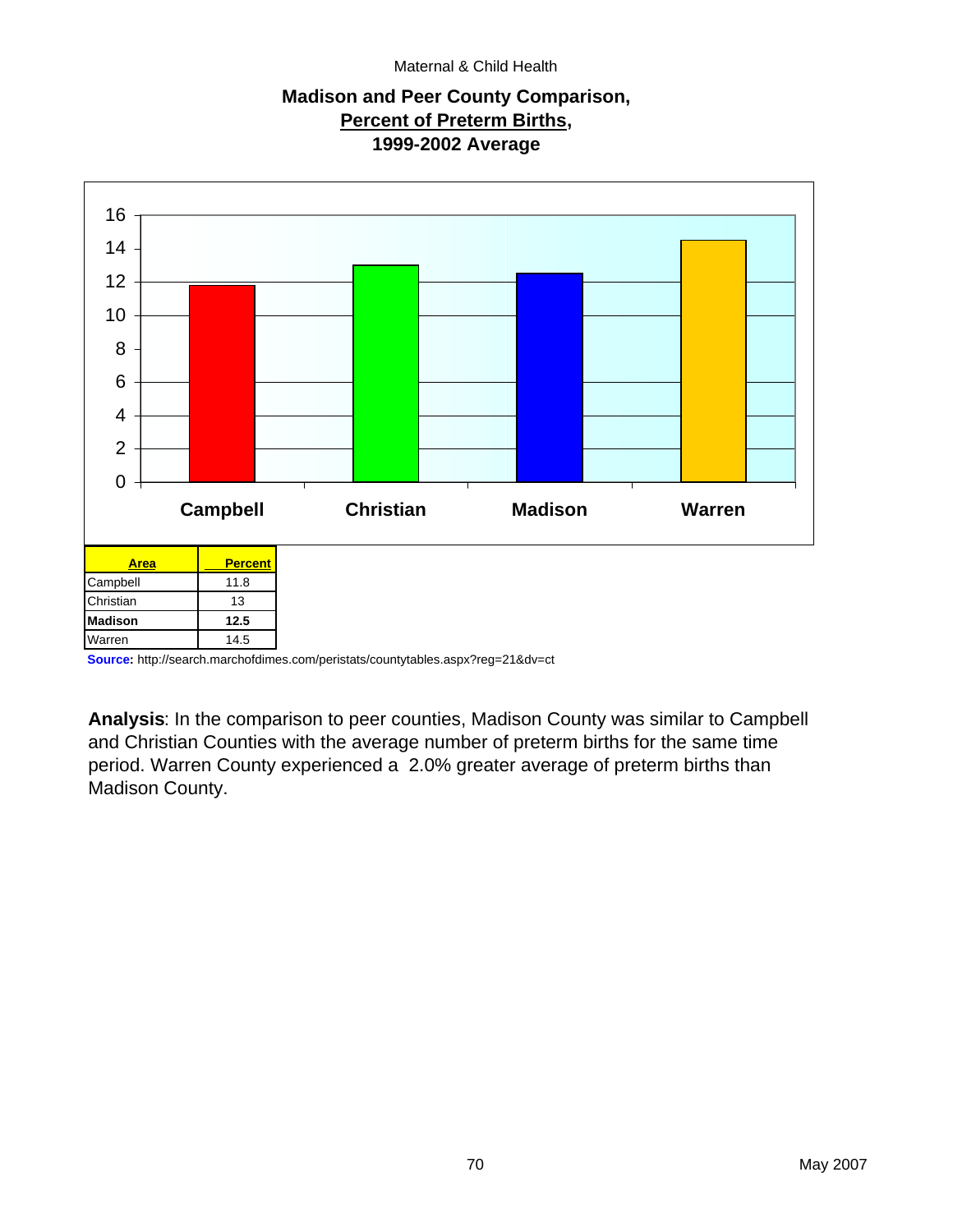# **U.S., Kentucky, Madison and Peer Counties Comparison, Percent of Preterm Births among Single Births, 1999 to 2002 Average**



**Source:** http://search.marchofdimes.com/peristats/countytables.aspx?reg=21&dv=ct

**Analysis:** Madison County experienced similar outcomes to the U.S, Kentucky and two peer counties for preterm births among single births. Peer county of Campbell had the lowest percent of preterm births among single births for the time period.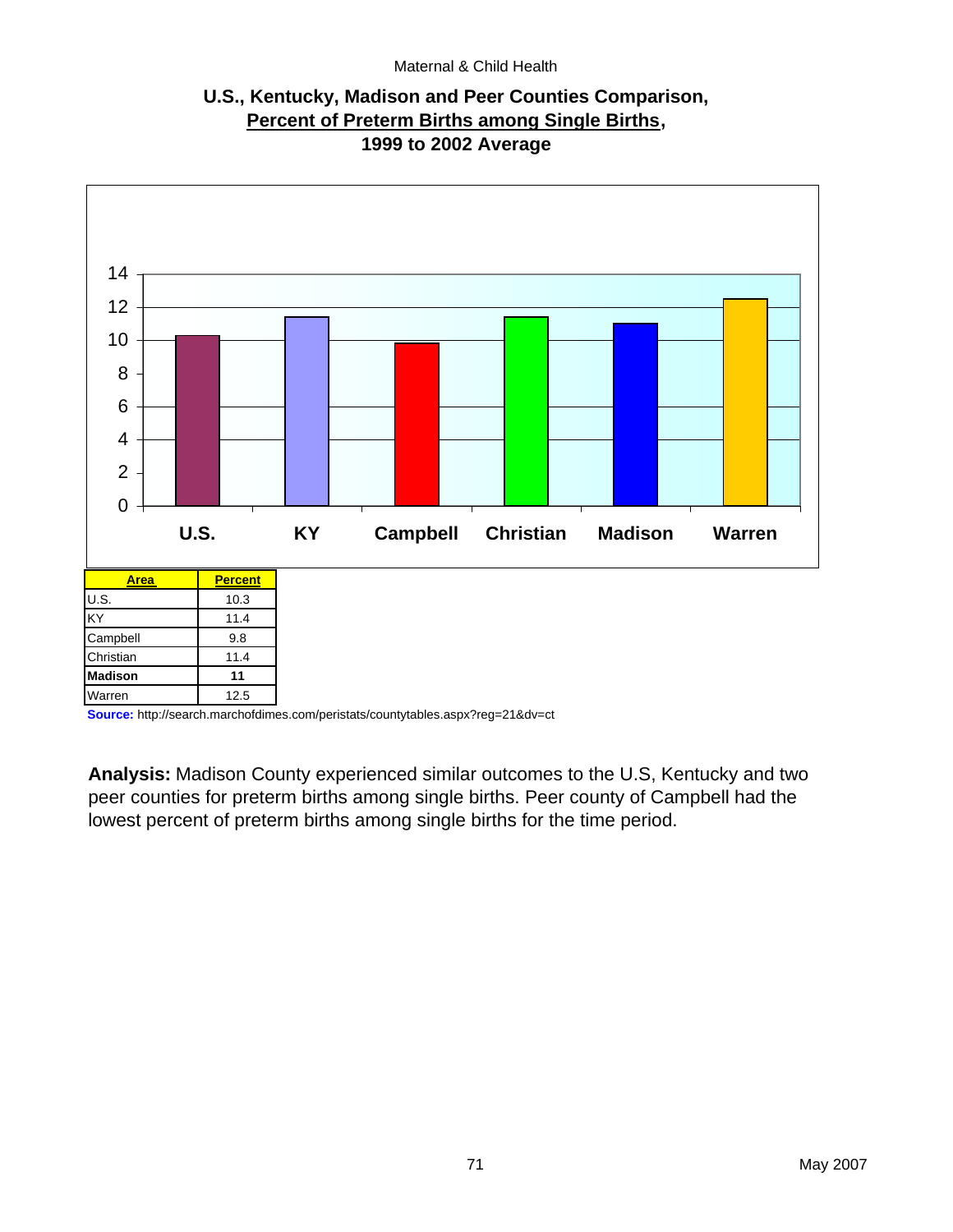



**Source:** http://search.marchofdimes.com/peristats/countytables.aspx?reg=21&dv=ct

**Analysis**: Madison County, being the lowest, had a similar percentage of preterm births among multiple deliveries compared to the U.S., Kentucky and two peer counties. Warren County had a 19.7% higher than Madison County and was the highest in the comparison group in the same time period.

\* Multiple Deliveries means twin, triplet or higher numbers.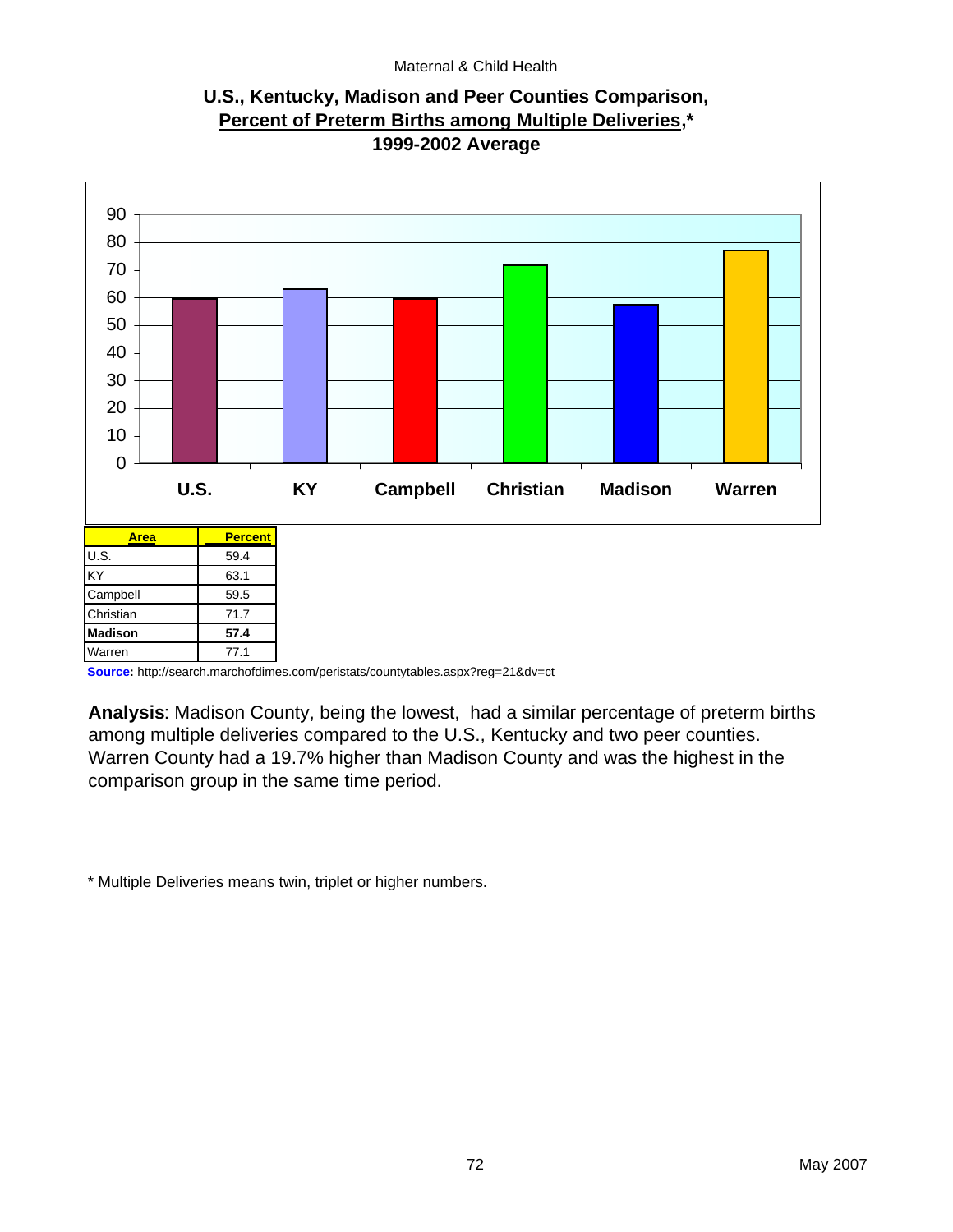#### Maternal & Child Health

# **U.S., Kentucky, Madison and Peer Counties Comparison, Percent of Very Preterm Births,\* 1999-2002 Average**



**Source:** http://search.marchofdimes.com/peristats/countytables.aspx?reg=21&dv=ct

**Analysis**: Madison County showed a higher percentage of very preterm births than all other comparison areas when averaged over the years from 1999-2002.

\* Very Preterm is less than 32 completed weeks of the pregnancy.

Health People 2010 Goal: Decrease the percent of very preterm births to no more than 1.1% of live births.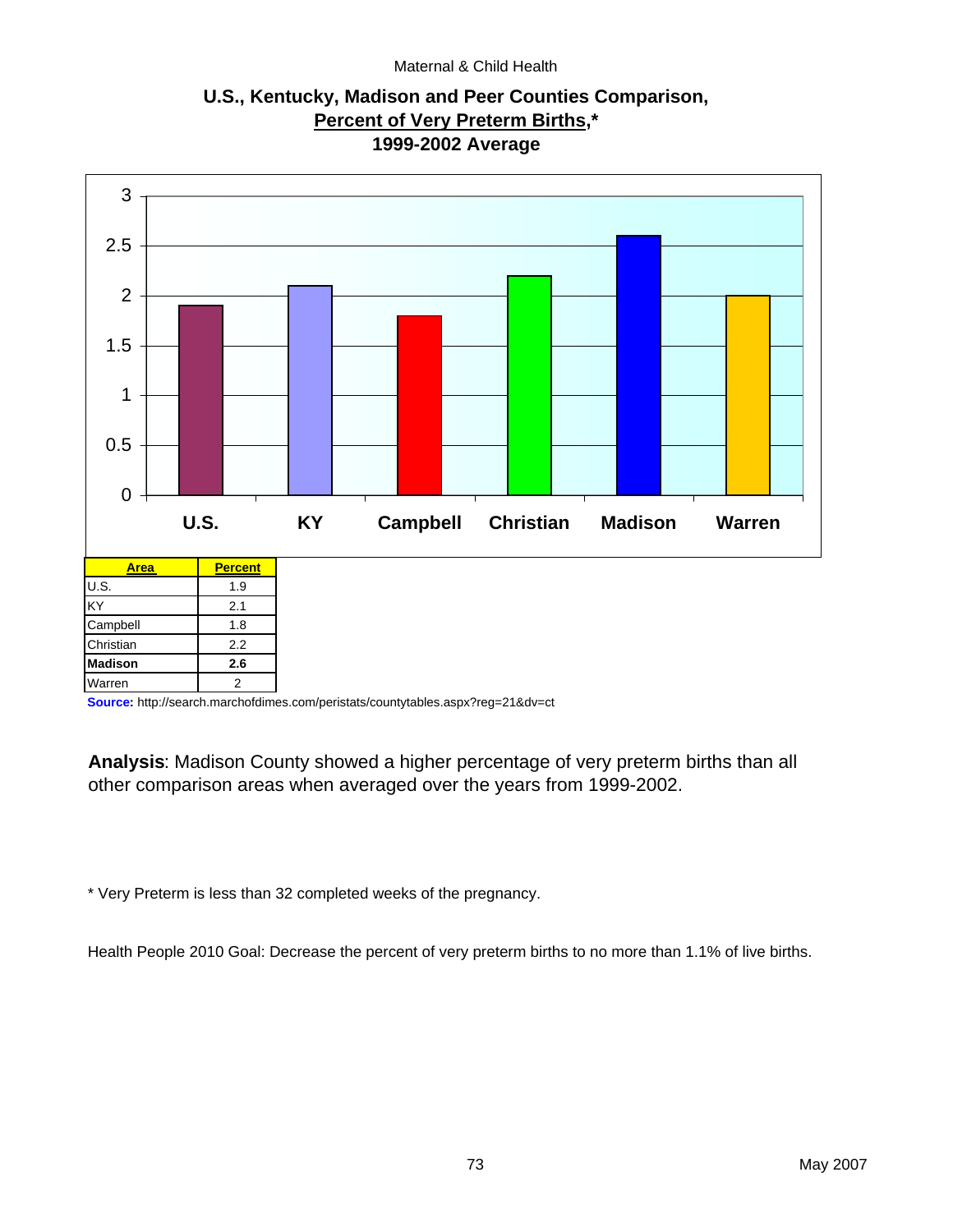



**Source:** http://search.marchofdimes.com/peristats/countytables.aspx?reg=21&dv=ct

**Analysis**: The percent of preterm births among single deliveries (birth of one infant) was higher in Madison County than in all other comparison areas for the same time period.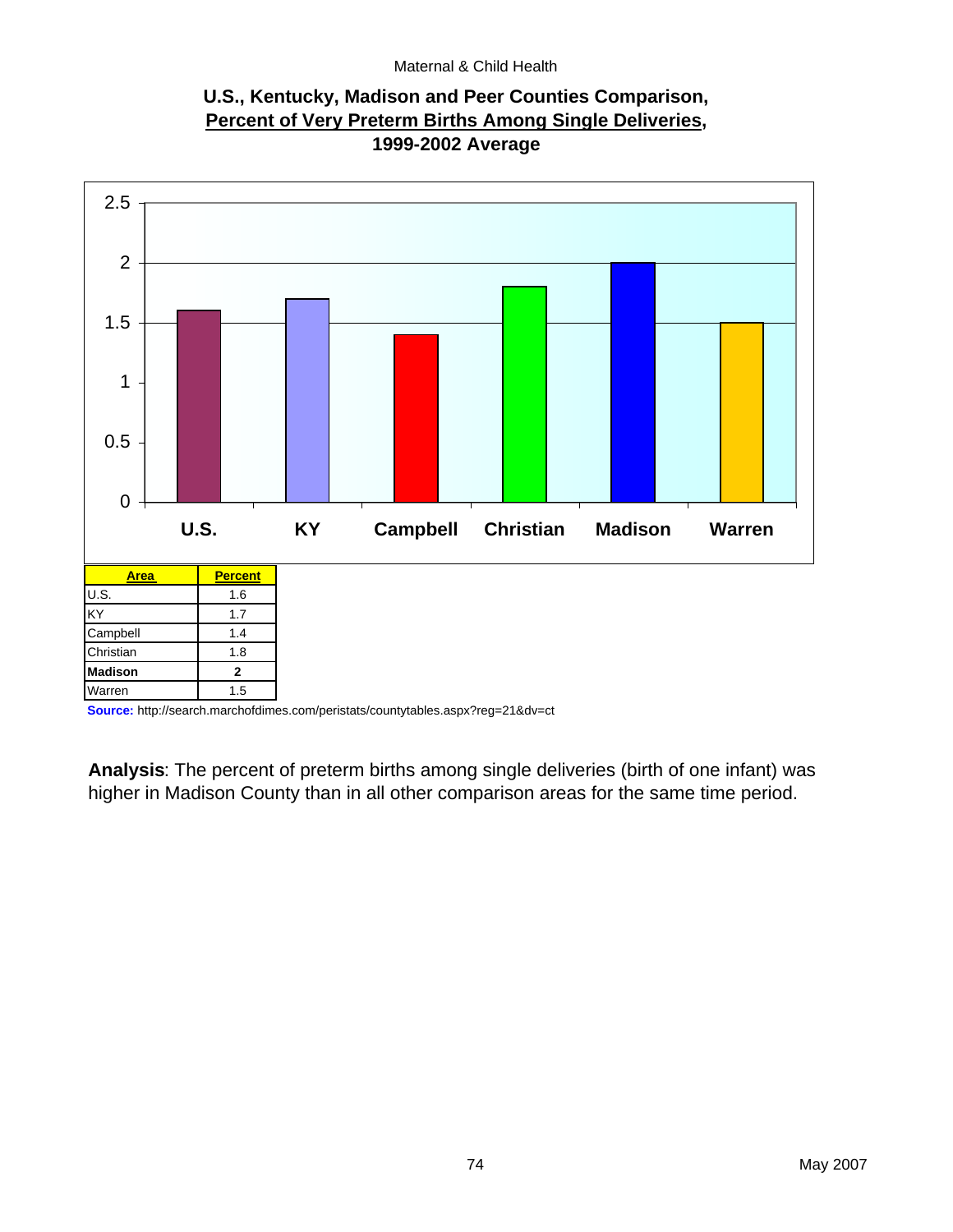

**U.S., Kentucky, Madison and Peer Counties Comparison, Percent of Very Preterm Among Multiple Deliveries, 1999-2002 Average**

**Source:** http://search.marchofdimes.com/peristats/countytables.aspx?reg=21&dv=ct

**Analysis**: The percent of very preterm births among multiple deliveries (more than one infant born at delivery time) was higher in Madison County than in the other comparison areas for the same time period.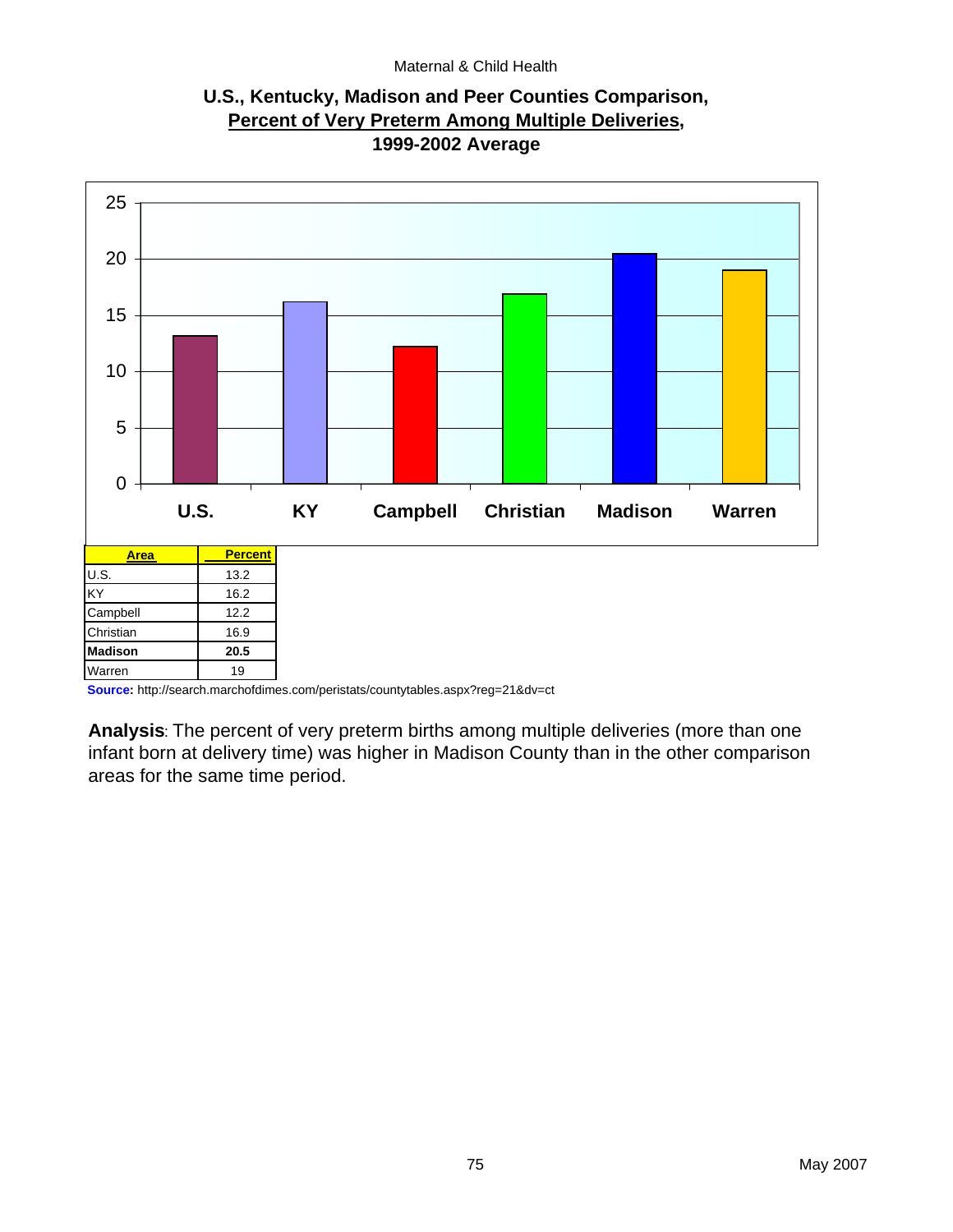



**Source:** http://search.marchofdimes.com/peristats/countytables.aspx?reg=21&dv=ct

**Analysis**: The percentage of low birthweight infants for Madison County was higher than the national level, but lower than the Kentucky level for the same comparison time period. The peer county of Campbell showed the lowest percentage of all the comparison areas.

\* Low Birthweight means infant weighs less than 5 1/2 pounds (2500 grams) at birth.

Healthy People 2010 Goal: Reduce to no more than 5% of live births.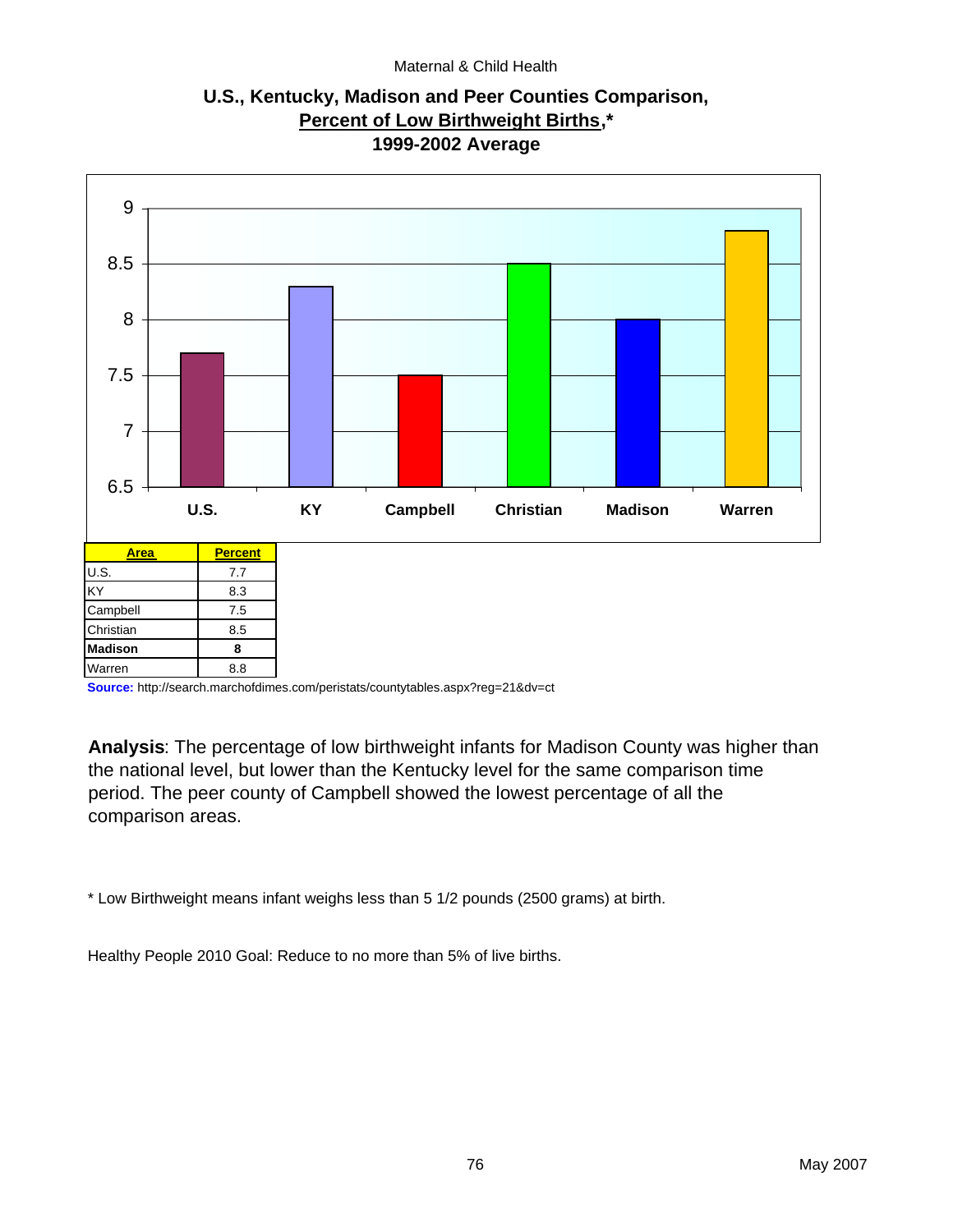#### Maternal & Child Health

# **U.S., Kentucky, Madison and Peer Counties Comparison, Percent of Very Low Birthweight,\* 1999-2002 Average**



**Source:** http://search.marchofdimes.com/peristats/countytables.aspx?reg=21&dv=ct

**Analysis**: Madison County had the highest percentage of very low birthweight compared to all the other areas. Low and very low birthweights may result in slow developmental delays and health problems, such as respiratory, circulatory, vision, and hearing difficulties.

\* Very Low Birthweight means infant weighs less than 31/2 pound (1500 grams) at delivery.

Healthy People 2010 Goal: Reduce to no more than 0.9% live births.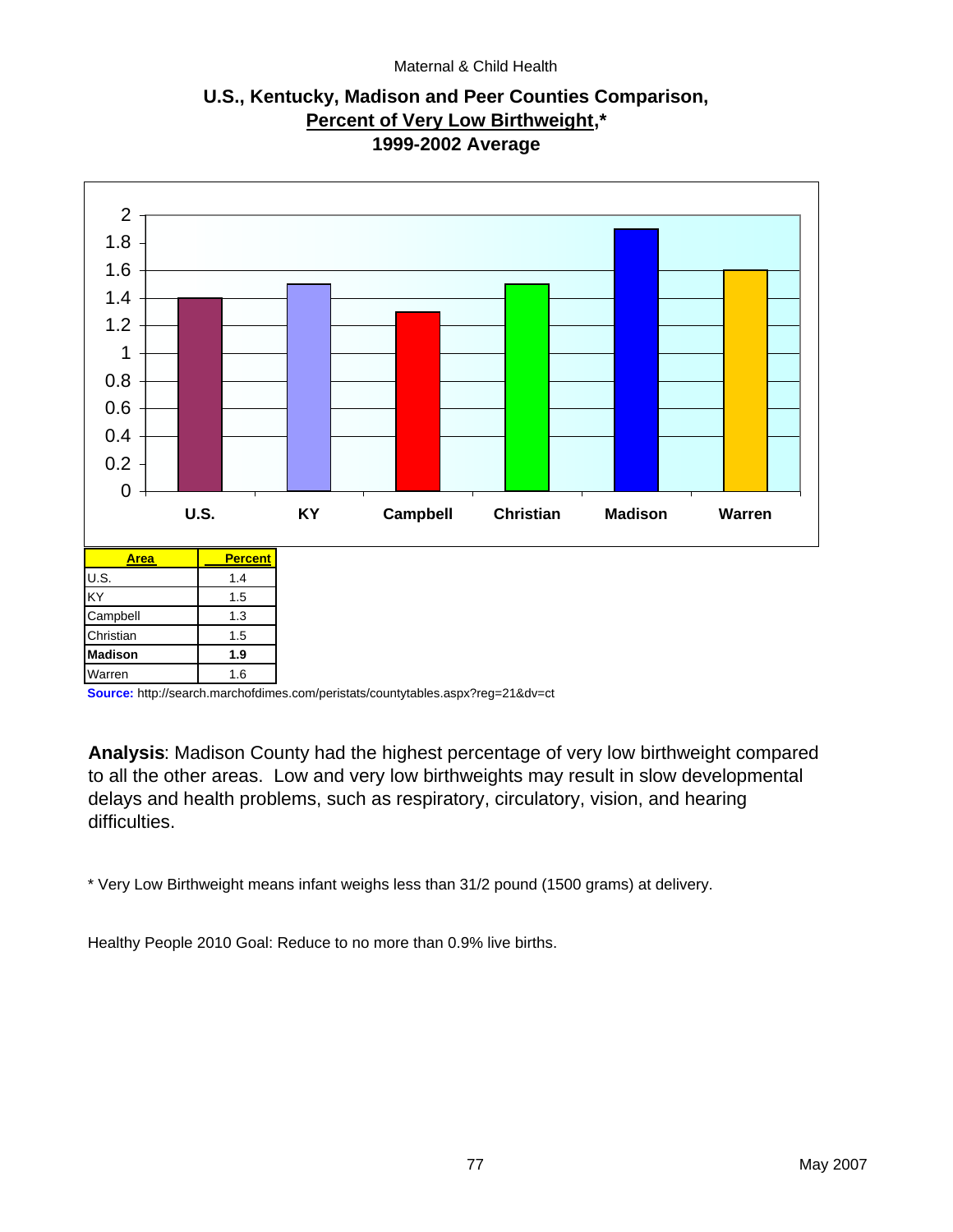

**U.S., Kentucky, Madison and Peer Counties Comparison, Percent of Live Births Receiving Early Prenatal Care,\* 1999-2002 Average**

**Analysis**: Peer county of Christian showed the largest numbers of live births receiving early medical care during the mother's pregnancy. Madison County ranked consistently with the state level among the comparison areas, both exceeding the national level.

\* Early Prenatal Care is pregnancy-related care beginning in the first 1 to 3 months (first trimester.)

Healthy People 2010 Goal: Increase to at least 90% of live births receiving early prenatal care.

**Source:** http://search.marchofdimes.com/peristats/countytables.aspx?reg=21&dv=ct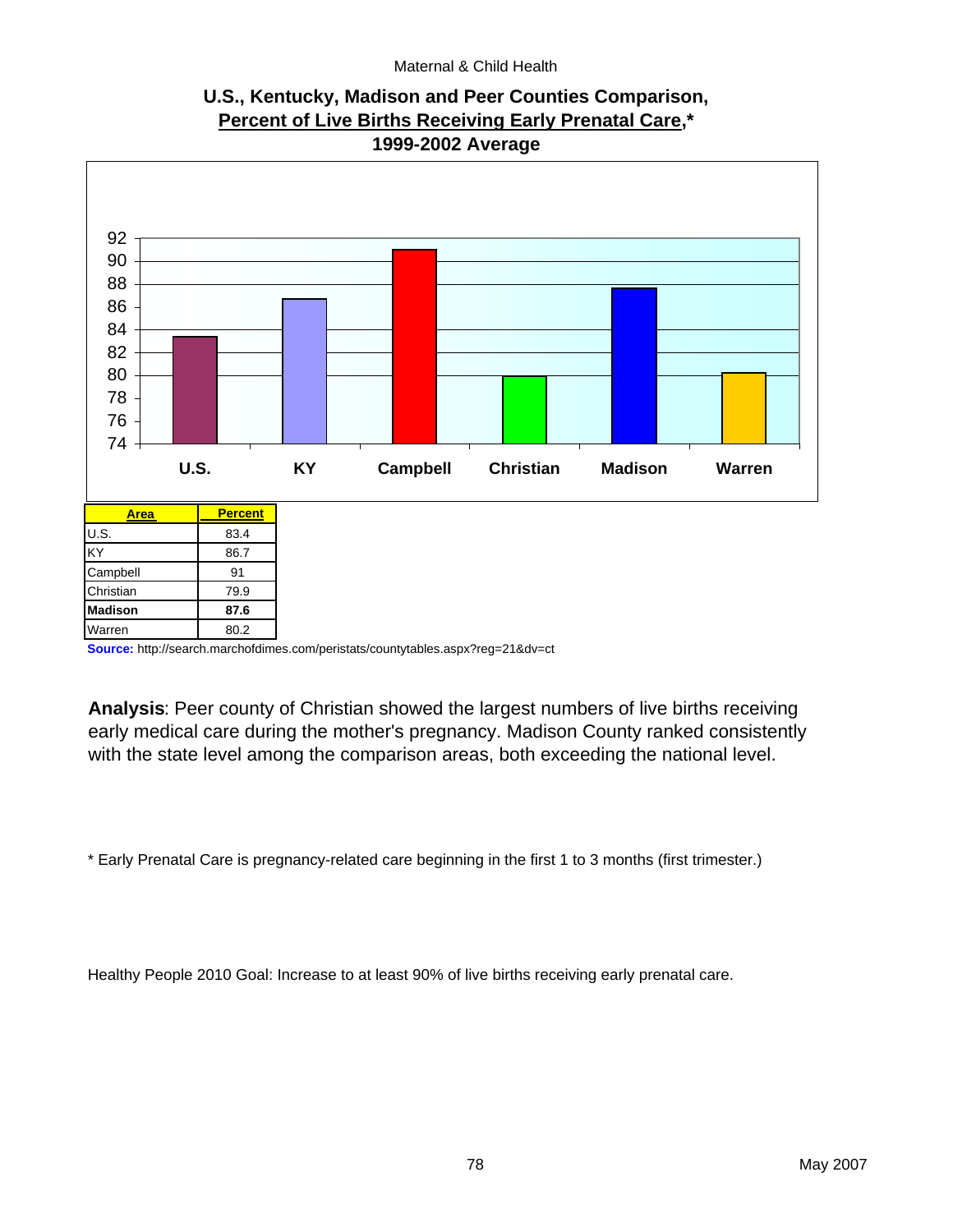



**Source:** http://search.marchofdimes.com/peristats/countytables.aspx?reg=21&dv=ct

**Analysis**: Fewer pregnant women in Madison County received late or no medical care during their pregnancy than in all other compared areas. Warren County's percentage was almost double that of Madison County's and exceeded all other compared areas.

\* Late/No Prenatal Care is pregnancy -related care beginning in the 7-9 month (3rd trimester) or when no pregnancy-related care is received at all.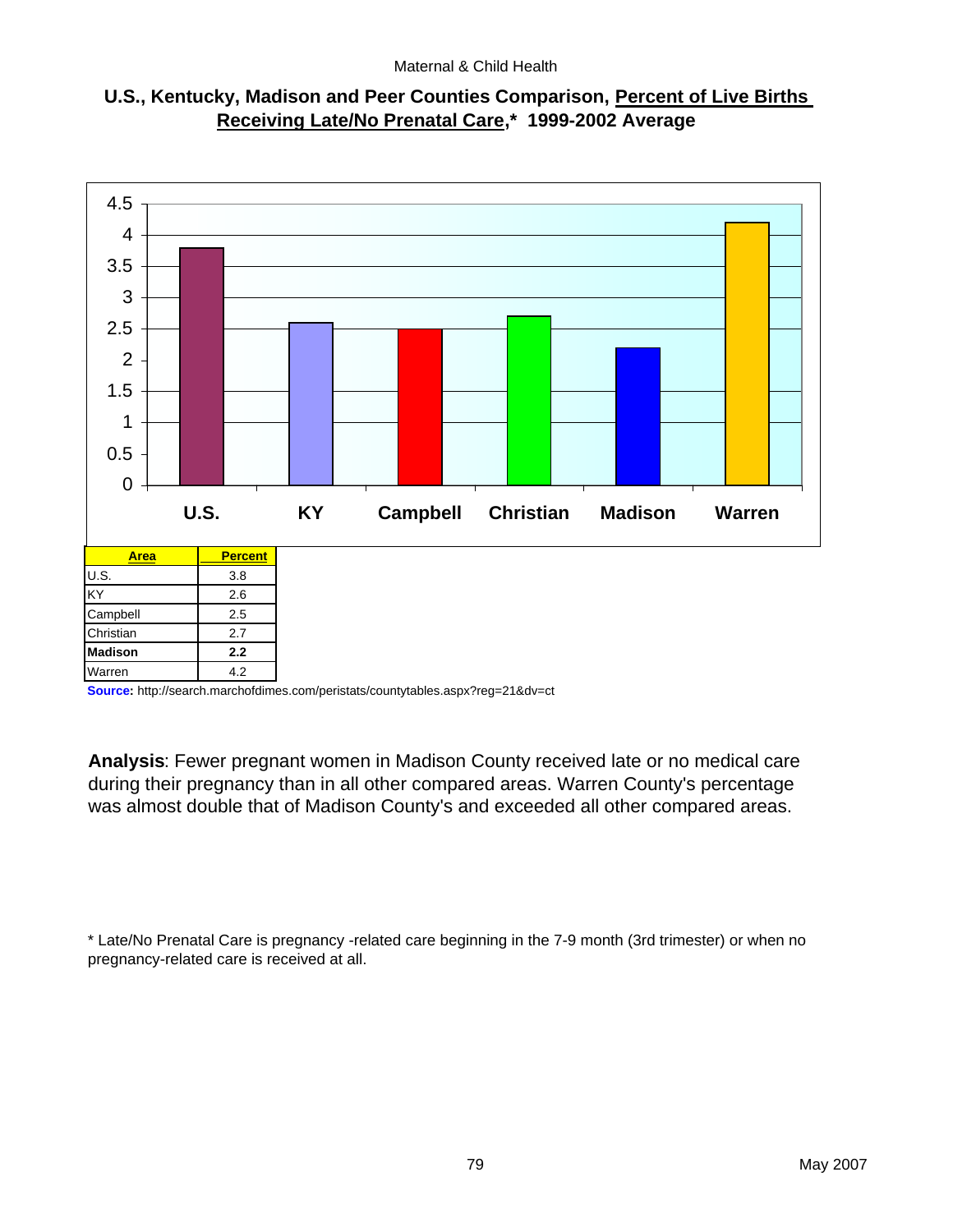



**Source:** http://search.marchofdimes.com/peristats/countytables.aspx?reg=21&dv=ct

**Analysis**: Madison and peer counties, Campbell and Christian, had more live births born to mothers who had received adequate or more than adequate medical care during their pregnancy than the other compared areas for the same time period. The levels of these three counties were fairly similar to the state's level but somewhat higher that the national level.

\* Adequacy is measured by combing information about the timing of prenatal care, the number of visits, and the stage of the pregnancy.

Healthy People 2010 Goal: Increase to at least 90% of live births that receive Adequate or greater care during the pregnancy.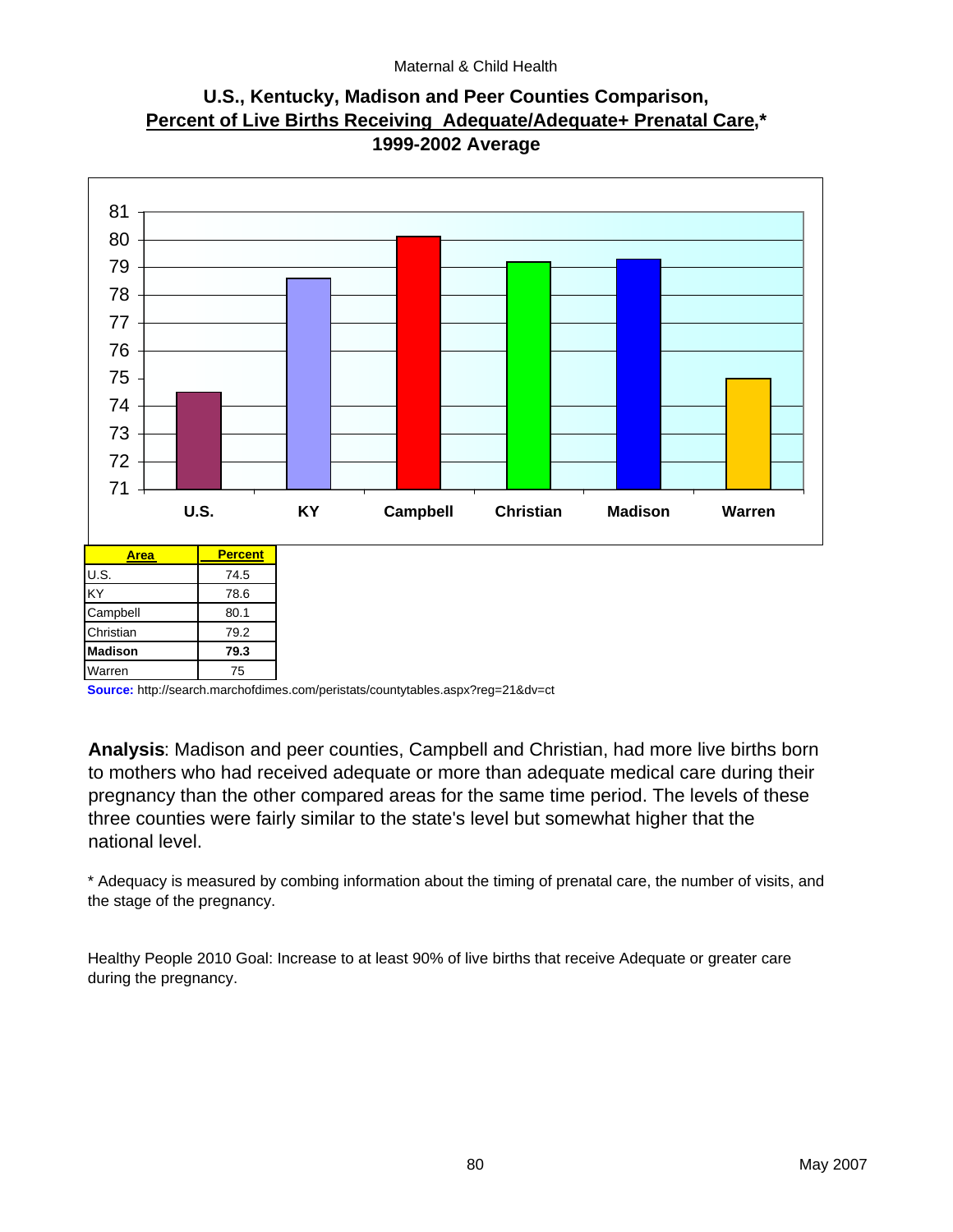



**Source:** http://search.marchofdimes.com/peristats/countytables.aspx?reg=21&dv=ct

**Analysis**: Madison County had almost 9% of women who received inadequate care during their pregnancy. This was similar to the state level and lower than the national level. Inadequate care during pregnancy may jeopardize the health of the mother and may result health complications and/or death of the infant.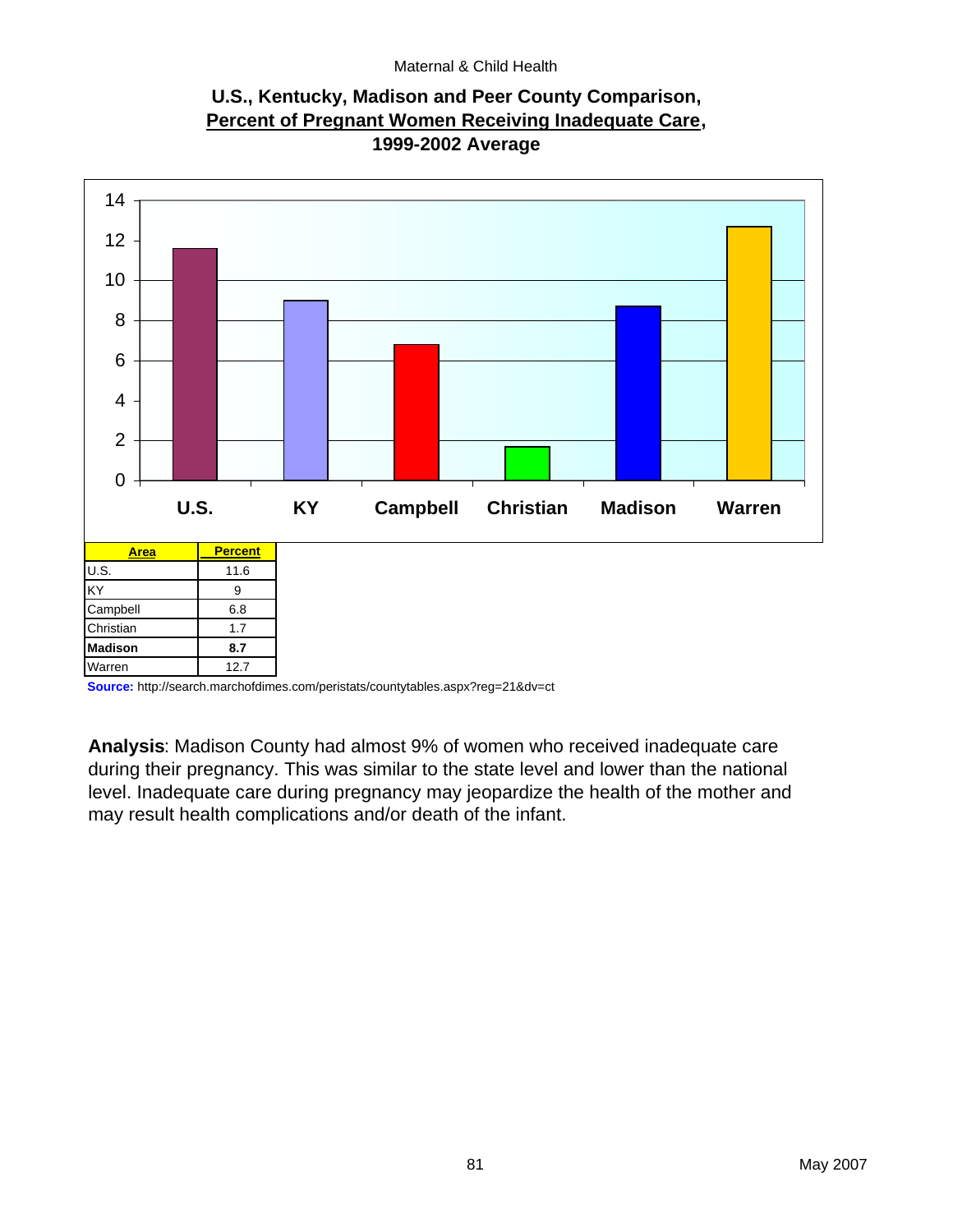



**Source:** http://search.marchofdimes.com/peristats/countytables.aspx?reg=21&dv=ct

**Analysis:** Of the compared areas, Madison County had the highest rate of infant deaths for the comparison time period.

\* Deaths to infants less than one year of age.

Healthy People Goal: Reduce to no more than 4.5 infant deaths per 1,000 live births.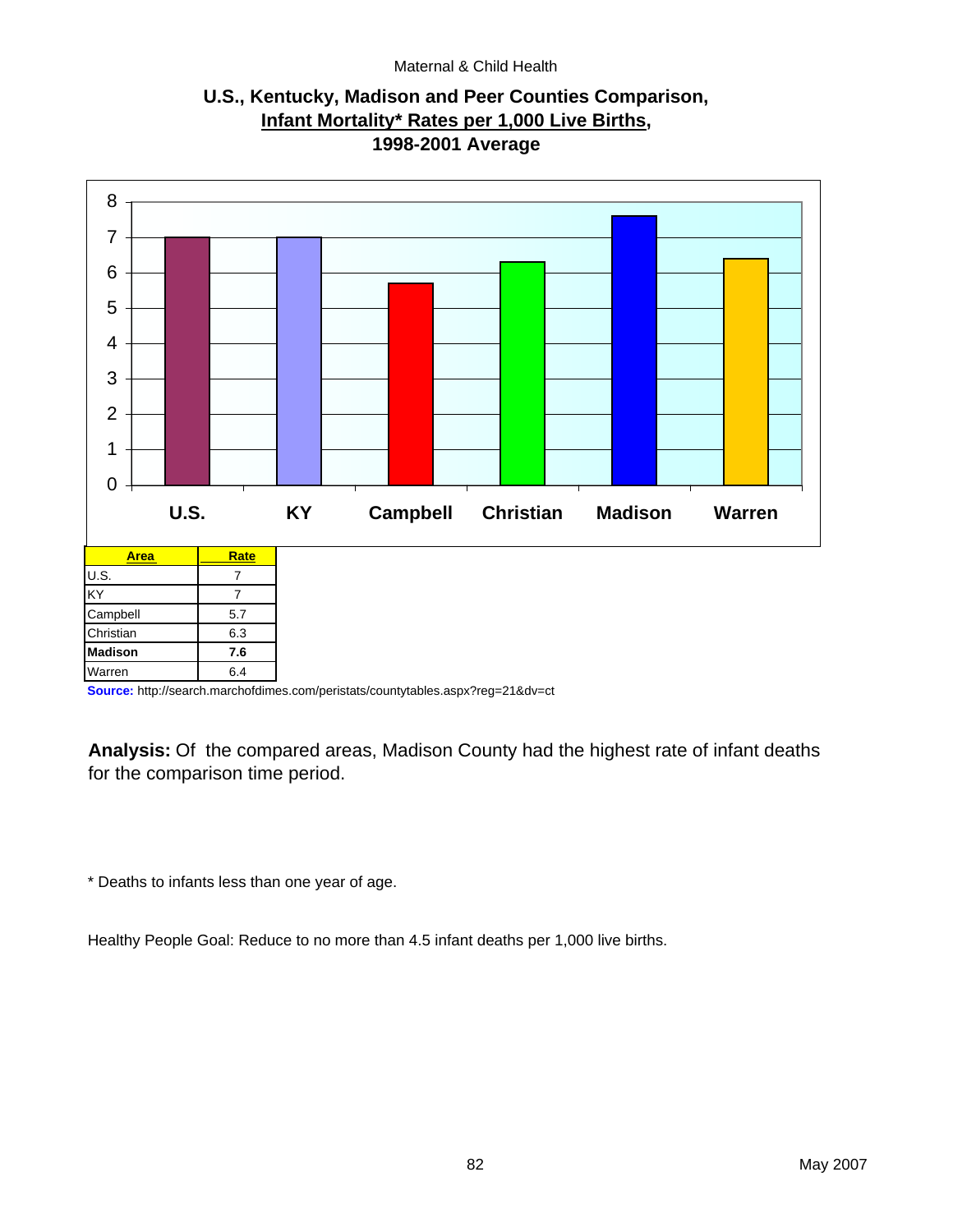



**Sources:** www.kyyouth.org/Publications/KidsCount2004/KC-2004.pdf; www.kyyouth.org/Publications/KIDS\_Count\_2006/Health.pdf

**Analysis**: Kentucky, Madison and peer counties all had higher percentage of pregnant women smoking than at the national level which was 11% in 2003. In 2002, Campbell and Madison Counties had the highest percentage, while Christian County has the lowest. Madison County has shown a slow gradual decline from 2002-2005 and in 2005 was lower than the 26% of Kentucky women who smoked during pregnancy. Smoking during pregnancy has shown to be a contributing factor resulting in low birth weights, preterm delivery, sudden infant death syndrome, SIDS, and other infant problems.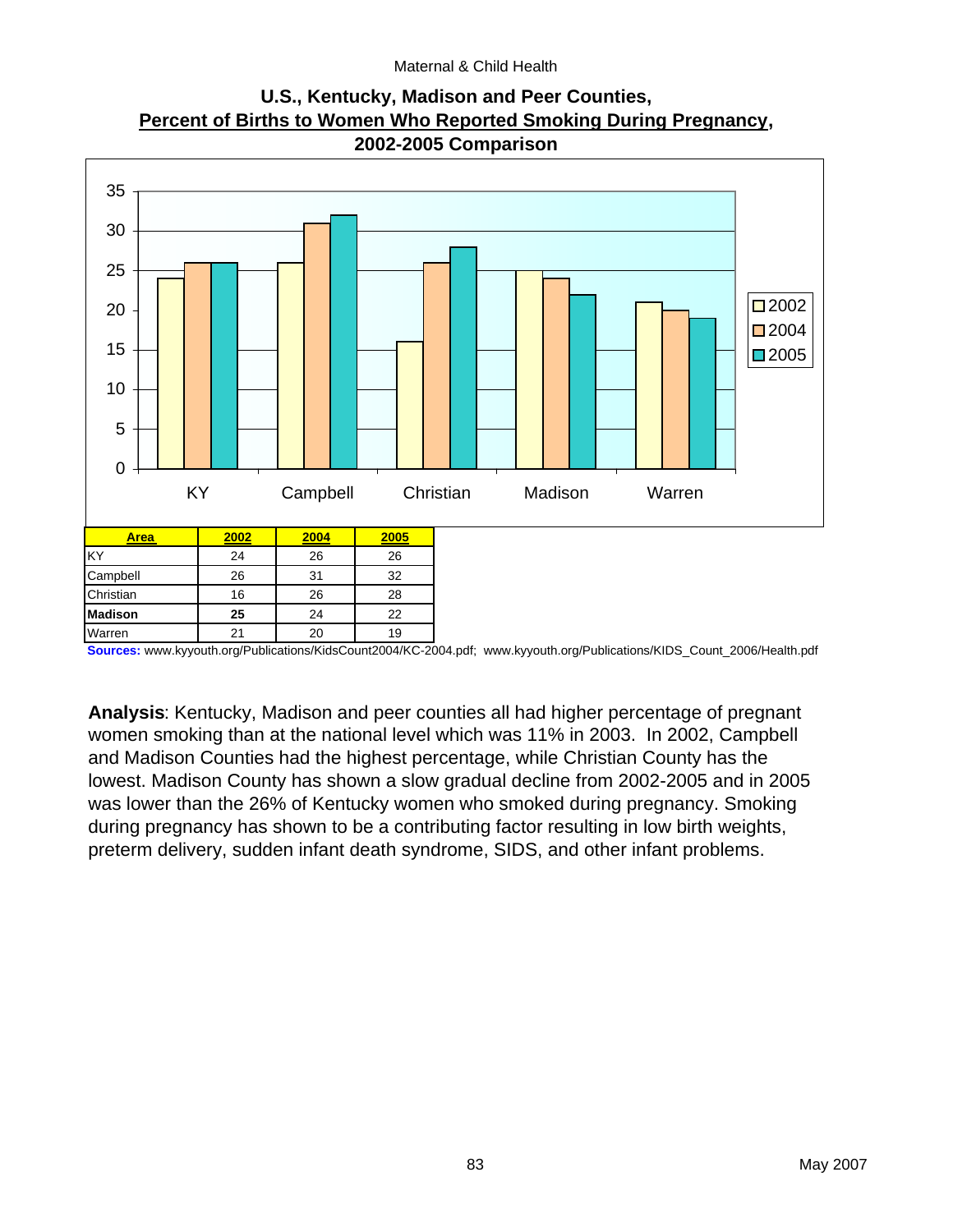

# **Madison and Peer Counties Comparison, Percentage of Unmarried Mothers, 2000**

Source: http://sig.reachoflouisville.com

**Analysis:** According to statistics from the Kentucky State Data Center, peer counties of Campbell and Warren had higher percentages of unmarried mothers than Madison County for the reporting year 2000. Reasons for unmarried women giving birth vary due to the woman's choice to remain unmarried, divorce, widowhood, too young and lack of parental consent, lack of commitment by partner to commit to marriage. Regardless of the reason, single parenthood may result in burdens for the woman and child, among which can be financial, social, and lack of available childcare or respite from the constant demands of being the primary parent in a child's life.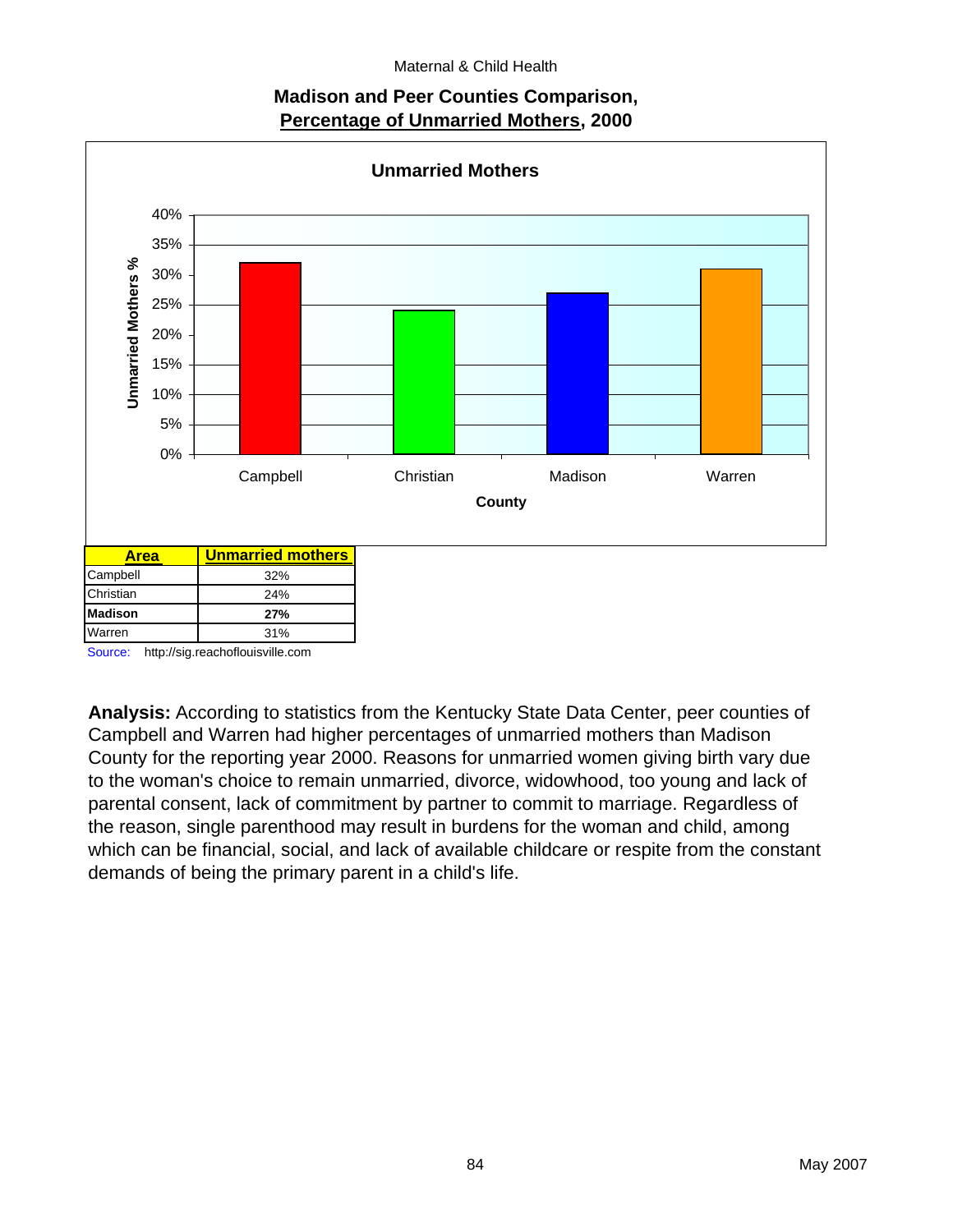



Source: http://sig.reachoflouisville.com

**Analysis:** Madison County had the lowest rate of grandparents serving as caregivers to grandchildren as compared to the peer counties. Reasons for grandparents becoming primary caregivers for grandchildren are most often due to death of one or more parents, parents out of home due to desertion of children, parents incarcerated due to crimes, or births to very young or young parents. Financial resources, personal time and energy availability, and lack of respite services from children care responsibilities may place burdens on the family due to middle age or older adult rearing very young children. In addition to caring for grandchildren, many adults are in primary caregiver roles with aging parents, thus giving new meaning to the "sandwich generation."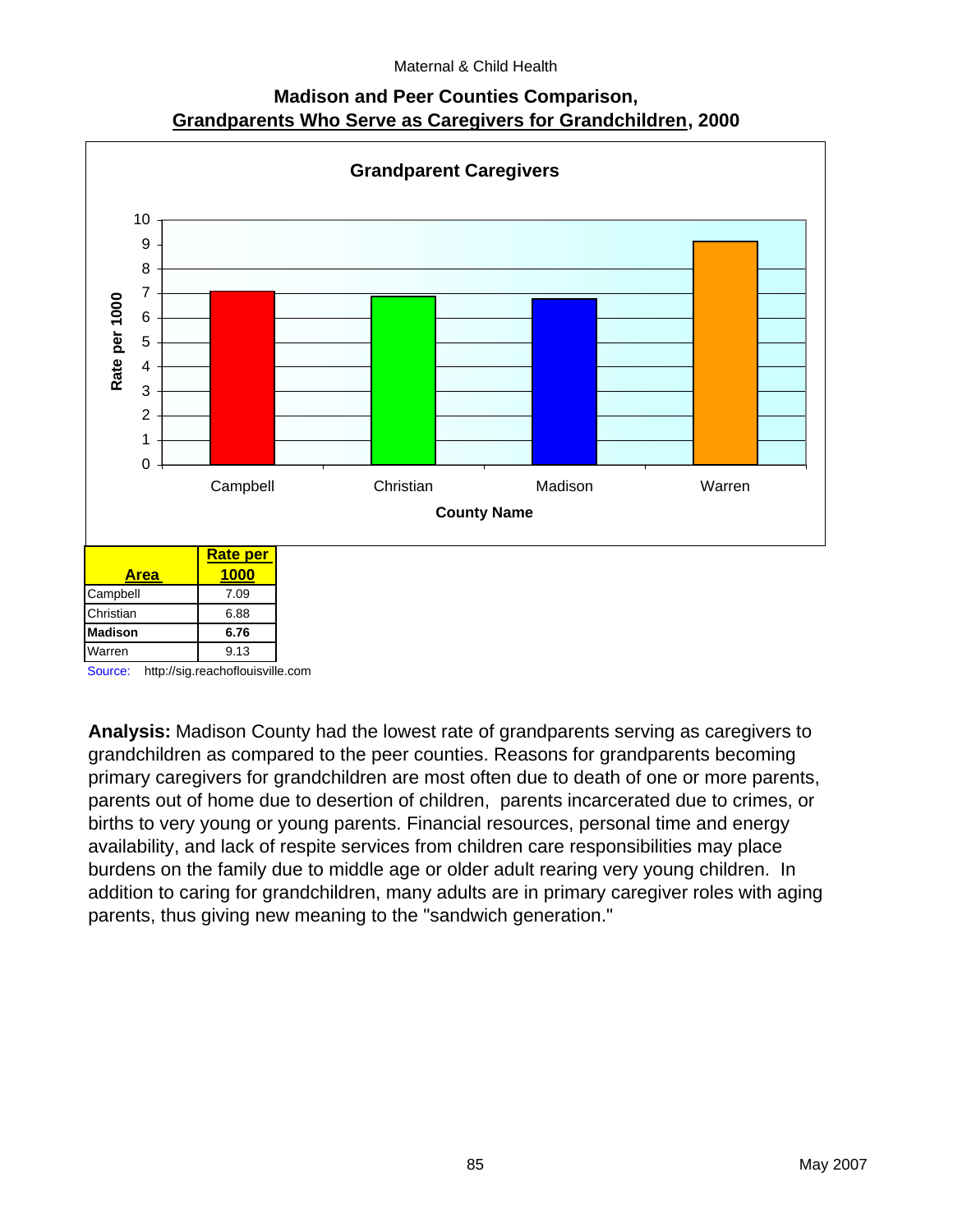



Source: http://chfs.ky.gov/NR/rdonlyres/90686019-2769-466A-81F7-CA927A2427F1/0-2002CountyHealthProfilesCounties.pdf; http:chfs.ky.gov/NR/rdronlyres/B4E7ED8B-BE55-4247-8DF2-A30C00537491-/2001\_Health\_Social\_Indicators\_Counties.pdf; http://chfs.ky.gov/NR/rdonlyres/628488F-2801-4797-9B11-BBBEF4926AHE/0/CntyHlthProf2000-Hlth\_Soccounties\_.pdf

**Analysis:** The total number of births to females, ages 10-17, declined in the state from 2000-2002. While this positive trend was consistent for both whites and blacks, births to to teens place a burden on individuals, families, and the community. In 2000, 130 births were to girls younger than 15 years of age, according to the Guttmacher Institute.<sup>1</sup> Births to the very young place physical, mental, financial and social stress on the girls and their families. Immaturity of the young may interfere with establishing parental bonding with their infants and thus creating additional family burden. The majority of parenting responsibilities are often placed with the adults in the family. All too frequently the fathers of the infants born to the very young are also psychosocially limited in their abilities to form parenting bonds as well. Thus, the biological father may become an absentee one or have diminished contact with the child. This scenerio often holds true for the older teens as well.

1http://guttmacher.org/pubs/2006/09/12/USTPstats.pdf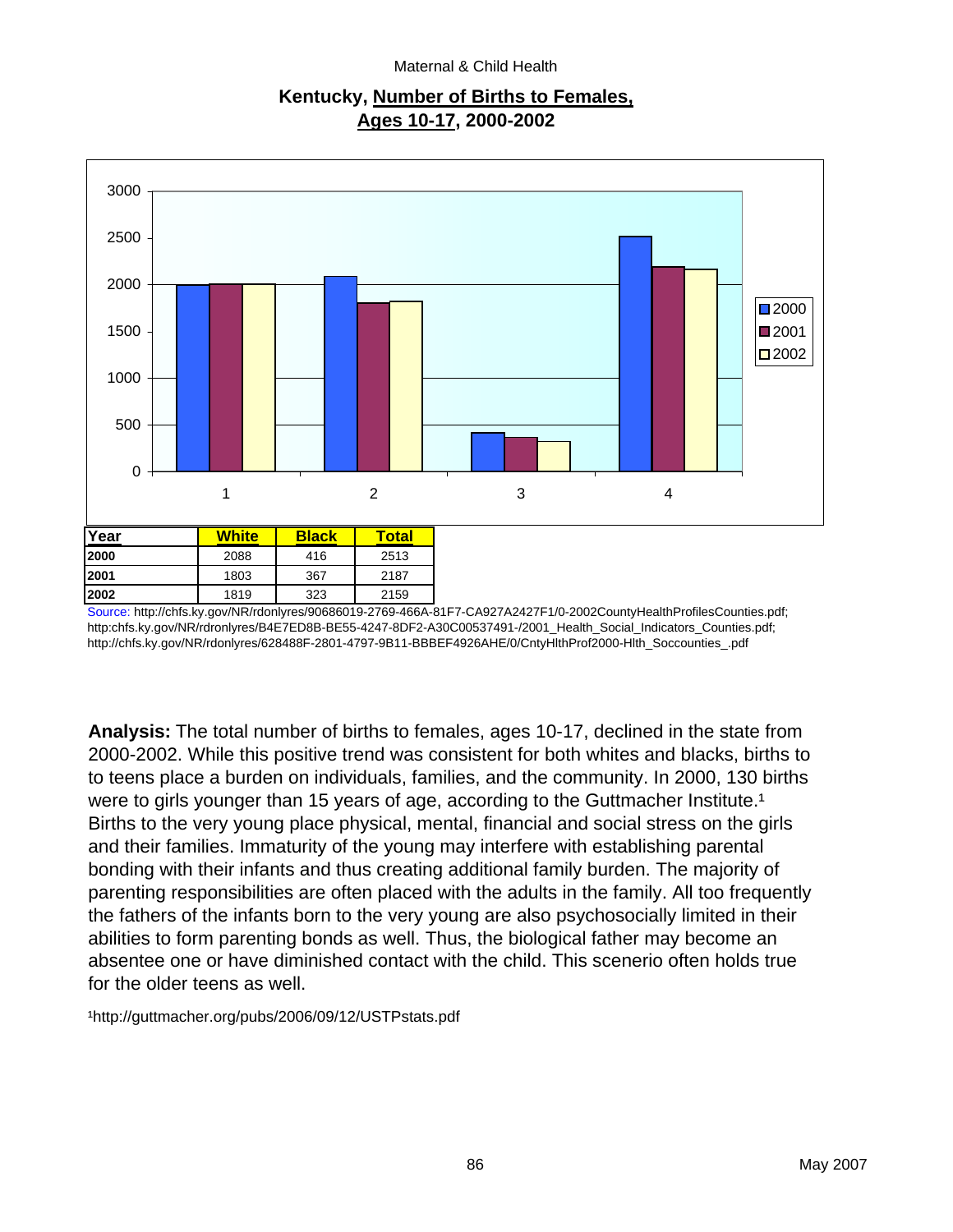#### Maternal & Child Health

## **Madison County, Number of Births to Females, Ages 10-17, 2000-2002**



Source: http://chfs.ky.gov/NR/rdonlyres/90686019-2769-466A-81F7-CA927A2427F1/0-2002CountyHealthProfilesCounties.pdf; http://chfs.ky.gov/NR/rdonlyres/B4E7ED8B-BE55-4247-8DF2-A30C00537491/0/2001\_Health\_Social\_Indicators\_Counties.pdf ; http://chfs.ky.gov/NR/rdonlyres/628488F-2801-4797-9B11-BBBEF4926AHE/0/CntyHlthProf2000-Hlth\_Soccounties\_.pdf

**Analysis:** For the three year comparison years, the trend for Madison County was fairly similar to the state, exception being 2001 with a light increase from 2000. Postponing Sexual Involvement (PSI), an abstinence based education program, provided in the Madison County and Berea Independent School Systems and at Model and St. Mark's Schools, is thought to have been a crucial influencing factor in this downward trend. Teen leaders from the high schools participate in an intensive summer week long training program that prepares them to teach the PSI content in the middle school classes during the school year. Under the direction of a health educator from the Madison County Health Department or teachers from the high schools, teen leaders provide the PSI content at either the 7th or 8th grade level.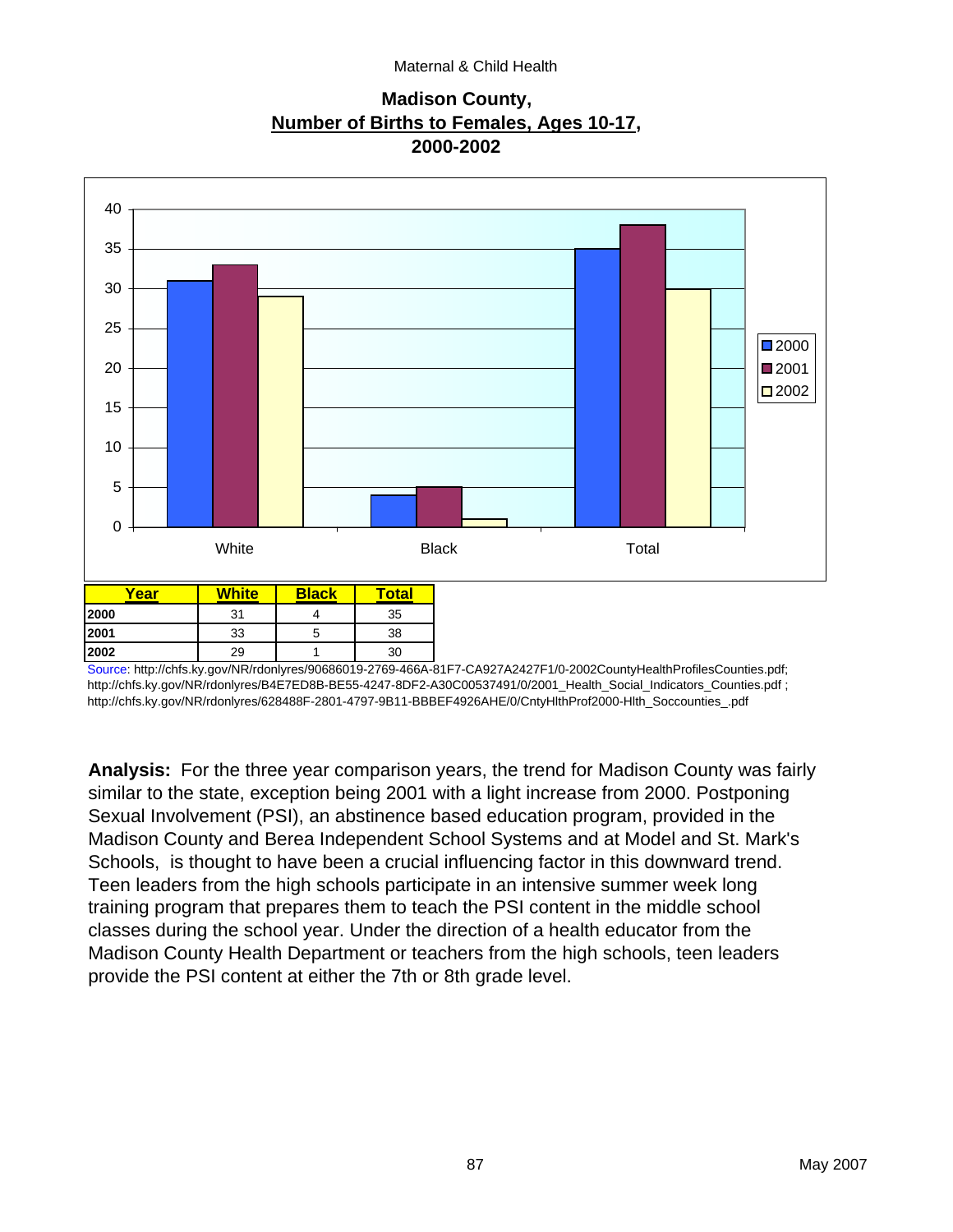Maternal & Child Health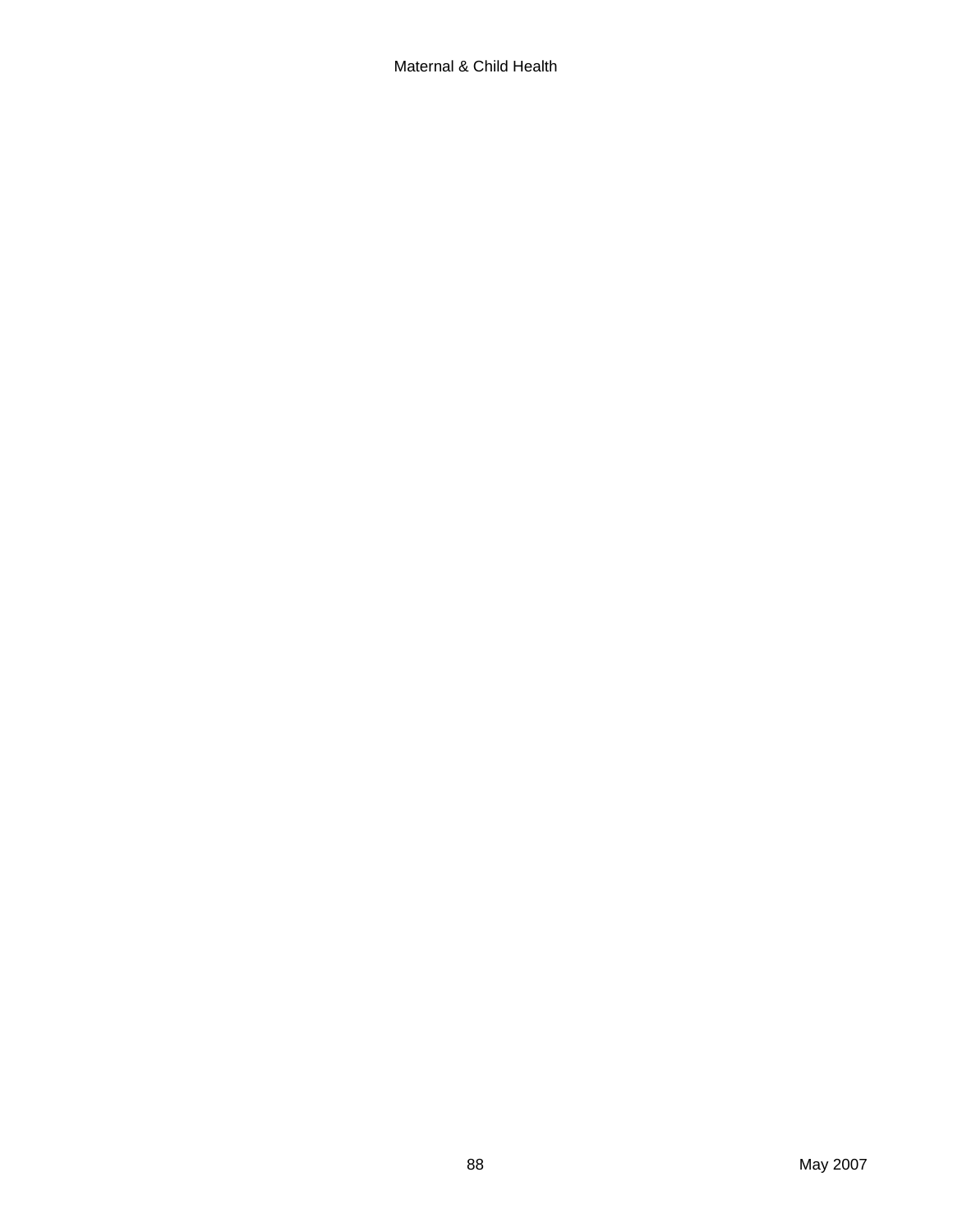### **Death, Illnesses, & Injury**

**Definition of Category:** Health status in a community is measured in terms of mortality (rates of death within a population) and mortality (rates of the incidence and prevalence of disease). Mortality may be represented by crude rates of age-adjusted rates; by degrees of premature death (Years of Protective Life Lost or YPLL); and by cause (disease-cancer and non-cancer or injury-intentional, unintentional). Morbidity may be reported by age adjusted incidence of cancer and chronic disease.

## **Madison County**

### **Strengths**

Deaths as a result of motor vehicles declined from 2000 to 2003

 in 2000 No deaths due to melanoma of the skin and cancer of cervix/uteri were reported

Gonorrhea declined from 2003 to 2005

Confirmed cases of influenza has been low from 2002 to 2006

#### **Weaknesses**

Heart disease is leading cause of death, followed by cancer and then stroke

County had a larger number of population per health care provider than peer counties in 2000

Highest age groups for suicide were in the 20-24 y.o. and 65 y.o. +

Rate of suicide increased from 2000 to 2003

Approximately 17% of deaths was due to motor vehicle in 2000 Unintentional injuries were the greatest among the <1 age group and in the 65 y.o. +

Deaths due trachea, bronchus & lung were the leading cause among cancers

Diabetes as a secondary diagnosis occurred in approximately 15% of inpatient admissions in 2000-2001

 25-44 y.o. age group; 0-4 y.o. age group comprised the second highest in 2003 Asthma as a primary diagnosis for inpatient hospital admissions occurred highest in the

Chlamydia increased from 2003 to 2005

### **Opportunities**

Increasing education on Sexually Transmitted Infection risks and resources for treatment Increasing education needed for chronic disease prevention, i.e., heart, stroke, cancer Increasing education on diabetes self management care to prevent complications Increasing education of suicide risks and early interventions Continuing to increase attention on strategies to reduce unintentional injuries

### **Threats**

 population Complications of chronic diseases occur as population ages Inadequate number and type of primary care providers to meet health needs of aging Flu pandemic with large number of population unprotected by flu vaccine Segments of population continue to engage in risk taking behaviors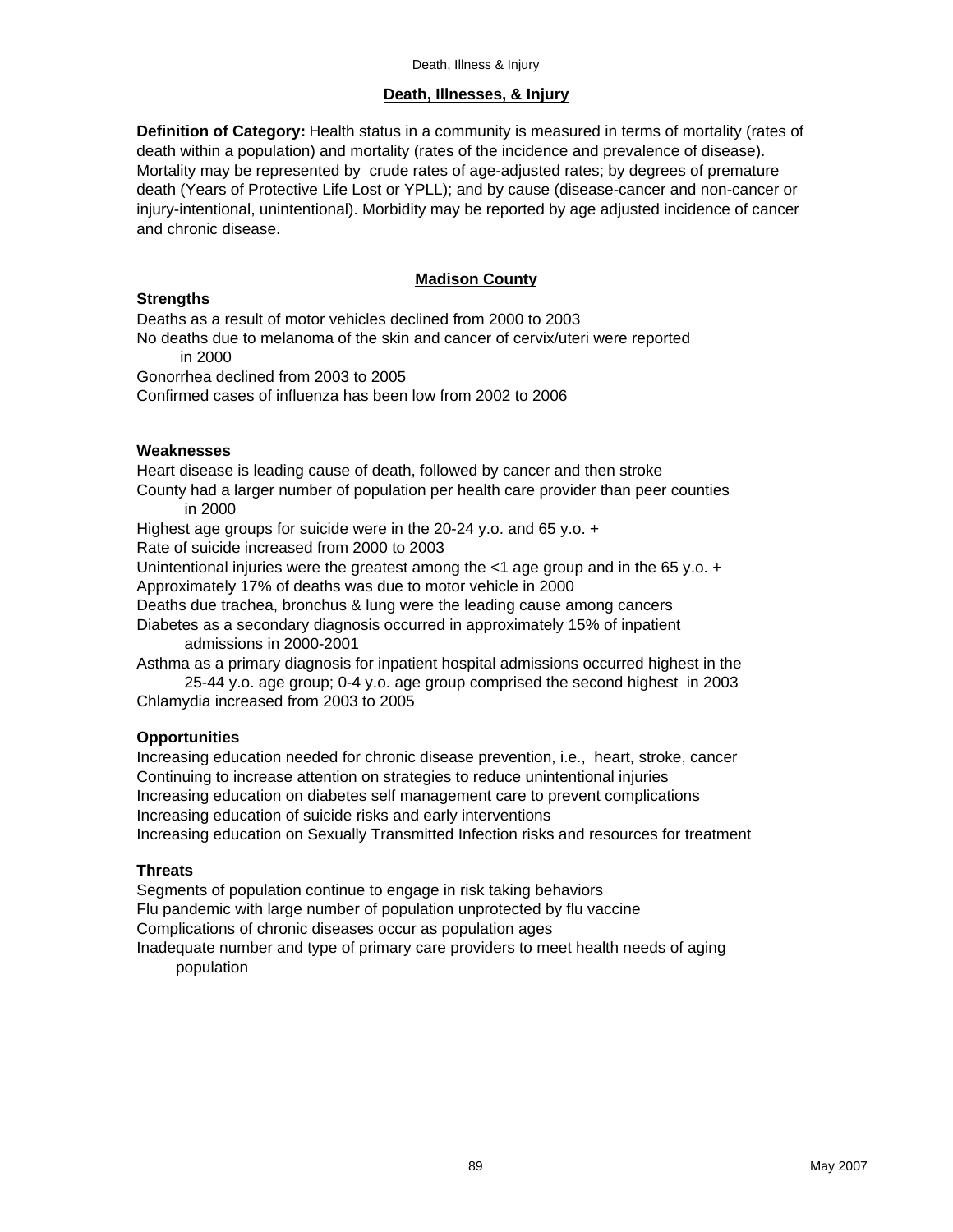

**Kentucky and Madison County and Peer County Comparison, Leading Causes of Death, 2000**

| <b>Cause</b>                     | <b>Kentucky</b> | <b>Madison</b> | <b>Campbell</b> | <b>Christian</b> | <b>Warren</b> |  |
|----------------------------------|-----------------|----------------|-----------------|------------------|---------------|--|
| <b>Heart Disease</b>             | 299.0           | 231.4          | 241.4           | 240.1            | 242.4         |  |
| Cancer                           | 225.8           | 139.7          | 227.5           | 171.7            | 196.3         |  |
| $CVD**$                          | 63.0            | 74.8           | 56.6            | 53.0             | 64.4          |  |
| Unintentional Iniuries           | 43.7            | 36.7           | 26.0            | 41.9             | 40.8          |  |
| <b>Chronic Lower Respiratory</b> | 52.4            | 29.6           | 43.0            | 48.8             | 33.3          |  |

Source:http://chfs.ky.gov/NR/rdonlyres/5F82199F-3580-4DF9-9D9A-FE03F03C16B6/0/2000CntyprofcountiesLCD.pdf

**Analysis**: According to 2000 statistics, Madison County' s number one leading cause of death was due to heart disease (CVD.) CVD was a higher cause of death for residents of Madison County than for the state and peer counties. Cancer, as a reported cause of death, was lower for Madison Countians than the state and peer counties. Madison County deaths due to Chronic Lower Respiratory Disease was the lowest of all of the top five reported causes.

\*\* CVD is the abbreviation for Cerebrovascular Disease (stroke)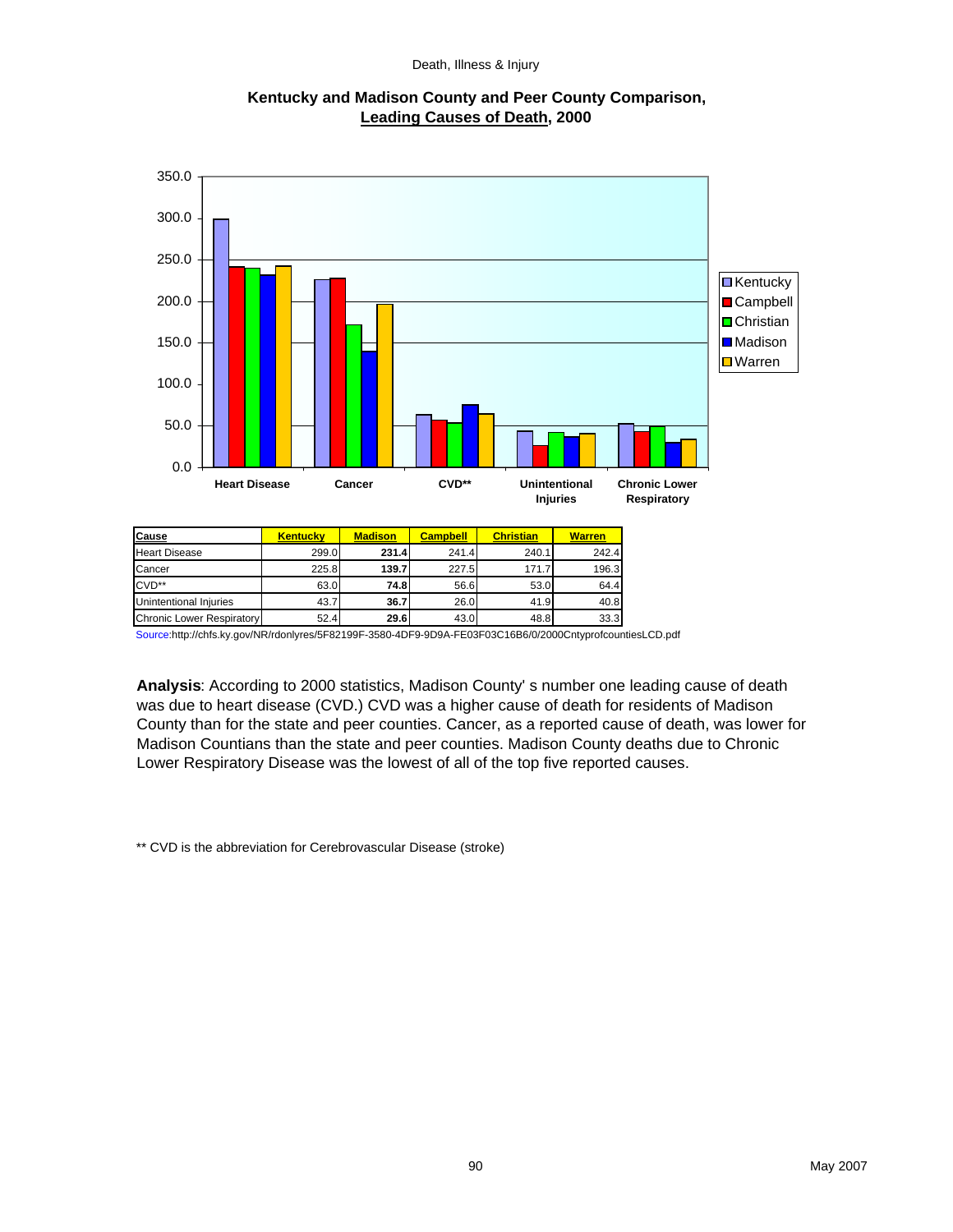



**Source:** http://sig.reachoflouisville.com

**Analysis**: In the peer county comparison, Madison County had the largest number of persons per health care service provider in 2000. This may have resulted in delays for individuals seeking medical care.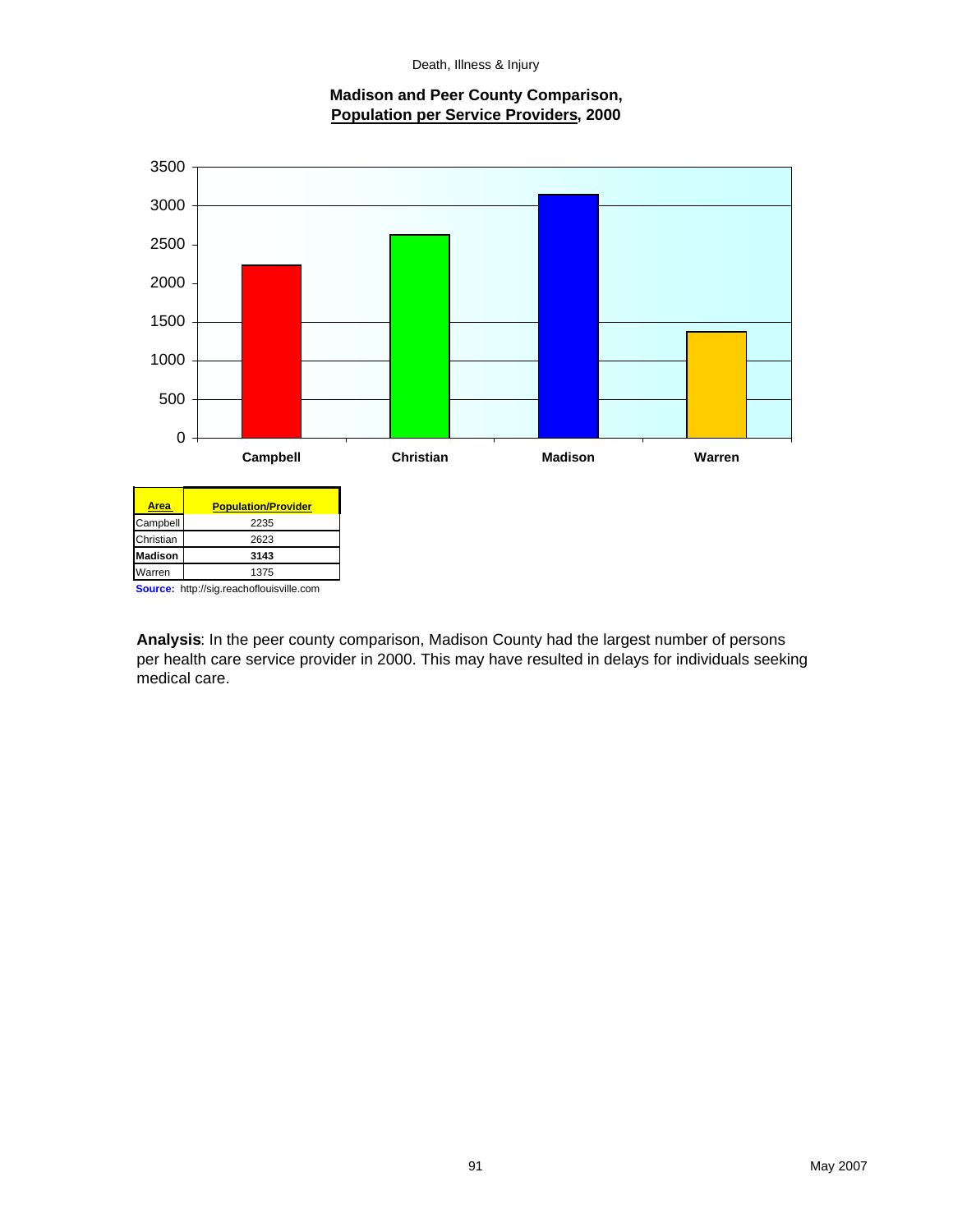



Source: http://chfs.ky.gov/NR/rdonlyres/9CBB9977-4BF4-497B-906C-5C9DC040F86F/0/DeathTables2P.pdf

**Analysis:** In comparison to the state of Kentucky, Madison County had higher percentages of suicide for young adults, age 20-24, and for adults ranging in ages from 35-64. The highest rates occurred in older adults, ages 65 and older.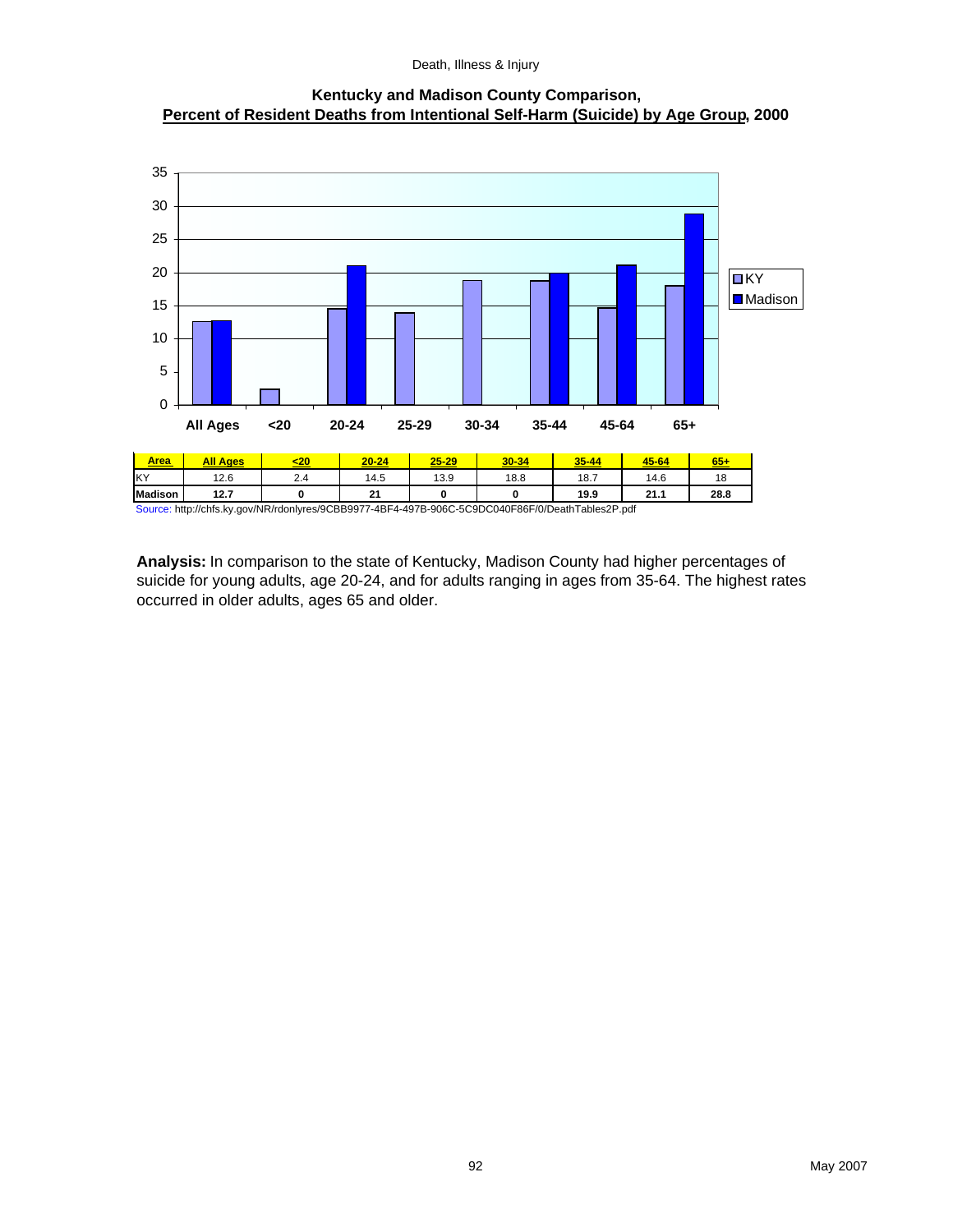



**Analysis**: In the years from 2000 -2003, the highest rise in percentages of suicides occurred from 2001 to 2002, an increase of approximately 20%.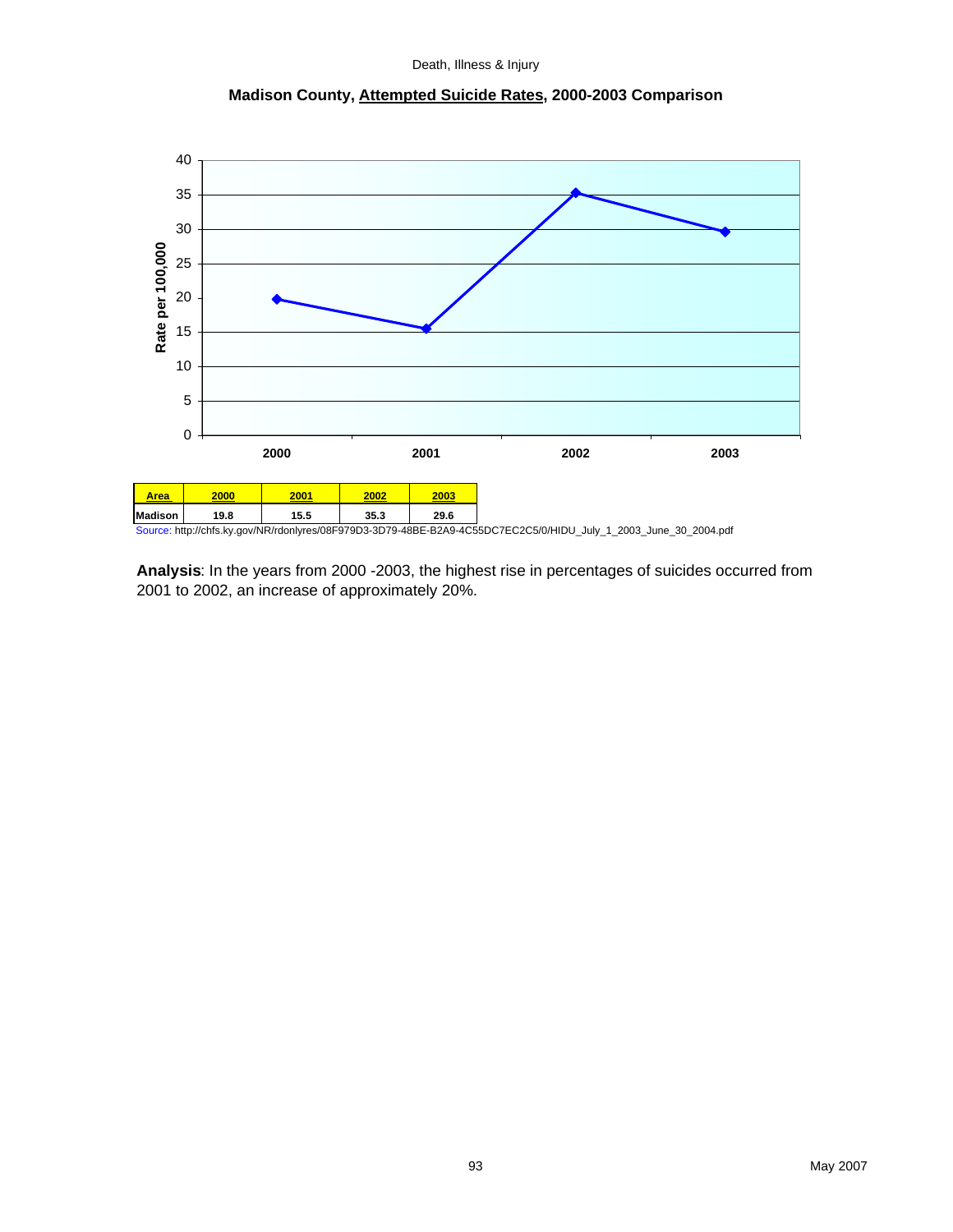



Source:http://chfs.ky.gov/NR/rdonlyres/93C5CD1F-BCEF-4BB3-BEF6-A13D01B1737E/0/DeathTables2Q.pdf

**Analysis**: Madison County residents, in the less than 1 year of age category and adults 65 years of age and older, experienced the higher rate of deaths due unintentional injuries. Children, under the age of 1 year, died from unintentional injuries at a significantly higher rate in the county compared to the state.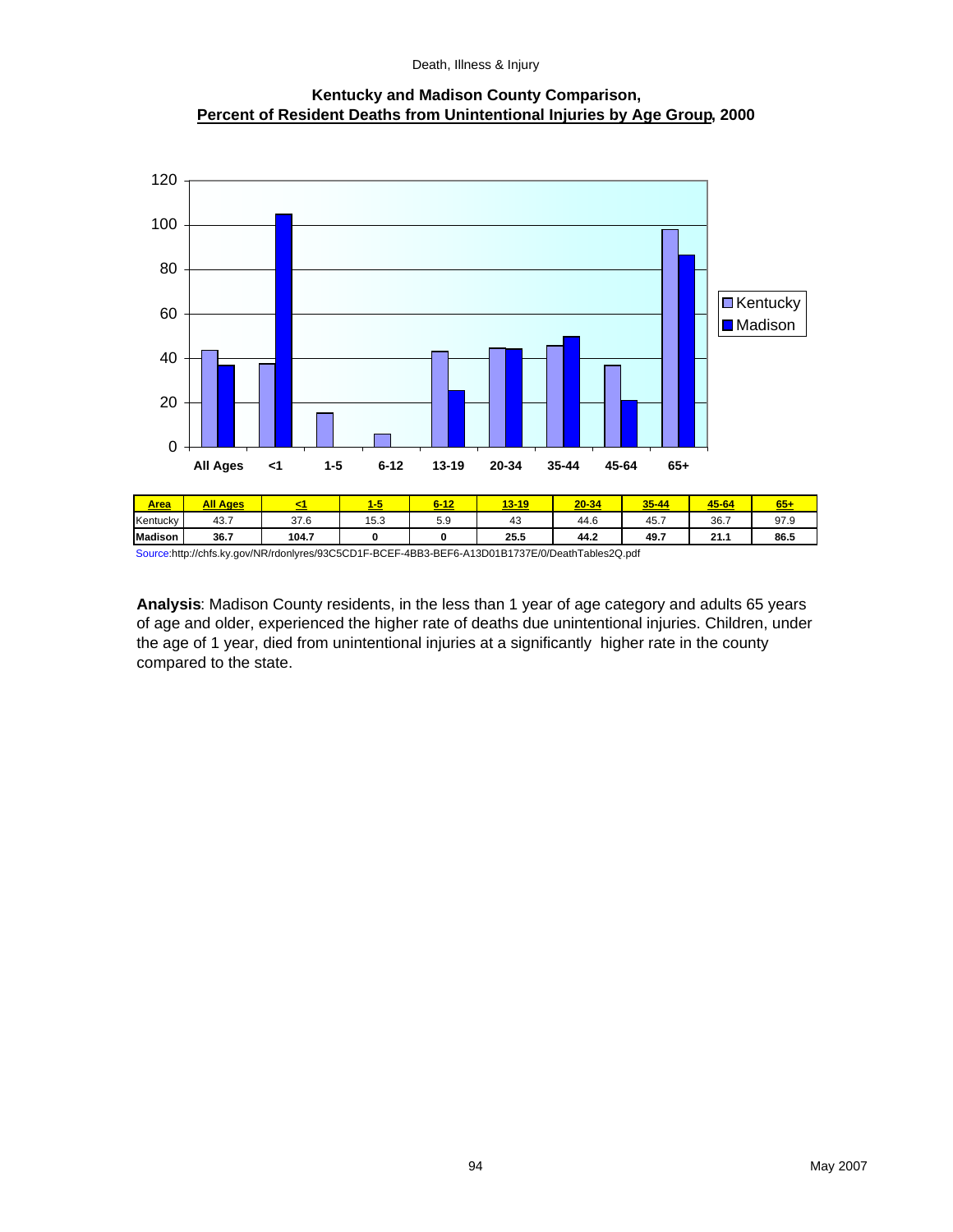## **Kentucky and Madison County Comparison, Percent of Resident Death from Unintentional Injuries by Type of Injury, 2000**



**Analysis**: Motor vehicle accidents was the number one cause of state and county deaths from unintentional injuries. Lack of appropriate car seat restrains, driving at high rates of speed for road conditions, and driving under the influence were all contributing factors to the vehicular accidents resulting in deaths.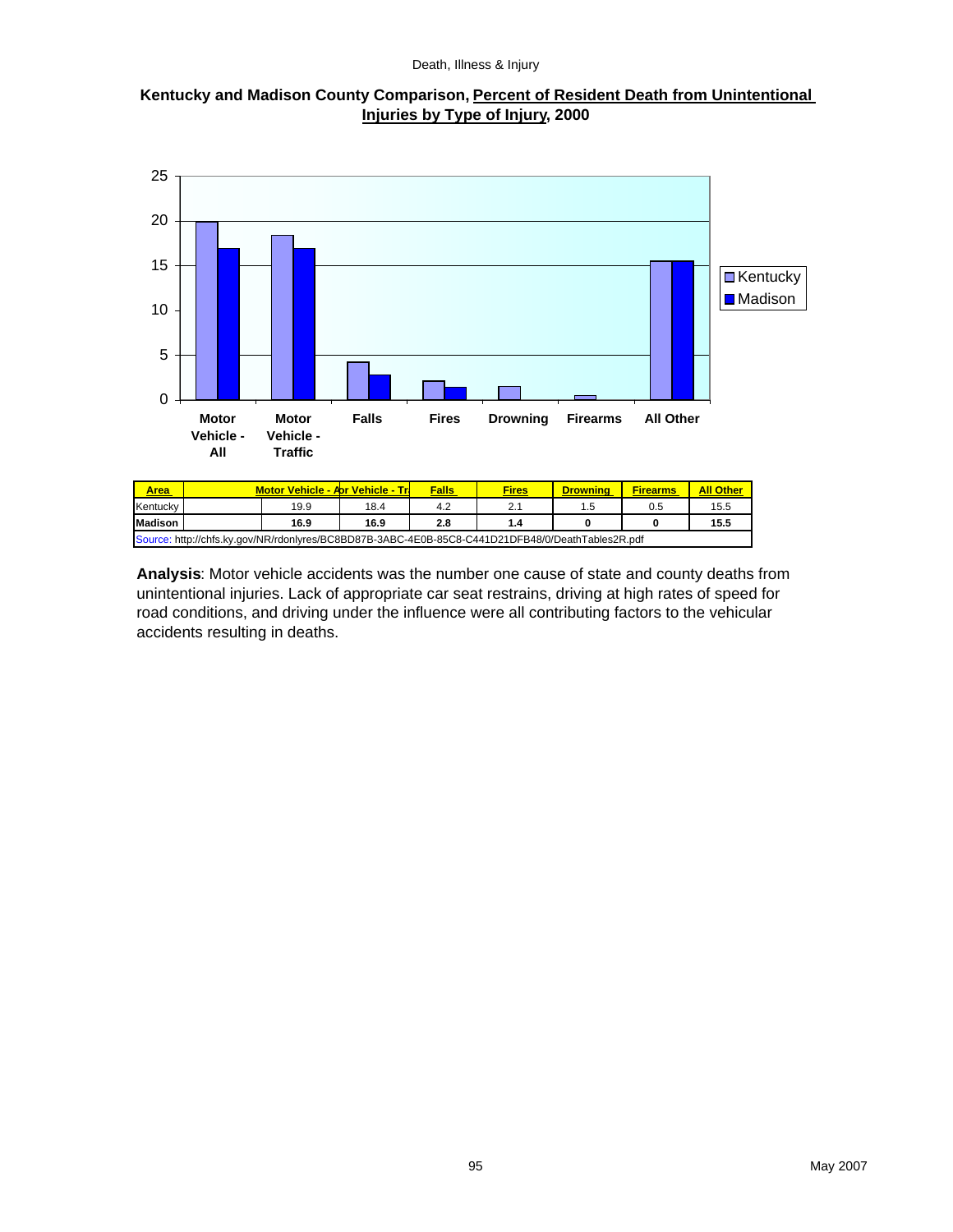### **Madison County, Percent of Resident Deaths from Unintentional Injuries, 2001-2003**



Source: http://chfs.ky.gov/NR/rdonlyres/BC8BD87B-3ABC-4E0B-85C8-C441D21DFB48/0/DeathTables2R.pdf; http://chfs.ky.gov/NR/rdonlyres/549447B7-D6CF-46F3-8822-BDABCB905ECC/0/2001\_Deaths\_Table2R.pdf; http://chfs.ky.gov/NR/rdonlyres/14F45E65-7EC7-4100-BB02-B39D8A8BC21A/0/2002\_Deaths\_Table2R.pdf; http://chfs.ky.gov/NR/rdonylres/66BB9F2-F43C-4C21-B&D#-283E3oC8D5C2/)/2003\_Deaths-Table\_2R.pdf

**Analysis:** A decline in resident deaths from motor vehicle accidents was seen from 2000 through 2003 for Madison County residents. Local community education on promoting appropriate car seat restraints and enforcement of safe driving practices was emphasized during the time period.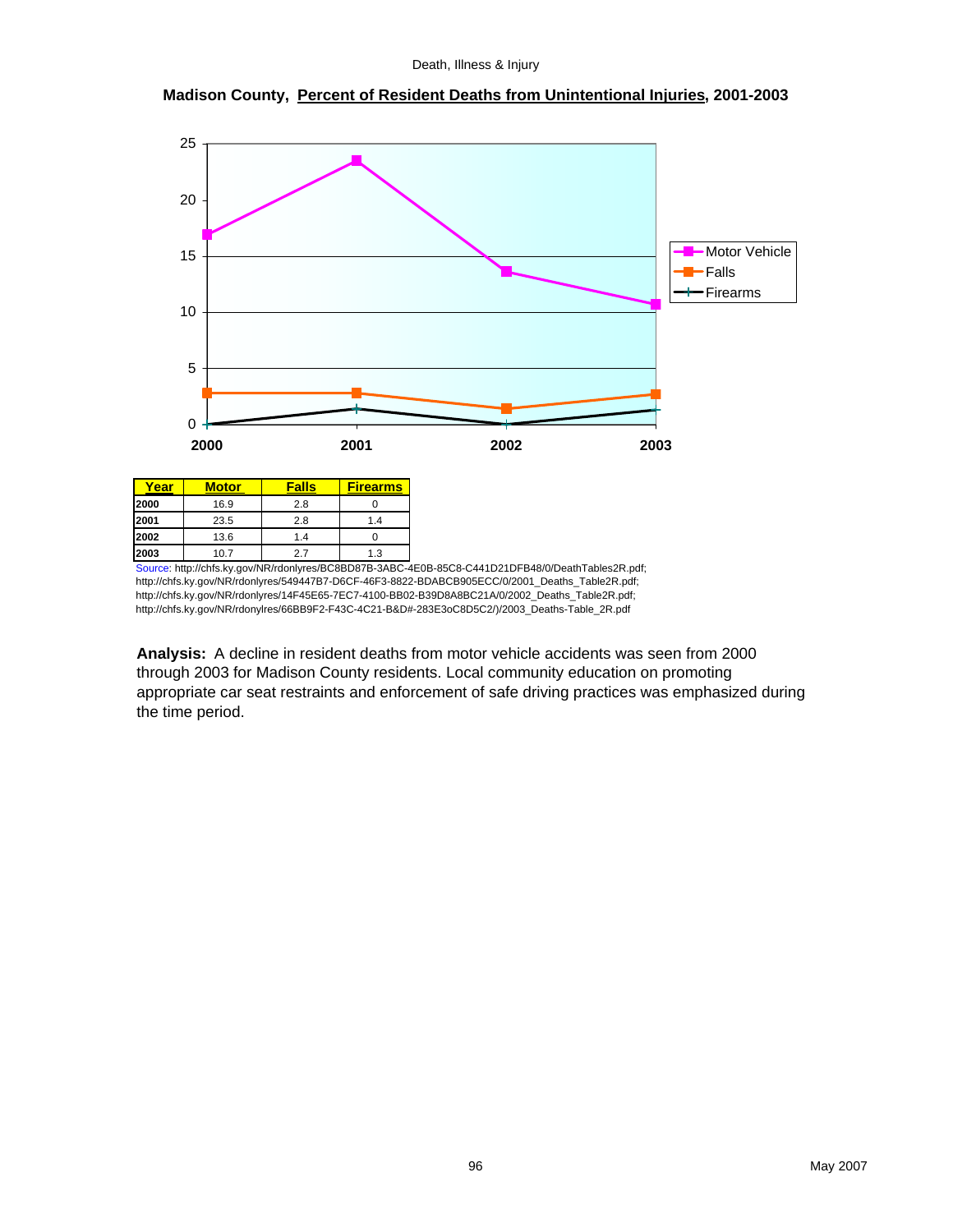

**Analysis:** Declines were seen in the state for certain cancers., i.e., prostate, oral cavity and pharynx, stomach, bladder, and cervix, most notably. Liver and bile duct, pancreas and melanoma of the skin were the leading cancers showing increase in the state's population from 1999-2003.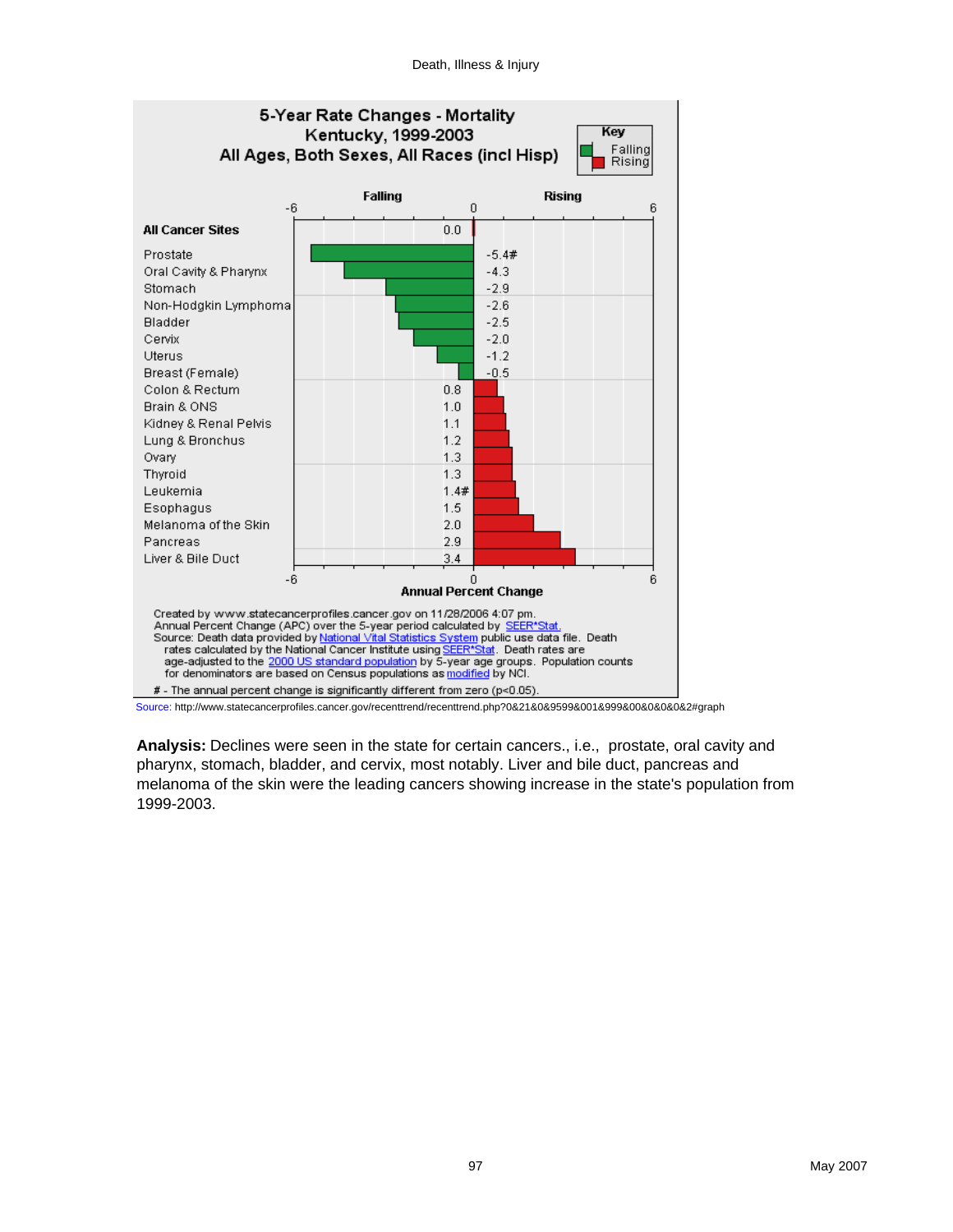### **Kentucky and Madison County Comparison, Percent of Resident Deaths from Selected Cancers (Neoplasms), 2000**



Source:http://chfs.ky.gov/NR/rdonlyres/FC7DA2C5-D3FB-4560-95FF-F9D8821AD6B8/0/DeathTables2S.pdf

**Analysis**: In 2000, cancer of the trachea, bronchus and lung was the highest among the state and county populations. High smoking rates among the adult population at both levels was believed to be the major contributing factor.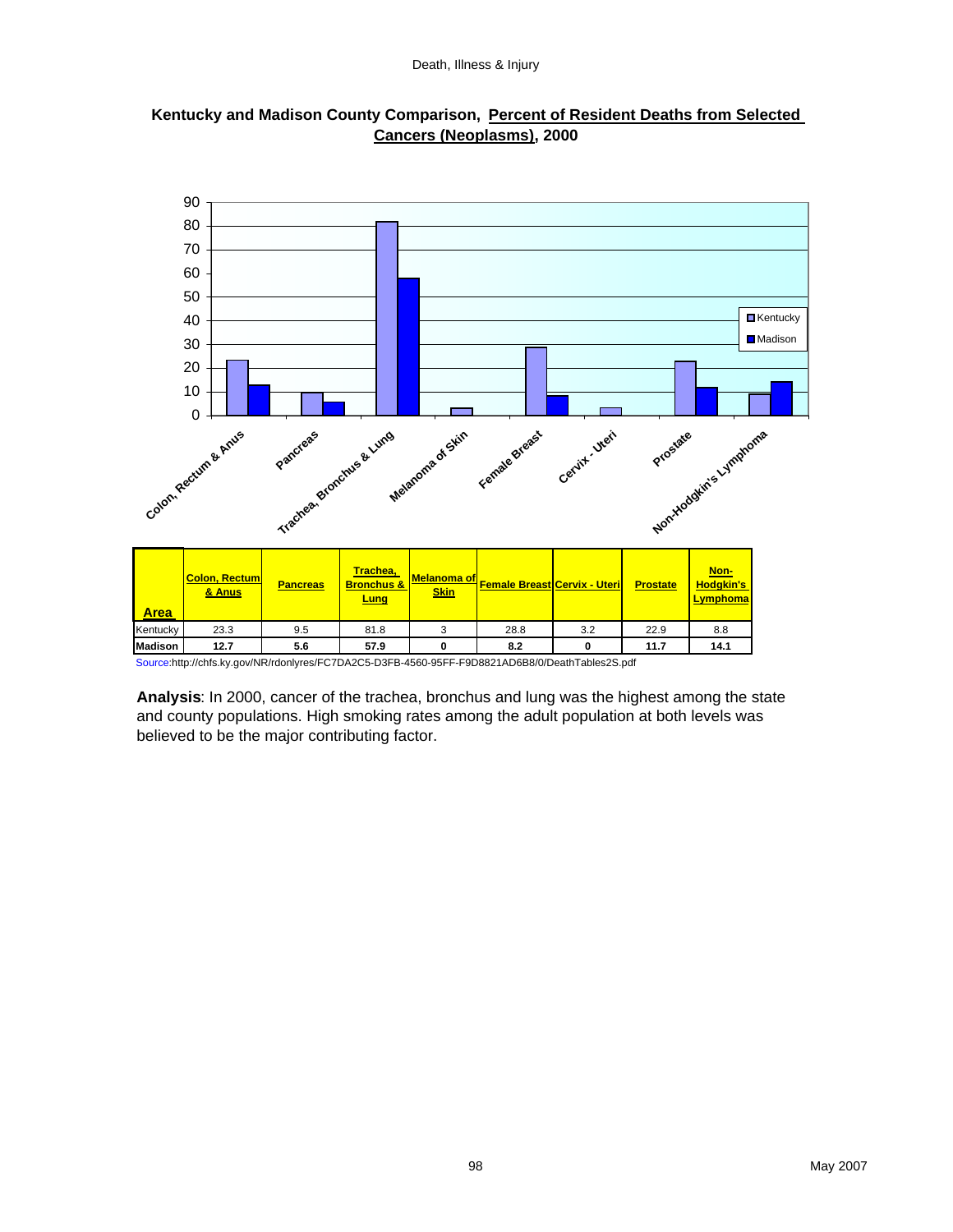

Source: http://www.statecancerprofiles.cancer.gov/map/map.withimage.php?21&001&047&00&0&2&9903&1&6&0#map

**Analysis:** From 1999 to 2003, Kentucky showed a higher age-adjusted death rate due to lung cancer than the nation. Madison County's rate was lower than the Kentucky rate but much higher than the national rate. Madison County and Kentucky both have a high percentage of adult smokers in the population, thus contributing to the higher rates.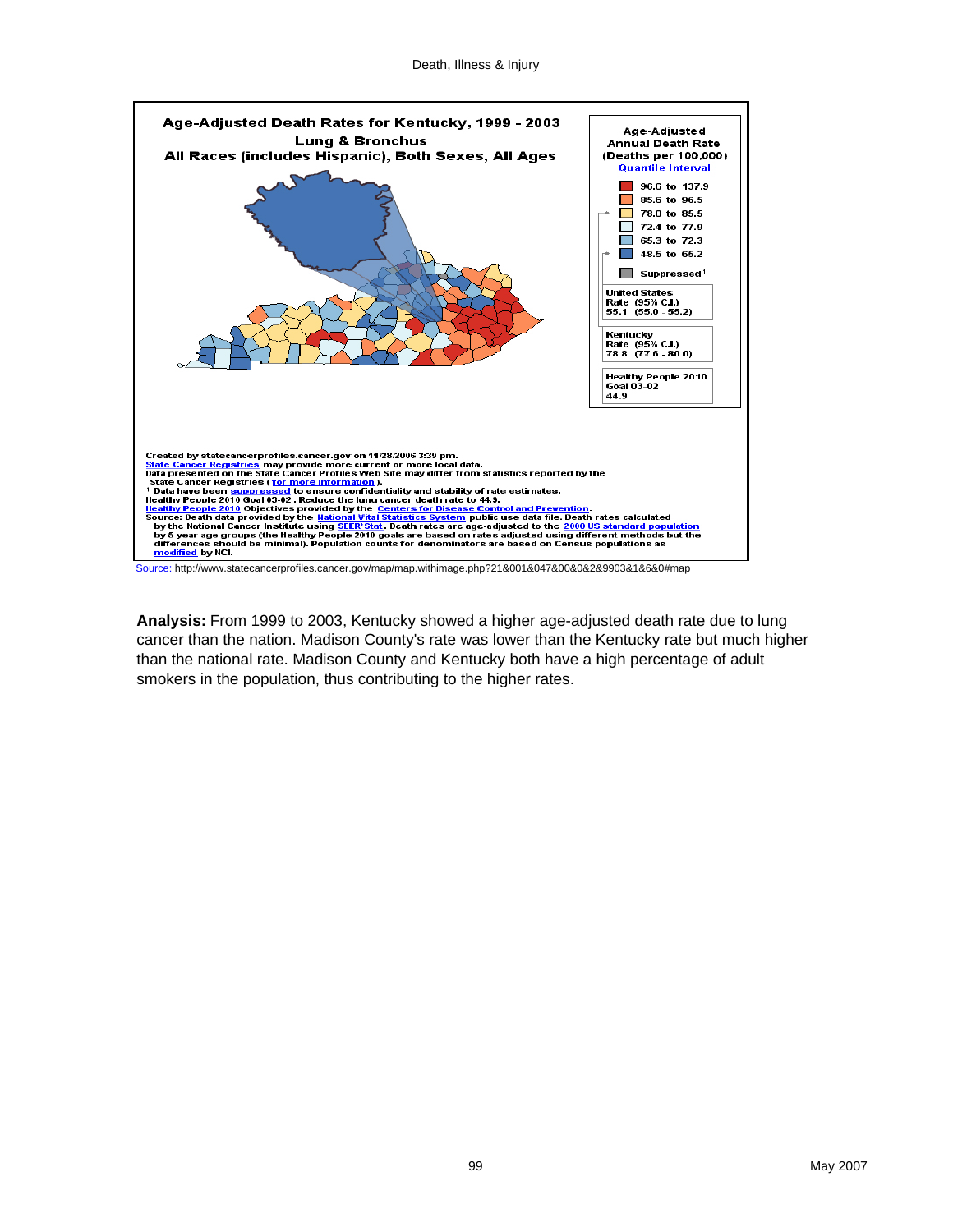

**Kentucky and Madison County, Primary and Secondary Diabetes Diagnosis, Hospital Inpatient Admissions, 2000 & 2001Comparison**

Source: http://chfs.ky.gov/NR/rdonlyres/C8077C84-D27D-4D6B-B3EF-75FCD2D06EAF/0/HIDU-July1\_2002thruJune\_30\_2003.pdf

**Analysis:** Hospital admissions of Madison County residents was significantly higher for diabetes as a secondary diagnosis than as a primary diagnosis in the 2001-2002 comparison years. Health conditions such as heart and circulatory problems, skin wounds, and infections often result in being the primary reasons for hospitalization among individuals who have diabetes.

It is estimated that 8.5% of Kentucky's adult population has been diagnosed with diabetes and estimated 29% of Kentucky's adults have undiagnosed diabetes. In 2003, the state ranked 7th in the nation for the highest percentage of adults diagnosed with the disease. In the Bluegrass Area Development District (BGADD), of which Madison County is a part, and estimated 8.0-9.0 % of adults had been diagnosed in 2003. It is believed that approximately 40% of Kentuckians have pre-diabetes. The state ranks #1 in the nation for lack of physical activity and 5th in the nation for obesity, both of which are major contributing factors for developing the disease and having a major impact on maintenance of the disease process.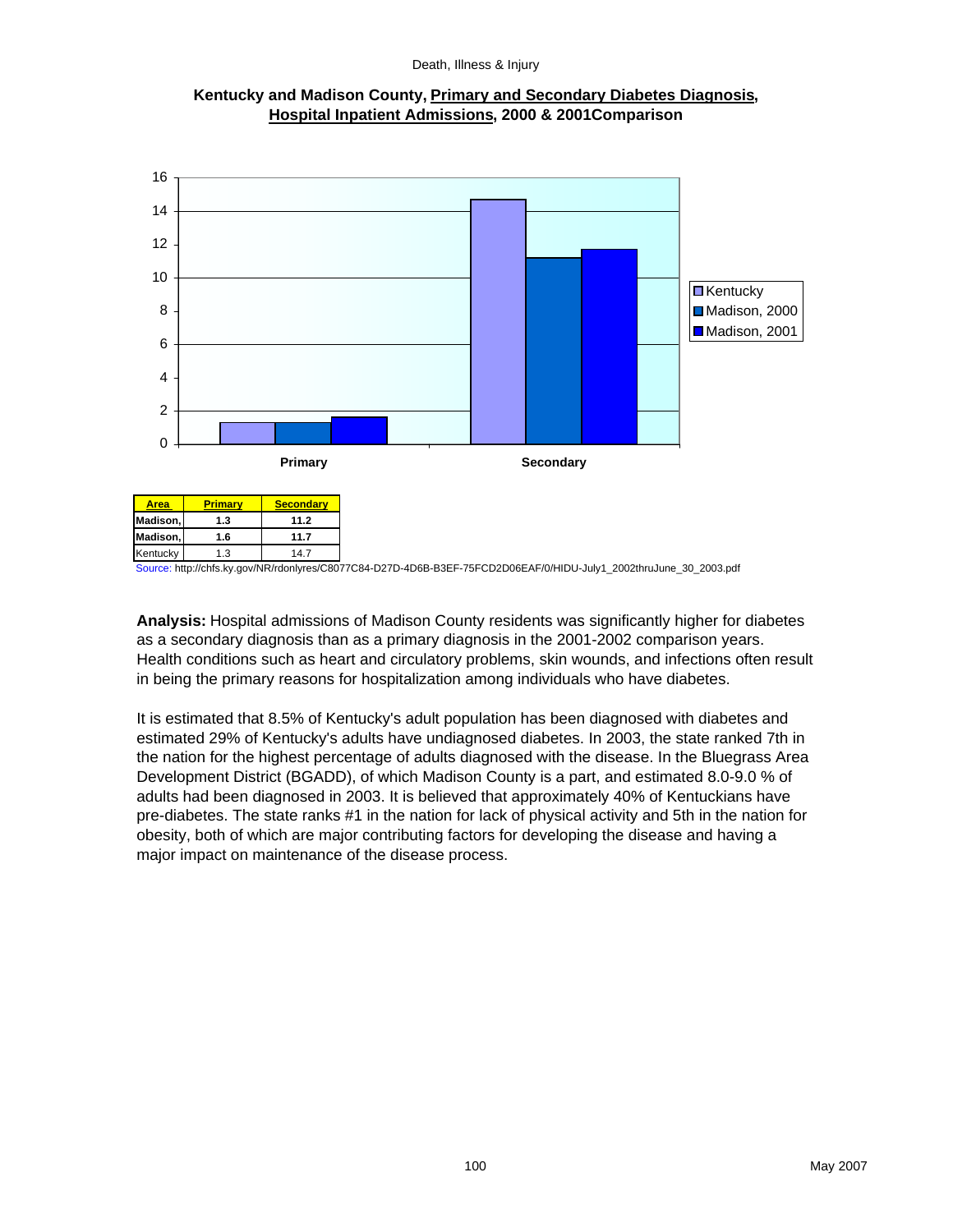

## **Kentucky and Madison County Comparison, Leading Causes of Death for White Population, 2000**

**Source**:http://chfs.ky.gov/NR/rdonlyres/5F82199F-3580-4DF9-9D9A-FE03F03C16B6/0/2000CntyprofcountiesLCD.pdf

**Analysis:** Heart disease and cancer was the leading causes of death among whites at both the state and county levels. County levels for both conditions were lower than the state level. Cerebrovascular disease was a higher cause of death for white county residents compared to the state level.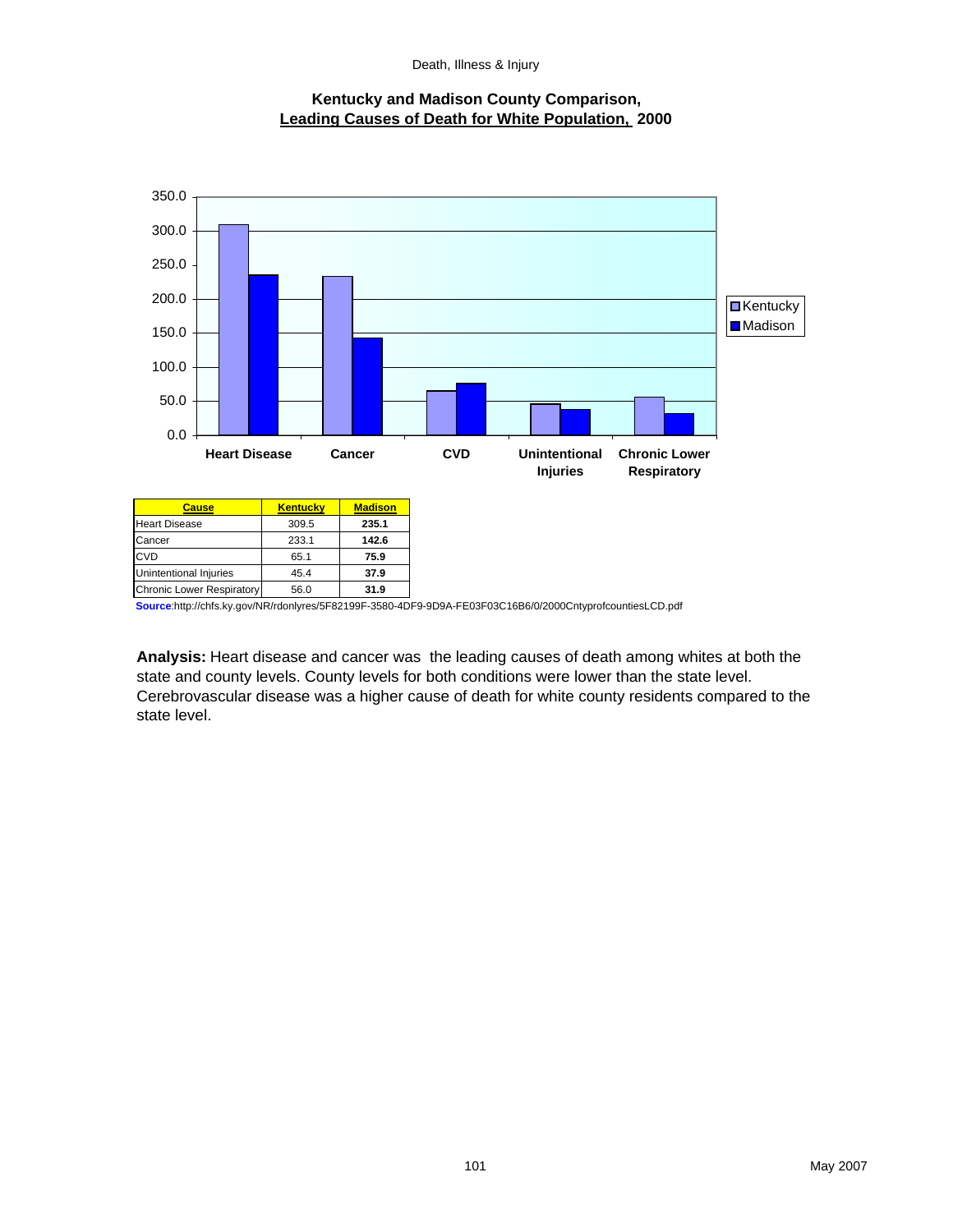

## **Kentucky and Madison County Comparison, Leading Causes of Death for Black Population, 2000**

**Analysis:** Higher deaths rates due to heart disease and cerebrovascular disease was seen in the county black or African American residents than at the state level. Cancer rates for state's black or African American population as a whole was high than at the county level. In contrast to the county's white population, Alzheimer's Disease and Assault (Homicide) was the fourth and fifth leading causes of death, respectively, at the county level. Unintentional injuries was the fifth leading cause of death at the state level.

Source:http://chfs.ky.gov/NR/rdonlyres/5F82199F-3580-4DF9-9D9A-FE03F03C16B6/0/2000CntyprofcountiesLCD.pdf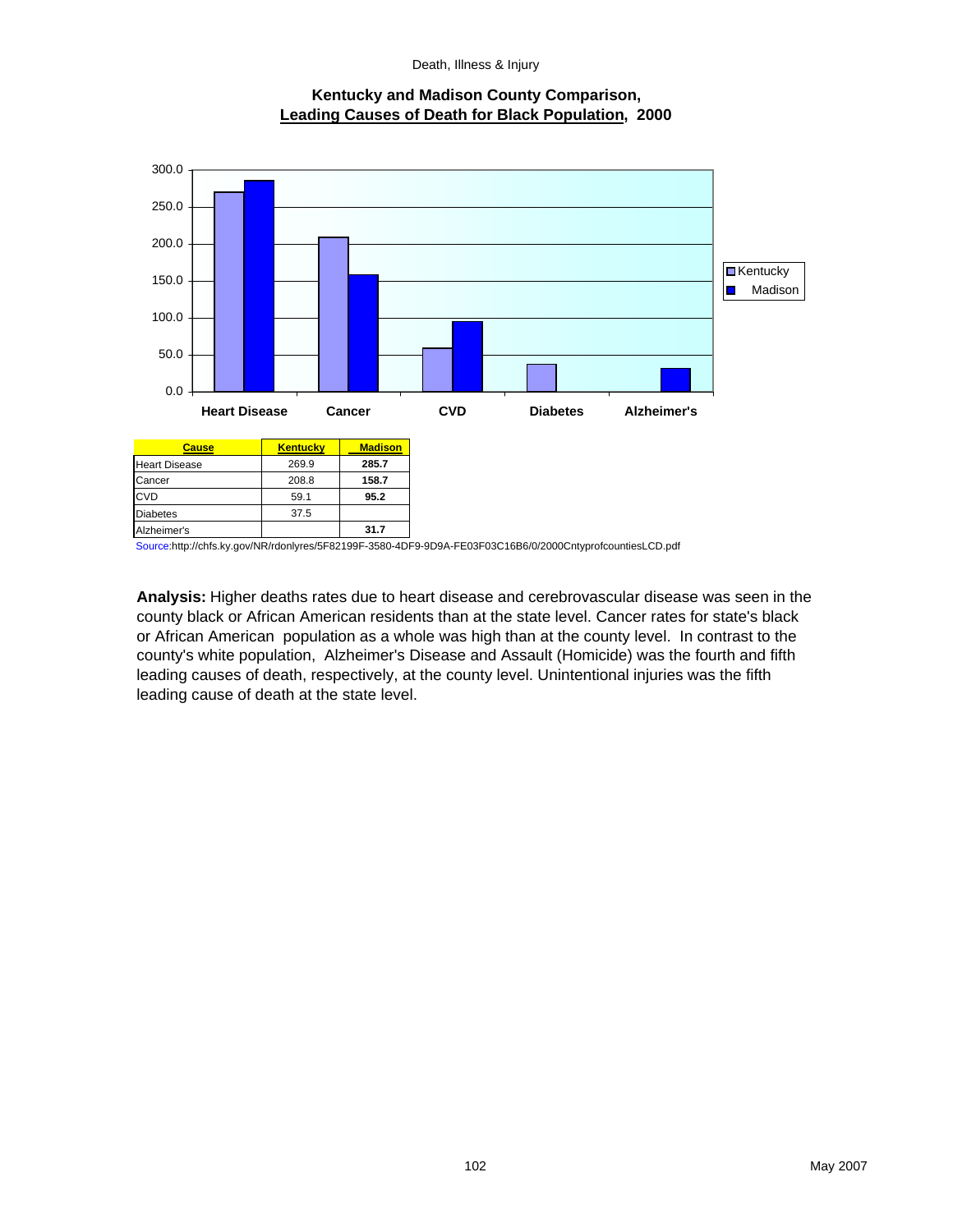



| Year | $0-4$ y.o. | $5-14$ v.o. | $15-19$ y.o. | $20 - 24$ y.o. | $25 - 44$ y.o. | 45-64 y.o. | $65 + y.0.$ |
|------|------------|-------------|--------------|----------------|----------------|------------|-------------|
| 2000 |            | 2-Jan       |              |                |                |            |             |
| 2001 |            | 7-Jan       |              |                |                |            |             |
| 2002 | 14         |             |              |                |                |            |             |
| 2003 | 13         |             |              |                |                |            | 12          |

**Source:** http://chfs/ky.gov/NR/rdonlyres/08F979D3-3D79-48BE-B2A9-4C55DC7EC2C5/0/HIDU\_July\_1\_2003\_June\_30\_2004.pdf

**Analysis**: Hospitalizations of Madison County residents due to asthma peaked significantly in the 25-44 year old age group in 2003 resulting in 17 admissions. Twenty-four adults, ages 44 and older, and thirteen children, 4 years of age and younger, were hospitalized the same year for asthma. The 2003 year resulted in a total of 69 admissions compared to 16 in 2000.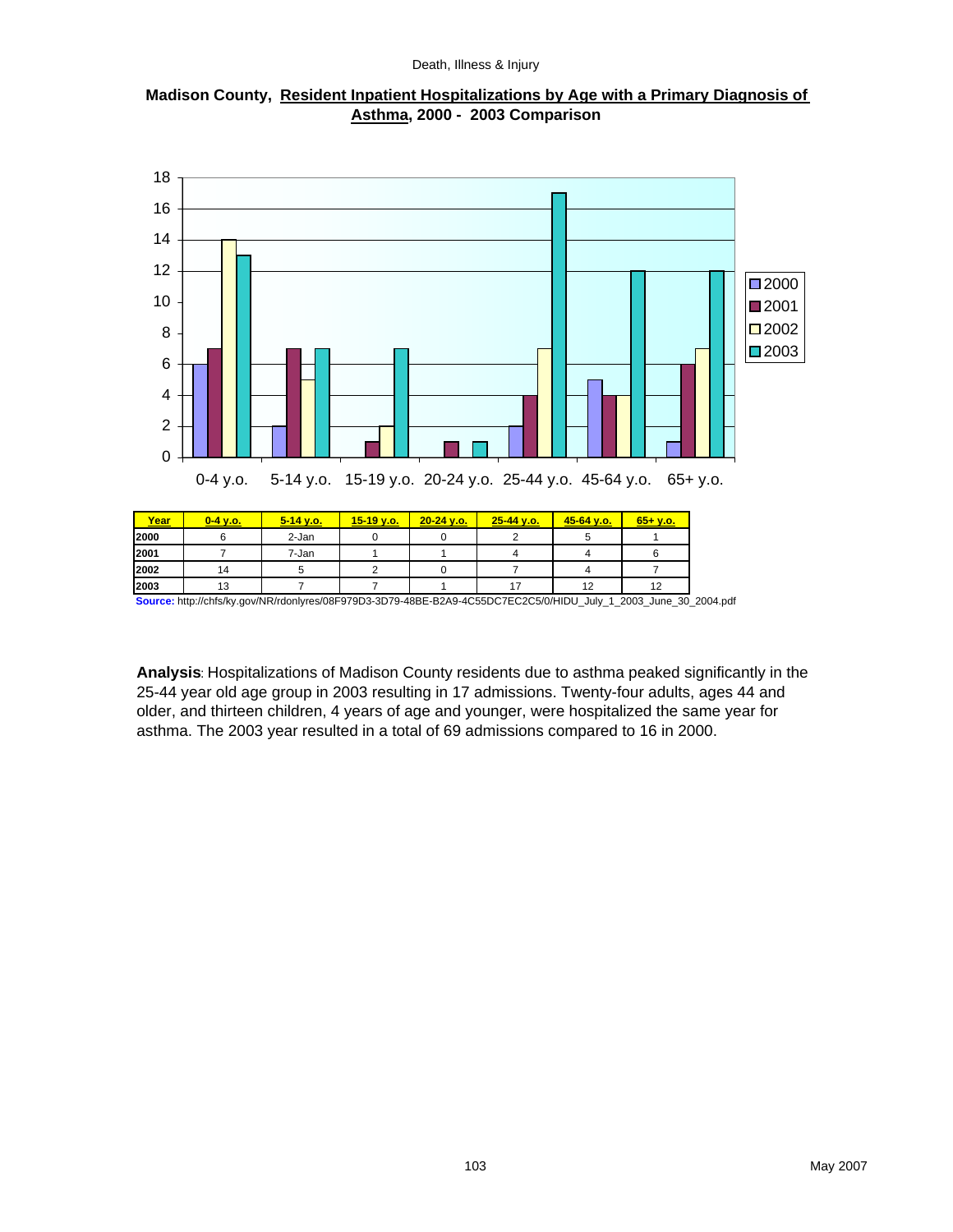#### Death, Illness & Injury

## **Kentucky, Madison County Comparison, Sexually Transmitted Infections, 2003-2004**

| <b>Madison County Statistics</b>                                                     |                      |              |      |             |      |              |              |          |                    |                |              |      |                            |                |  |
|--------------------------------------------------------------------------------------|----------------------|--------------|------|-------------|------|--------------|--------------|----------|--------------------|----------------|--------------|------|----------------------------|----------------|--|
|                                                                                      |                      | 2003         |      |             |      |              |              | 2004     |                    |                |              | 2005 |                            |                |  |
|                                                                                      |                      | <b>Women</b> |      | <b>Men</b>  |      | <b>Total</b> | <b>Women</b> |          | <b>Men</b>         | <b>Total</b>   | <b>Women</b> |      | <b>Men</b><br><b>Total</b> |                |  |
| <b>Chlam</b><br>ydia                                                                 |                      | 105          |      | 33          |      | 138          | 117          |          | 50                 | 167            | 113          |      | 48                         | 161            |  |
| Gonorr<br>hea                                                                        |                      | 21<br>27     |      |             | 48   | 16           |              | 18       | 34                 | 11             | 14           |      | 25                         |                |  |
| <b>Syphili</b><br>S                                                                  |                      | $\mathbf{1}$ |      |             |      | $\mathbf{1}$ | 1            |          | $\mathbf{1}$       | $\overline{c}$ |              |      | $\overline{2}$             | $\overline{c}$ |  |
| <b>Kentucky Statistics</b><br>2005                                                   |                      |              |      |             |      |              |              |          |                    |                |              |      |                            |                |  |
|                                                                                      |                      |              |      | 2003<br>Men |      | <b>Total</b> | <b>Women</b> |          | 2004<br><b>Men</b> | <b>Total</b>   | <b>Women</b> |      | Men                        | <b>Total</b>   |  |
| Chlam<br>ydia                                                                        | <b>Women</b><br>6353 |              |      | 1613        |      | 7966         | 5028         |          | 1433               | 6461           | 6041         |      | 2285                       | 8326           |  |
| <b>Gonorr</b><br>hea                                                                 |                      | 1727         |      | 1845        |      | 3572         | 1416         |          | 1338               | 2754           | 1530         | 1399 |                            | 2929           |  |
| <b>Syphili</b><br>ls                                                                 |                      | 81           |      | 78          |      | 159          | 49           |          | 102                | 151            | 28           |      | 100                        | 128            |  |
| <b>Chlamydia - Madison County</b><br><b>Gonorrhea - Madison County</b><br>100<br>200 |                      |              |      |             |      |              |              |          |                    |                |              |      |                            |                |  |
|                                                                                      | 100                  |              |      |             |      |              |              |          |                    |                |              |      |                            |                |  |
| 0<br>2003                                                                            |                      |              | 2004 | 2005        |      |              |              | $\Omega$ | 2003               | 2004           |              |      | 2005                       |                |  |
|                                                                                      | women                | 105          |      | 117         | 113  |              |              |          | women              | 21             | 16           |      | 11                         |                |  |
| men                                                                                  |                      | 33           |      | 50          | 48   |              |              |          | men                | 27             | 18           |      | 14                         |                |  |
|                                                                                      | 138<br>167<br>total  |              | 161  |             |      | total        | 48           | 34       |                    | 25             |              |      |                            |                |  |
| Gonorrhea - Kentucky<br>Chlamydia - Kentucky                                         |                      |              |      |             |      |              |              |          |                    |                |              |      |                            |                |  |
| 10000                                                                                |                      |              |      |             |      |              | 4000         |          |                    |                |              |      |                            |                |  |
|                                                                                      | 5000                 |              |      |             |      |              |              | 2000     |                    |                |              |      |                            |                |  |
| 0                                                                                    |                      | 2003         |      | 2004        | 2005 |              |              |          | 0                  | 2003           | 2004<br>2005 |      |                            |                |  |
|                                                                                      | -women               | 6353         |      | 5028        |      | 6041         |              |          | women              | 1727           |              | 1416 | 1530                       |                |  |
|                                                                                      | men                  | 1613         |      | 1433        |      | 2285         |              |          | men                | 1845           |              | 1338 | 1399                       |                |  |
|                                                                                      | total                | 7966         |      | 6461        |      | 8326         |              |          | total              | 3572           |              | 2754 |                            | 2929           |  |

Source: STD Program, Kentucky Department for Public Health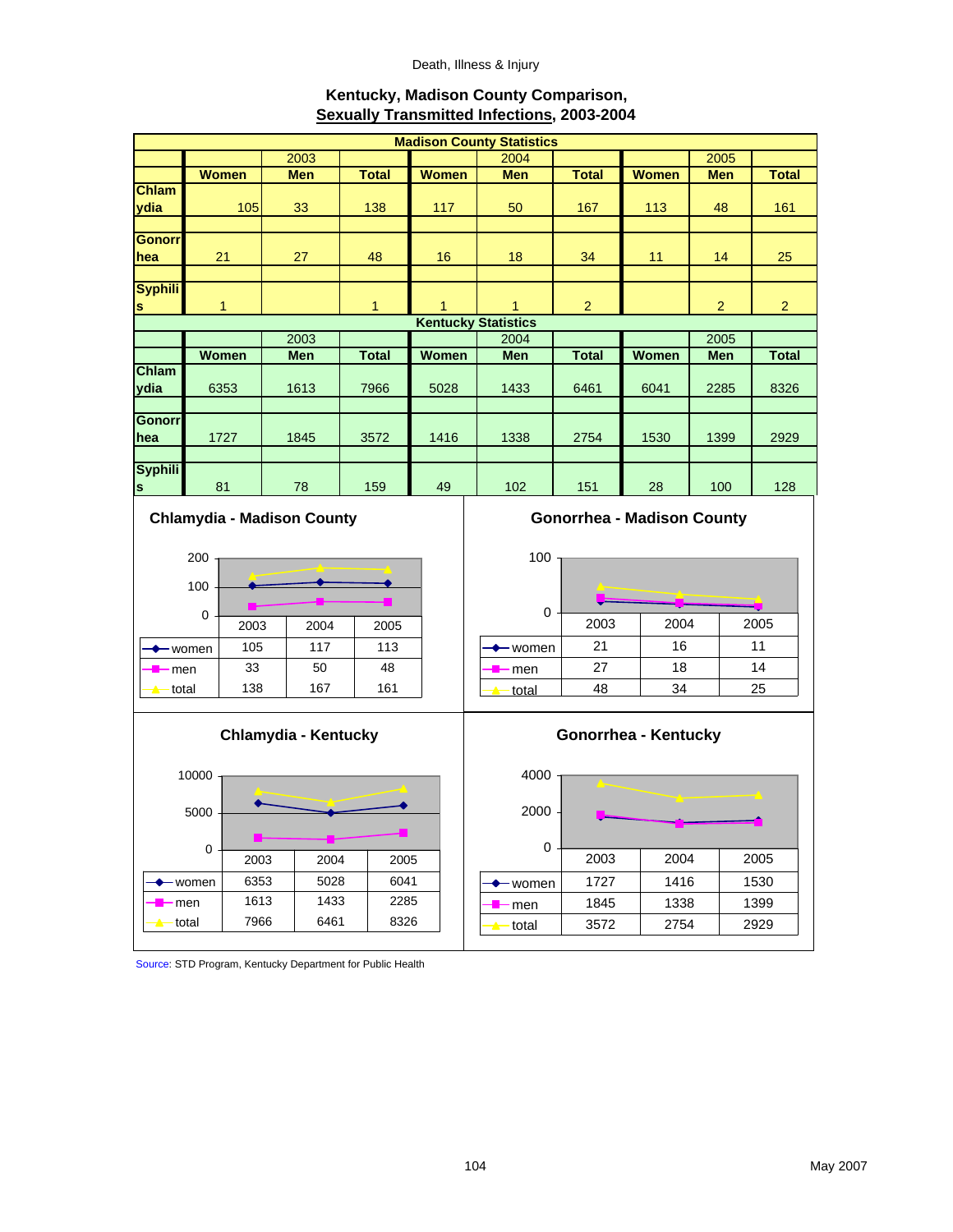#### Death, Illness & Injury

#### **Madison County, Confirmed Number of Reportable Communicable Diseases, 2002-2006**

| <b>Confirmed D</b>                                                | 2002                 | 2003                    | 2004                    | 2005           | 2006                    | <b>Total</b>   |
|-------------------------------------------------------------------|----------------------|-------------------------|-------------------------|----------------|-------------------------|----------------|
| <b>Botulism</b>                                                   |                      |                         |                         | 1              |                         | 1              |
| Campylobacteri                                                    | $\overline{2}$       | $\overline{3}$          | $\overline{3}$          | 5              | $\overline{3}$          | 16             |
| E Coli:<br>Shiga Toxin Positive                                   |                      |                         | 1                       | $\overline{4}$ | $\overline{\mathbf{4}}$ | 9              |
| E Coli:<br>0157:H7                                                |                      | $\ddot{\phantom{a}}$    | ä,                      |                |                         |                |
| Grp. A Strep,<br><b>Invasive Disease</b>                          | $\overline{c}$       | 4                       |                         | 1              | 1                       | 8              |
| <b>Hepatitis A</b>                                                |                      | 1                       |                         |                | 1                       | $\overline{2}$ |
| <b>Hepatitis B</b>                                                |                      |                         |                         | $\overline{2}$ |                         | $\overline{2}$ |
| <b>Hepatitis C</b>                                                |                      | 1                       |                         |                | ٠                       | 1              |
| Histoplasmosis                                                    | 1                    |                         | 1                       | $\overline{2}$ | $\bullet$               | 4              |
| Influenza                                                         | 23                   | 41                      | 4                       | 17             | 19                      | 104            |
| Legionella                                                        | $\ddot{\phantom{0}}$ | $\ddot{\phantom{0}}$    | 1                       | ï              | 1                       | $\overline{2}$ |
| Lyme Disease                                                      | $\ddot{\phantom{0}}$ |                         |                         | 1              |                         | 1              |
| Malaria                                                           |                      | 1                       |                         |                | ٠                       | 1              |
| Neiserria                                                         |                      | 1                       |                         | 1              |                         | $\overline{2}$ |
| Pertussis                                                         | 1                    | ï                       | ٠                       |                | ï                       | 1              |
| Q Fever                                                           |                      | $\overline{\mathbf{1}}$ | $\overline{\mathbf{1}}$ |                |                         | $\overline{2}$ |
| Rabies, animal                                                    | 1                    | $\cdot$                 | 2                       |                | $\overline{1}$          | $\overline{4}$ |
| Salmonella                                                        | $\overline{6}$       | $\overline{7}$          | 5                       | $\overline{9}$ | $\overline{14}$         | 41             |
| Shigella                                                          | $\overline{2}$       | $\cdot$                 | ä,                      | $\overline{2}$ | 3                       | $\overline{7}$ |
| <b>Strep</b><br>Pneumoniae,<br>drug-resistant invasive<br>disease |                      | 1                       | 1                       | 4              | $\mathbf{1}$            | $\overline{7}$ |
| <b>Strep TSS</b>                                                  |                      | 1                       |                         |                |                         | 1              |
| Tuberculosis                                                      | 1                    |                         | $\overline{2}$          | 1              | 1                       | $\overline{5}$ |
| <b>TOTAL</b>                                                      | 39                   | 62                      | 21                      | 50             | 49                      | 221            |

Data compiled by: Judy Collins, Regional Epidemiologist, Madison County Health Department

**Analysis:** Influenza was the highest reported communicable disease among this grouping of reportable diseases. Even though there were a total of 104 cases, this may be lower than the actual numbers of cases due to lack of diagnosis, lack of reporting, and individuals with influenza may not have sought medical treatment, instead opting to self-treat. Each fall, Madison County Health Department offers flu vaccine at several clinic times and locations aimed at preventing wide spread flu in the community. Also, flu vaccine is taken to home-bound residents who are unable to attend a clinic.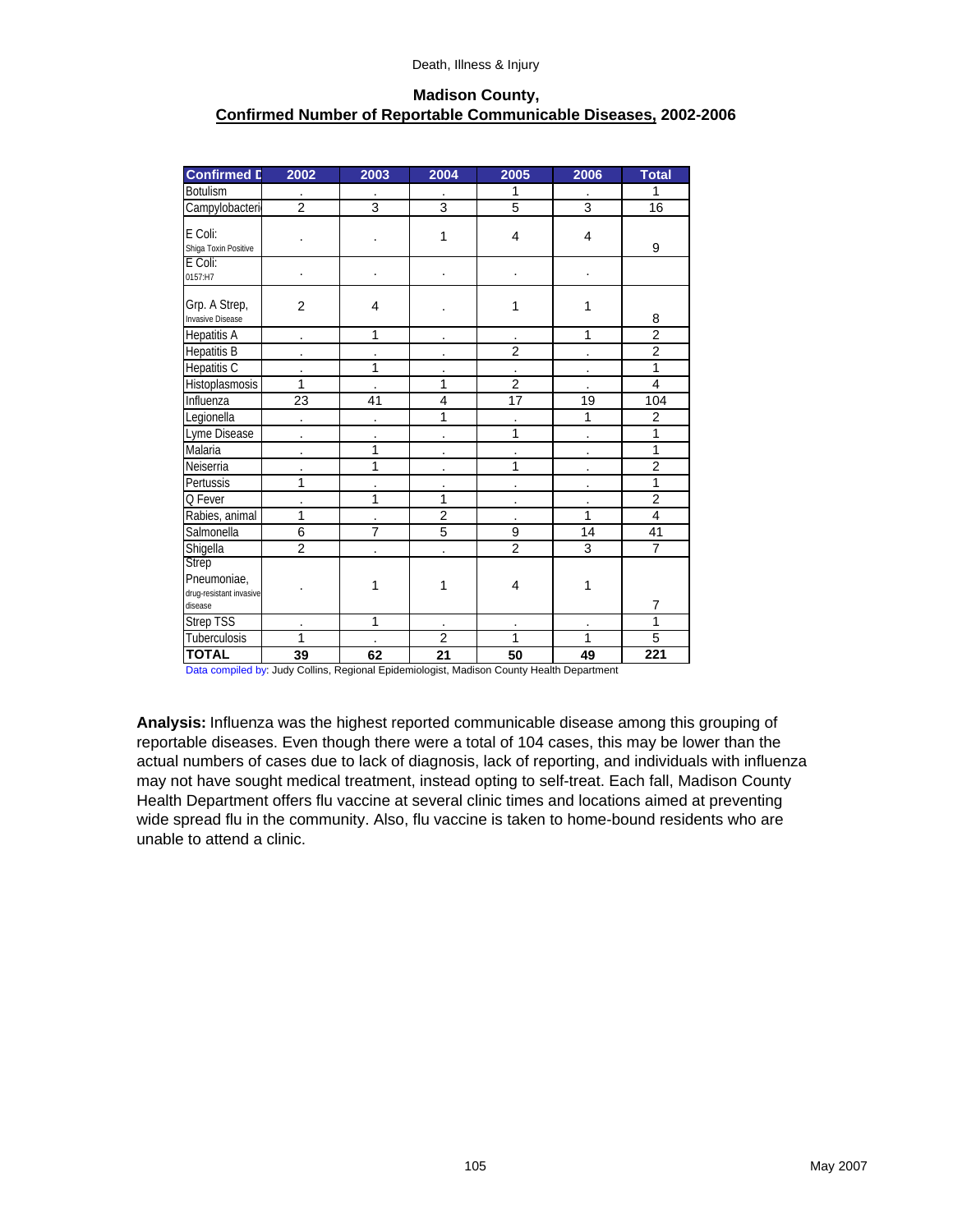

#### **Kentucky, Years of Potential Life Lost before age 65, 2004, All Races, Both Sexes, All Deaths**

| <b>Cause</b>            | <b>YPLL</b> | <b>Percent</b> |
|-------------------------|-------------|----------------|
| Unintentional Injury    | 51,365      | 25.7%          |
| Cancer                  | 32,365      | 16.2%          |
| <b>Heart Disease</b>    | 29,657      | 14.8%          |
| Suicide                 | 11.997      | 6.0%           |
| <b>Perinatal Period</b> | 9.747       | 4.9%           |
| All others              | 65,024      | 32.5%          |

Source: http:webappa.cdc.gov/cgi-bin/broker.exe

Analysis: YPLL is an estimate on the total number years lost from persons who die prematurely due to a specific cause. Even though heart disease is the leading cause of death for both Kentucky and Madison County, unintentional deaths results in leading cause of years of potential life lost (YPLL) before the age of 65. Cancer is the second leading cause and a major contributing factor is due to the high percentage of the population who smoke resulting in cancers of the lung, trachea, and bronchus.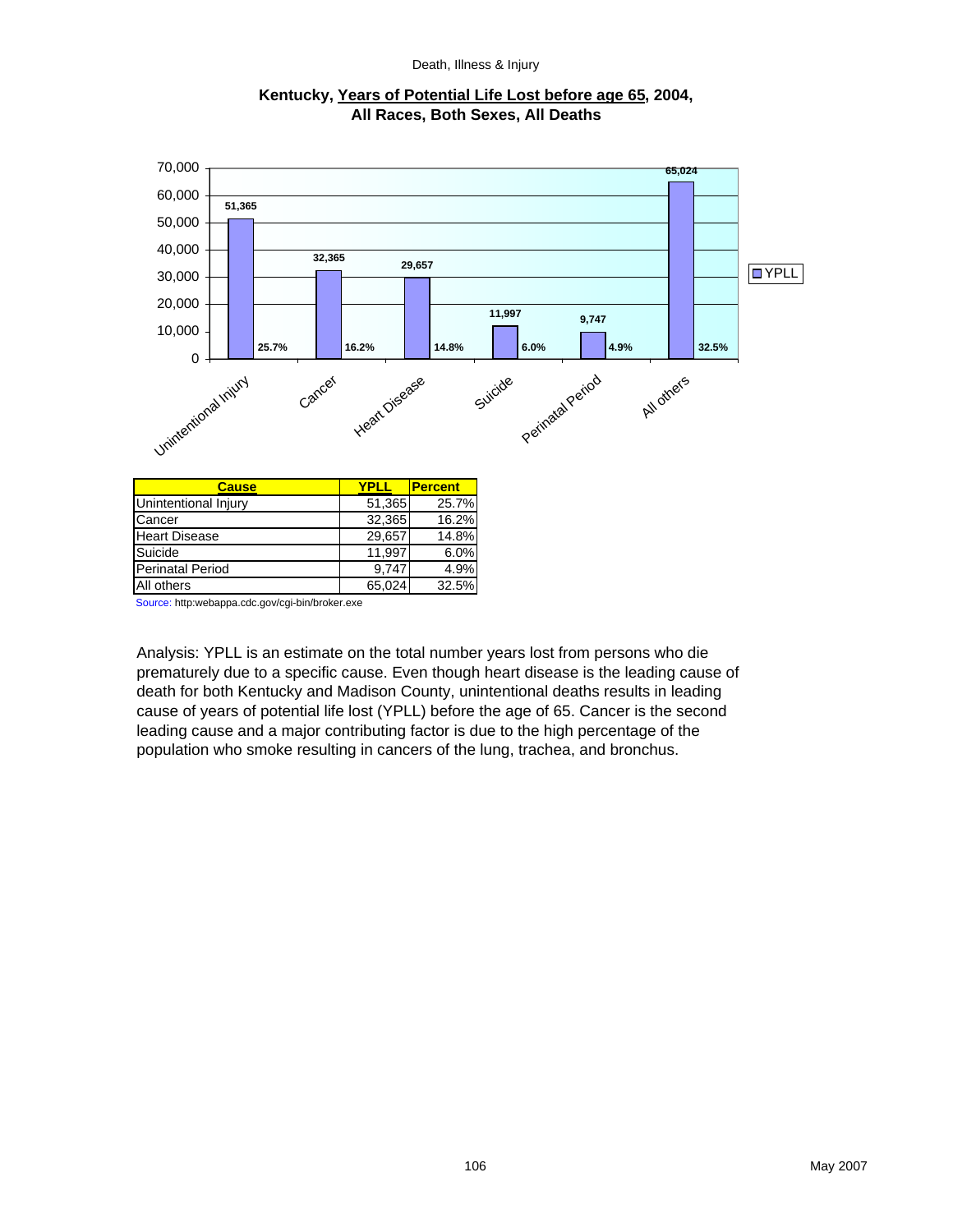# **References**

### **Introduction**

http://parks.ky.gov/stateparks/fb/index.htm http://parks.ky.gov/statehistoricsites/wh/index.htm http://www.berea.edu

# **Demographic Characteristics**

Census 2000 Summary File 3, U.S. Census Bureau, 2002. (www.census.gov) 19Aug02: Area 1, Page 1 Profile prepared by the Kentucky State Data Center, (502- 852-7000 cbpa.Louisville.edu/ksdc ksde@louisville.edu http://ksdc.louisville.edu/sdc/census2000/2pageprofiles2change\_madison.xls http://quickfacts.census.gov/qfd/states/2121151.html

http://ksdc.louisville.edu http://www.bgadd.org/documents/addvent/av300406.pdf http://sig.reachoflouisville.com http://ksdc.louisville.edu/kpr/pro/hmk2004to2030\_pyramids.pdf

# **Socioeconomic Characteristics**

http://sig.reachoflouisville.com http://censtats.census.gov/cgi-bin/zbpnaic/zbpsect.pl www.nass.usda.gov?census/census02/volumn1/ky/st21\_2\_001\_001.pdf http://www.rwjf.org/files/Newsroom/CoverageGaps0406.pdf http://ksdc.louisville.edu?sdc/tables/bluegrass\_part2\_print.xls http://chfs.ky.gov www.census.gov/hhes/www/sahie/data/est2000/sahie00cty.xls http://ksdc.louisville.edu/sdc/census2000/2pagefrofiles/2change\_madison.xls

# **Health Resources Availablility**

http://kbn.ky.gov/stats

http://web1.ky.gov/GenSearch/LicenseList.aspx?AGY=5&FLD1=&FLD2=&FLD3=Madison&FLD4=0&T YPE

http://web1.ky.gov/GenSearch/LicenseList.aspx?AGY=9&FLD1=&FLD2=BEREA&FLD3=&FLD4=&TY  $PE=$ 

http://web1.ky.gov/GenSearch/LicenseList.aspx?AGY=9&FLD1=&FLD2=RICHMOND&FLD3=&FLD4= &TYPE=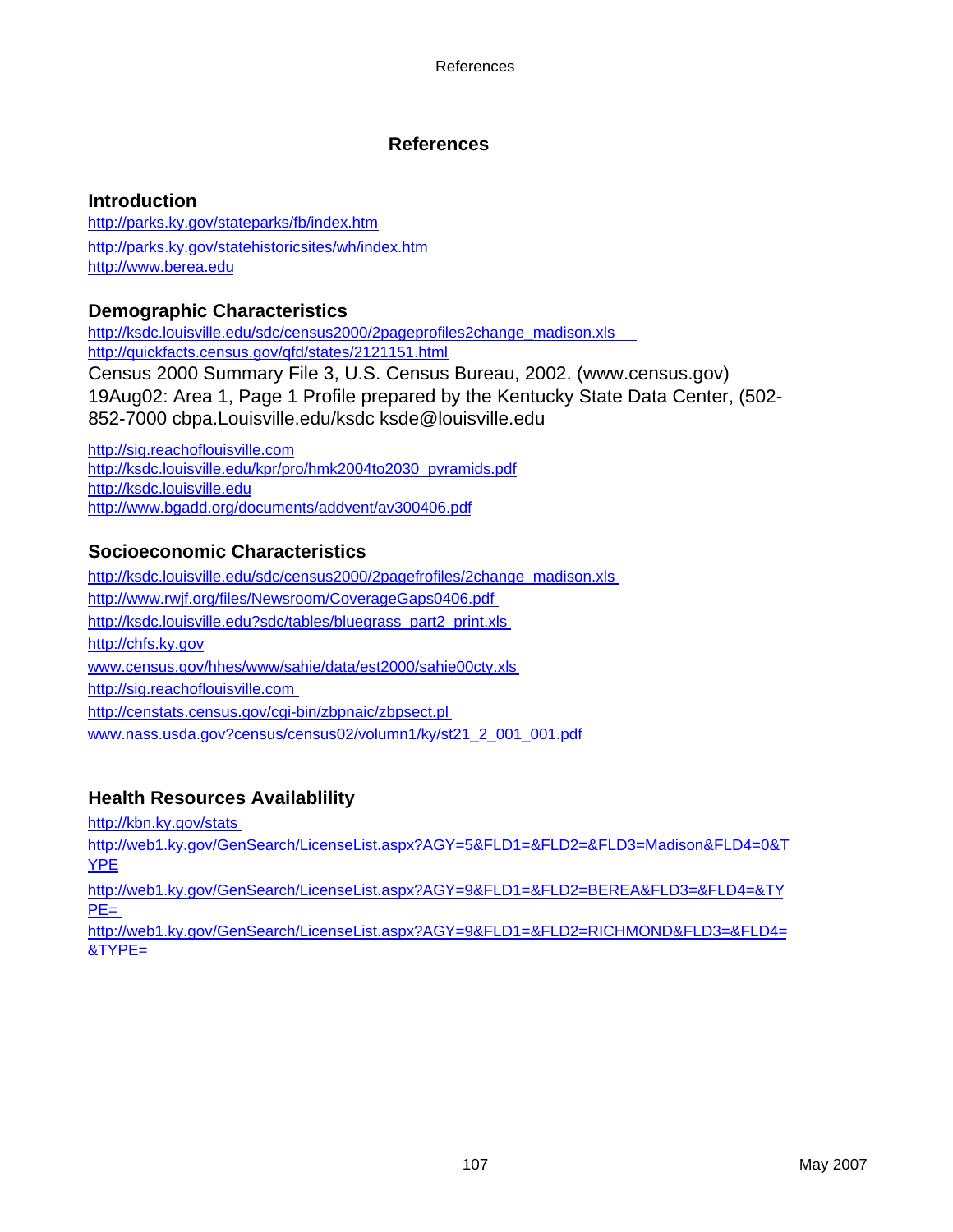# **Behavioral Risk Factors**

 Kentucky Behavioral Risk Factor Surveillance System 2002 Report, Cabinet for Health and Family Services, Department for Public Health, Division of Epidemiology and Health Planning, Surveillance and Health Data Branch, Frankfort, KY http://highwaysafety.ky.gov/trafficrecords.asp

www.madison-co-ky-health.org/SHReports.htm

# **Environmental Health**

http://lungaction.org/reports/SOTA06\_groupsatrisk.html?geo\_area\_id=21 Environmental Services Office of the Madison County Health Department http://lungaction.org.report

# **Social and Mental Health**

www.kentuckystatepolice.org/pdf/Crime%20in%20KY%202000.pdf www.ca.uky.edu/heel/social/DV1/Madison.pdf http://chfs.ky.gov/NR/rdonlyres/551B06CB-B228-4E95-99EChttp://ksdc.louisville.edu/kpr/kidscount/Pages2001/Kentucky.pdf http://ksdc.louisvills.edu.kpr/kidscount/data2004/KidsCountCountypages2004.xls www.kentuckystatepolice.org/pdf/Crime%20in%KY%202000.pdf www.kentuckystatepolice.org/pdf/cik2005.pdf Kentucky Behavioral Risk Factor Surveillance System 2002 Report, Cabinet for Health and Family Services, Department for Public Health, Division of Epidemiology and Health Planning, Surveillance and Health Data Branch, Frankfort, KY http://ksdc.louisvills.edu/kpr/kidscount/Pages2001/MadisonCounty.pdf

B14B6611BBB/69389/APSElderAbuseReport2005.doc

http://chfs.ky.gov/NR/rdonlyres/551B06CB-B228-4E95-99EC-EB14B6611BBB/69389/APSElderAbuseReport2005.doc

#### **Maternal and Child Health**

http://chfs.ky.gov/NR/rdonlyres/628488F-2801-4797-9B11-BBBEF4926AHE/0/CntyHlthProf2000- Hlth\_Soccounties\_.pdf www.kyyouth.org/Publications/KIDS\_Count\_2006/Health.pdf http://sig.reachoflouisville.com http://chfs.ky.gov/NR/rdonlyres/90686019-2769-466A-81F7-CA927A2427F1/0- 2002CountyHealthProfilesCounties.pdf http://chfs.ky.gov/NR/rdonlyres/B4E7ED8B-BE55-4247-8DF2- A30C00537491/0/2001 Health Social Indicators Counties.pdf http://search.marchofdimes.com/peristats/countytables.aspx?reg=21&dv=ct www.kyyouth.org/Publications/KidsCount2004/KC-2004.pdf